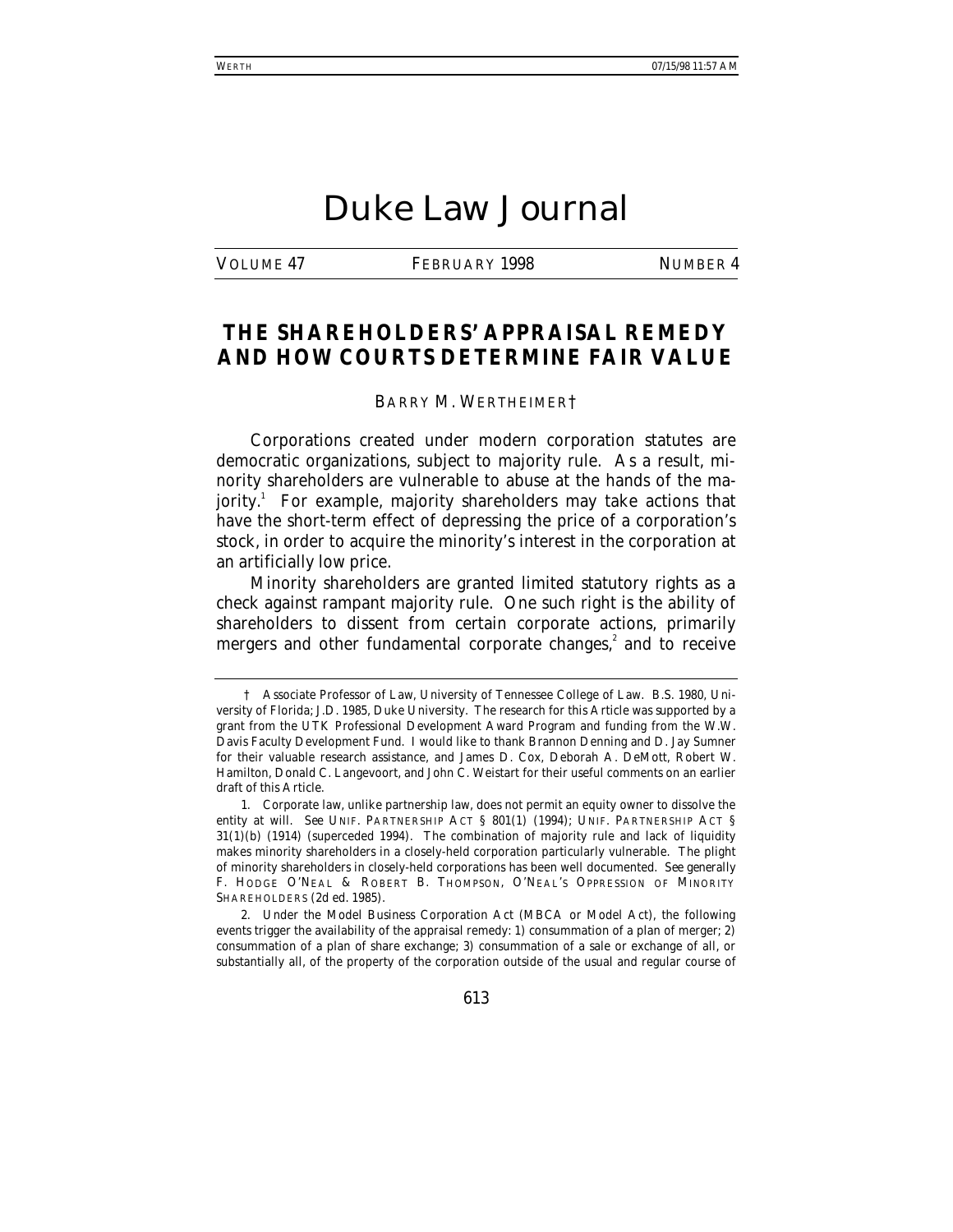the appraised fair value of their shares. $^3$  This is sometimes known as the dissent and appraisal remedy, dissenters' rights, or, simply, the appraisal remedy.<sup>4</sup> Every state corporate statute contains at least some form of appraisal remedy,<sup>5</sup> yet the proper role the appraisal remedy should play in corporate law remains elusive.

The efficacy of the appraisal remedy, as well as the purpose it serves, has been much debated. $^{\rm 6}\,$  The origin of the appraisal remedy typically is tied to the move in corporate law to majority approval of fundamental corporate changes, and away from a requirement of unanimous shareholder consent. When unanimous approval was no longer required, and shareholders effectively lost their individual right to veto corporate changes, the appraisal remedy was provided

4. Under most corporate statutes, it is no longer necessary to actually vote against the action taken; rather, it is sufficient if the shareholder electing the appraisal remedy abstains from voting on the proposed action. *See* MODEL BUS. CORP. ACT § 13.21(a)(2) & cmt.; *see also* Mary Siegel, *Back to the Future: Appraisal Rights in the Twenty-First Century*, 32 HARV. J. ON LEGIS. 79, 133 & n.252 (1995) (noting that only the state of Louisiana requires a shareholder to actually dissent to be eligible for an appraisal remedy).

5*. See* MODEL BUS. CORP. ACT ANN. § 13.02 statutory comparison 1(a) (noting that all jurisdictions grant an appraisal remedy in at least some merger situations); 2 AMERICAN LAW INST., PRINCIPLES OF CORPORATE GOVERNANCE: ANALYSIS AND RECOMMENDATIONS 292 (1994) [hereinafter ALI, PRINCIPLES] (stating that every American state has some form of appraisal remedy); *see also* Don S. Clardy, Comment, *Valuation of Dissenters' Stock Under the Appraisal Remedy—Is the Delaware Block Method Right for Tennessee?*, 62 TENN. L. REV. 285, 285 & n.3 (1995) (citing the appraisal remedy statutes for all fifty states and for the District of Columbia).

business; and 4) certain amendments to the corporation's articles of incorporation. *See* MODEL BUS. CORP. ACT § 13.02(a) (1991). Nineteen states have statutes that closely follow the Model Act. *See* MODEL BUS. CORP. ACT ANN. introduction at xli (Supp. 1996). Under Delaware law, only merger or consolidation transactions give rise to appraisal rights. *See* DEL. CODE ANN. tit. 8, § 262 (1991 & Supp. 1996). Virtually all states agree that mergers and consolidations should give rise to appraisal rights. *See* MODEL BUS. CORP. ACT ANN. § 13.02 statutory comparison 1.a. Outside of those two areas, however, state corporation statutes fail to agree on the events that should trigger appraisal rights. *See id.* § 13.02 statutory comparison 1.b.-f.

<sup>3</sup>*. See* DEL. CODE ANN. tit. 8, § 262; MODEL BUS. CORP. ACT § 13.02(a). Minority shareholders also are protected by doctrines that are largely derived from common law, particularly the fiduciary duties that apply to directors. *See* 2 O'NEAL & THOMPSON, *supra* note 1, § 7.02, at 5.

<sup>6.</sup> For a sampling of the debate, see MELVIN A. EISENBERG, THE STRUCTURE OF THE CORPORATION: A LEGAL ANALYSIS 69-84 (1976); Daniel R. Fischel, *The Appraisal Remedy in Corporate Law*, 1983 AM. B. FOUND. RES. J. 875, 875-84; Hideki Kanda & Saul Levmore, *The Appraisal Remedy and the Goals of Corporate Law*, 32 UCLA L. REV. 429 (1985); Bayless Manning, *The Shareholder's Appraisal Remedy: An Essay for Frank Coker*, 72 YALE L.J. 223, 226-62 (1962); Joel Seligman, *Reappraising the Appraisal Remedy*, 52 GEO. WASH. L. REV. 829, 829-64 (1984); Siegel, *supra* note 4, at 82-86, 93-111; Robert B. Thompson, *Exit, Liquidity, and Majority Rule: Appraisal's Role in Corporate Law*, 84 GEO. L.J. 1, 3-5, 9-42 (1995); Barry M. Wertheimer, *The Purpose of the Shareholders' Appraisal Remedy*, 65 TENN. L. REV. (forthcoming 1998) (manuscript on file with the *Duke Law Journal*).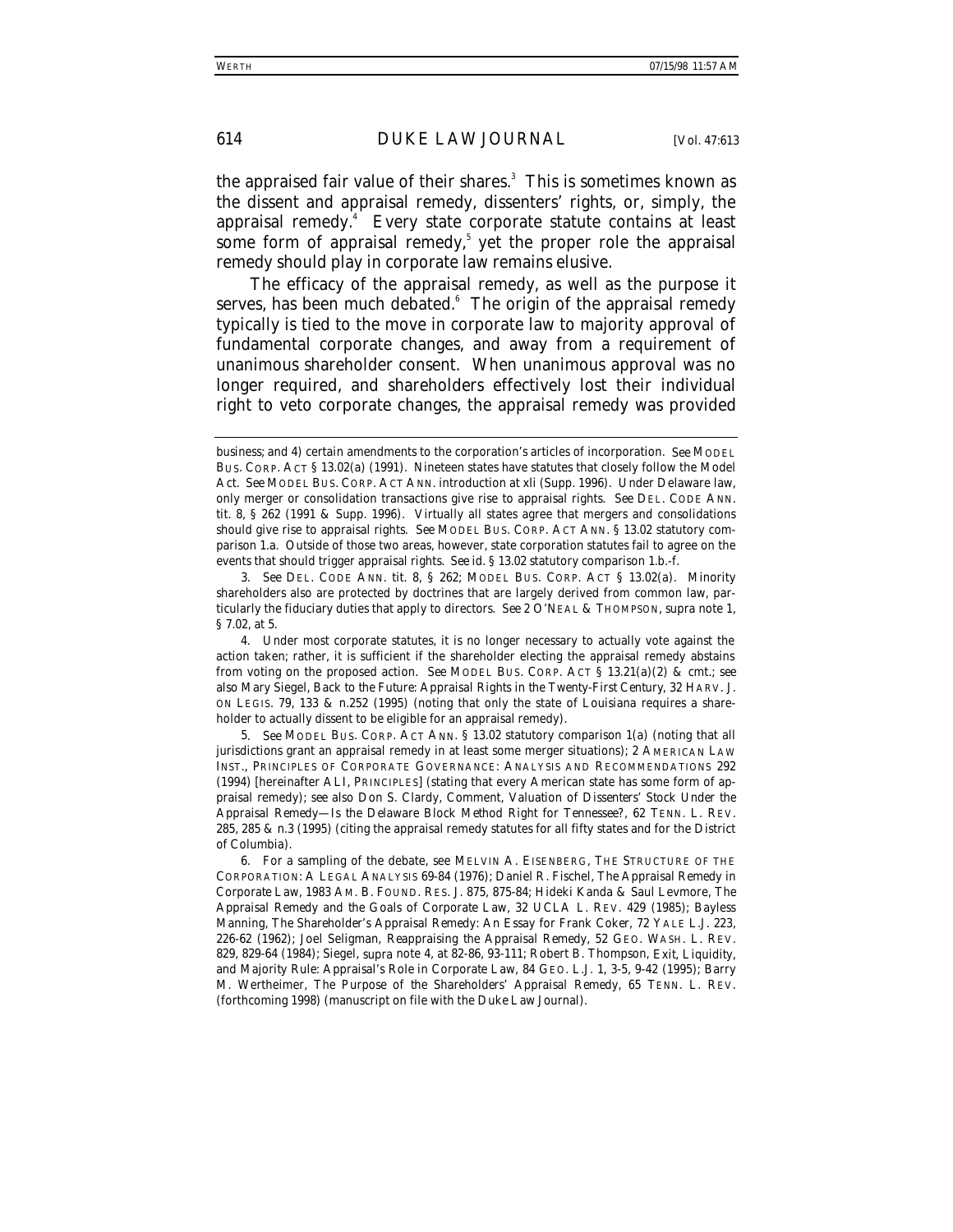to them in return. Thus, the historical explanation for the existence of the appraisal remedy is as a quid pro quo for the loss of shareholders' right to veto fundamental corporate changes.<sup>7</sup>

The companion historical purpose ascribed to the appraisal remedy is a liquidity function.<sup>8</sup> In the absence of an appraisal remedy, a shareholder opposed to a fundamental corporate change could nonetheless be forced, by majority approval of the other shareholders, to remain an investor in an enterprise that no longer resembled the original investment made by that shareholder. The appraisal remedy provides liquidity to a shareholder and a "way out" of an involuntarily altered investment.

The nature of fundamental corporate transactions has changed, however, and the appraisal remedy now serves different purposes.<sup>9</sup> Majority rule of corporations is the established norm; providing an appraisal remedy to compensate shareholders for their loss of a veto right may provide an historical explanation for the appraisal remedy, but it lacks explanatory power for the remedy's continued existence. Similarly, very few current appraisal cases evidence the historic liquidity function of the appraisal remedy.<sup>10</sup> On the other hand, in most jurisdictions it now is possible to engage in a fundamental transaction for the sole purpose of "cashing out" or eliminating minority shareholders.<sup>11</sup> As a result, the focus of the appraisal remedy has shifted. Most of the current appraisal litigation involves cash-out mergers, often instituted by a controlling shareholder.<sup>12</sup> The ap-

10*. See id.* at 28-29.

<sup>7</sup>*. See* Voeller v. Neilston Warehouse Co., 311 U.S. 531, 535 n.6 (1941); Steinberg v. Amplica, Inc., 729 P.2d 683, 687 (Cal. 1986) (en banc); Wertheimer, *supra* note 6, at 8.

<sup>8</sup>*. See* Thompson, *supra* note 6, at 18; Wertheimer, *supra* note 6, at 10.

<sup>9.</sup> For a complete discussion of the purposes now served by the appraisal remedy and how those purposes have changed over time, see generally Wertheimer, *supra* note 6. For the most part, of course, appraisal statutes read much as they did when they were first enacted. The different context in which most appraisal proceedings arise today, however, indicates that the remedy is now performing a different function than it did at an earlier time. *See id.*

<sup>11.</sup> For a discussion of the evolution of the "cash-out" merger, see generally Elliott J. Weiss, *The Law of Take Out Mergers: A Historical Perspective*, 56 N.Y.U. L. REV. 624 (1981). Professor Weiss labels this type of merger a "take out merger." *See id.* at 625; *see also* Wertheimer, *supra* note 6, at 22 (noting that the number of cash-out mergers for the sole purpose of eliminating minority shareholders began to increase in the 1970s, spurred by low stock prices and more permissive corporate statutes and interpretations of those statutes).

<sup>12</sup>*. See* Thompson, *supra* note 6, at 4. Indeed, Professor Thompson has concluded that 80- 90% of recent appraisal litigation involves a cash-out merger. *See id*. at 25-28; *see also* Wertheimer, *supra* note 6, at 22 (observing increase in incidence of cash-out mergers to eliminate minority shareholders instigated by controlling shareholders).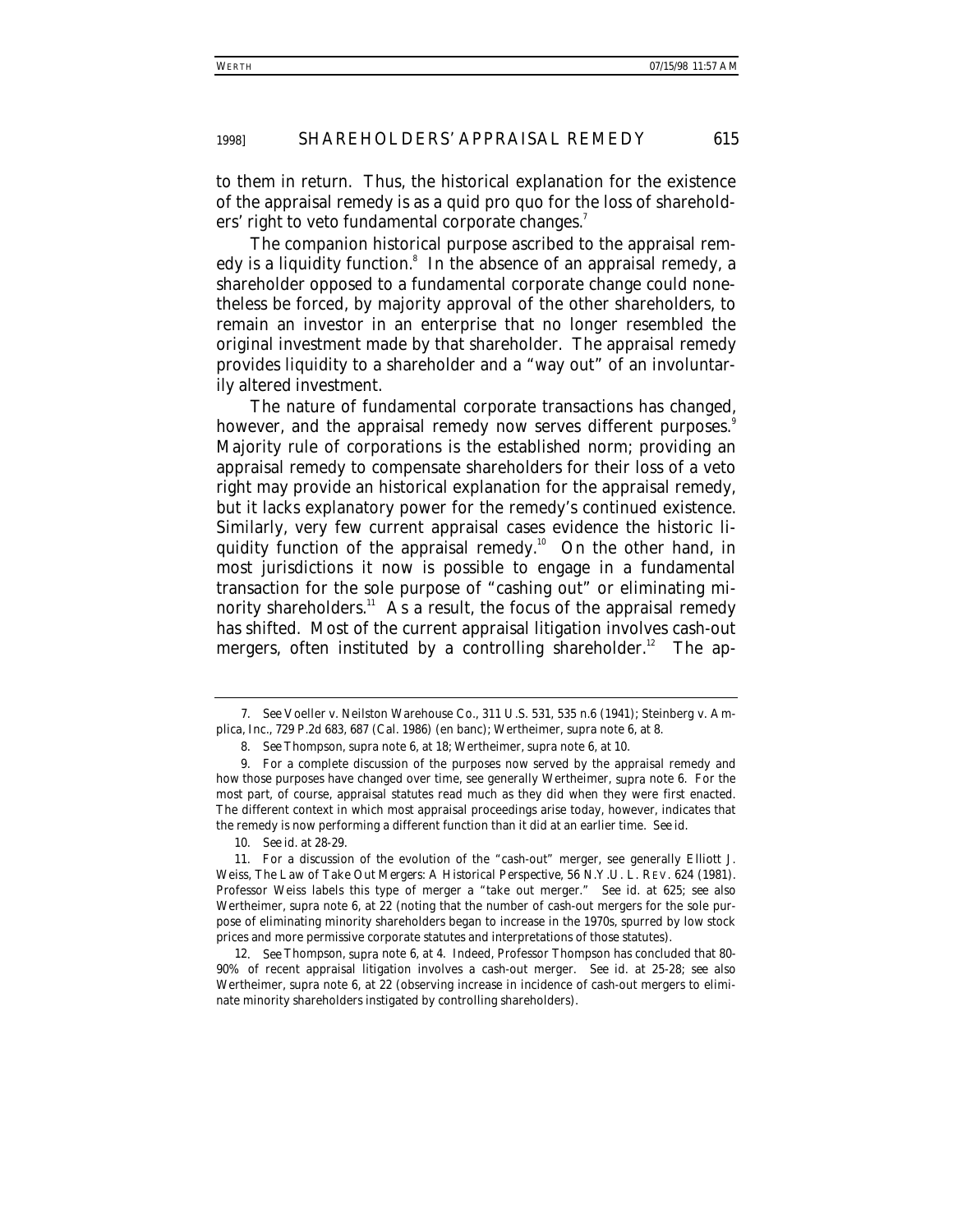praisal remedy today serves a minority shareholder protection role, sometimes providing liquidity to shareholders, but most often operating to protect minority shareholders who are cashed out of their investment. The remedy fulfills this function *ex ante*, deterring insiders from engaging in wrongful transactions,<sup>13</sup> and *ex post*, providing a remedy to minority shareholders who are subjected to such transactions. $14$ 

Although the appraisal remedy has been available for quite some time, it has only recently seen much use.<sup>15</sup> There are several explanations for the recent upsurge in appraisal litigation, $16$  but the changes brought about by the Delaware Supreme Court's landmark opinion in *Weinberger v. UOP, Inc.*17 surely account for some, if not much, of this increased activity.<sup>18</sup> *Weinberger* apparently was intended to revamp the appraisal remedy so that shareholder challenges to merger transactions would be efficiently resolved in an appraisal proceeding, rather than some other form of legal challenge to the transaction.19 Toward that end, the court in *Weinberger* did three

17. 457 A.2d 701 (Del. 1983).

18. Most state statutes, including those based on the Model Business Corporation Act, do not provide much guidance to courts with respect to how to determine fair value in an appraisal proceeding. *See infra* notes 72-75 and accompanying text. Among the states, Delaware has generated the largest body of case law with respect to the determination of fair value. Moreover, because Delaware is the preferred state of incorporation for a disproportionate number of U.S. corporations, *see* 1 ARTHUR FLEISCHER, JR. & ALEXANDER R. SUSSMAN, TAKEOVER DEFENSE § 4.01 (5th ed. 1997) (noting that over half of America's largest public corporations are incorporated in Delaware), the decisions of Delaware state courts on matters of corporate law, in general, and appraisal litigation, in particular, are very influential nationwide. Accordingly, this Article focuses largely on Delaware case law interpreting the appraisal remedy.

19. The most common way to object to a merger transaction, outside of an appraisal proceeding, is to allege that the officers, directors, or shareholders of the corporation breached a fiduciary duty in approving or recommending the transaction. *See, e.g.*, Smith v. Van Gorkom, 488 A.2d 858, 872-73 (Del. 1985) (alleging directors breached fiduciary duty by failing to exercise due care in approving cash-out merger). A shareholder making such an allegation might seek injunctive relief, thus preventing the merger from going forward, *see, e.g.*, Sealy Mattress Co. v. Sealy, Inc., 532 A.2d 1324, 1326 (Del. Ch. 1987), or damages, *see, e.g.*, Cede & Co. v.

<sup>13</sup>*. See* Fischel, *supra* note 6, at 878-81; Wertheimer, *supra* note 6, at 24-27.

<sup>14</sup>*. See* Wertheimer, *supra* note 6, at 24-27. Additionally, it has been noted that the appraisal remedy serves a "discovery" function, providing a mechanism for shareholders to uncover wrongful behavior. *See* Kanda & Levmore, *supra* note 6, at 443-44, 455-57, 463-65, 473 (discussing the discovery function of the appraisal remedy); Wertheimer, *supra* note 6, at 13-15, 38-39 (same).

<sup>15</sup>*. See, e.g.*, EISENBERG, *supra* note 6, at 75 (noting that Ohio had enacted "rudimentary" appraisal statutes as early as 1851-52); Thompson, *supra* note 6, at 14-15 (noting that the first appraisal statutes appeared in the late nineteenth century, but did not become ubiquitous until the second half of the twentieth century); *see also infra* note 70 and accompanying text.

<sup>16</sup>*. See infra* Part I.B.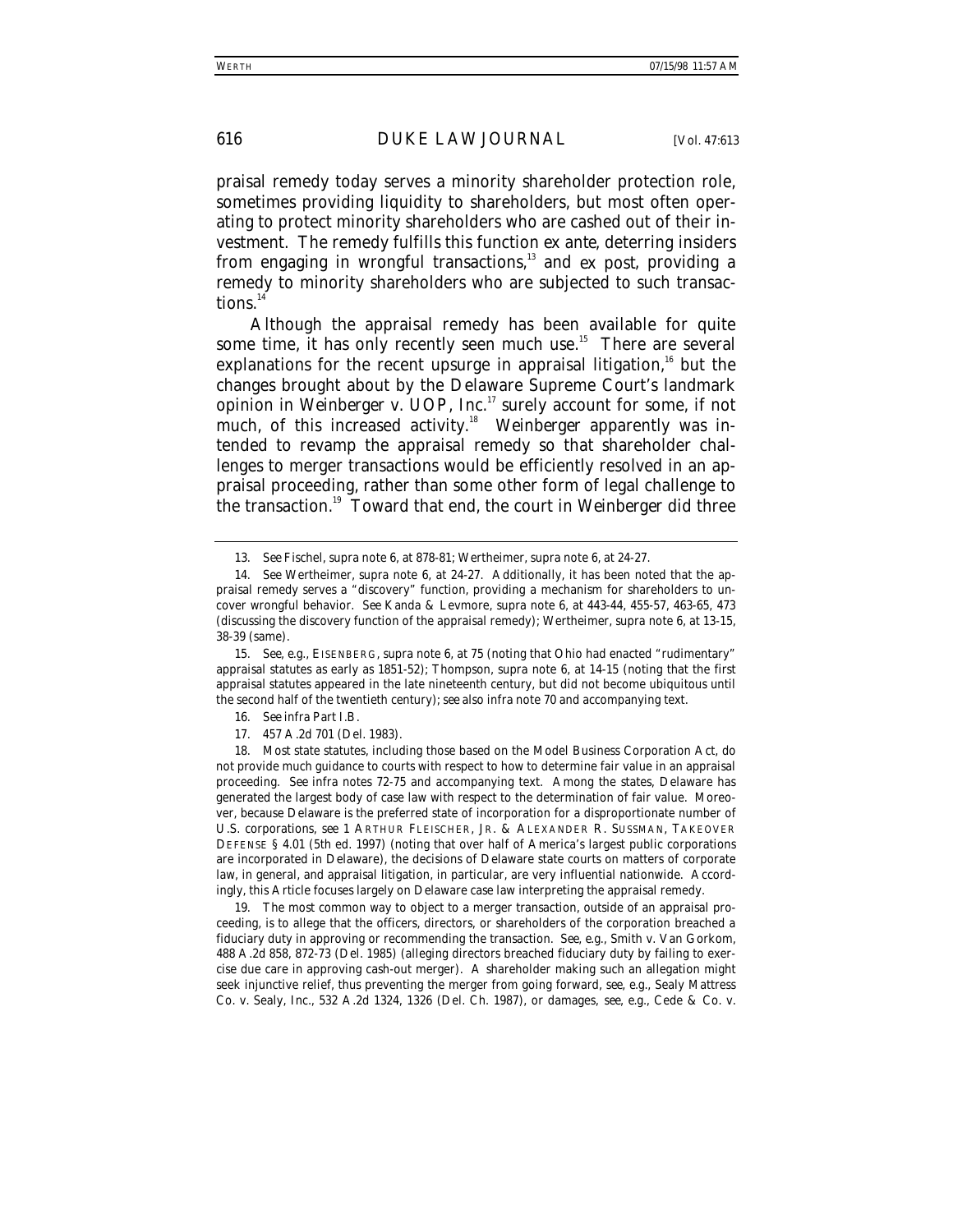things. First, it eliminated the ability of shareholders to challenge a merger on the ground that it was not undertaken for a valid business purpose.<sup>20</sup> Second, the court stated that the appraisal remedy should ordinarily be the exclusive remedy available to a shareholder objecting to a merger. $^{21}$  Finally, and perhaps most importantly, in order to make this now generally exclusive appraisal remedy workable and fair, the court abandoned the inflexible "Delaware block" method of valuation as the exclusive means of establishing fair value.<sup>22</sup> Instead, courts were directed to take a "more liberal approach [that] must include proof of value by any techniques or methods which are generally considered acceptable in the financial community and otherwise admissible in court."<sup>23</sup>

In order for the appraisal remedy to fulfill its current purpose of protecting minority shareholders, most often in connection with cashout mergers, it must be administered in a manner consistent with that purpose. The changes adopted in *Weinberger* have advanced this goal, but there are problems with the appraisal remedy that must be solved if it is to be fully effective. This will require amendments to existing appraisal statutes, accompanied by changes in the way that courts determine the fair value of shares in appraisal proceedings.

Specifically, appraisal statutes should be amended to insure that they apply to the various forms in which it is possible to structure a fundamental corporate transaction. Statutory exclusions from the

Technicolor, Inc., No. CIV.A.7129, 1990 Del. Ch. LEXIS 171, at \*2-3 (Oct. 19, 1990), *rev'd*, 684 A.2d 289 (Del. 1996).

<sup>20</sup>*. See Weinberger*, 457 A.2d at 715. In 1977, the Delaware Supreme Court had concluded that a majority shareholder could not "cause a merger to be made for the sole purpose of eliminating a minority on a cash-out basis." Singer v. Magnavox Co., 380 A.2d 969, 978-79 (Del. 1977), *overruled by* Weinberger v. UOP, Inc., 457 A.2d 701 (Del. 1983); *cf.* Tanzer v. International General Indus., Inc., 379 A.2d 1121, 1123-25 (Del. 1977) (holding that a parent corporation can engage in a cash-out merger of a subsidiary corporation, if the real purpose of the transaction is not to "rid itself of unwanted minority shareholders in the subsidiary," and the transaction satisfies the "entire fairness" test), *overruled by* Weinberger v. UOP, Inc., 457 A.2d 701 (Del. 1983).

<sup>21</sup>*. See Weinberger*, 457 A.2d at 714. The court noted that the appraisal remedy may not be adequate in some instances, particularly situations involving "fraud, misrepresentation, selfdealing, deliberate waste of corporate assets, or gross and palpable overreaching," and left open the possibility that litigants may not be limited to the appraisal remedy in those circumstances. *Id.*; *see also* MODEL BUS. CORP. ACT § 13.02(b) (1991) (making the appraisal remedy the exclusive means of challenging corporate action creating an entitlement to appraisal *unless* such action is unlawful or fraudulent).

<sup>22.</sup> See *infra* note 66 and accompanying text for a brief description of the Delaware block method.

<sup>23</sup>*. Weinberger*, 457 A.2d at 712-13.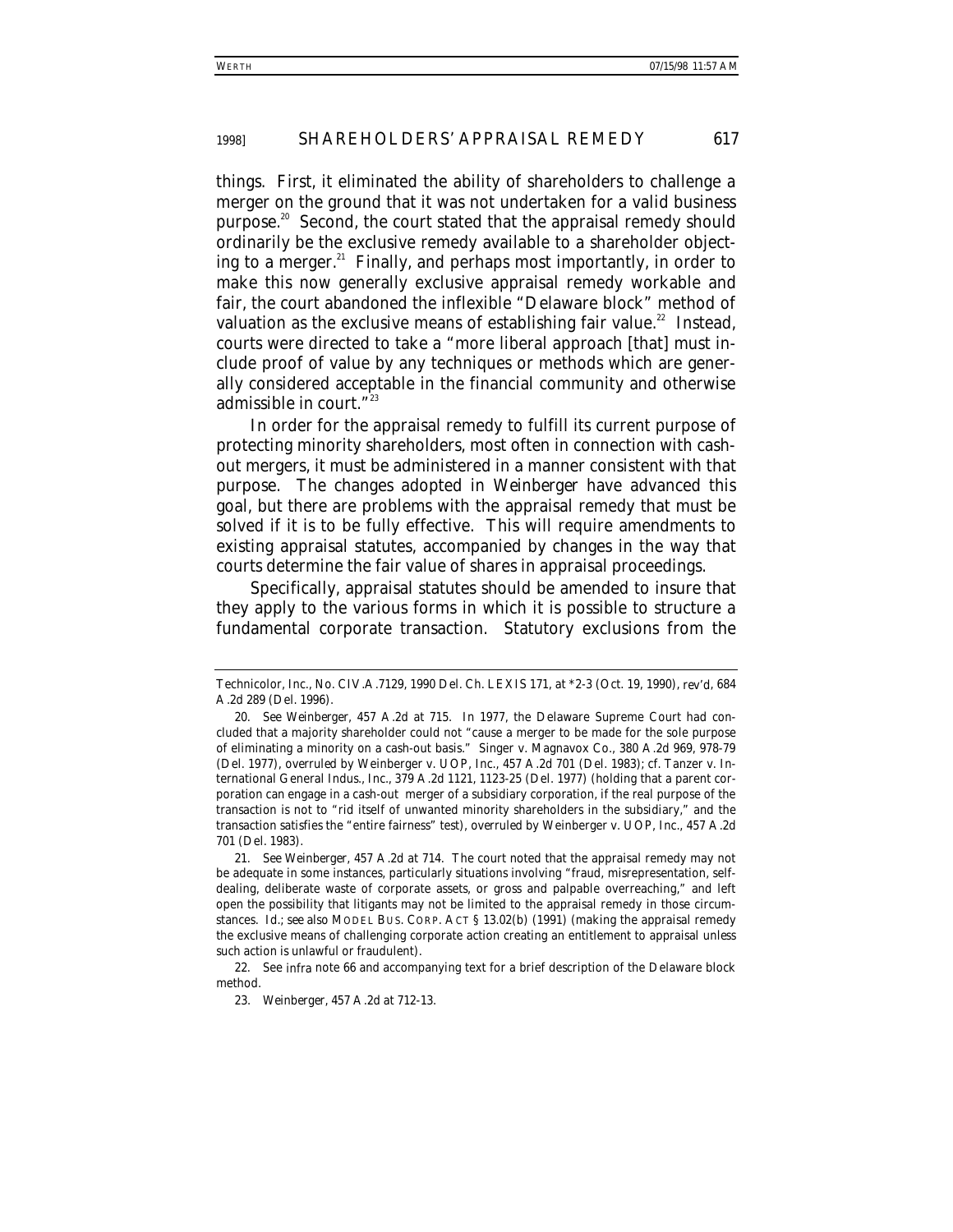applicability of the appraisal remedy, particularly exclusions in some states that render the remedy inapplicable to publicly traded corporations, should be eliminated. The statutory procedures governing appraisal proceedings should be made less onerous and more clear.

It is particularly important that courts determining fair value in appraisal proceedings be aware of the purposes now served by the remedy. Courts should be willing to entertain all relevant evidence bearing on the fair value of the corporation. They should not place undue reliance on market prices, and should not permit minority or "lack of marketability" discounts. If a corporation's value is derived by reference to a per share market price, the value should be adjusted upward to remove the inherent minority discount embodied in market prices. When available, evidence as to the price an unaffiliated third party would be willing to pay for the corporation as a whole should be particularly probative in the appraisal context. Finally, courts must be aware of the equitable context in which the appraisal proceeding has arisen, and be especially vigilant when dealing with conflict of interest transactions.

Part I of this Article will briefly recount the history of the appraisal remedy, and explain the increased frequency of its use in response to changes in law and finance. Part II will examine how courts determine fair value in appraisal proceedings, focusing on several recurrent problems that arise in such proceedings. Finally, Part III will propose changes in the statutory provisions governing the appraisal remedy and in the way courts handle appraisal litigation.

#### I. HISTORY OF APPRAISAL RIGHTS

#### *A. The Origins of the Appraisal Remedy: A Brief History*

The first corporations were created by legislative grants of corporate charters, rather than pursuant to a statutorily created procedure for incorporation. $24$  By the 1870s, however, corporate statutes had become widespread.<sup>25</sup> Prior to the enactment of such statutes, the general rule in most states was that a corporation could not

<sup>24</sup>*. See* William J. Carney, *Fundamental Corporate Changes, Minority Shareholders, and Business Purposes*, 1980 AM. B. FOUND. RES. J. 69, 82. These legislatively-granted charters were typically made available to corporations to carry on businesses that were public in nature (e.g., mills, bridges, canals, and railroad companies), with the corporation performing a function that might otherwise have been undertaken by the state. *See id.* at 82-83.

<sup>25</sup>*. See id.* at 84.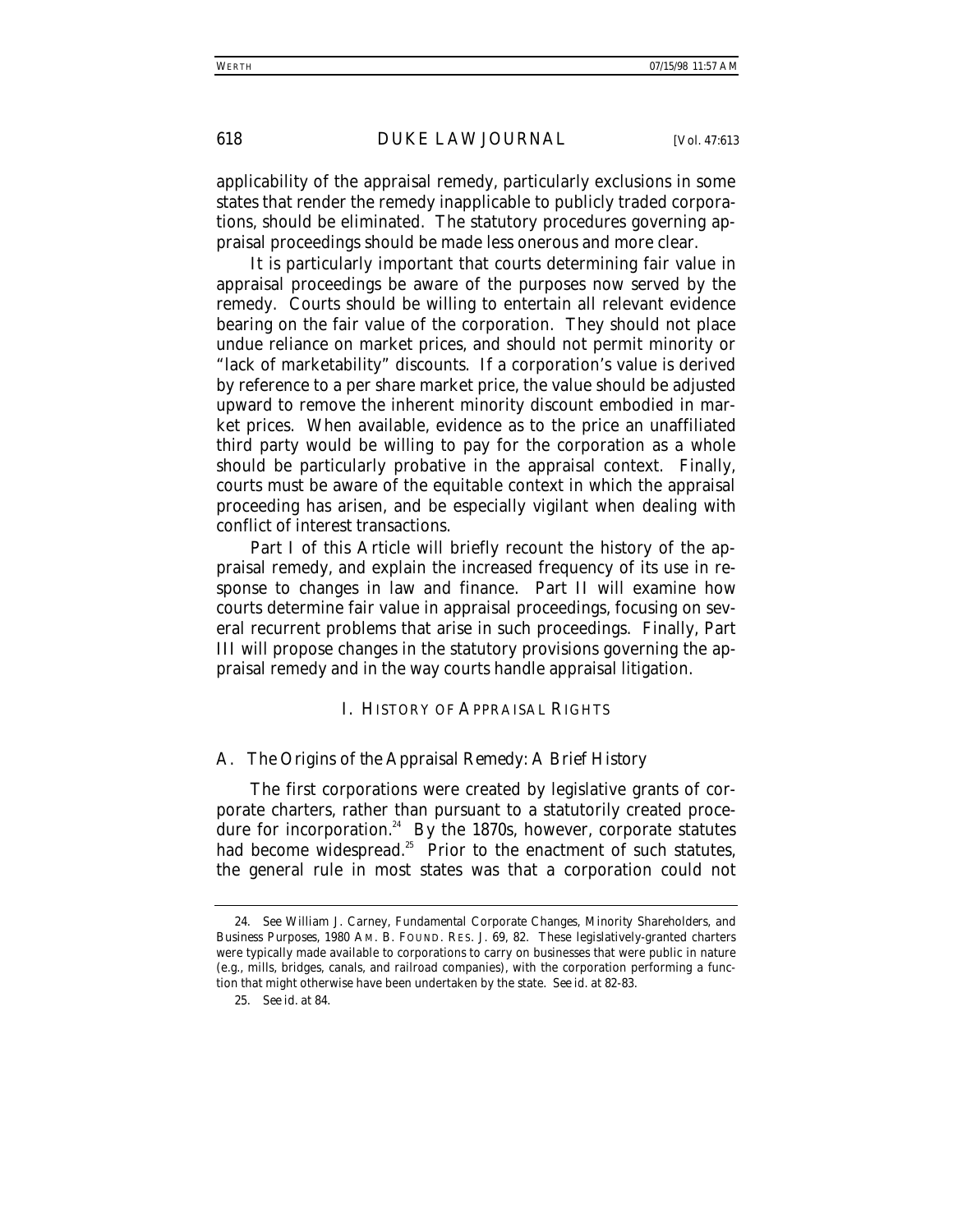merge or consolidate with another corporation without the unanimous consent of its shareholders.<sup>26</sup> The courts chipped away at this general rule in classic common law fashion; $^{27}$  ultimately, the requirement of unanimous approval was abrogated by statute, so that "[o]ver the first third of the twentieth century the pattern of allowing fundamental changes in all corporations to take place on something less than a unanimous shareholder vote became the norm."<sup>28</sup>

The creation of a statutory appraisal remedy accompanied this departure from the requirement of unanimous action.<sup>29</sup> Today, the statutory norm is to permit fundamental corporate changes to occur with the approval of the majority, $30$  and to provide an appraisal remedy to those shareholders that dissent from the merger or fundamental change. $31$ 

#### *B. The Rise in the Use of the Appraisal Remedy*

Although the statutory appraisal remedy has existed for some time, until recently the remedy had been infrequently invoked, at

31*. See supra* note 5.

<sup>26</sup>*. See* 2 VICTOR MORAWETZ, A TREATISE ON THE LAW OF PRIVATE CORPORATIONS § 951, at 908 (2d ed. 1886).

<sup>27</sup>*. See* Carney, *supra* note 24, at 86-90. For example, the requirement of unanimous consent was not applied as rigidly to the sale of corporate assets as it was to mergers and consolidations. *See id.* at 86-87.

<sup>28</sup>*. Id.* at 94.

<sup>29</sup>*. See* Joseph L. Weiner, *Payment of Dissenting Stockholders*, 27 COLUM. L. REV. 547, 548 n.7 (1927) (noting that 20 states had adopted a statutory appraisal remedy by 1927); *see also supra* note 7 and accompanying text. The adoption of appraisal statutes may have lagged somewhat behind the adoption of statutes permitting merger by less than unanimous shareholder approval. *See* Thompson, *supra* note 6, at 14-15. Even before the enactment of appraisal statutes, courts sometimes refused to enjoin a merger or consolidation that lacked unanimous consent, instead concluding that the proper remedy should be the payment to the objecting shareholder of a pro rata share of the corporation's value. *See* Carney, *supra* note 24, at 93-94.

<sup>30</sup>*. See, e.g.*, MODEL BUS. CORP. ACT §§ 11.03(e), 12.02(e) (1991) (requiring only majority approval for merger and sale of assets). Although majority approval is the norm, some jurisdictions require the approval of certain transactions by a supermajority vote. *See, e.g.*, MASS. GEN. LAWS ch.  $156B, \frac{6}{5}78(c)(1)(iii)$  (1992) (requiring a two-thirds vote to approve a merger or consolidation); VA. CODE ANN. § 13.1-718(E) (Michie 1993) (same). In addition, most corporate statutes allow the parties to deviate from the statutory approval requirements (e.g., requiring something greater than majority approval), if such a provision is included in the corporation's articles of incorporation. *See, e.g.*, MODEL BUS. CORP. ACT §§ 11.03(e), 12.02(e) (allowing corporations to require, in the articles of incorporation, greater than majority vote to approve mergers and sales of assets).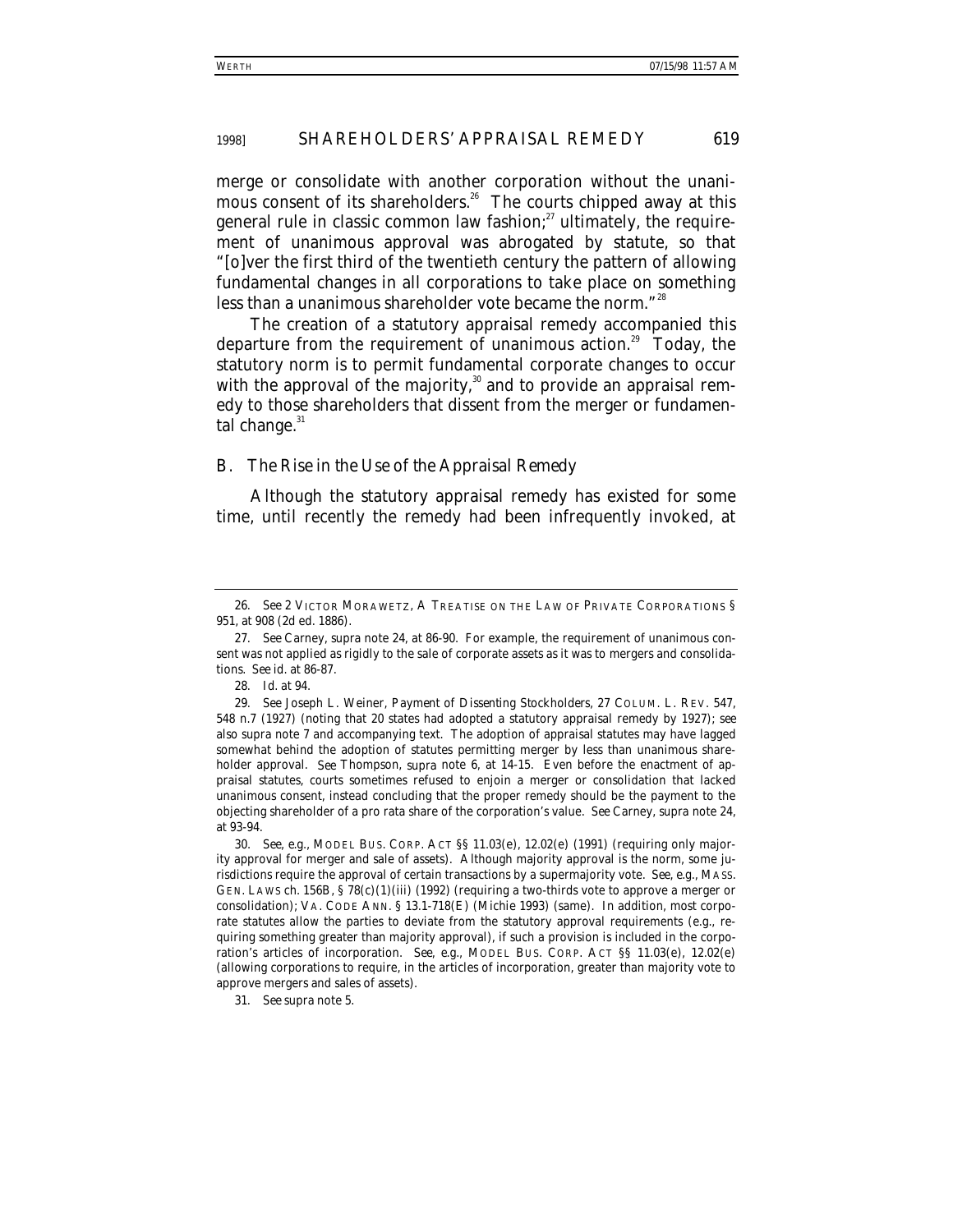least as measured by reported legal decisions.<sup>32</sup> Although the number of reported decisions undoubtedly understates the actual use of the appraisal remedy, $33$  it seems clear that the remedy has not been invoked with great frequency. There are many explanations for its infrequent use in the past, and also for its increased use in recent years.

Transactions triggering an appraisal right were much less common during most of the lifetime of the appraisal remedy than they have become in the last twenty to thirty years. Dramatic changes have occurred in the capital markets since the advent of the appraisal remedy, and merger activity is far more common today than it was at an earlier time.<sup>34</sup>

At the onset of this exponential increase in capital market activity, unhappy shareholders sometimes looked to the federal securities laws as a means of challenging acquisition transactions.<sup>35</sup> At one point it looked as if the law of mergers and acquisitions was becoming "federalized." Shareholders, or their lawyers, perceived signifi-

<sup>32</sup>*. See* Seligman, *supra* note 6, at 829 & n.3 (noting that between 1972 and 1981 there were roughly 20 reported state court decisions involving an appraisal valuation even though there were over 16,000 mergers of U.S. concerns).

<sup>33.</sup> Many appraisal proceedings are settled prior to trial or otherwise do not generate reported decisions. *See id.* at 830. Some state appraisal statutes permit the trial court to appoint an appraiser to fix fair value in the first instance. *See*, *e.g*., NEV. REV. STAT. ANN. § 92A.490(4) (Michie Supp. 1997) (authorizing trial court to appoint appraisers to receive evidence and recommend a decision as to fair value). When this is done, decisions are generally not reported unless the case reaches the appellate level. *See* Seligman, *supra* note 6, at 830.

Furthermore, in many transactions that might otherwise give rise to an appraisal remedy, the acquiring party pays a price greatly in excess of the pre-transaction market price. To the extent the acquiring party pays a substantial premium over market price, the likelihood that a dissatisfied shareholder will seek to litigate over the acquisition price is diminished. *See id.*; *see also* Bernard S. Black, *Bidder Overpayment in Takeovers*, 41 STAN. L. REV. 597, 598 (1989) (noting that takeover premiums averaged 50% in the 1980s); Lynn A. Stout, *Are Takeover Premiums Really Premiums? Market Price, Fair Value, and Corporate Law*, 99 YALE L.J. 1235, 1259 (1990) (stating that target company shareholders receive, on average, 50% more than the prevailing price in a takeover or merger transaction).

<sup>34.</sup> Acquisition activity accelerated with the rising stock market of the 1960s, and the attendant conglomerate merger wave. *See* VICTOR BRUDNEY & WILLIAM W. BRATTON, BRUDNEY AND CHIRELSTEIN'S CASES AND MATERIALS ON CORPORATE FINANCE 652-54 (4th ed. 1993). The bear market and recession of the 1970s slowed this process, but the 1980s brought a booming stock market, leveraged acquisition transactions financed with junk bonds, and the acceptance of hostile takeovers as an acquisition technique. *See id*. Merger activity continues today at very high levels. *See* Steven Lipin, *Gorillas in Our Midst: Megadeals Smash Records as Firms Take Advantage of Favorable Climate*, WALL ST. J., Jan. 2, 1997, at R8 ("Merger-and-acquisition activity in 1996 smashed records . . . .").

<sup>35</sup>*. See, e.g.*, Santa Fe Indus., Inc. v. Green, 430 U.S. 462, 464-67 (1977) (noting that a federal securities law claim was used instead of a state law appraisal remedy to challenge the fairness of a cash-out merger transaction).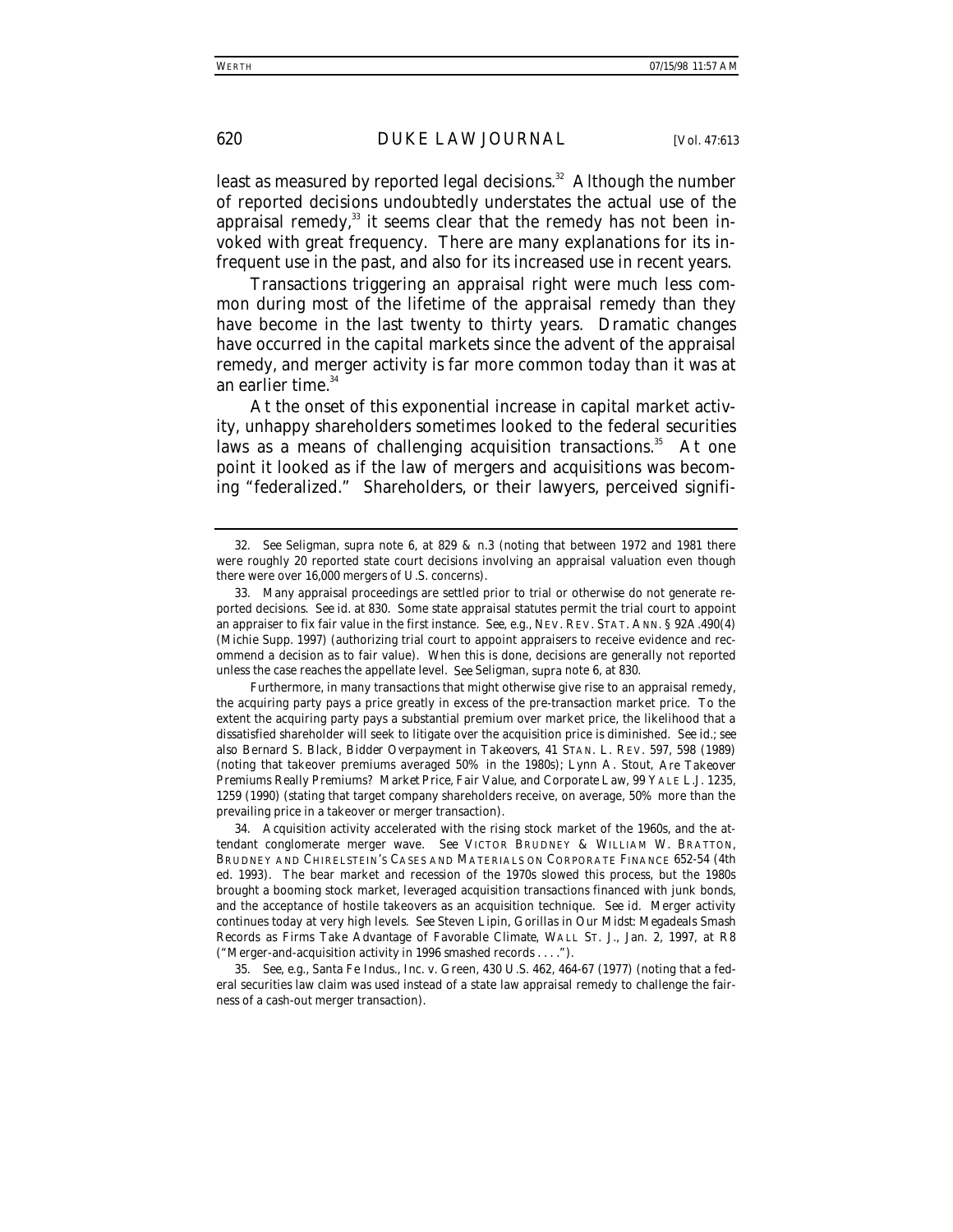cant advantages to a federal forum, and increasingly brought federal securities law claims, rather than appraisal or other state court proceedings, to challenge acquisition transactions.<sup>36</sup> Since the mid-1970s, however, the Supreme Court has consistently refused to allow the federal securities laws to substitute for state corporate law in the absence of a federal disclosure violation. $37$  As federal securities law remedies became less available, shareholders more often turned to state court remedies, including the appraisal remedy.

Despite the increase in capital market activity noted above, statutory limitations on the availability of the appraisal remedy continue to inhibit its more frequent use. The appraisal remedy is available only when a statutory triggering event occurs, and different states have adopted different triggering events. Although the Model Business Corporation Act (MBCA or Model Act) is drafted fairly broadly to grant an appraisal remedy in the event of a merger transaction, a sale of assets transaction, a share exchange, and certain amendments to a corporation's certificate of incorporation,<sup>38</sup> states that do not follow the Model Act often have more limited statutory triggering events. In Delaware, for example, appraisal rights arise only in the event of a merger or consolidation.<sup>39</sup> A transaction that is substantively equivalent to a merger or consolidation—for example, a sale of all of a corporation's assets—does not trigger appraisal

<sup>36</sup>*. See* Thompson, *supra* note 6, at 50 ("Rule 10b-5 for a short time became a vehicle to attack unfair use of majority power in squeeze-out situations when state law was viewed as ineffective.").

<sup>37</sup>*. See* Schreiber v. Burlington N., Inc., 472 U.S. 1, 5-8 (1985) (holding that there is no federal securities law remedy in connection with tender offer absent misrepresentation or nondisclosure); *Santa Fe Indus.,* 430 U.S. at 474, 479 (holding that as long as the transaction "was neither deceptive nor manipulative" then there was no violation of federal law because "we [the Court] are reluctant to federalize the substantial portion of the law of corporations that deals with transactions in securities"); *see also* CTS Corp. v. Dynamics Corp. of Am., 481 U.S. 69, 86-87 (1987) (finding that federal law does not preempt an Indiana statute making takeovers more difficult). The Supreme Court's attempt to narrow the role played by federal securities law in the acquisition context has not, however, been wholly successful. Litigants have, at times, managed to avoid the holdings of the Supreme Court and assert federal securities law challenges to acquisition transactions. *See, e.g.*, Howing Co. v. Nationwide Corp., 972 F.2d 700, 705-10 (6th Cir. 1992) (allowing federal securities claim to be brought where allegedly faulty going private disclosure may have affected minority shareholders' decision not to seek appraisal in connection with a cash-out merger); Goldberg v. Meridor, 567 F.2d 209, 220-21 (2d Cir. 1977) (allowing federal securities claim to be brought where allegedly deceptive disclosures lulled minority shareholders into not seeking injunctive relief under state law).

<sup>38</sup>*. See* MODEL BUS. CORP. ACT § 13.02(a) (1991).

<sup>39.</sup> DEL. CODE ANN. tit. 8, § 262 (1991 & Supp. 1996).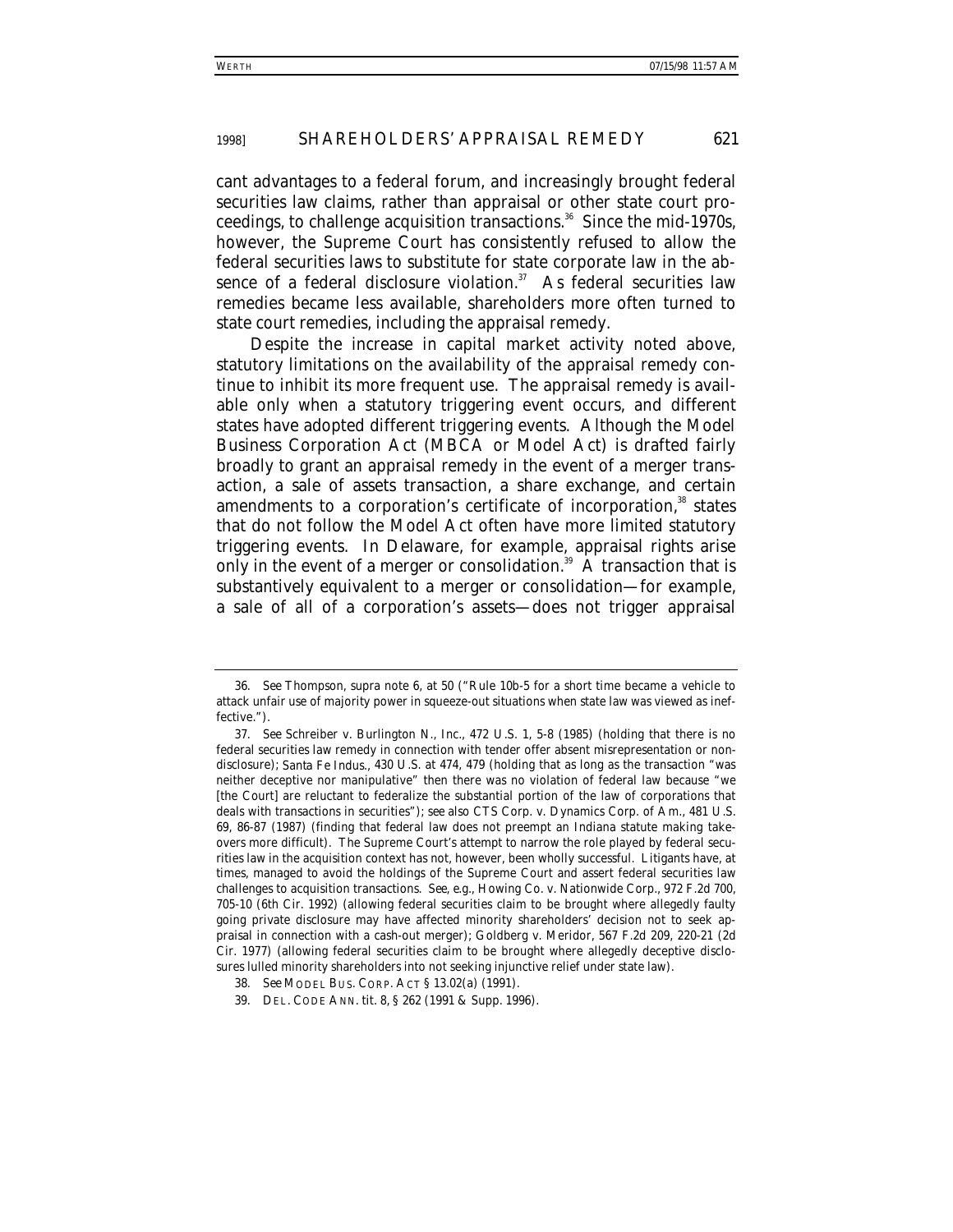rights under Delaware law. Undoubtedly, parties have used this "flexibility" to try to avoid triggering appraisal rights. $40^{\circ}$ 

Many states also have adopted statutory exceptions that withhold appraisal rights in transactions that would ordinarily give rise to such rights. The most common of these is the market exception, which makes appraisal rights unavailable to shareholders of a corporation whose stock is traded on an active market.<sup>41</sup> This type of statutory provision, which is still relatively common,<sup>42</sup> further reduces the number of appraisal cases.

Another explanation for the unpopularity of the appraisal remedy lies in the procedural requirements of the remedy itself. This was particularly true before the adoptions of the 1978 amendments to the MBCA (and the subsequent enactment of those amendments by states whose statutes are based on the Model Act); this problem continues today, albeit to a somewhat lesser extent. For example, shareholders are required to comply with several notice provisions in order to assert the right to an appraisal.<sup>43</sup> Failure to comply strictly with these provisions leads to a loss of the remedy.<sup>44</sup>

In addition, under the pre-1978 version of the MBCA, $45$  and in Delaware<sup>46</sup> and some other non-Model Act states today,<sup>47</sup> a shareholder who seeks appraisal following a triggering transaction receives no payment from the corporation until the fair value of his stock is determined in an appraisal proceeding, often years after the occur-

<sup>40</sup>*. See, e.g.*, Hariton v. Arco Elecs., Inc., 182 A.2d 22, 25-26 (Del. Ch. 1962) (holding that a transaction structured as an arm's-length sale of assets was not a de facto merger triggering appraisal rights), *aff'd*, 188 A.2d 123 (Del. 1963); *cf.* Farris v. Glen Alden Corp., 143 A.2d 25, 29-30 (Pa. 1958) (recharacterizing a transaction structured as a purchase of assets as a de facto merger).

<sup>41</sup>*. See, e.g.*, DEL. CODE ANN. tit. 8, § 262(b) (Supp. 1996); TENN. CODE ANN. § 48-23- 102(c) (1995).

<sup>42</sup>*. See infra* notes 101-02 and accompanying text.

<sup>43</sup>*. See infra* notes 58-63 and accompanying text.

<sup>44</sup>*. See* MODEL BUS. CORP. ACT §§ 13.21(b), 13.23(c), 13.28(b) (1991); *see also, e.g.*, Pritchard v. Mead, 455 N.W.2d 263, 266-67 (Wis. Ct. App. 1990) (affirming lower court's entering of summary judgment against shareholder who failed to comply with procedural requirements of appraisal remedy). *But cf. In re* Fair Value of Shares of Bank of Ripley, 399 S.E.2d 678, 682- 84 & n.11 (W. Va. 1990) (holding that failure to timely tender share certificates does not bar dissenters' rights if delay is insubstantial and not prejudicial).

<sup>45</sup>*. See* MODEL BUS. CORP. ACT ANN. § 13.25 historical background (Supp. 1996) ("The requirement that the corporation pay the dissenter its estimate of the fair value of his shares when the proposed corporate action is effectuated was an innovation of the 1978 revision.").

<sup>46</sup>*. See* DEL. CODE ANN. tit. 8, § 262(h)-(i) (1991).

<sup>47</sup>*. See, e.g*., OHIO REV. CODE ANN. § 1701.85(B) (Anderson 1994).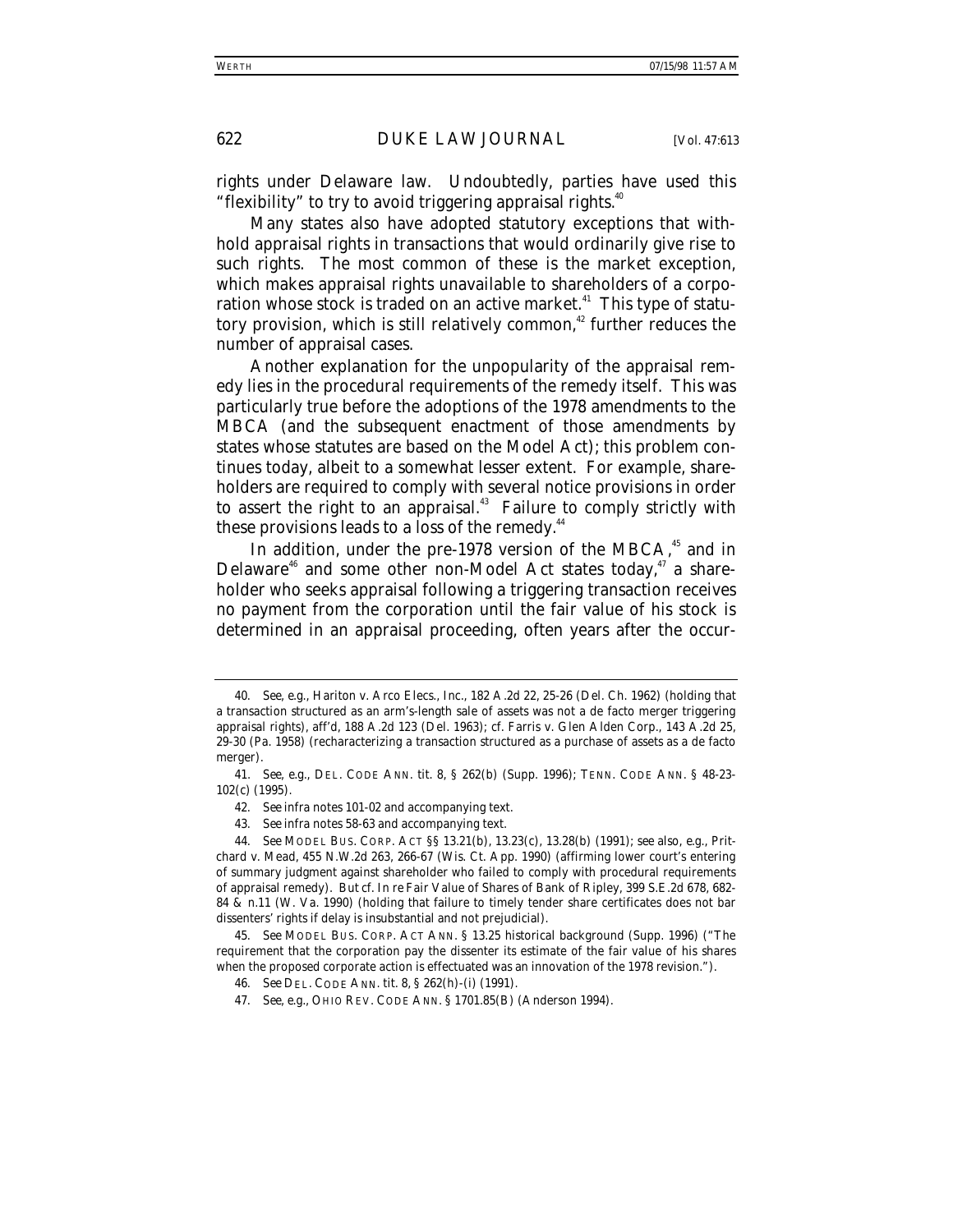rence of the triggering event.<sup>48</sup> This creates an incentive for defendants in such suits to delay as much as possible.<sup>49</sup> In contrast, nondissenting shareholders receive the merger consideration as soon as the merger takes place.<sup>50</sup>

The cost of pursuing the appraisal remedy also inhibits its widespread use. Dissenting shareholders typically bear the cost of hiring their own experts and attorneys.<sup>51</sup> The cost of the appraisal proceeding, balanced against the likely gains and the uncertainty involved, no doubt causes many shareholders to think twice about pursuing an appraisal remedy. Certainly for any small shareholder, the costs would often seem to outweigh the likely benefits.<sup>52</sup>

The current version of the MBCA has eliminated some of the procedural disadvantages of the prior version. Under the current version, shareholders are entitled to receive payment, very early in the process,<sup>53</sup> of the amount the corporation deems to be the fair

50. These shareholders may still be able to bring a non-appraisal challenge to the transaction if they can avoid the exclusivity of the appraisal remedy. *See supra* note 21.

51*. See, e.g.*, MODEL BUS. CORP. ACT § 13.31(b)(2) (1991) (giving courts discretion to shift attorney and expert fees to either party if such party "acted arbitrarily, vexatiously, or not in good faith").

52*. See* 2 ALI, PRINCIPLES, *supra* note 5, ch. 4, reporter's note 3. There are numerous economic incentives for shareholders to challenge acquisition transactions in class action lawsuits alleging breach of fiduciary duty, rather than in appraisal proceedings. *See* Siegel, *supra* note 4, at 102-04. The Reporter's Note to the American Law Institute's Principles of Corporate Governance states that the chapter on the appraisal remedy does not seek to model the remedy after the class action, preferring instead to accept the prevailing "opt in" approach to the appraisal remedy, requiring an affirmative act by a shareholder to assert appraisal rights. *See* 2 ALI, PRINCIPLES, *supra* note 5, ch. 4, reporter's note 6. The ALI Principles do propose a useful mechanism allowing dissenting shareholders to use common counsel as an efficiency measure. *See id.* § 7.23(f).

53*. See* MODEL BUS. CORP. ACT §§ 13.23, 13.25(a). The payment must be made at the time the corporate action giving rise to the appraisal right is taken, for example, at the time a merger is effective. *See id.* § 13.25(a). "Section 13.25 changes the relative balance between

<sup>48.</sup> For example, the transaction triggering appraisal rights involving Technicolor took place in early 1983, *see* Cede & Co. v. Technicolor, Inc., 542 A.2d 1182, 1185 (Del. 1988), and remains unresolved today. *See infra* note 403. The less complicated appraisal litigation involving Pabst Brewing continued for ten years. *See infra* note 326.

<sup>49.</sup> One court has fashioned a judicial solution to this problem by granting the shareholder partial summary judgment, limited to the amount the corporation claimed the shares were worth. *See* Hunter v. Vercellotti, 649 N.E.2d 557 (Ill. App. Ct. 1995). The shareholder, of course, claimed the shares were worth more than that amount, *see id.* at 558, but by granting partial summary judgment, the court required the corporation to pay the undisputed amount immediately, while the parties continued to dispute the fair value of the stock. *See id.* at 560. Although there was no direct statutory authority to, in effect, order an interim payment by the corporation, the appellate court concluded that the trial court had the authority to order this type of relief. *See id.*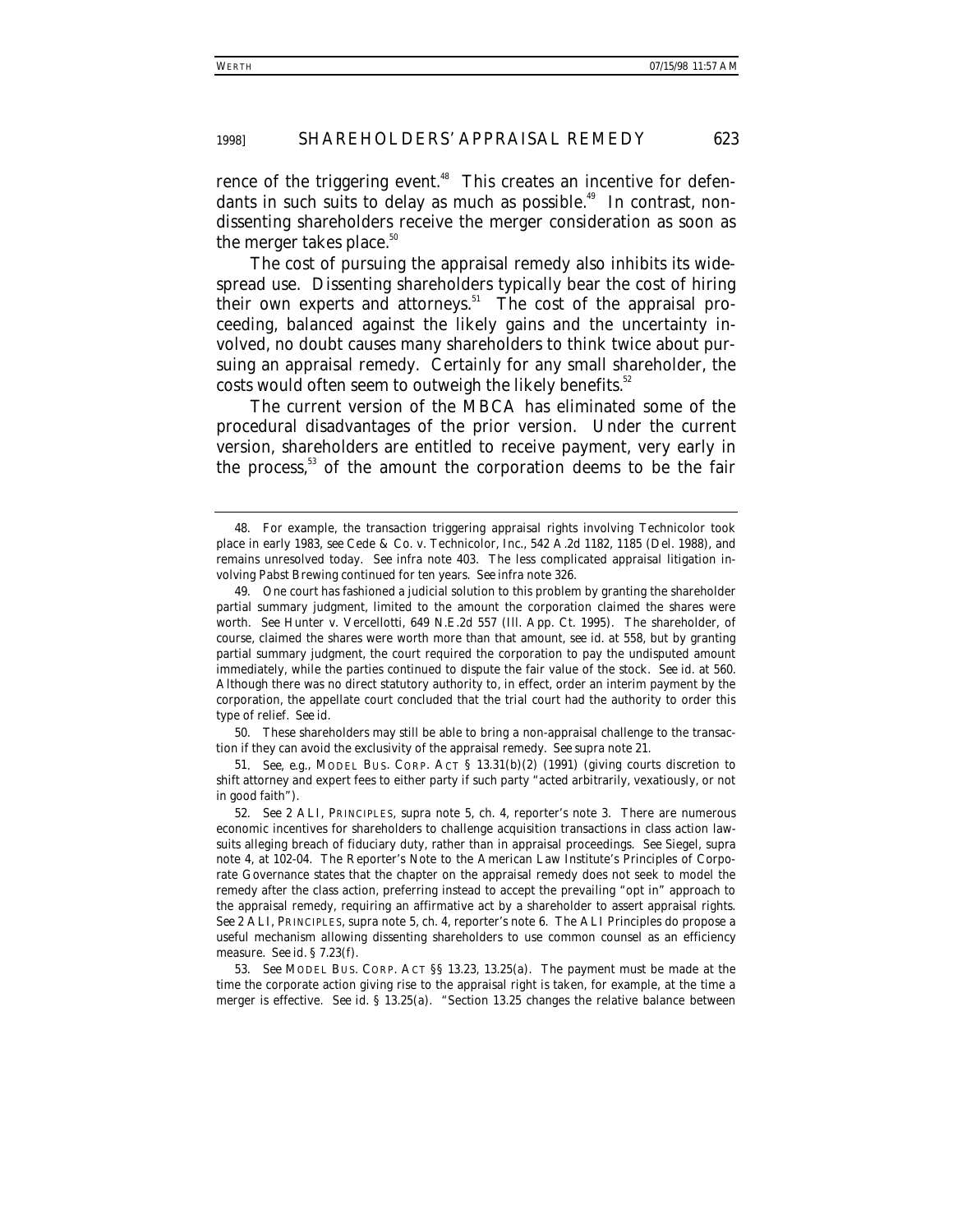value of the shares.<sup>54</sup> If the shareholder does not agree with that valuation, a process is provided to resolve that dispute, culminating in judicial appraisal if necessary;<sup>55</sup> while this process is ongoing, the shareholder has not been completely deprived of all payment for his shares. The MBCA also directs the court to assess the costs of the appraisal proceeding, including the costs associated with a court appointed appraiser, against the corporation.<sup>56</sup> Each party still typically bears its own legal expenses and expert witness fees.<sup>57</sup>

Despite the MBCA's improved procedures for exercising appraisal rights, difficulties remain. A shareholder who wishes to exercise appraisal rights must first give written notice of his intent to dissent prior to the meeting at which the matter giving rise to appraisal rights (e.g., a merger) will be voted upon.<sup>58</sup> The shareholder must not vote in favor of the action. $59$  If the action is approved, the shareholder must then timely demand payment for his shares and deposit his share certificates with the corporation.<sup>60</sup> The corporation must then pay the shareholder the fair value of the shares.<sup>61</sup> If the shareholder does not agree with the corporation's determination of value, the shareholder is then required to notify the corporation of his estimate of fair value and demand payment from the corporation.<sup>62</sup> If the corporation disagrees with the shareholder's estimate, it must initiate a judicial appraisal proceeding. $63$  Any failure by a shareholder

63*. See id*. § 13.30.

corporation and dissenting shareholders by requiring immediate payment by the corporation upon the completion of the transaction or (if the transaction did not need shareholder approval and has been completed) upon receipt of the demand for payment." *Id*. § 13.25 official cmt.

<sup>54</sup>*. See id.* § 13.25(a). The opportunity to receive this early payment is only guaranteed to shareholders who owned their stock at the time the transaction giving rise to appraisal rights was announced. *See id.* § 13.27(a). Shareholders who purchase their stock after a transaction is announced are not assured that they will receive payment until the appraisal process is completed. *See id.* (giving corporations the option of withholding the early payment from such shareholders).

<sup>55</sup>*. See id*. § 13.30.

<sup>56</sup>*. See id*. § 13.31(a).

<sup>57</sup>*. See id*. § 13.31(b). This provision does give the court the authority to engage in fee shifting in favor of one party or the other if there is a failure to comply with the statutory provisions or if one party acts in bad faith, but the usual rule is that unless the court orders otherwise, each party bears its own legal and expert costs.

<sup>58</sup>*. See id.* § 13.21(a).

<sup>59</sup>*. See id.*

<sup>60</sup>*. See id*. § 13.23(a).

<sup>61</sup>*. See id*. § 13.25(a).

<sup>62</sup>*. See id*. § 13.28(a).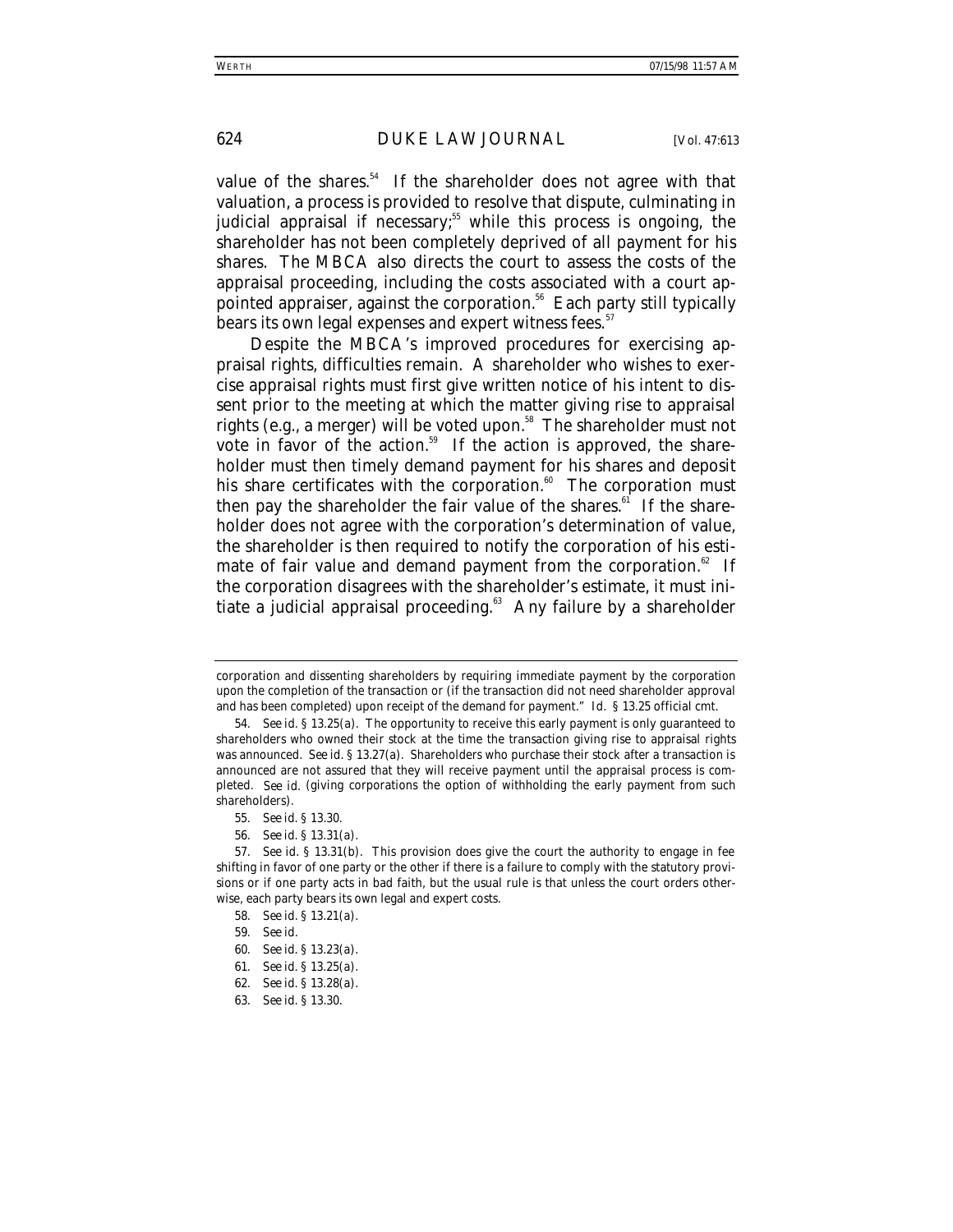to clear these procedural hurdles in a timely way results in a loss of the appraisal remedy. $64$ 

If a shareholder successfully surmounts the procedural hurdles and obtains an appraisal remedy, is that shareholder likely to get a positive result in the appraisal process? The answer, prior to *Weinberger*, was generally "no."65 This answer powerfully explains the relative dearth of pre-1983 appraisal proceedings.

Before *Weinberger*, appraisal proceeding valuations were typically conducted pursuant to the Delaware block method, which utilizes a weighted average of three separate valuations, one based on asset value, one based on earnings value, and one based on market value.<sup>66</sup> This mechanical approach to appraisal was not very hospitable to the claims of dissenting shareholders, $\frac{67}{1}$  and did not accord with current financial methods of valuation. $68$  As a result, the court in

67*. See, e.g.*, Elmer J. Schaefer, *The Fallacy of Weighting Asset Value and Earnings Value in the Appraisal of Corporate Stock*, 55 S. CAL. L. REV. 1031, 1036-40 (1982) (discussing how "[t]he weighting method always undervalues corporate stock"); Note, *Corporate Law – Chipping Away at the Delaware Block: A Critique of the Delaware Block Approach to the Valuation of Dissenters' Shares in Appraisal Proceedings*, 8 W. NEW ENG. L. REV. 191, 210-22 (1986) (discussing weaknesses in the Delaware block approach); *cf.* Fischel, *supra* note 6, at 890-93 (criticizing Delaware block method); Seligman, *supra* note 6, at 854-56 (criticizing the weighting process for being "indefensibly arbitrary and capricious"). The basic concept of a weighted average disadvantages dissenting shareholders because it assumes the corporation will not be operated to achieve its highest valuation. For example, if a corporation's highest value is based on its asset value, rational owners of the corporation would seek to achieve that value, yet the Delaware block method averages that value with lesser values. *See* Schaefer, *supra*, at 1038-39. In addition, courts frequently have applied the Delaware block method in rigid fashion, often to the disadvantage of the dissenting shareholder. *See, e.g.*, *Universal City Studios, Inc*., 312 A.2d at 347-49 (calculating earnings value based on average earnings over prior five years despite evidence that earnings from most recent year better represented future earnings prospects).

68. For example, the discounted cash flow method of valuation is "considered by experts to be the preeminent valuation methodology." Neal v. Alabama By-Products Corp., No. CIV.A. 8282, 1990 WL 109243, at \*7 (Del. Ch. Aug. 1, 1990) (citing SHANNON P. PRATT, VALUING A BUSINESS: THE ANALYSIS AND APPRAISAL OF CLOSELY HELD COMPANIES (2d ed. 1989)), *aff'd*, 588 A.2d 255 (Del. 1991). Despite its preeminent role in valuation, there was no place for discounted cash flow analysis under the Delaware block method; its use did not be-

<sup>64</sup>*. See id*. §§ 13.21(b), 13.23(c), 13.28(b).

<sup>65</sup>*. See infra* notes 66-68 and accompanying text. At least some courts relied heavily on market price in determining fair value in appraisal proceedings, thereby diminishing the utility of the remedy to dissenting shareholders. *See infra* notes 99-100 and accompanying text.

<sup>66.</sup> To calculate fair value under the Delaware block method, it is first necessary to value the corporation based on its asset value, its earnings value, and its market value. Next, each of these three valuations is accorded a percentage weight. The fair value of the corporation is deemed to be the weighted average of the three separate valuations. *See, e.g.*, Francis I. duPont & Co. v. Universal City Studios, Inc., 312 A.2d 344, 348-52 (Del. Ch. 1973) (determining fair value by Delaware block method), *aff'd*, 334 A.2d 216 (Del. 1975).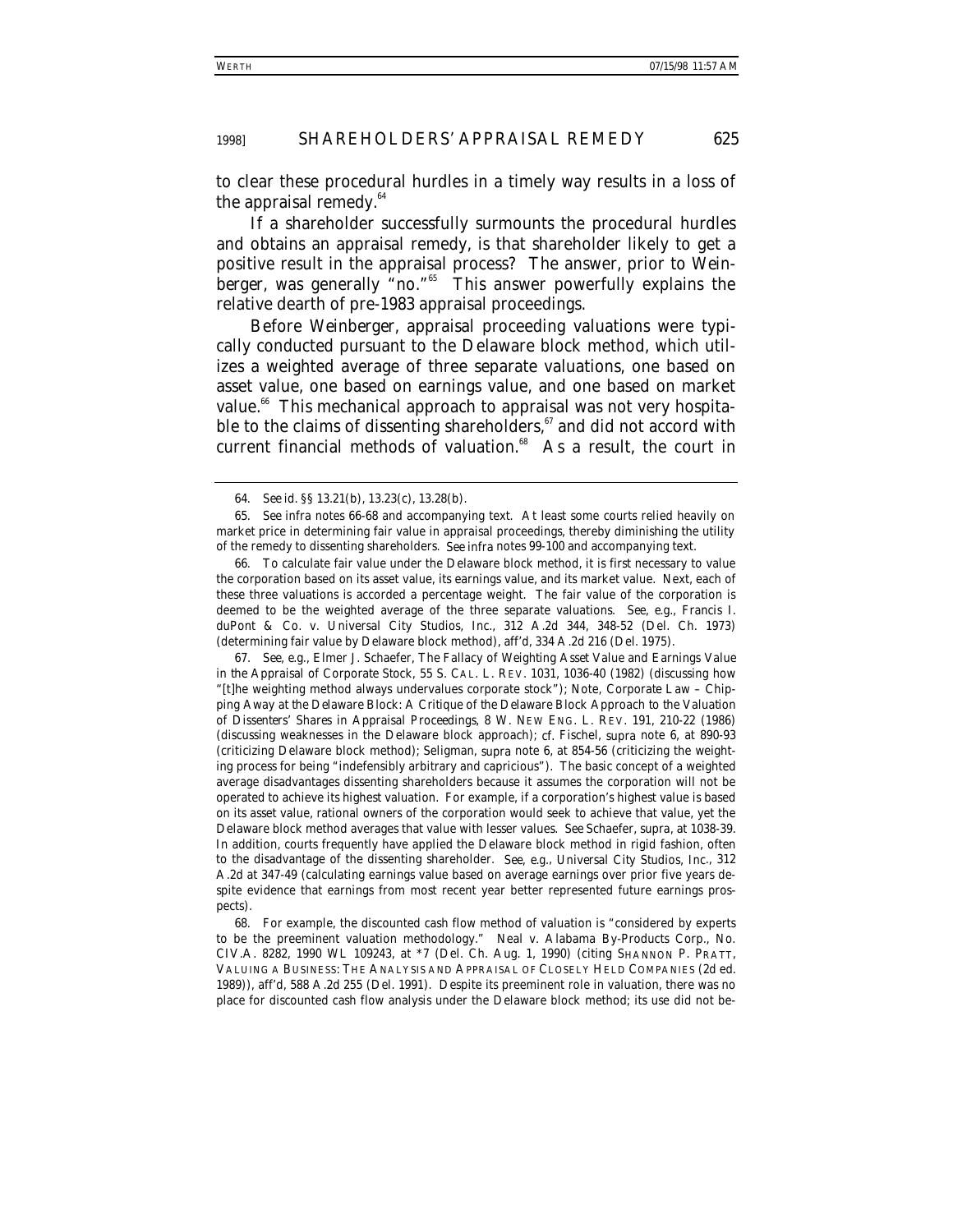*Weinberger* cast aside the block method as the exclusive means of valuation, opening the process up to all methods of valuation "generally considered acceptable in the financial community."69

In sum, although impediments remain to more widespread use of the appraisal remedy, a number of events have combined to make it a more commonly used remedy: transactions that give rise to appraisal rights occur more frequently; federal securities law remedies are available less frequently; appraisal statutes have been amended to reduce somewhat the procedural burdens placed on dissenting shareholders; and, perhaps most significantly, *Weinberger* has fundamentally changed the way in which dissenting shares are appraised. As a result, the number of reported appraisal decisions has expanded greatly,<sup>70</sup> as has scholarly interest in the appraisal remedy.<sup>71</sup>

#### II. HOW COURTS DETERMINE FAIR VALUE

#### *A. Approaches to Valuation*

The key to the effectiveness of the appraisal remedy in protecting minority shareholder interests lies in the way in which courts appraise minority shares. If courts do not appraise shares in a manner consistent with the appraisal remedy's purpose of protecting minority shareholders, such shareholders will ignore the appraisal remedy in favor of other means of challenging fundamental transactions, principally breach of fiduciary duty claims, which may be less efficient and more time consuming to resolve.

The statutory command in an appraisal proceeding is to find the "fair value" of the dissenting shares, $\alpha$ " or sometimes the "fair market"

come permissible in Delaware until *Weinberger* discarded the block method as the exclusive means of valuation. *See* Cede & Co. v. Technicolor, Inc., No. CIV.A.7129, 1990 Del. Ch. LEXIS 259, at \*23 (Oct. 19, 1990), *rev'd on other grounds*, 684 A.2d 289 (Del. 1996).

<sup>69.</sup> Weinberger v. UOP, Inc., 457 A.2d 701, 713 (Del. 1983).

<sup>70.</sup> Thus, although Professor Seligman only found 19 reported appraisal cases in the decade prior to *Weinberger*, *see* Seligman, *supra* note 6, at 829-30 n.3, in the post-*Weinberger* decade, Professor Thompson found 103 reported appraisal cases, *see* Thompson, *supra* note 6, at 25.

<sup>71</sup>*. See* Siegel, *supra* note 4, at 79. Of course, the number of appraisal cases being brought continues to be limited by statutes that limit the events that trigger appraisal, or provide that appraisal rights do not apply in the case of securities traded on an active market. In order for the appraisal remedy to achieve its full utility, these statutory inhibitions must be removed. *See infra* notes 476-505 and accompanying text.

<sup>72</sup>*. See, e.g.*, MODEL BUS. CORP. ACT § 13.02(a) (1991); DEL. CODE ANN. tit. 8, § 262(a) (Supp. 1996).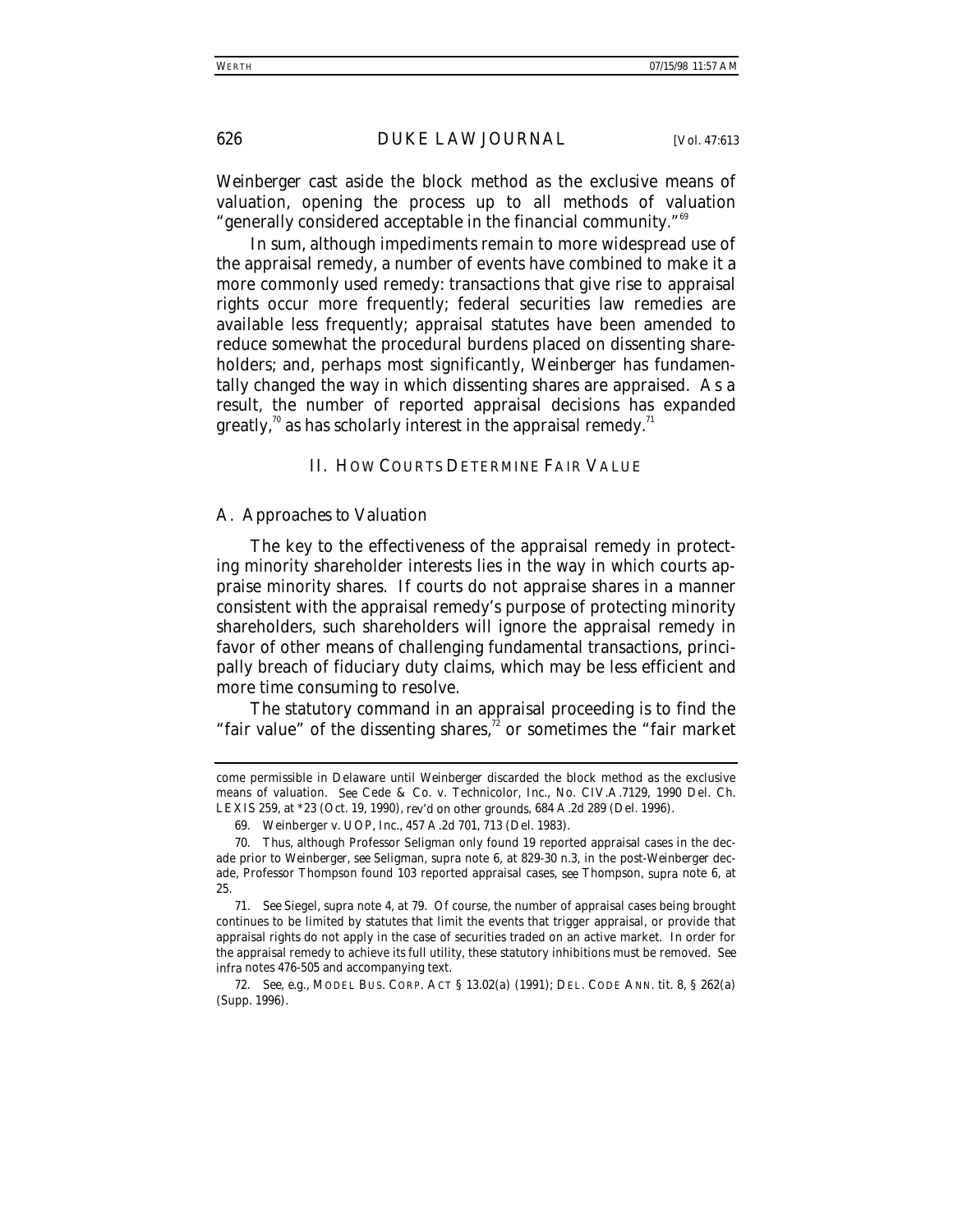value" or "fair cash value."<sup>73</sup> Fair value is typically defined by statute as "the value of the shares immediately before the effectuation of the corporate action to which the dissenter objects, excluding any appreciation or depreciation in anticipation of the corporate action."<sup>4</sup> Statutes generally provide no further guidance with respect to ascertaining fair value in an appraisal proceeding.<sup>75</sup>

Before *Weinberger*, the traditional means of determining fair value was the Delaware block method of valuation.<sup>76</sup> After *Weinberger* opened up the valuation process to "any techniques or methods which are generally considered acceptable in the financial community,"<sup>77</sup> the most prominent method of valuation in Delaware has been the discounted cash flow (DCF) method. This valuation technique operates on the premise that the value of a company is determined by the present value of its projected future cash flows.<sup>78</sup> The DCF method has been described by the Delaware courts as "the preeminent valuation methodology<sup>"79</sup> and "[i]n many situations... [theoretically] the single best technique to estimate the value of an economic asset."<sup>80</sup> As described by the Delaware Court of Chancery:

<sup>73</sup>*. See infra* note 213.

<sup>74.</sup> MODEL BUS. CORP. ACT § 13.01(3). The Model Act further provides that appreciation or depreciation resulting from the corporate action does not have to be excluded from consideration if it would be fair and equitable to take account of such effects. *See id.* The Delaware statute directs the court to determine fair value of the dissenting shares "exclusive of any element of value arising from the accomplishment or expectation of the merger or consolidation," DEL. CODE ANN. tit. 8, § 262(h) (1991), and goes on to state that in determining fair value, "the Court shall take into account all relevant factors." *Id.*

<sup>75</sup>*. See* MODEL BUS. CORP. ACT § 13.01 cmt. (3) ("The definition of 'fair value' . . . leaves to the parties (and ultimately to the courts) the details by which 'fair value' is to be determined . . . .").

<sup>76.</sup> See *supra* notes 66-68 and accompanying text for a discussion of this method. Prior to *Weinberger*, the Delaware block method was the exclusive means of appraising shares in Delaware. *See* Rosenblatt v. Getty Oil Co., 493 A.2d 929, 934 n.6 (Del. 1985).

<sup>77.</sup> Weinberger v. UOP, Inc., 457 A.2d 701, 713 (Del. 1983).

<sup>78</sup>*. See* Neal v. Alabama By-Products Corp., No. CIV.A.8282, 1990 WL 109243, at \*7 (Del. Ch. Aug. 1, 1990), *aff'd*, 588 A.2d 255 (Del. 1991).

<sup>79</sup>*. Id.* (citing PRATT, *supra* note 68).

<sup>80.</sup> Cede & Co. v. Technicolor, Inc., No. CIV.A.7129, 1990 Del. Ch. LEXIS 259, at \*23 (Oct. 19, 1990) (stating that DCF technique has "become prominent"), *rev'd on other grounds*, 684 A.2d 289 (Del. 1996).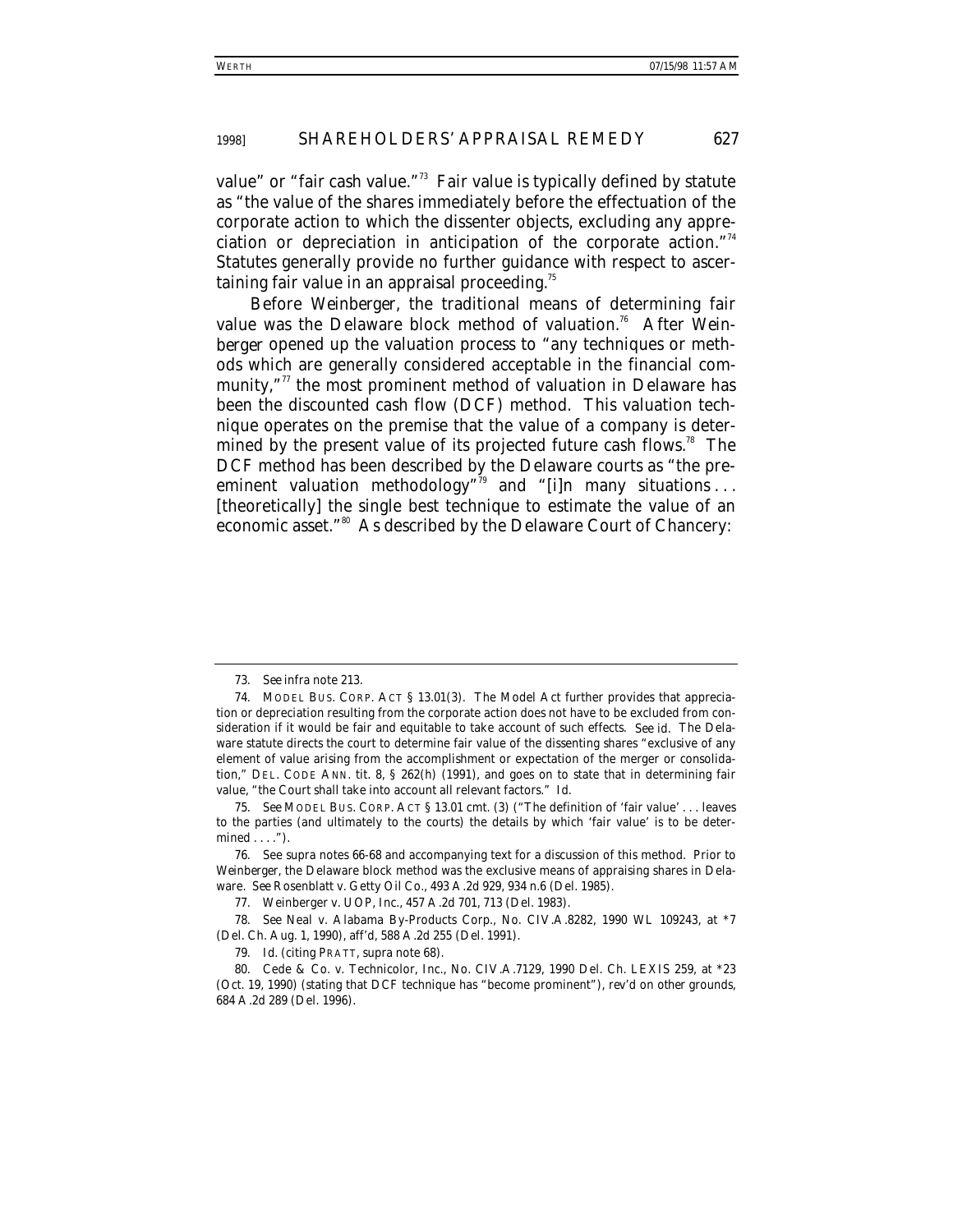The DCF model entails three basic components: an estimation of net cash flows that the firm will generate and when, over some period; a terminal or residual value equal to the future value, as of the end of the projection period, of the firm's cash flows beyond the projection period; and finally a cost of capital with which to discount to a present value both the projected net cash flows and the estimated terminal or residual value.

The DCF method, although probably the most prominent and frequently used post-*Weinberger* method of appraisal, has not been the exclusive valuation method employed. The Delaware courts have continued to use a variety of valuation techniques, depending on the facts and circumstances of the particular case, including the Delaware block method,<sup>82</sup> valuation based on a comparison to other companies

<sup>81</sup>*. Id.* Dean Samuel C. Thompson, Jr., recognizing the importance of the DCF method in appraisal proceedings (as well as for purposes of fairness opinions, disclosure documents, etc.), has written a "lawyer's guide" explaining the nuts and bolts of this valuation technique. *See generally* Samuel C. Thompson, Jr., *A Lawyer's Guide to Modern Valuation Techniques in Mergers and Acquisitions*, 21 J. CORP. L. 457 (1996).

<sup>82</sup>*. Weinberger* did not prohibit use of the Delaware block method, and this method has continued to be used in Delaware and elsewhere. *See, e.g.*, Rosenblatt v. Getty Oil Co., 493 A.2d 929, 940 (Del. 1985) (noting that "*Weinberger* did not abolish the block formula, only its exclusivity"); Gonsalves v. Straight Arrow Publishers, Inc., No. CIV.A.8474, 1996 WL 696936, at \*4-8 (Del. Ch. Nov. 27, 1996) (noting that *Weinberger* "did not invalidate the Delaware Block Method," and ultimately adopting the valuation calculated by the corporation's expert using that method), *rev'd on other grounds*, 701 A.2d 357 (Del. 1997); Elk Yarn Mills v. 514 Shares of Common Stock of Elk Yarn Mills, 742 S.W.2d 638, 640-44 (Tenn. Ct. App. 1987) (applying the Delaware block method); *cf.* Oakridge Energy, Inc. v. Clifton, 937 P.2d 130, 135 (Utah 1997) (suggesting that the appraisal valuation should consider each of three measures of value used in the Delaware block method); Hernando Bank v. Huff, 609 F. Supp. 1124, 1126-27 (N.D. Miss. 1985) (considering each of the three Delaware block measures of value, but not employing a weighted average approach), *aff'd*, 796 F.2d 803 (5th Cir. 1986).

In fact, it appears that at least one state, Tennessee, may still insist on the exclusive use of the Delaware block method even after *Weinberger*. *See* Blasingame v. American Materials, Inc., 654 S.W.2d 659, 668 n.1 (Tenn. 1983) (opinion on petition to rehear) (affirming the court's pre-*Weinberger* decision based on the "weighted average method," which is essentially the Delaware block method, and noting that "[w]e do not find anything in *Weinberger* that causes us to alter the adoption of the weighted average method"); Elk Yarn Mills, 742 S.W.2d at 640 ("The parties all agree that the correct method for calculating the value of the shares in this case is the Delaware Block method adopted by our Supreme Court in [Blasingame]"). *But cf.* Genesco, Inc. v. Scolaro, 871 S.W.2d 487, 490 (Tenn. Ct. App. 1993) (concluding that the Delaware block method is neither required nor prohibited when valuing preferred stock, but that its use was appropriate in the instant case). Tennessee's strict adherence to the Delaware block method is certainly not mandated by statutory language, *see* TENN. CODE ANN. §§ 48-23- 101(4), 48-23-102(a) (1995), nor does it make sense to prohibit other relevant appraisal evidence as a matter of general policy. *See generally* Clardy, *supra* note 5.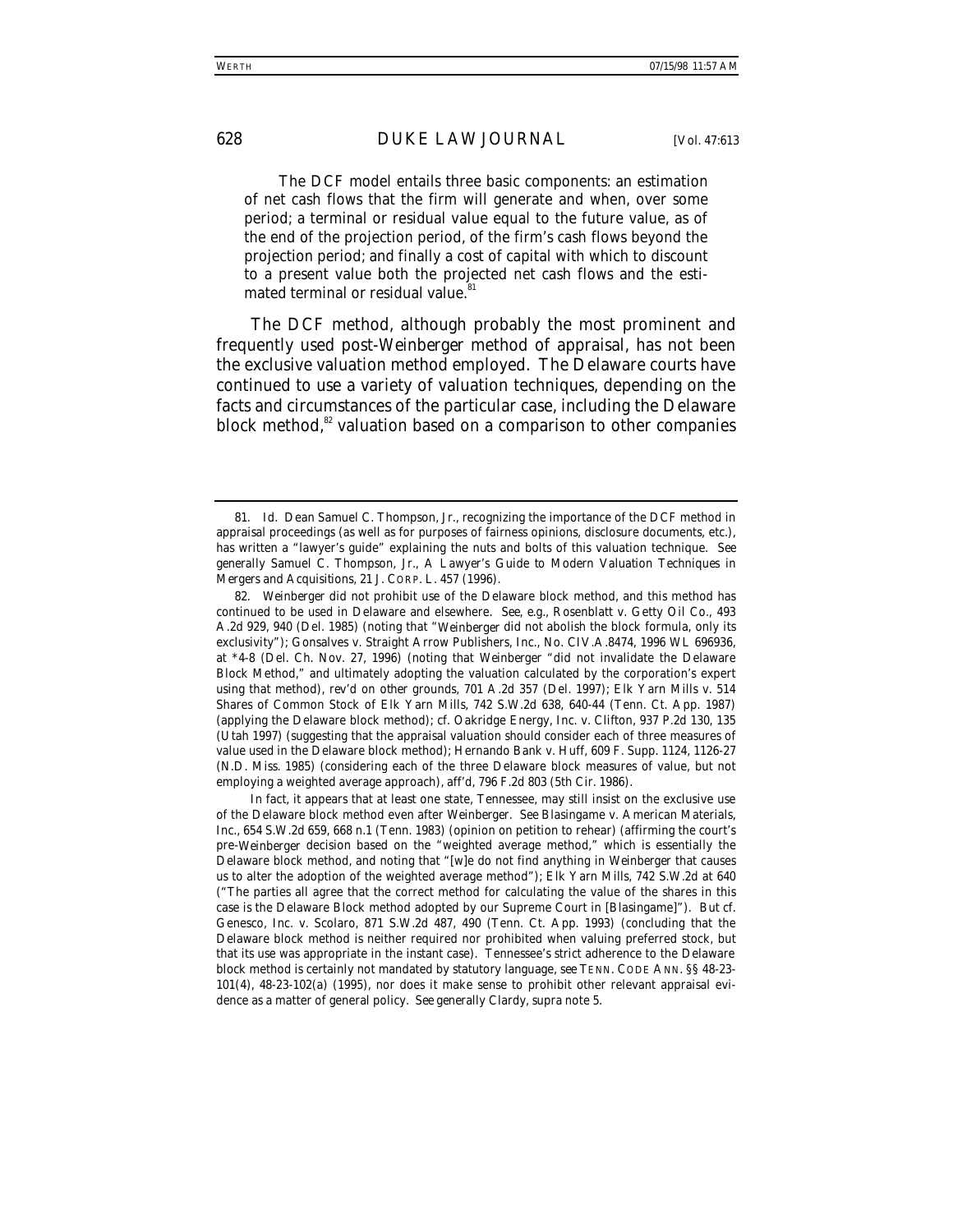(the "comparable company approach"), $\frac{83}{3}$  valuation based on net asset value, $^{84}$  valuation based on earnings and book value, $^{85}$  and valuation based on combinations of these techniques.<sup>86</sup>

The valuation technique used by a court is highly dependent on the valuation evidence presented by the parties. "The parties, not the court, establish the record and the court is limited by the record created."<sup>87</sup> Thus, if both parties present evidence of fair value utilizing the DCF method, the court's resolution of the dispute will likely employ a DCF analysis.<sup>88</sup> Similarly, if the parties agree that a net asset value approach is called for, the court typically will adopt such an approach.<sup>8</sup>

There are problems endemic to an appraisal proceeding that cannot be eliminated by the choice of appraisal methodology. Each appraisal technique is but a way of estimating the "fair value" or "true value" or "intrinsic value" of a company, and undeniably, "'[v]aluation is an art rather than a science.'"90 The valuation "answer" given by each of these techniques is very dependent on the assumptions underlying the calculations employed. $91$  For example, even though the DCF approach is highly regarded, it relies heavily on a guess as to the future cash flows of the enterprise. This "guess" may be informed by looking at historical data, operating trends, and other relevant factors, but it is still nothing more than a prediction of future events. Once these future cash flows are predicted, they must

88*. See id.* at \*4, \*23-26.

<sup>83</sup>*. See* Rapid-American Corp. v. Harris, 603 A.2d 796, 800-01 (Del. 1992); Hodas v. Spectrum Tech., Inc., No. CIV.A.11265, 1992 Del. Ch. LEXIS 252, at \*4-5, \*10 (Dec. 7, 1992).

<sup>84</sup>*. See* Kahn v. Household Acquisition Corp., 591 A.2d 166, 175 (Del. 1991) (quasiappraisal proceeding); Campbell v. Caravel Academy, Inc., No. CIV.A.7830, 1988 Del. Ch. LEXIS 86, at \*14-16 (June 16, 1988), *aff'd*, 553 A.2d 638 (Del. 1988); Robbins & Co. v. Israel, No. CIV.A.7919, 1985 Del. Ch. LEXIS 498, at \*27-30 (Oct. 2, 1985).

<sup>85</sup>*. See* Pinson v. Campbell-Taggart, Inc., No. CIV.A.7499, 1989 Del. Ch. LEXIS 50, at \*48-50 (Nov. 8, 1989).

<sup>86</sup>*. See* Kleinwort Benson Ltd. v. Silgan Corp., No. CIV.A.11107, 1995 WL 376911, at \*10 (Del. Ch. June 15, 1995) (assigning a percentage weight to the DCF model and a percentage weight to a comparable company approach).

<sup>87.</sup> Cede & Co. v. Technicolor, Inc., No. CIV.A.7129, 1990 Del. Ch. LEXIS 259, at \*26 (Oct. 19, 1990), *rev'd on other grounds*, 684 A.2d 289 (Del. 1996).

<sup>89</sup>*. See* Perlman v. Permonite Mfg. Co., 568 F. Supp. 222, 223 (N.D. Ind. 1983), *aff'd*, 734 F.2d 1283 (7th Cir. 1984).

<sup>90</sup>*. In re* Appraisal of Shell Oil Co., No. CIV.A.8080, 1990 Del. Ch. LEXIS 199, at \*16 (Dec. 11, 1990) (quoting testimony of expert witness), *aff'd*, 607 A.2d 1213 (Del. 1992).

<sup>91</sup>*. See id.* ("While the assumptions had a basis, almost every figure used . . . could have just as well been a different figure and the selection of the figure to be used necessarily involved a choice or guess by the witness . . . .").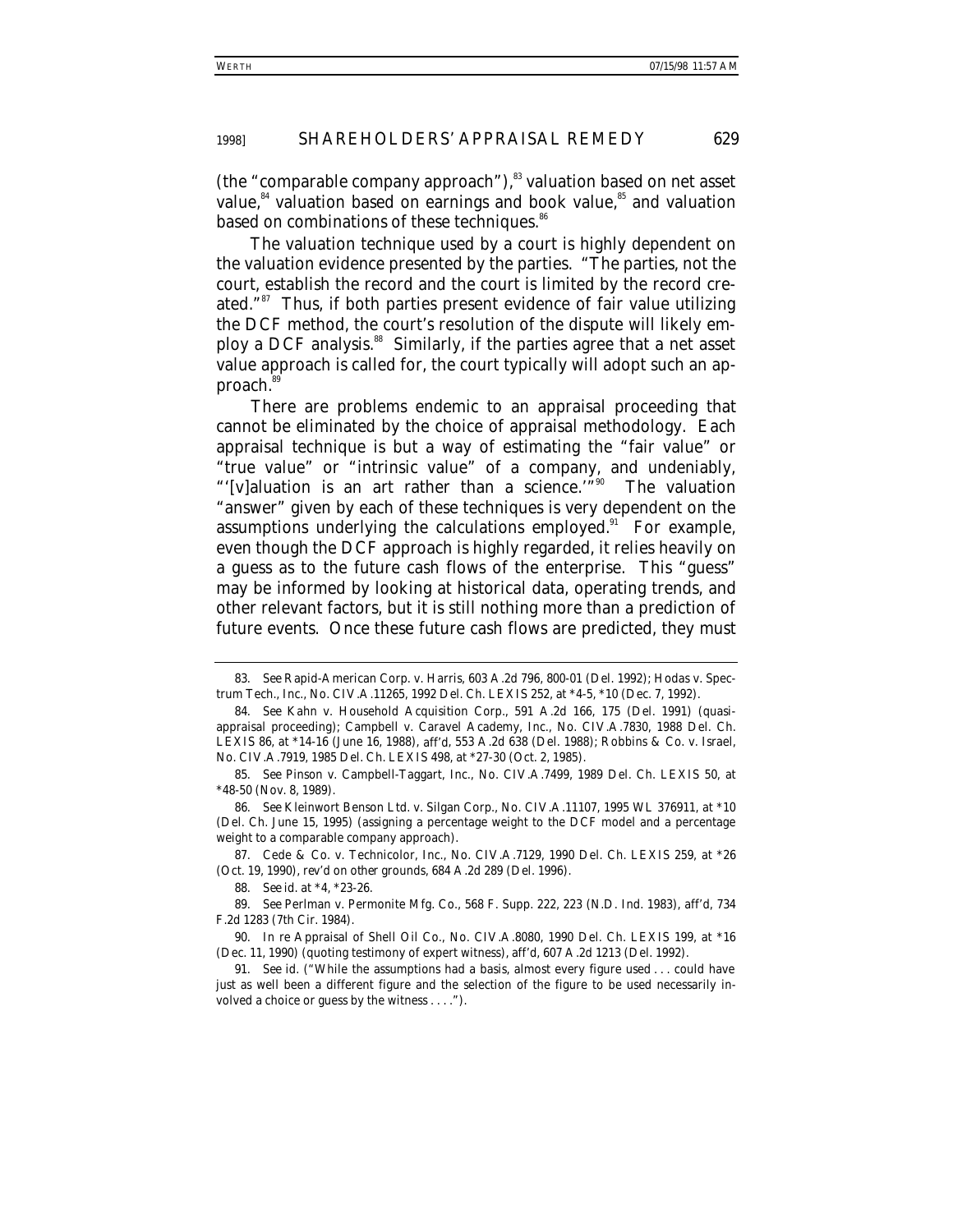be discounted to a present value. What discount rate should be employed? Again, there is much room for guesswork and subjectivity.<sup>92</sup> The DCF technique also requires that a terminal value be established and then discounted to a present value; both are further exercises in guesswork and subjectivity.<sup>93</sup>

As a practical matter, this means that both parties to the appraisal proceeding will present expert testimony of valuation. Because of the inherent subjectivity and estimation involved, the parties' experts can compute dramatically different valuations, even if they utilize the same methodology.<sup>94</sup> Of course, each expert is "handsomely paid by one side or the other"<sup>95</sup> such that, "whether consciously or unconsciously, the opinions expressed by the expert witnesses significantly reflect[] the desires of their clients."<sup>96</sup> Thus, the expert retained by the dissenting shareholder invariably concludes that the corporation has a very high fair value, while the cor-

<sup>92.</sup> Factors courts have looked at to determine the discount rate include the firm's cost of equity capital, the risk-free rate of return as reflected in United States treasury bill rates, and the riskiness of the firm's business. *See, e.g.*, *Technicolor*, 1990 Del. Ch. LEXIS 259, at \*90-93 (using the cost of capital to supply the discount rate); Neal v. Alabama By-Products Corp., No. CIV.A.8282, 1990 WL 109243, at \*20 (Del. Ch. Aug. 1, 1990) (accepting capital asset pricing model to determine the discount rate), *aff'd*, 588 A.2d 255 (Del. 1991).

<sup>93.</sup> These criticisms are not unique to the DCF method. The Delaware block method and other valuation techniques are susceptible to similar criticisms. Under the Delaware block method, it is necessary to determine a company's asset value on a going concern basis. This requires estimation and guesswork. Determining earnings value requires the selection of a price/earnings multiplier, an inherently imprecise and subjective endeavor. After these tasks are accomplished, and a market value is selected, the various valuation factors must be weighted. The selection of the appropriate weight to be accorded each type of valuation is almost wholly arbitrary. *See* Seligman, *supra* note 6, at 854-56. As a result, huge discrepancies in the value of companies, as determined by each party's expert, are common under the Delaware block method. *See* Francis I. duPont & Co. v. Universal City Studios, Inc., 312 A.2d 344, 346 (Del. Ch. 1973) (illustrating how two parties, each employing the Delaware block method, obtained substantially different values: the plaintiff argued for a per share value of \$131.89, while the defendant argued for a \$52.36 per share value), *aff'd*, 334 A.2d 216 (Del. 1975).

<sup>94.</sup> For example, differences in future cash flow assumptions can yield very different valuations under the DCF method. For illustrations of the variance in expert valuations, see *Technicolor*, 1990 Del. Ch. LEXIS 259, at \*4; *Neal*, 1990 WL 109243, at \*7-8; Cavalier Oil Corp. v. Harnett, Nos. CIV.A.7959, 7960, 7967, 7968, 1988 Del. Ch. LEXIS 28, at \*32-36, \*70- 72 (Feb. 22, 1988), *aff'd*, 564 A.2d 1137 (Del. 1989). Sometimes the respective experts use different valuation methodologies, which also can lead to significant variance in their valuation conclusions.

<sup>95</sup>*. In re* Appraisal of Shell Oil Co., 1990 Del. Ch. LEXIS 199, at \*16.

<sup>96</sup>*. Id.*; *see also* Salomon Bros., Inc. v. Interstate Bakeries Corp., No. CIV.A.10054, 1992 Del. Ch. LEXIS 100, at \*20 (May 1, 1992) ("It appeared to me, both from the experts' reports and their testimony, that their assumptions and choices of multiples were colored by their respective clients' interests.").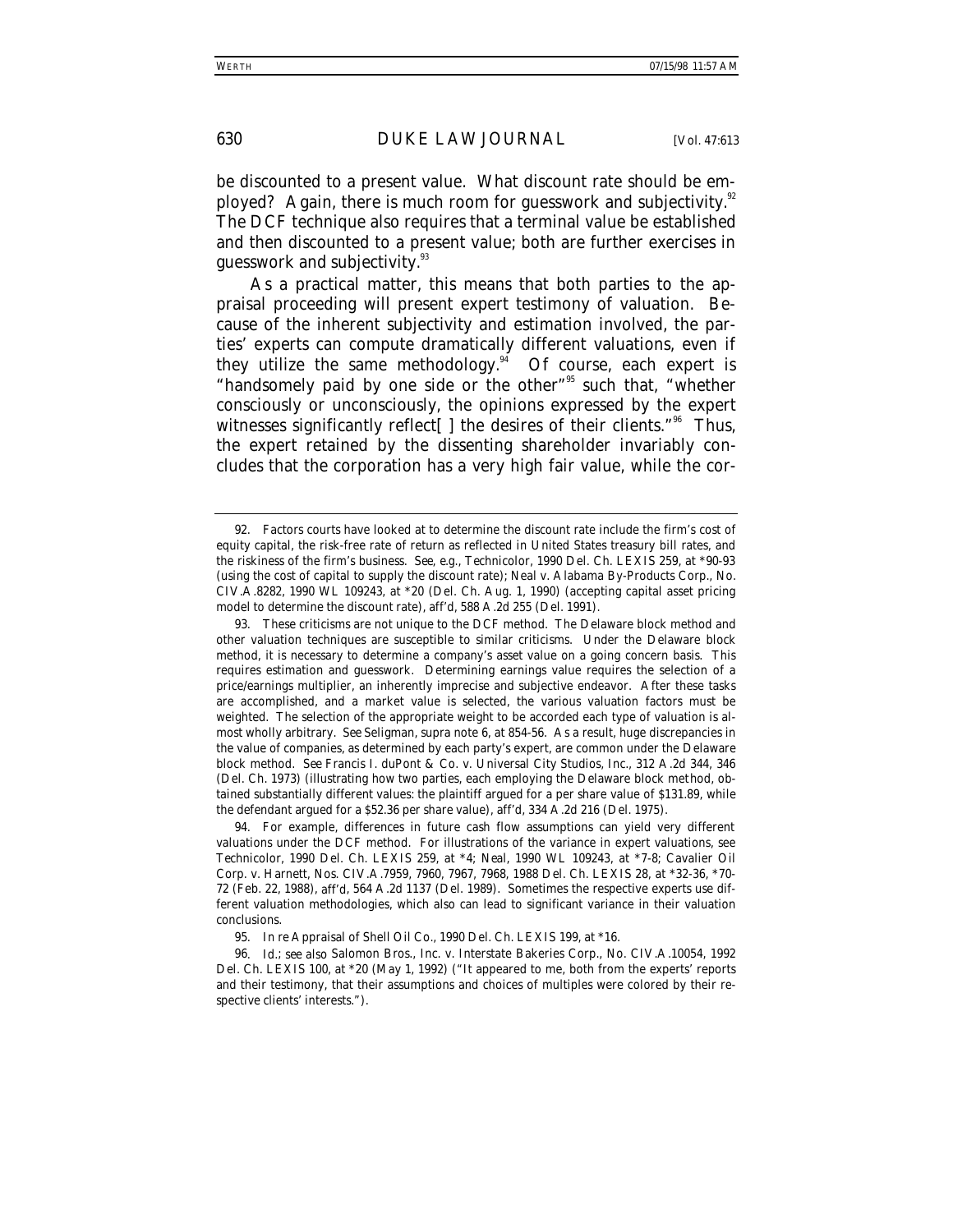poration's expert determines that the fair value of the corporation is much lower. It is not unusual for the opinions of the experts to differ by a factor of ten. $97$  It is, therefore, not surprising that courts have evidenced frustration with this process.<sup>38</sup>

#### *B. The Role of Market Price in Valuation*

The proper role, if any, to be accorded market price in an appraisal proceeding has long been controversial. Dean Manning noted in his 1962 article that courts have virtually refused to extend the appraisal inquiry beyond market price, so that shareholders realized no benefit by using the appraisal remedy for actively traded stock; shareholders were better off just selling in the market.<sup>99</sup> There are

99*. See* Manning, *supra* note 6, at 231-32. Dean Manning was largely critical of the appraisal remedy, suggesting that it may not be needed at all, and that if not altogether eliminated, it should be restrictively employed. *See id.* at 260-61. Manning did note one possible scenario where appraisal might be of some value: where a transaction is announced, and, as a result of the announcement, the market price of the stock of one of the participants plummeted. *See id.* at 233. In that situation, a shareholder owning stock in the company whose shares had plummeted could seek appraisal, and ask the court to value the shares without taking into account the effects of the proposed transaction, thereby factoring out the drop in stock price following the announcement of the transaction. *See id.* Professor Eisenberg also wrote of the need for an appraisal remedy, even for publicly traded companies, when the effect of the structural change depressed the market price because it is "an ill-considered one." EISENBERG, *supra* note 6, at 81-82.

<sup>97</sup>*. See, e.g.*, Hodas v. Spectrum Tech., Inc., No. CIV.A.11265, 1992 Del. Ch. LEXIS 252, at \*7, \*9 (Dec. 7, 1992) (involving expert opinions ranging from \$68 per share to \$896.37 per share); Cavalier Oil Corp. v. Harnett, Nos. CIV.A.7959, 7960, 7967, 7968, 1988 Del. Ch. LEXIS 28, at \*34, \*54 (Feb. 22, 1988), *aff'd*, 564 A.2d 1137 (Del. 1989) (involving expert opinions ranging from \$44.45 per share to \$676.80 per share); *see also infra* Appendix.

<sup>98</sup>*. See* Kleinwort Benson Ltd. v. Silgan Corp., No. CIV.A.11107, 1995 WL 376911, at \*5 (Del. Ch. June 15, 1995) (noting the "adversarial hyperbole that inevitably influences an expert's opinion in valuation proceedings"); *Salomon Bros.*, 1992 Del. Ch. LEXIS 100, at \*20 (noting that experts' views were "colored by their respective clients' interests"); *In re* Appraisal of Shell Oil Co., 1990 Del. Ch. LEXIS 199, at \*14 (noting that the adversary system's "'procurement and presentation of expert testimony is widely considered a sore spot in judicial administration'" (quoting 1 MCCORMICK ON EVIDENCE § 17 (3d ed. 1984))); *Technicolor*, 1990 Del. Ch. LEXIS 259, at \*4 ("The evidence . . . was structured around the elaborate testimony of dueling experts."); Charlip v. Lear Siegler, Inc., No. 5178, 1984 WL 8248, at \*2 (Del. Ch. Nov. 27, 1984) ("The breadth of the dispute that has developed in this [appraisal] proceeding tends to border on the absurd."); Sieg Co. v. Kelly, 512 N.W.2d 275, 278 (Iowa 1994) ("What we have here is the usual stand off inherent in stock valuation cases. Both parties believe their expert's stock valuation calculations are the 'correct' ones.").

The idea of providing a remedy for the shareholder of a company whose stock has declined as a result of a merger announcement has little relevance today. The acquired company in a merger is invariably purchased at a premium to its pre-merger market price. It is only the acquiring company's share price that might, and often does, fall when a merger is announced. *See* Black, *supra* note 33, at 602-05 (summarizing studies on stock price of bidding companies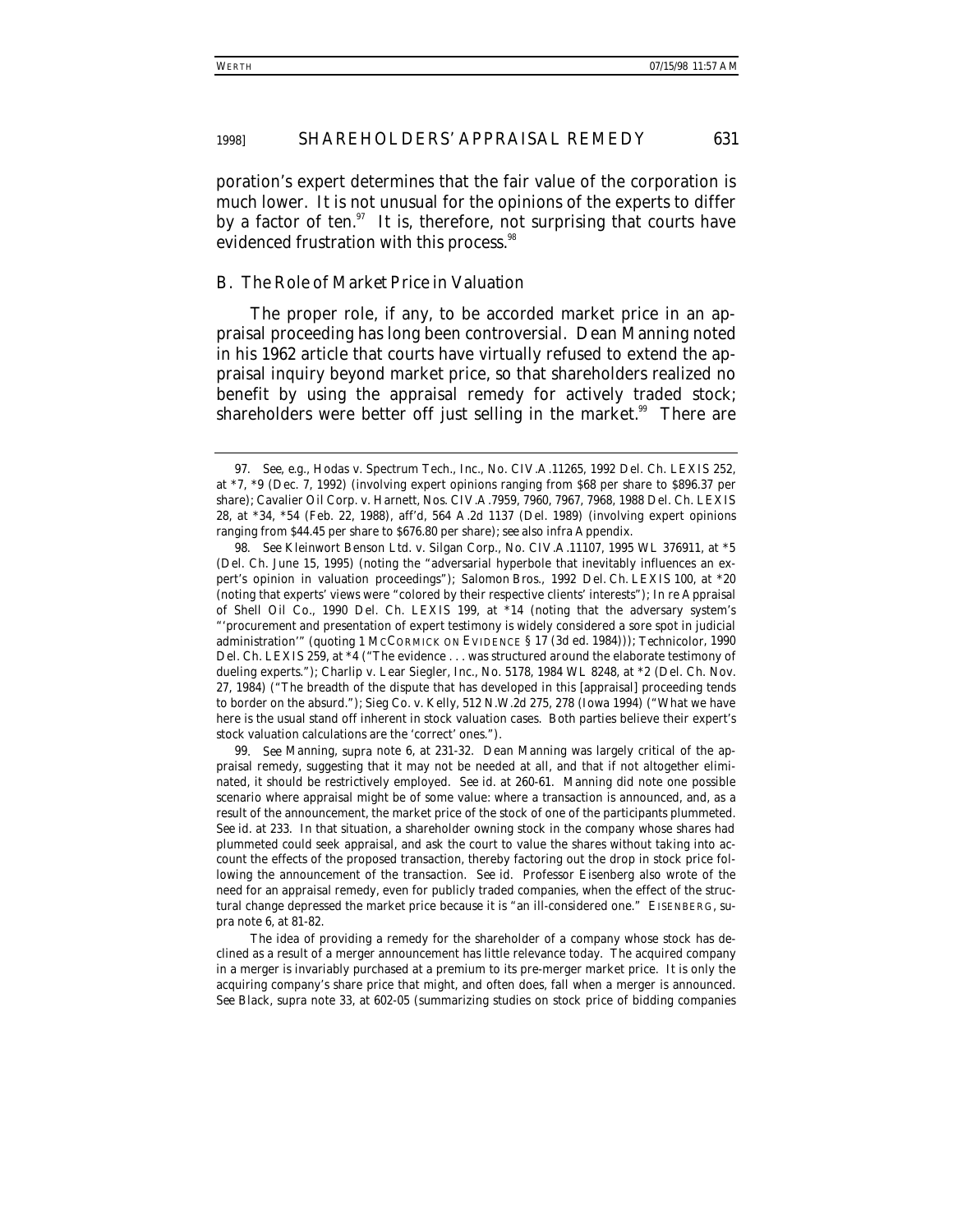certainly cases in which courts have found market value dispositive of fair value for appraisal purposes. $100$ 

The ultimate extension of Manning's argument is found in statutory market exceptions to the availability of the appraisal remedy. These exceptions, found in the statutes of some states,<sup>101</sup> provide that the appraisal remedy is not available to shareholders owning publicly

following takeover announcement; stock price of bidder tends to decline in the period immediately following the announcement; returns of zero to slightly negative over longer period). Under modern corporation statutes and practice, however, acquiring corporation shareholders will virtually never obtain appraisal rights. Appraisal rights generally are granted only to shareholders who have the right to vote on a merger, *see* MODEL BUS. CORP. ACT § 13.02(a)(1)(i) (1991), and the shareholders of the acquiring corporation often do not obtain the right to vote on merger transactions, *see id.* § 11.03(g). Even if the transaction might otherwise confer voting rights on acquiring corporation shareholders, the common practice is for the acquiring corporation to form a subsidiary to engage in the merger transaction. The subsidiary merges with the acquired company in a forward or reverse triangular merger. When this structure is used, the acquiring corporation is not a party to the merger; the merging parties are its wholly owned subsidiary and the acquired corporation. Thus, when the acquiring corporation uses a triangular merger structure, its shareholders do not vote on the merger transaction and do not obtain appraisal rights. *See* Thompson, *supra* note 6, at 32.

<sup>100</sup>*. See* Gallois v. West End Chem. Co., 8 Cal. Rptr. 596, 600-01 (Cal. Dist. Ct. App. 1960) (applying a statute entitling dissenting shareholders to "fair market value"); *In re* Paterson & Hudson River R. Co., 94 A.2d 657, 660 (N.J. 1953) (applying a statute entitling dissenting shareholders to "full market value"); Armstrong v. Marathon Oil Co., 513 N.E.2d 776, 787-90 (Ohio 1987); *cf.* Oakridge Energy, Inc. v. Clifton, 937 P.2d 130, 132-35 (Utah 1997) (holding that the trial court erred in relying exclusively on market value, but that the error was harmless in this instance); Jones v. Healy, 55 N.Y.S.2d 349, 359-60 (N.Y. Sup. Ct. 1945) (holding that market value was entitled to "particular weight," but it was not the only measure employed), *aff'd mem.*, 62 N.Y.S.2d 605 (N.Y. App. Div. 1946). In his response to Dean Manning, Professor Eisenberg disputed Manning's contention that courts defer entirely to market price when appraising stock. *See* EISENBERG, *supra* note 6, at 70 & n.5.

<sup>101.</sup> Twenty-four states have a market exception. *See* Siegel, *supra* note 4, at 96 n.85. This includes Delaware, whose market exception actually is only a partial exception. *See infra* notes 110-12 and accompanying text. The Model Business Corporation Act, which once embraced a market exception, no longer does. *See infra* note 104. Similarly, the ALI Principles of Corporate Governance have rejected a market exception. 2 ALI, PRINCIPLES, *supra* note 5, § 7.21 & cmt. d. Most commentators have argued against a market exception, at least for transactions initiated by a controlling shareholder or insider. *See, e.g.*, EISENBERG, *supra* note 6, at 79-84 (arguing that market prices do not adequately protect public shareholders and that the appraisal remedy should be retained for public corporations); Seligman, *supra* note 6, at 840-41 (arguing that the market exception should not apply to conflict of interest transactions); Siegel, *supra* note 4, at 124-29 (recommending that the market exception apply only to non-conflict transactions); Stout, *supra* note 33, at 1286-95 (arguing that the market exception "is an unwise doctrinal development"); Thompson, *supra* note 6, at 54 (concluding that "if market exceptions are continued they should not apply to conflict transactions"). *But see* Manning, *supra* note 6, at 261 (arguing that if the appraisal remedy is to exist at all, it should apply only when there is no market for the shares).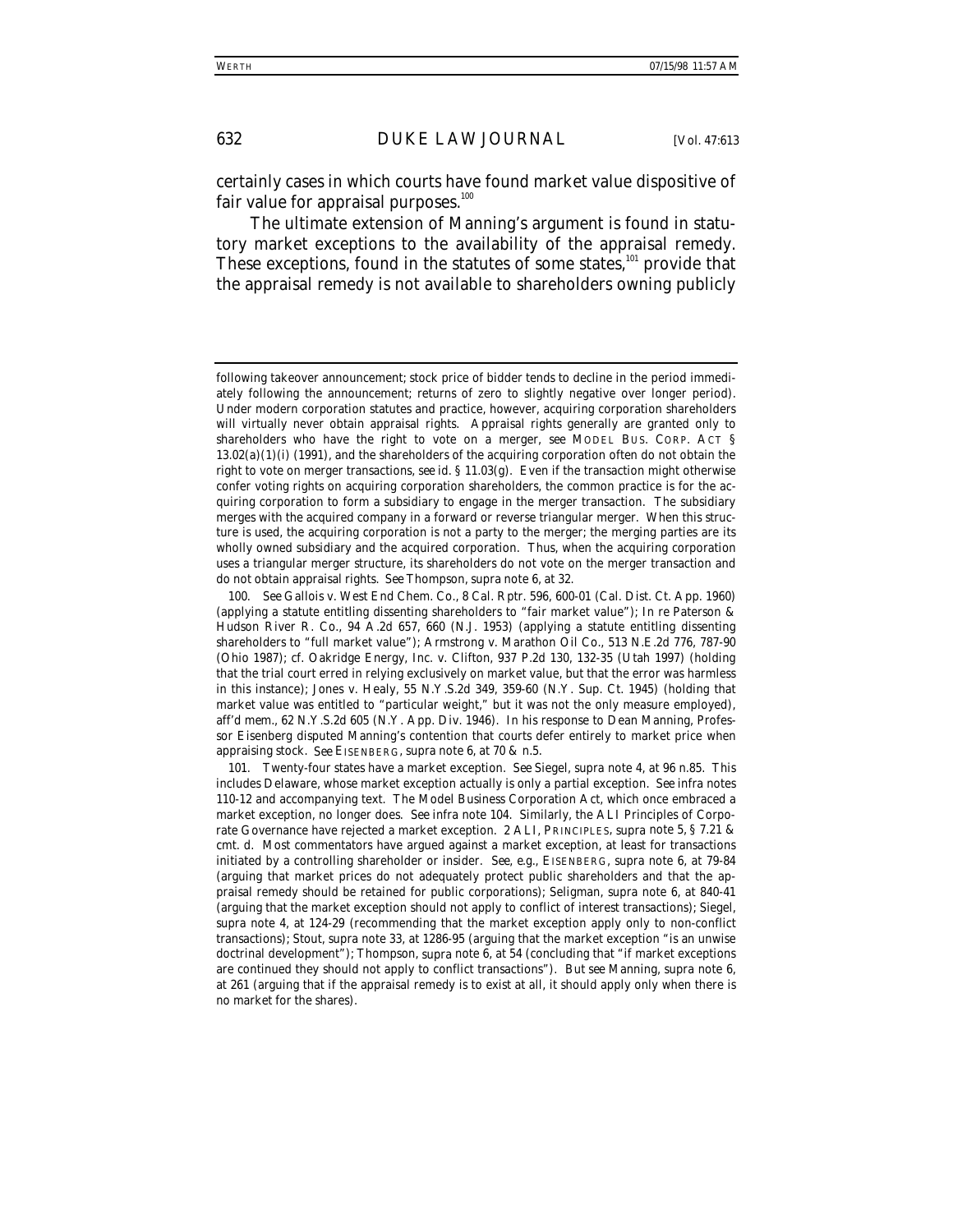traded shares.<sup>102</sup> There are two possible explanations for the market exception in appraisal statutes. First, consistent with Manning's arguments, legislatures may have felt that the market adequately valued corporate stock, making the appraisal remedy unnecessary for publicly traded stock.<sup>103</sup> Another possibility, however, is that the market exception was incorporated into law based on the historical liquidity rationale for the appraisal remedy.<sup>104</sup> Why have an appraisal remedy to serve a liquidity function with respect to publicly traded companies, when liquidity already exists? The appraisal remedy, however, is no longer primarily motivated by a liquidity purpose,<sup>1</sup> and the market exception can no longer be defended on that basis.

Today, the market exception is applicable only in some jurisdictions, and the trend appears to be a movement away from market ex-

105*. See supra* notes 9-14 and accompanying text; Wertheimer, *supra* note 6, at 3.

<sup>102.</sup> The typical language provides that the appraisal remedy is not available to holders of stock that is registered on a national securities exchange or held of record by not fewer than 2000 shareholders. *See, e.g.*, KAN. STAT. ANN. § 17-6712(k) (1995). States are, in some instances, expanding the exception to include NASDAQ traded securities, *see* Thompson, *supra* note 6, at 29-31, a development that is not necessarily desirable, *see id.*

<sup>103.</sup> The adoption of market exceptions to the appraisal remedy coincided with the ascendancy of modern financial theory and the efficient capital market hypothesis. *See* Stout, *supra* note 33, at 1285-86. This hypothesis states that market prices reflect investors' estimates of the intrinsic value of securities. *See id.* at 1286*.* As a result, proponents of this theory have argued that appraisal is unnecessary for publicly traded companies, because the shareholders may obtain true value by selling in the efficient market. *See id.*; Seligman, *supra* note 6, at 837-38, 842- 46 (asserting that an appraisal valuation greater than market value would award a windfall to dissenting shareholders); Note, *A Reconsideration of the Stock Market Exception to the Dissenting Shareholder's Right of Appraisal*, 74 MICH. L. REV. 1023, 1030 (1976). By the 1970s, the drafters of the Model Act were no longer confident of the ability of market prices to adequately protect shareholders. *See infra* note 119. For arguments that market prices do not sufficiently protect shareholders, see *infra* Part II.C.; *see also* Thompson, *supra* note 6, at 29-30 (arguing that it is not necessary to resolve the debate over the efficiency of markets because market price, even in an efficient market, does not compensate for self-dealing).

<sup>104</sup>*. See* Thompson, *supra* note 6, at 29. A market exception was originally included in the 1969 version of the Model Business Corporation Act; it was removed in the 1978 revisions. *See* MODEL BUS. CORP. ACT ANN. § 13.02 historical background (1985). The official comment to the 1969 Model Act notes the addition of the market exception, but contains no explanation for its inclusion. *See* MODEL BUS. CORP. ACT ANN. § 80 cmt. (1971). An explanation for the inclusion appears in Willard P. Scott, *Changes in the Model Business Corporation Act*, 24 BUS. LAW. 291 (1968). The explanation notes that the appraisal right was designed to fit the needs of a minority shareholder in corporations where there exists a limited market, and serves that purpose well, but that it is not useful for large corporations with an established market for their shares. *See id.* at 302-03*.* Thus, Scott's explanation seems grounded in the liquidity rationale for the appraisal remedy. The explanation also discusses the pricing prowess of established markets, indicating that a belief in the adequacy of market prices is also behind the inclusion of the market exception. *See id.*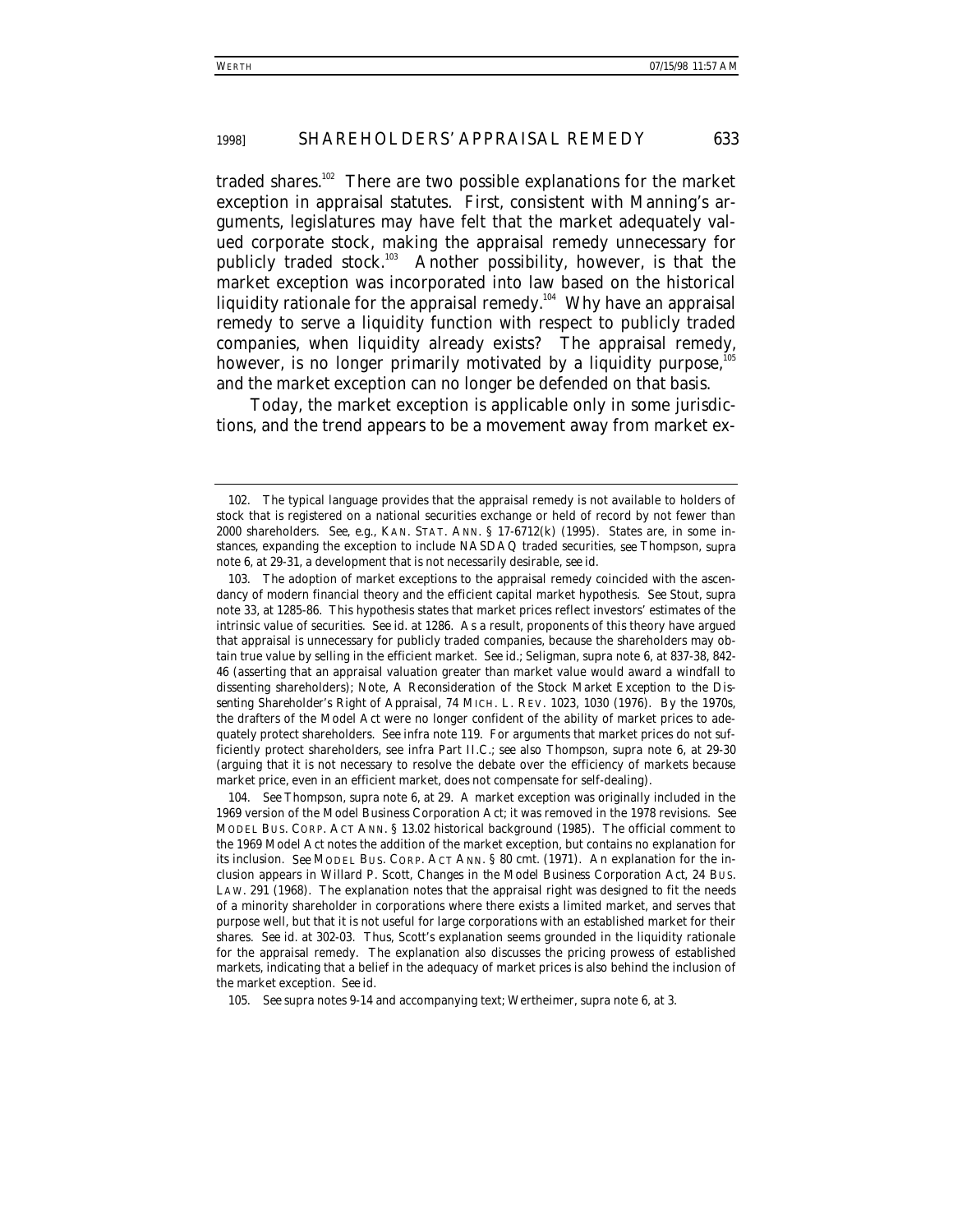ceptions.106 Although the Model Business Corporation Act once contained a market exception, that provision was subsequently deleted,  $107$ and states that have adopted the current version of the Model Act typically do not employ a market exception.<sup>108</sup> In eliminating the market exception, the drafters of the Model Act concluded that an ability to sell in the market did not adequately protect the interests of minority shareholders.<sup>109</sup>

Delaware law incorporates a market exception,<sup>110</sup> but the exception is rendered inapplicable to shareholders who, pursuant to a plan of merger or consolidation, are required to accept anything other than stock in the surviving corporation or stock in another publicly traded corporation.<sup>111</sup> The appraisal remedy is therefore available to shareholders of a public Delaware corporation who receive cash in a merger; as a result, a large number of post-*Weinberger* Delaware appraisal proceedings have involved publicly traded corporations whose minority shareholders have been cashed out.<sup>112</sup>

The remaining question is whether courts should defer to market price when fixing fair value. In answering this question, it is important again to recognize that most of the transactions now generating appraisal claims are cash-out mergers.<sup>113</sup> Cash-out mergers are typically accomplished at a premium to the prevailing market price.<sup>114</sup> As a result, if a court defers to market price in assessing fair value, the appraisal remedy will be of no value to a dissenting shareholder.  $115$ 

<sup>106</sup>*. See supra* note 101.

<sup>107</sup>*. See supra* note 104.

<sup>108</sup>*. But see* TENN. CODE ANN. § 48-23-102(c) (1995) (retaining market exception even though statute based on current version of MBCA).

<sup>109</sup>*. See* MODEL BUS. CORP. ACT ANN. § 13.02 historical background (1985) (stating that "access to market value is not a reasonable alternative for a dissenting shareholder" (quoting Alfred F. Conard, *Amendments of Model Business Corporation Act Affecting Dissenters' Rights (Sections 73, 74, 80, and 81)*, 33 BUS. LAW. 2587, 2595 (1978))). The ALI Principles of Corporate Governance similarly reject a market exception. *See* 2 ALI, PRINCIPLES, *supra* note 5, § 7.21 & cmt. d.

<sup>110</sup>*. See* DEL. CODE ANN. tit. 8, § 262(b)(1) (Supp. 1996).

<sup>111</sup>*. See id.* § 262(b)(2). Payment of some cash in lieu of fractional shares will not cause the inapplicability of the market exception. *See id.* § 262(b)(2)(iii).

<sup>112</sup>*. See* Thompson, *supra* note 6, at 4, 25-28.

<sup>113</sup>*. See supra* notes 9-12 and accompanying text.

<sup>114</sup>*. See supra* note 33. The persistent willingness of purchasers to pay large premiums over existing market prices is at odds with the efficient capital market theory, *see* Stout, *supra* note 33, at 1259-60, and therefore undercuts the efficient market rationale for a market exception to the appraisal remedy. *See supra* note 103.

<sup>115.</sup> Under many existing appraisal statutes, courts are directed to ascertain fair value "immediately before the effectuation of the [merger,] . . . excluding any appreciation or depre-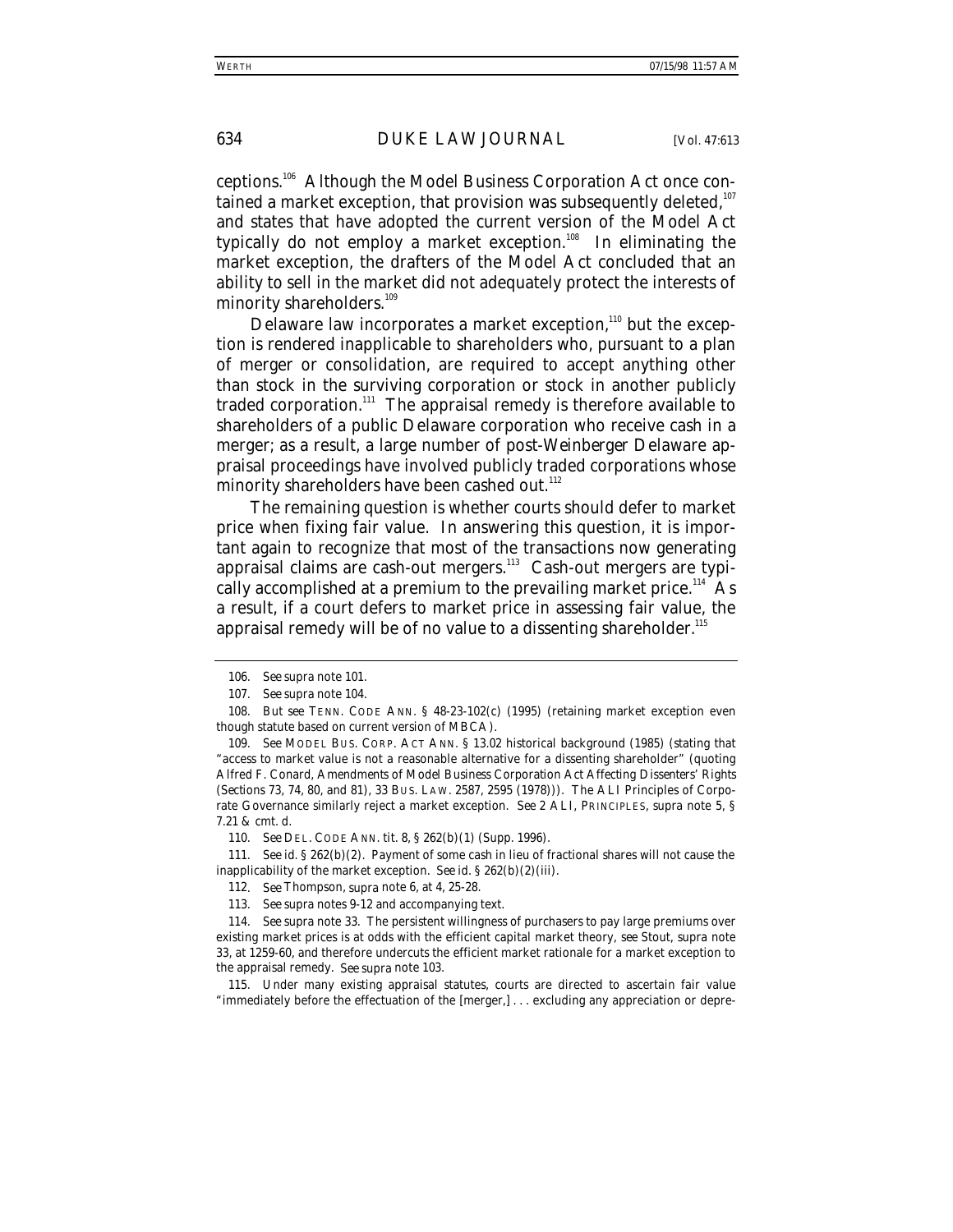Presumably, legislatures in the many states that have enacted appraisal statutes without market exceptions, and legislatures such as Delaware's which make the market exception inapplicable to cashout mergers,<sup>116</sup> did not intend to provide a useless remedy. It necessarily follows that courts should not rely exclusively on market price to determine fair value. Further, minority shareholders that have been cashed out of their investment at a time not of their choosing, typically by a controlling shareholder, will not be protected if courts rely exclusively on market price in appraisal proceedings; a remedy that relies on a market price that is less than the merger price is no remedy at all.

#### *C. Why Market Price Alone Is Not Sufficient*

Legislatures that have enacted appraisal statutes without market exceptions appear to have recognized that the market does not always adequately protect minority shareholders, and that minority shareholders cashed out at a price at or above the market price may require additional protection. There are, in fact, good reasons why reliance on market price does not adequately protect the interests of minority shareholders.

Market prices swing rather widely. It takes only a brief look at the fifty-two week high and low prices for publicly traded securities to see that there can be a great deal of variance in a corporation's stock price over the course of a year, $117$  even when no major changes

ciation in anticipation of the [merger]." MODEL BUS. CORP. ACT § 13.01(3) (1991). Under such statutes, a court applying a valuation standard deferential to market price could proceed in two possible ways. First, the court could look to the market price immediately before the consummation of the merger. Under this approach, fair value would invariably be very close to the merger price because the market price and the merger price will converge right before the merger is consummated. Alternatively, a court might construe the statutory requirement that "appreciation or depreciation in anticipation of the [merger]" be excluded from fair value to require an adjustment of the market price to exclude the increase in price that resulted from the announcement of the merger. In that event, the court would look to the market price prior to the announcement of the merger, which would invariably be below the merger price. Thus, in either case, a shareholder opposed to the merger would be in a worse position by dissenting than by going along with the cash-out merger transaction. The best the dissenting shareholder could hope for would be to receive something very near the merger price, and the shareholder would also bear the expenses of the appraisal proceeding. Therefore, reliance on market price to determine fair value renders the appraisal remedy useless to shareholders.

<sup>116</sup>*. See supra* notes 110-12 and accompanying text.

<sup>117.</sup> The high and low prices for the 52-week period ending on July 10, 1997, for the first 10 stocks, alphabetically, that make up the Dow Jones Industrial Averages were as follows: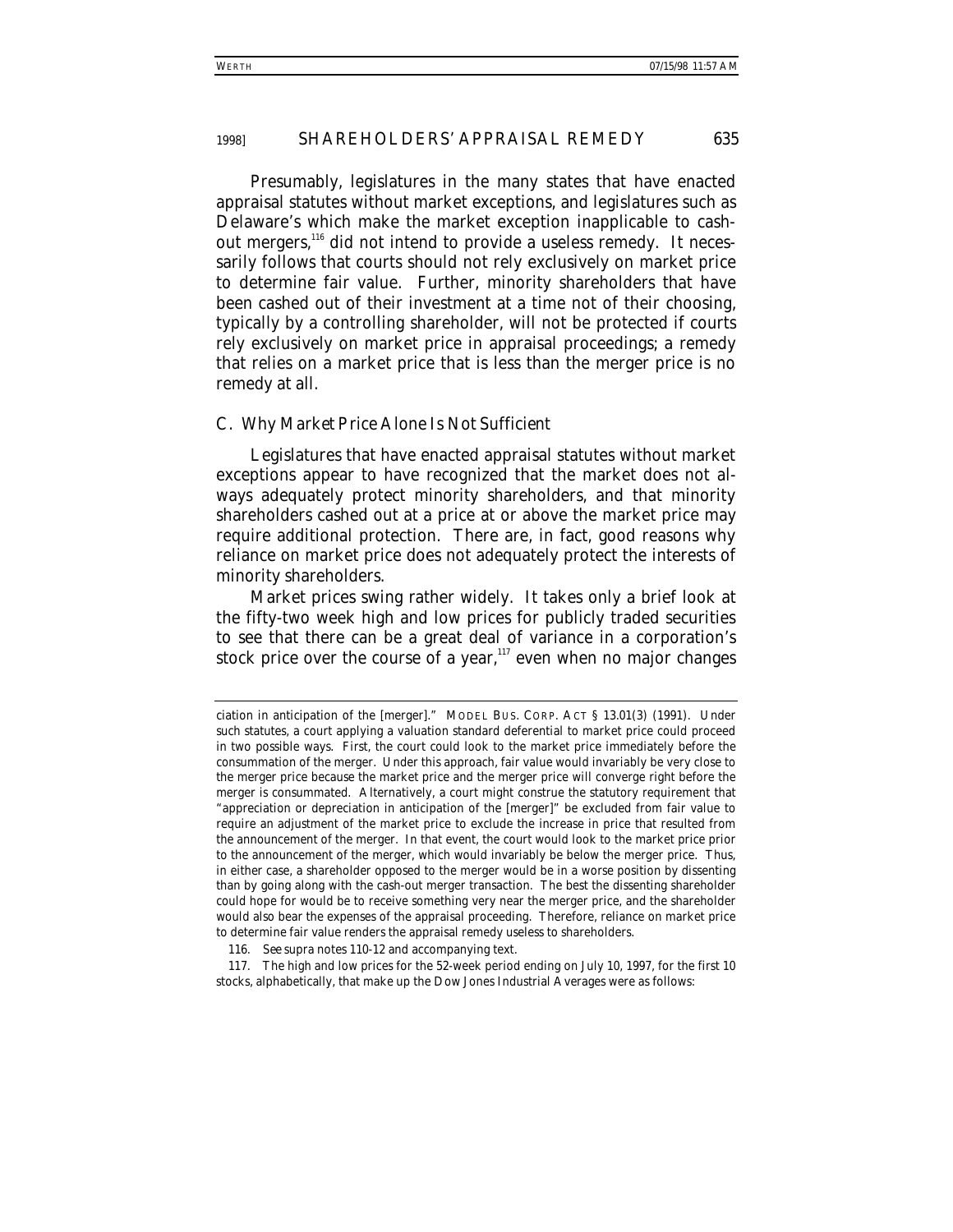have taken place within the corporation or its industry. If appraised value is to be derived from market price alone, should it be the high market price over the last year, or the low market price? Or, should it be the price that happens to prevail around the time of the merger? Is there any reason to believe that the market price on any given day of the year is a more accurate measure of fair value than the price on some other day?

Because market prices can swing rather dramatically over relatively short periods of time, if market price is to be relied upon in determining fair value, the timing of the transaction giving rise to dissenters' rights is crucial. The timing of the transaction is controlled, however, by those who propose the transaction; often, it is the controlling shareholder who proposes the transaction. Those in control have the ability to manipulate the timing of the transaction to their own advantage, and to the detriment of the minority shareholders. This potential for abuse provides a sound reason to look beyond prevailing market price at the time of the transaction in determining fair value.

In fact, reported cases demonstrate that controlling shareholders do sometimes attempt to time cash-out mergers to their advantage. For example, in *Berkowitz v. Power/Mate Corp.*,<sup>118</sup> a merger cashing out minority shareholders was timed to coincide with the historical

|               | High    | Low             |
|---------------|---------|-----------------|
| AT&T          | \$425/8 | \$303/4         |
| Allied Signal | 89      | 52 3/4          |
| Alcoa         | 80 7/16 | 55 1/8          |
| Am Express    | 83 1/2  | 393/8           |
| Boeing        | 58      | 39 15/16        |
| Caterpillar   | 112 1/4 | $62\frac{3}{4}$ |
| Chevron       | 77 1/4  | 55 7/8          |
| Coca Cola     | 72 5/8  | 44 1/4          |
| Disney        | 85 1/8  | 53 1/4          |
| DuPont        | 66      | 367/16          |
|               |         |                 |

*See New York Stock Exchange Composite Transactions*, WALL ST. J., July 11, 1997, at C3-4. This phenomenon is not unique to 1997. High and low price data from 1968 and 1974 for 10 random New York Stock Exchange traded companies exhibited similar, if not greater, annual fluctuations. *See* EISENBERG, *supra* note 6, at 81-82. Lesser known, smaller corporations are probably even more volatile. For example, as of July 10, 1997, the first 10 stocks alphabetically listed on the NASDAQ exchange showed a high price on average more than 2.5 times greater than the low price over the prior 52 weeks. *See NASDAQ National Market Issues*, WALL ST. J., July 11, 1997, at C7.

118. 342 A.2d 566 (N.J. Super. Ct. Ch. Div. 1975).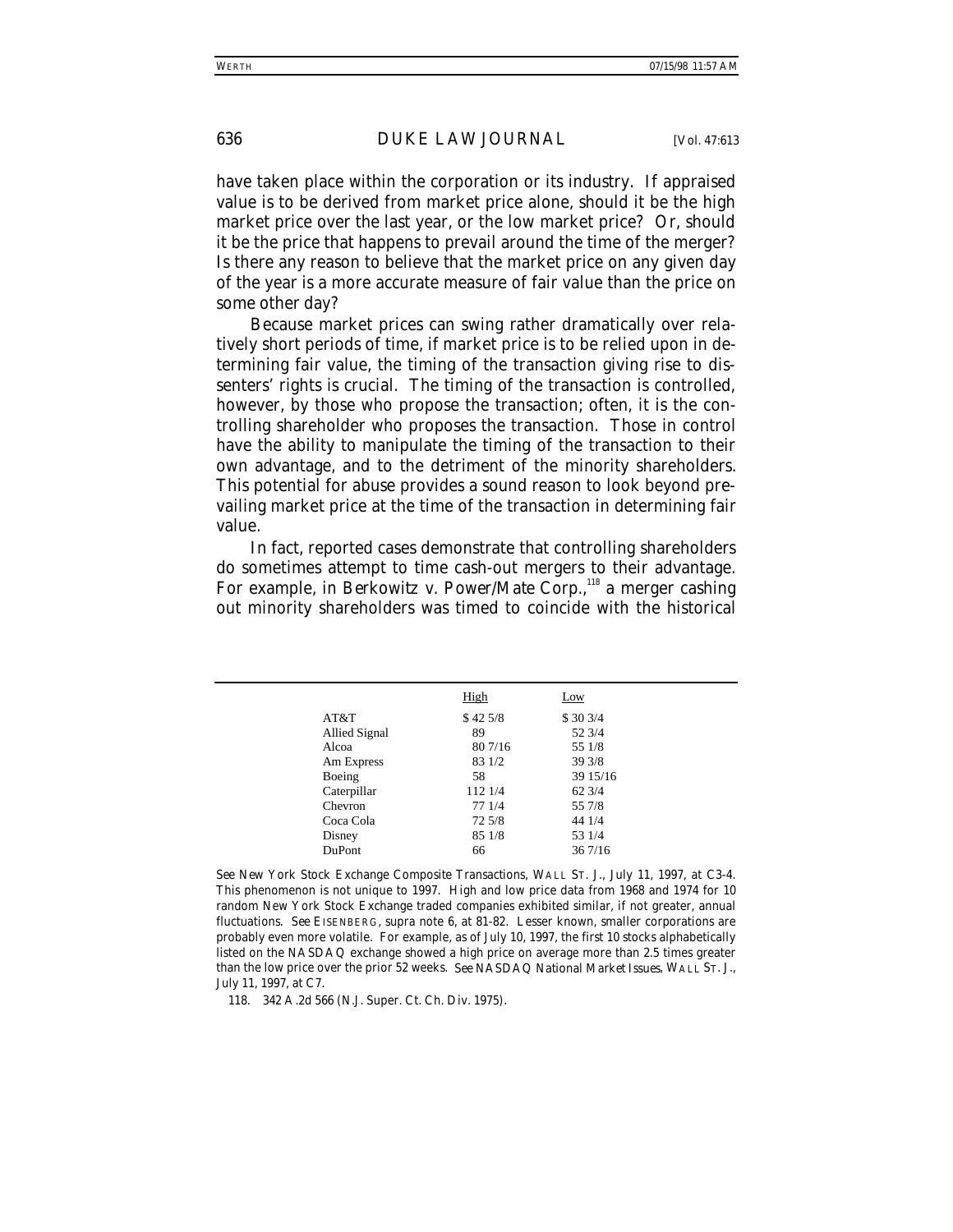low point in the market price for the corporation's stock.<sup>119</sup> Not only did the insiders propose a cash-out merger at a time when the corporation's market price was at its nadir, the merger was also timed to take place before an improvement in operating results had been adequately disclosed to the public.<sup>120</sup> The ability of insiders to time a transaction to their benefit counsels against reliance on market price in an appraisal proceeding.<sup>121</sup>

The *Berkowitz* transaction was not unique in this respect. As the *Berkowitz* court pointed out:

The ability of insiders to take advantage of a "demoralized market" to take companies private at unfair prices, as evidenced by the market experience in the 1970s, also lay behind the decision to eliminate the market exception to appraisal rights from the Model Business Corporation Act. *See* MODEL BUS. CORP. ACT ANN. § 13.02 historical background (1985) (quoting Conard, *supra* note 109, at 2595).

120. Toward the end of 1974, the two individuals who were the principal officers, directors, and controlling shareholders of Power/Mate caused the corporation to pay to each of them a \$100,000 bonus. *See Berkowitz*, 342 A.2d at 568-69. As a result, the reported earnings for the six-month period ending December 31, 1974, were \$.41 per share, as opposed to the \$1.01 per share figure that would have been reported had the bonuses not been paid. *See id.* As the court noted, "it may be doubted whether the market price of Power/Mate stock would have remained at \$1.25 bid and \$2 asked had the company announced earnings for the six-month period ending December 31, 1974 in excess of \$1 a share." *Id.* at 573-74.

121*. See id.*

<sup>119.</sup> Power/Mate went public at a price of \$5 per share in 1968. *See id.* at 568. The price fluctuated between \$2.25 and \$21 during the period 1968-1970. *See id.* The price declined in the 1971-1974 period, and in 1975 it was quoted at \$1.25 bid and \$2 asked. *See id.* at 569-70. At this point, insiders proposed a cash-out merger at \$2 per share. *See id.* at 570.

Numerous privately-held companies which were taken "public" by their insiders during the boom market for new issues that prevailed during the 1960's are now, as a result of the current stock market depression, seeking-through the same insidersto buy back the public's interest at a fraction of the price paid by the public for its stock.

*Id.* These same concerns, initially generated by the depressed market conditions of the mid-1970s, led the Securities Exchange Commission to propose a rule governing "going private" transactions. As first proposed, the rule would have placed a substantive fairness requirement on going private transactions. *See* Going Private Transactions by Public Companies or Their Affiliates, Securities Act Release No. 5884, [1977-1978 Transfer Binder] Fed. Sec. L. Rep. (CCH) ¶ 81,366, at 88,746-47 (Nov. 17, 1977); Notice of Public Fact-Finding Investigation and Rulemaking Proceeding in the Matter of "Going Private" Transactions by Public Companies and Their Affiliates, Securities Act Release No. 5567, [1974-1975 Transfer Binder] Fed. Sec. L. Rep. (CCH) ¶ 80,104, at 85,092-93 (Feb. 6, 1975). Ultimately, however, the Commission adopted a rule without a substantive fairness requirement, opting instead for a disclosureoriented rule. *See* 17 C.F.R. § 240.13e-3(e) (1996); Going Private Transactions by Public Companies or Their Affiliates, Securities Act Release No. 6100, [1979 Transfer Binder] Fed. Sec. L. Rep. (CCH) ¶ 82,166, at 82,124-25 (Aug. 2, 1979). One of the items that must be disclosed, however, is "whether the issuer . . . reasonably believes that the . . . transaction is fair or unfair to unaffiliated security holders." 17 C.F.R. § 240.13e-100, Item 8(a) (1996). The issuer is required to "[d]iscuss in reasonable detail the material factors upon which the belief . . . is based." *Id.*, Item 8(b).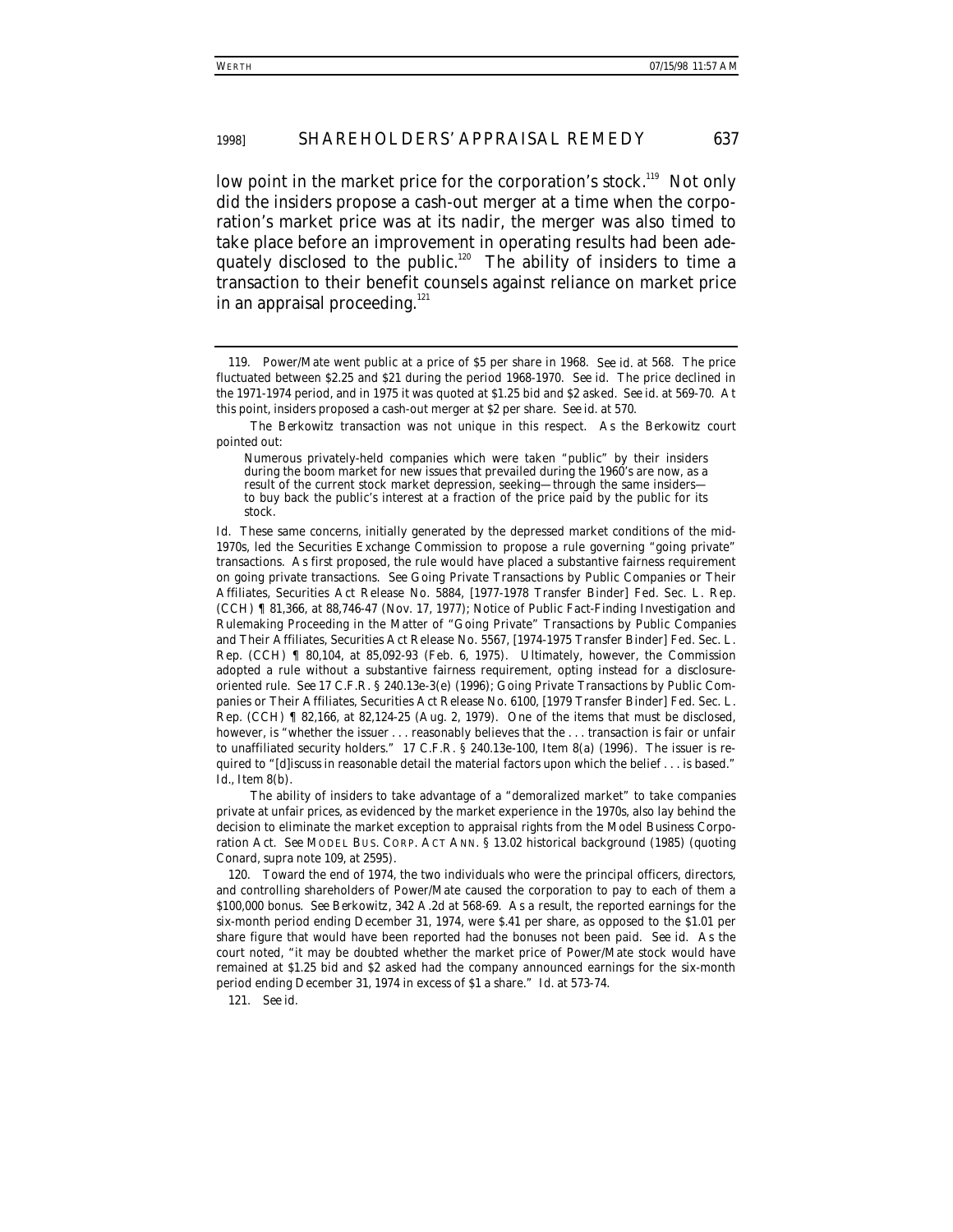The *Berkowitz* case also illustrates some of the other arguments that can be made against reliance on market price in an appraisal proceeding. The insiders proposing a cash-out merger have the potential to manipulate the corporation's actions in the period leading up to the proposed merger. Insiders may conduct the corporation's affairs in a manner that depresses share prices, thereby allowing the insiders to acquire the minority's interest at a depressed price. In *Berkowitz*, for example, the insiders paid to themselves \$200,000 in bonuses in the financial reporting period prior to the proposed cashout merger.<sup>122</sup> These bonuses lowered the corporation's reported earnings and probably kept its stock price from rising.<sup>123</sup>

Another powerful argument that counsels against reliance on market price to determine fair value stems from informational asymmetry. Insiders proposing a cash-out merger are likely to have access to information that is not available to minority shareholders, and that is not reflected in market prices.<sup>124</sup> It is unfair to allow insiders to use such information to their benefit, and unfair to relegate dissenting shareholders to a market price that does not reflect information known only to insiders.<sup>125</sup> For example, there is little doubt that the insiders proposing the merger in *Berkowitz* had a far greater appreciation of the fact that the company had turned the corner toward greater profitability than did the market or the minority shareholders.<sup>126</sup>

The argument has been made that as long as shareholders receive a higher price in a cash-out merger than the pre-merger market

<sup>122</sup>*. See supra* note 120.

<sup>123</sup>*. See supra* note 120; *see also* Sealy Mattress Co. v. Sealy, Inc., 532 A.2d 1324, 1336 (Del. Ch. 1987) (suggesting a "calculated effort to depress the price of Sealy until the minority stockholders were eliminated by merger or some other form of acquisition"); *In re* Spang Indus., Inc., 535 A.2d 86, 90 (Pa. Super. Ct. 1987) (affirming the trial court's holding that the corporation understated its assets and overstated its liabilities in preparation for a cash-out merger).

<sup>124.</sup> One court has recognized that insiders may possess exclusive "bits and pieces of *nonmaterial* information" that, when put together, have value and provide insight into the company's future. Cede & Co. v. Technicolor, Inc., 542 A.2d 1182, 1187 n.8 (Del. 1988); *accord* Kanda & Levmore, *supra* note 6, at 467 ("A firm's market value is not always a good . . . predictor of its real value because the market by hypothesis is unaware of the firm's secrets."); *see also* 2 ALI, PRINCIPLES, *supra* note 5, § 7.21 & cmt. d (rejecting "stock market exclusion" in part because "management may be in a position to know that the current market price of a company's stock undervalues the corporation").

<sup>125</sup>*. See Technicolor*, 542 A.2d at 1187 n.8 ("Information and insight not communicated to the market may not be reflected in stock prices; thus, minority shareholders being cashed out may be deprived of part of the true investment value of their shares." (citations omitted)).

<sup>126</sup>*. See Berkowitz*, 342 A.2d at 568-69 (discussing trends in financial results).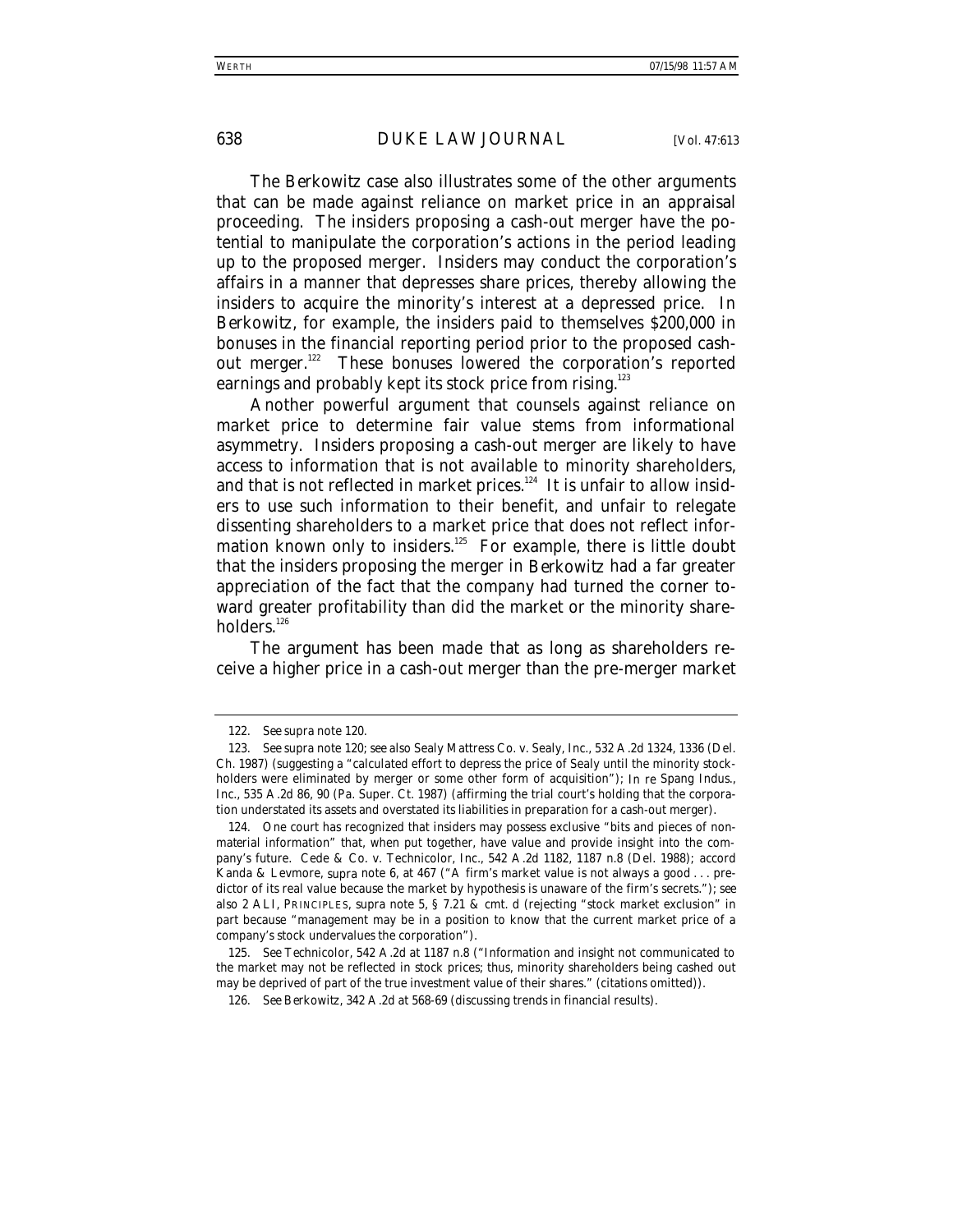price they are better off, and that any legal rule that mandates a merger price in excess of some bare minimum over market price will unnecessarily and unwisely discourage efficiency-enhancing mergers.<sup>127</sup> This argument, however, assumes that all mergers are engaged in to unlock hidden efficiencies; it is impaled by the sword of informational asymmetry. If insiders can personally profit by engaging in cash-out mergers based on their informational advantage, they have not created efficiencies by engaging in the merger. They have merely transferred wealth from the prior shareholders to themselves.<sup>128</sup>

In sum, there is a risk that insiders will take advantage of their positions and propose cash-out mergers to benefit themselves because they control the timing of transactions, can conduct or manipulate corporate affairs in a manner that depresses market prices prior to mergers, and maintain informational advantages over minority shareholders. As Professor Coffee has recognized, it is extremely important to examine this problem from an *ex ante* point of view:

[T]he more the minority fears transactions structured by the majority, which expropriate their proportionate share in the corporation, the less they will be willing to pay for equity in corporations that are subject to such risks. Thus, at least to the extent that the controlling shareholder expects to raise capital by selling equity, it too will share an interest in an adequate appraisal remedy that deters uncompensated wealth transfers.

This perspective leads quickly to the realization that stock market value alone cannot be the standard for determining fair value in circumstances where a controlling shareholder is cashing out the mi-

<sup>127</sup>*. See, e.g.*, Frank H. Easterbrook & Daniel R. Fischel, *Corporate Control Transactions*, 91 YALE. L.J. 698, 698 (1982) ("We argue . . . that those who produce a gain [those who propose efficiency-enhancing corporate transactions] should be allowed to keep it, subject to the constraint that other parties to the transaction be at least as well off as before the transaction. Any attempt to require sharing simply reduces the likelihood that there will be gains to share."); Fischel, *supra* note 6, at 886 (arguing that giving shareholders a premium over pretransaction market price would "decrease the number of value-increasing transactions by making them more expensive"); Benjamin Hermalin & Alan Schwartz, *Buyouts in Large Companies*, 25 J. LEGAL STUD. 351, 355 (1996) ("[F]or companies whose shares trade widely enough to have a market price[,] . . . efficiency is achieved . . . by awarding the shareholder the preinvestment market price of the firm's shares."); *see also Berkowitz*, 342 A.2d at 574 ("Defendants urge in effect that any price offered the minority in excess of the market price is *per se* fair and reasonable.").

<sup>128</sup>*. See* John C. Coffee, Jr., *Transfers of Control and the Quest for Efficiency: Can Delaware Law Encourage Efficient Transactions While Chilling Inefficient Ones?*, 21 DEL. J. CORP. L. 359, 410-11 & n.239 (1996).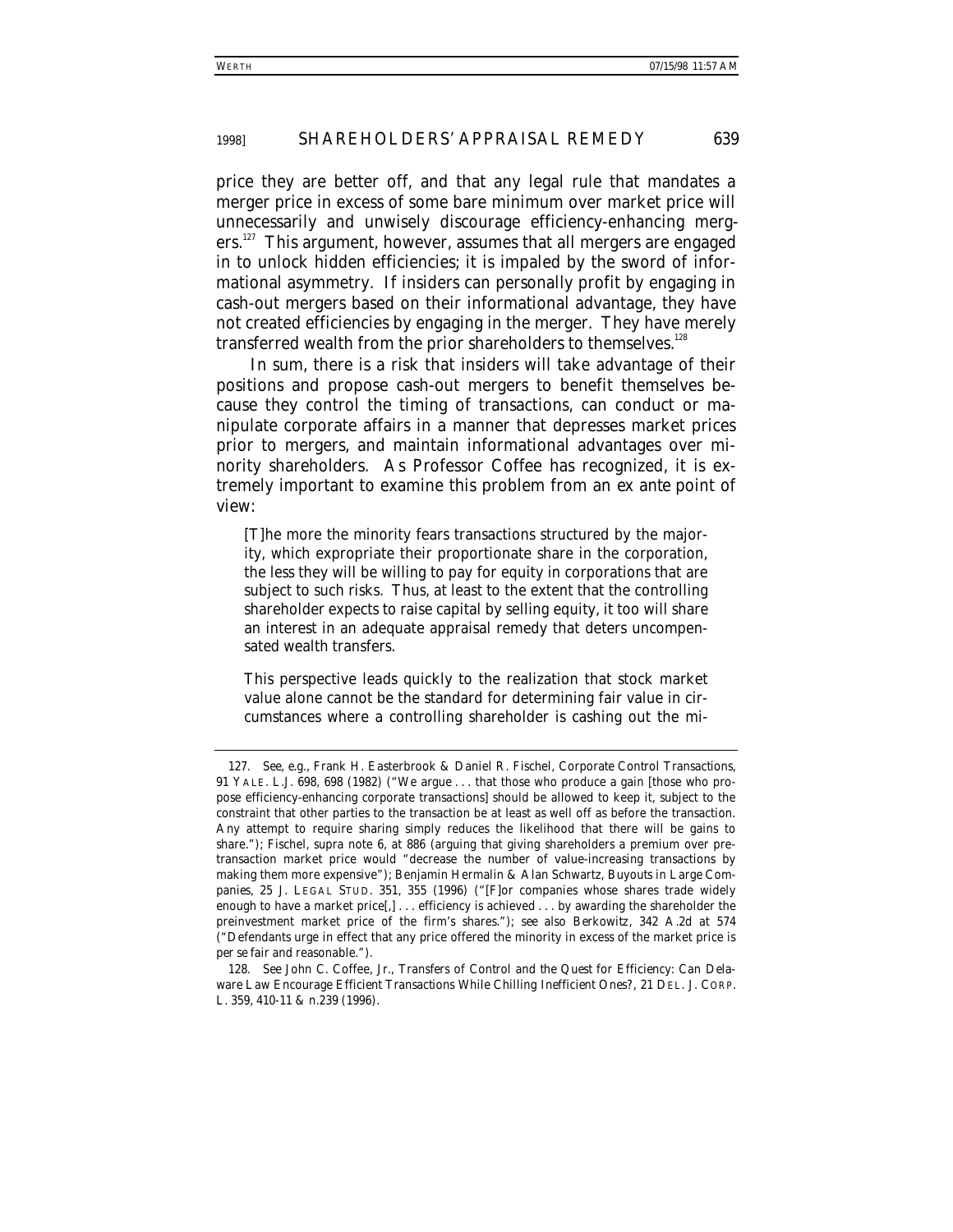nority. The stock price, particularly in an efficient market, inherently factors in the likelihood that the majority will overreach the minority.<sup>129</sup>

Further, courts have recognized that market price is particularly unreliable when a control block of stock resides in the hands of a controlling shareholder.<sup>130</sup> The presence of a large block of stock leads to less liquidity, fewer trades, and a less reliable market price. As one court has stated, its presence has a "controlling and restrictive" effect on trading. $^{131}$ 

Apart from the effect a control block has on market price, one might also ask exactly what market price measures, and how that measure relates to appraised fair value. The market price for a security is the price at which relatively small blocks of shares change hands.<sup>132</sup> In other words, it is the price at which noncontrol or minority shares change hands, and therefore reflects a "minority discount." As a result, the Delaware courts have cautioned against placing "too much emphasis on market value."<sup>133</sup> The courts have stated that an appraisal proceeding seeks to determine a corporation's intrinsic value, and an *overstated* reliance on market price to determine intrinsic value is a defective approach.<sup>134</sup> The role that minority discounts (and, conversely, control premiums) play in valuing shares for appraisal purposes is a matter of continuing controversy.

<sup>129</sup>*. Id.* at 407 (footnotes omitted).

<sup>130</sup>*. See, e.g.*, Ryan v. Tad's Enters., Inc., Nos. CIV.A. 10229, 11977, 1996 WL 936160, at \*9 n.14 (Del. Ch. Apr. 24, 1996) (stating that the market price for shares of Tad's Enterprises, Inc. reflected the existence of a 72.6% control block and therefore was not a reliable measure of the fair value of the corporation), *aff'd* 693 A.2d 1082 (Del. 1997); *In re* Spang Indus., Inc., 535 A.2d 86, 90 (Pa. Super. Ct. 1987) (agreeing with the trial court that it is appropriate to accord minimal weight to market value where there is a large control block outstanding); *see also* Coffee, *supra* note 128, at 401-05, 408 (discussing empirical evidence suggesting that presence of control block of stock has negative effect on market value); *cf. In re* Glosser Bros., Inc., 555 A.2d 129, 133-36 (Pa. Super. Ct. 1989) (concluding that the trial court erred in completely disregarding market value, but that according low weight to market value would be appropriate in light of the presence of a large control block of stock that affects market price).

<sup>131</sup>*. See In re* Spang Indus., Inc., 535 A.2d at 90.

<sup>132</sup>*. See* Smith v. Van Gorkom, 488 A.2d 858, 876 (Del. 1985).

<sup>133.</sup> Rapid-American Corp. v. Harris, 603 A.2d 796, 806 (Del. 1992); *see also Van Gorkom*, 488 A.2d at 875-76 (finding that the use of market price to determine "true value" of company was "clearly faulty").

<sup>134</sup>*. See Rapid-American Corp*., 603 A.2d at 806.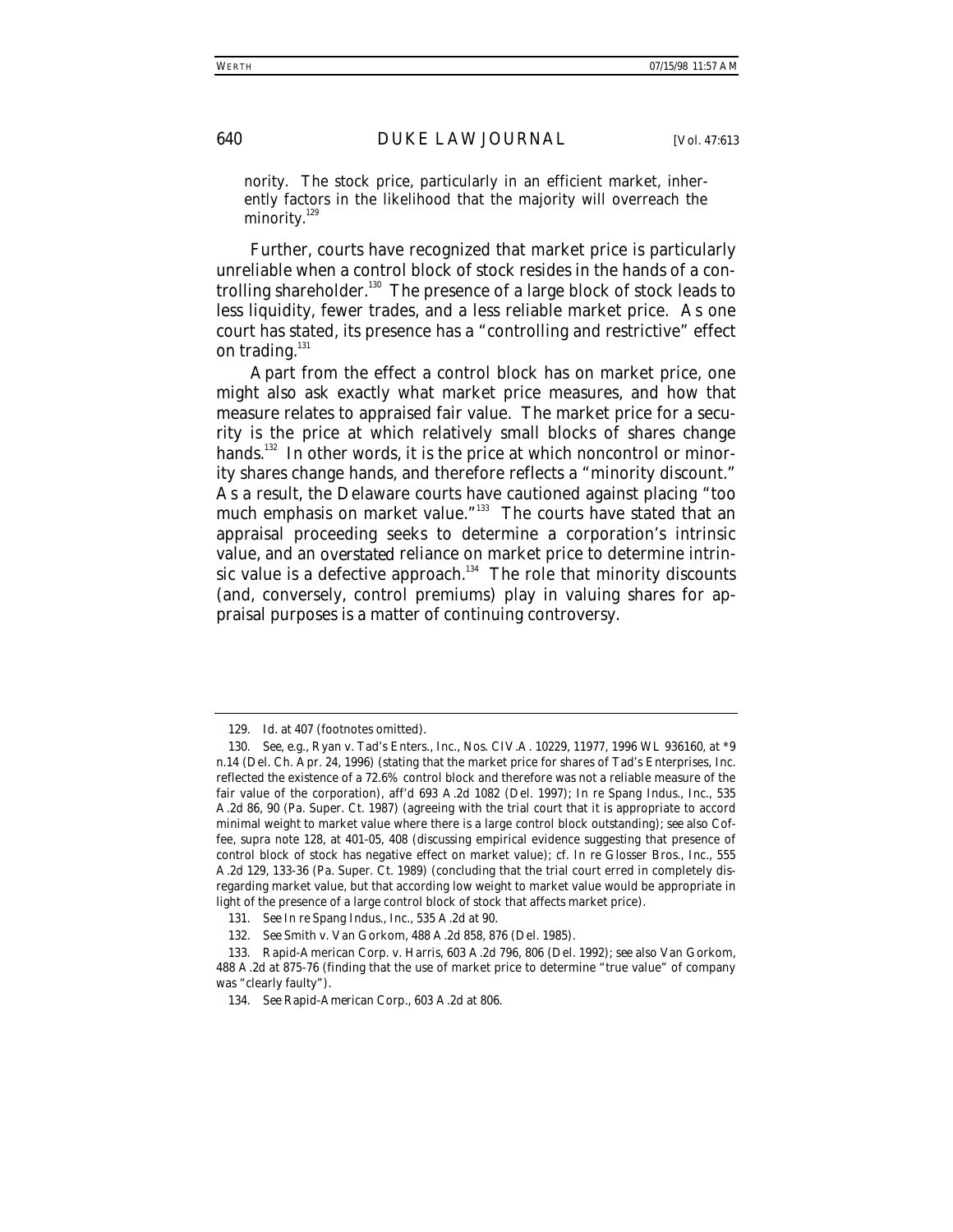#### *D. Minority Discounts and the Confusion Over "Control Premiums"*

1. *Minority Discounts*. Perhaps the most fundamental issue in appraisal valuation is whether the court should attempt to value the minority interest held by the dissenting shareholder or should instead attempt to value the corporation as a whole. The former approach would permit the application of a minority discount to the dissenting shares, while the latter approach would not. The Delaware courts have emphatically embraced the latter approach, concluding that the appraisal process should seek to value the corporation as a whole, with a pro rata share of that value awarded to the dissenting shareholder.<sup>135</sup>

The appraisal process almost always begins with an attempt by each party to establish the value of the corporation as a whole; the issue of minority status does not arise until the corporation and its expert contend that, having arrived at a valuation for the corporation as a whole, a minority discount should be applied to arrive at the value of the dissenting shareholder's stock.<sup>136</sup> Delaware has rejected

Closely-held corporations involved in appraisal proceedings sometimes contend that dissenting minority shares also should be discounted for their lack of marketability. *See, e.g*., Friedman v. Beway Realty Corp., 661 N.E.2d 972, 974-75 (N.Y. 1995). A "lack of marketability" discount is another form of minority discount in that, if permitted, the dissenting shareholder receives less than a proportionate share of the value of the corporation as a whole. It therefore should be rejected for the same reasons minority discounts should be rejected. *See infra* notes 141-47 and accompanying text. Nonetheless, two courts that have rejected minority discounts in the appraisal context inexplicably have permitted a lack of marketability discount. *See Friedman*, 661 N.E.2d at 975-77; Columbia Management Co. v. Wyss, 765 P.2d 207, 209 (Or. Ct. App. 1988). *But see* Sieg Co. v. Kelly, 568 N.W.2d 794, 800 & n.3 (Iowa 1997) (noting trial court's conclusion that lack of marketability discount was not permitted by Iowa law, but declining to rule on this issue because it was not raised on appeal). The New York position is particularly difficult to understand. *Friedman* provides a powerful rejection of minority dis-

<sup>135</sup>*. See, e.g.*, *In re* Appraisal of Shell Oil Co., 607 A.2d 1213, 1218 (Del. 1992) (stating that the shareholder is entitled to his proportionate interest in a going concern); Cavalier Oil Corp. v. Harnett, 564 A.2d 1137, 1144 (Del. 1989) (stating that the shareholder is entitled to his proportionate interest in the corporation, appraised as an entity).

<sup>136</sup>*. See, e.g.*, Cavalier Oil Corp. v. Harnett, Nos. CIV.A. 7959, 7960, 7967, 7968, 1988 Del. Ch. LEXIS 28, at \*24-25 (Feb. 22, 1988) (noting that after valuing companies, companies' experts employed 55% discount to value dissenters' shares); Richardson v. Palmer Broad. Co., 353 N.W.2d 374, 376 (Iowa 1984) (stating that corporation's expert attempted to discount valuation by 30-40% based in part on dissenting shareholder's minority status); *see also* Robert B. Heglar, *Rejecting the Minority Discount*, 1989 DUKE L.J. 258, 260 (discussing two-step process of valuing corporation as a whole, then deciding whether to reduce value of minority shareholders' shares). The term "minority discount" refers to a valuation of minority shares at less than their proportionate share of the value of the corporation as a whole, reflecting the minority shareholder's inability to exercise control over corporate decisionmaking. *See id.*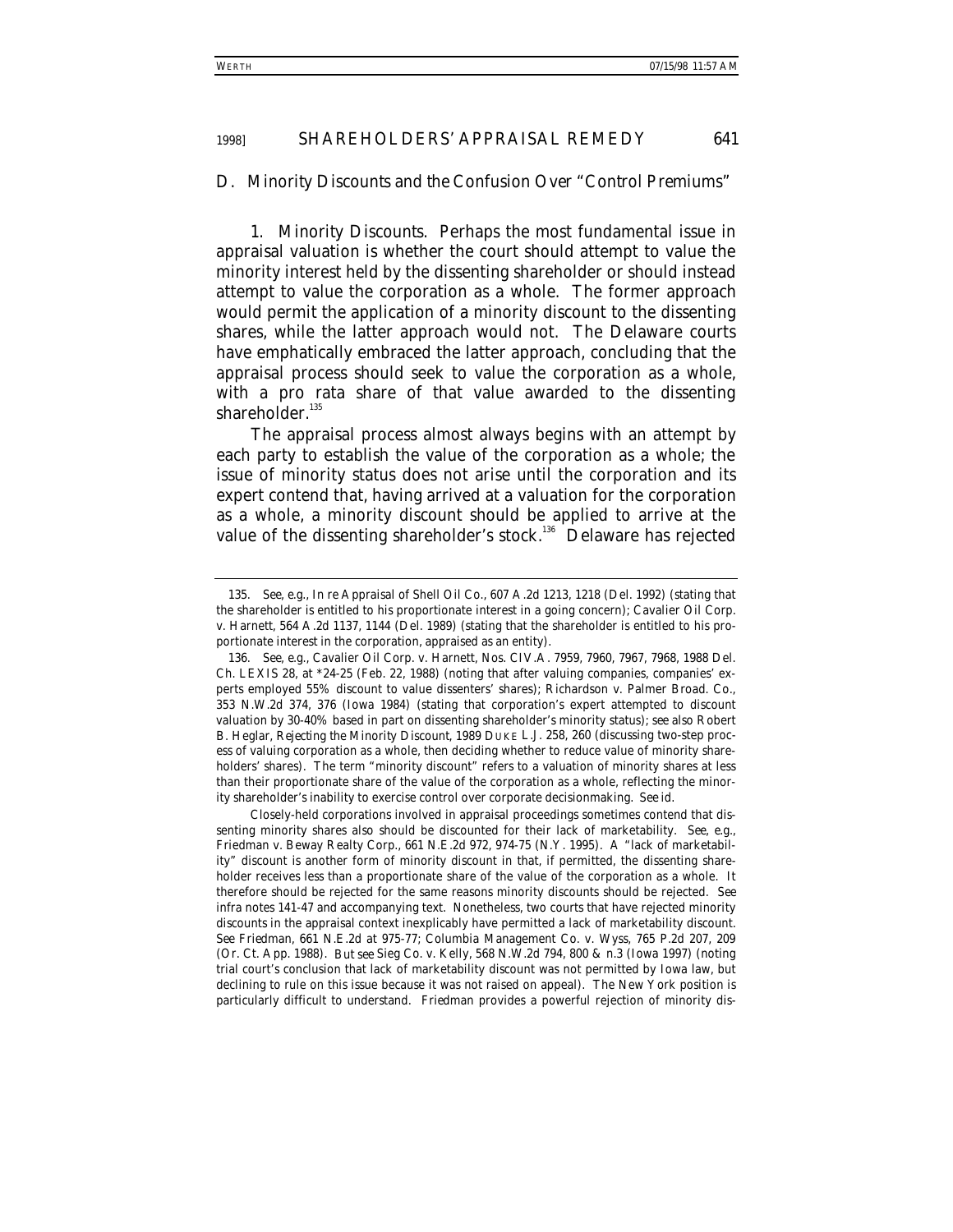### any attempt to saddle dissenting shares with a minority discount,<sup>137</sup> as have the majority of other courts, <sup>138</sup> including New York's, <sup>139</sup> but some

137*. See Cavalier Oil Corp*., 564 A.2d at 1145 ("The application of a discount to a minority shareholder is contrary to the requirement that the company be viewed as a 'going concern.'").

138*. See, e.g.*, Foy v. Klapmeier, 992 F.2d 774, 780-81 (8th Cir. 1993) (concluding that district court's imposition of minority discount was erroneous under Minnesota law, and noting that this conclusion is "in accordance with the approach of the majority of states which have addressed" the issue); Walter S. Cheesman Realty Co. v. Moore, 770 P.2d 1308, 1312-13 (Colo. Ct. App. 1988) (finding that the trial court erred in applying minority discount); Sieg Co. v. Kelly, 512 N.W.2d 275, 284 (Iowa 1994) (noting that "caselaw prohibits applying a discount because of the stockholder's status as a minority shareholder"); *Palmer Broad. Co.*, 353 N.W.2d at 379 (viewing minority discounts as "contrary to spirit of 'fair value' determinations for dissenting minority shareholders" under Iowa law); *In re* Valuation of Common Stock of McLoon Oil Co., 565 A.2d 997, 1004 (Me. 1989) (stating that appraisal remedy should not incorporate minority discount); MT Properties, Inc. v. CMC Real Estate Corp., 481 N.W.2d 383, 386-88 (Minn. Ct. App. 1992) (prohibiting minority discount, and noting that this is the majority view); Rigel Corp. v. Cutchall, 511 N.W.2d 519, 524-26 (Neb. 1994) (finding that appraisal statute disallowed minority discount); Woolf v. Universal Fidelity Life Ins. Co., 849 P.2d 1093, 1095 (Okla. Ct. App. 1992) (arguing that "since the Delaware court has rejected the discount rule, Oklahoma should follow the same rule"); *Columbia Management Co*., 765 P.2d at 212-14 (rejecting minority discount under Oregon law, though accepting marketability discount for shares of closely held corporation); *see also* Robblee v. Robblee, 841 P.2d 1289, 1293-95 (Wash. Ct. App. 1992) (rejecting minority discount in a valuation performed pursuant to a private division of assets agreement, analogizing to appraisal law); Coffee, *supra* note 128, at 364 n.11 (collecting caselaw on minority discounts). *Compare* Hunter v. Mitek Indus., Inc., 721 F. Supp. 1102, 1106-07 (E.D. Mo. 1989) (declining to impose minority or lack of marketability discount, but noting that under Missouri law, the imposition of such discounts is within the discretion of the trier of fact), *with* King v. F.T.J., Inc., 765 S.W.2d 301, 305-06 (Mo. Ct. App. 1988) (holding that application of minority and marketability discounts is within trial court's discretion, and affirming trial court's decision to reject marketability discount and apply minority discount only to that portion of the corporation's value attributable to non-saleable assets that were integral to the corporation's business).

Another context in which courts are called on to value corporate stock is in a dissolution proceeding. If a minority shareholder requests that a court dissolve a corporation, the court has the power to order the buyout of that shareholder in lieu of ordering dissolution. *See* Davis v. Sheerin, 754 S.W.2d 375, 378-80 (Tex. App. 1988, writ denied). In addition, under the Model Business Corporation Act, if a shareholder petitions the court for dissolution, the corporation or the other shareholders can elect to purchase the shares owned by the petitioning shareholder at fair value. *See* MODEL BUS. CORP. ACT § 14.34(a) (1991). Buyouts in the context of dissolution proceedings present similar issues to buyouts in the context of dissenters' appraisal rights. Most courts have rejected the imposition of minority discounts when determining fair value in the context of a dissolution buyout. *See, e.g.*, Ronald v. 4-C's Elec. Packaging, Inc., 214 Cal. Rptr. 225, 230 (Cal. Ct. App. 1985); Charland v. Country View Golf Club., Inc., 588 A.2d 609, 612 (R.I. 1991); *cf.* Raskin v. Walter Karl, Inc., 514 N.Y.S.2d 120, 121 (N.Y. App. Div. 1987)

counts for all of the correct reasons, *see infra* note 144 and accompanying text, yet permits a lack of marketability discount. The dissenting shareholder in *Friedman* apparently did not pursue on appeal the issue of a lack of marketability discount. *See Friedman*, 661 N.E.2d at 975. Lack of marketability discounts crept into New York law in two intermediate appellate level cases that arose in the context of a dissolution proceeding, rather than an appraisal proceeding. *See infra* note 138. Hopefully, the New York Court of Appeals will rethink this issue when it next arises.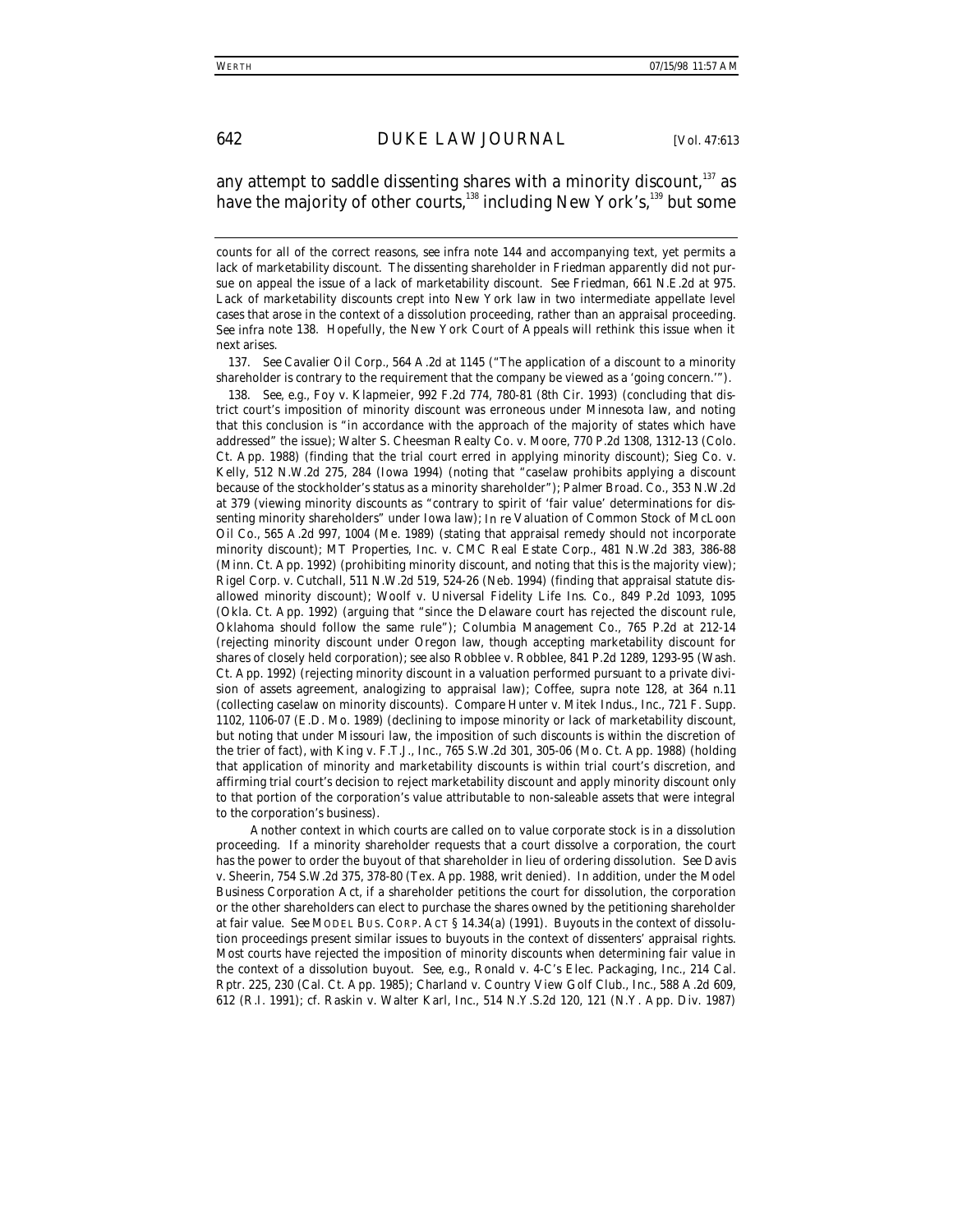courts have allowed the appraised value of stock to reflect a minority  $discount<sup>140</sup>$ 

Courts that have declined to apply a minority discount in the appraisal context have correctly focused on the purpose of the appraisal remedy to justify their conclusion. The primary purpose of the appraisal remedy today is to protect minority shareholders from wrong-

139*. See Friedman*, 661 N.E.2d at 975-77.

140*. See* Hernando Bank v. Huff, 609 F. Supp. 1124, 1126 (N.D. Miss. 1985) (applying Mississippi law and concluding that "in the present case a minority discount is proper"), *aff'd*, 796 F.2d 803 (5th Cir. 1986); Perlman v. Permonite Mfg. Co., 568 F. Supp. 222, 230-32 (N.D. Ind. 1983) (concluding that under Indiana law the appraising court must consider evidence that the plaintiff's shares represent a minority interest or lack marketability, and finding that the minority and lack of marketability discounts applied by the corporation's expert were proper), *aff'd*, 734 F.2d 1283 (7th Cir. 1984); Atlantic States Constr., Inc. v. Beavers, 314 S.E.2d 245, 251 (Ga. Ct. App. 1984) (holding that trial court not prevented by statute from considering minority interest factor and devaluing stock accordingly); Weigel Broad. Co. v. Smith, 682 N.E.2d 745, 750-51 (Ill. App. Ct.) (holding that application of minority and lack of marketability discounts is within trial court's discretion, and affirming trial court's decision to apply such discounts), *appeal denied*, 689 N.E.2d 1147 (Ill. 1997); Independence Tube Corp. v. Levine, 535 N.E.2d 927, 931 (Ill. App. Ct. 1989) (stating that "the trial court properly considered both the minority factor and the illiquidity factor"); *see also* Moore v. New Ammest, Inc., 630 P.2d 167, 177 (Kan. Ct. App. 1981) (pre-*Weinberger*) (concluding that trial court's acceptance of appraiser's valuation, which included a minority discount, was not improper). A significant portion of the precedent permitting minority discounts, therefore, has been generated by federal courts, attempting to guess as to the appropriate state court rule in a diversity case.

*Atlantic States* is one of the few decisions of a state court to embrace the notion of minority discounts, and the corresponding notion that the purpose of the appraisal proceeding is to value the dissenting shareholders' minority interest rather than to accord the dissenting shareholder a pro rata share of the corporation as a whole. *See Atlantic States Constr.*, 314 S.E.2d at 250-51. Interestingly, the only authority cited by the Georgia court in reaching this conclusion was the trial court decision in *Jones v. Healy*, 55 N.Y.S.2d 349, 356-57 (N.Y. Sup. Ct. 1945) (stating that the valuation process should find the value of the dissenting shareholders' stock, not simply give those shareholders a pro rata interest), *aff'd mem.*, 62 N.Y.S.2d 605 (N.Y. App. Div. 1946). No mention was made of better known, yet contrary, authority, such as *Bell v. Kirby Lumber Corp.*, 395 A.2d 730, 735 (Del. Ch. 1978) (holding shareholder entitled to proportionate interest in going concern), *modified*, 413 A.2d 137 (Del. 1980), and *Tri-Continental Corp. v. Battye*, 74 A.2d 71, 72 (Del. 1950) (same). The New York courts have since concluded that a dissenting shareholder is entitled to a proportionate share in the going concern value of the corporation, without a minority discount. *See Friedman*, 661 N.E.2d at 975-77.

<sup>(</sup>rejecting minority discount, but approving lack of marketability discount). *But see* McCauley v. Tom McCauley & Son, Inc., 724 P.2d 232, 243-45 (N.M. 1986) (finding it within the discretion of the trial court to apply minority discount to shares). Discounts in the dissolution context, both minority and lack of marketability, should be rejected for the same reasons discounts are inappropriate in the dissenting shareholder context. *See infra* notes 141-47 and accompanying text; *see also* Charles W. Murdock, *The Evolution of Effective Remedies for Minority Shareholders and Its Impact Upon Valuation of Minority Shares*, 65 NOTRE DAME L. REV. 425, 428-29, 478-89 (1990) (arguing that minority discount is not justified). In fact, given that dissolution proceedings are often triggered by oppressive and inequitable conduct, *see id.* at 455-71, 475-78, courts should be very skeptical of discounting minority shares in dissolution proceeding buyouts.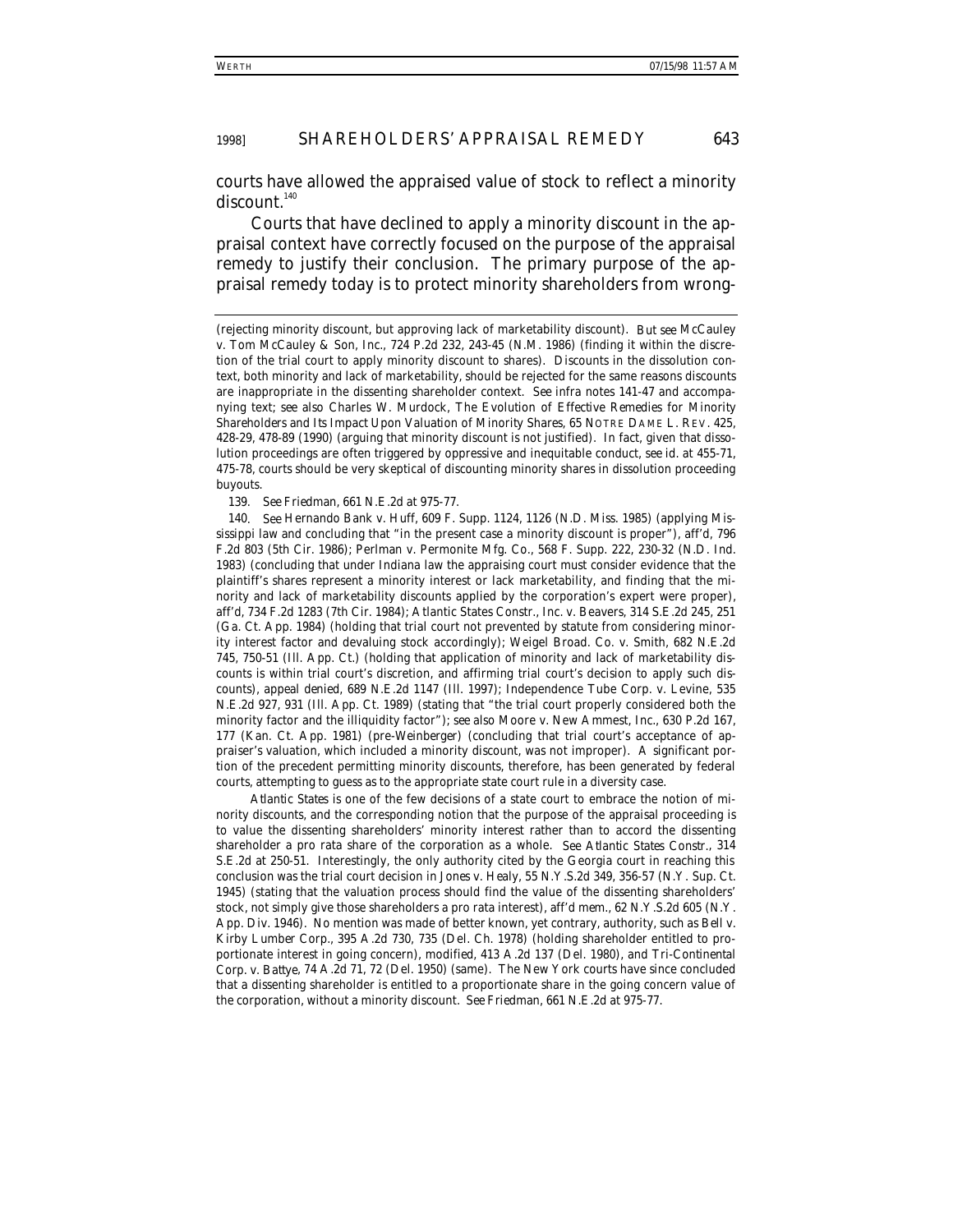ful conduct.<sup> $141$ </sup> If this purpose is to be fulfilled, the dissenting shareholder must receive a pro rata share of the value of the corporation.<sup>142</sup> As the Delaware Supreme Court stated in rejecting the application of a minority discount, "fail[ure] to accord to a minority shareholder the full proportionate value of his shares imposes a penalty for lack of control, and unfairly enriches the majority shareholders who may reap a windfall from the appraisal process by cashing out a dissenting shareholder, a clearly undesirable result."<sup>143</sup>

If a minority shareholder did not receive a full pro rata share of the value of the corporation, those engaging in the cash-out merger would, by definition, receive more than their pro rata share of the value of the corporation. This would permit them to "profit" from engaging in a cash-out merger, and would encourage controlling shareholders to attempt to take advantage of minority shareholders. The New York Court of Appeals recognized this policy concern when it rejected the imposition of a minority discount:

[A] mandatory reduction in the fair value of minority shares to reflect their owners' lack of power in the administration of the corporation will inevitably encourage oppressive majority conduct, thereby further driving down the compensation necessary to pay for the value of minority shares. "Thus, the greater the misconduct by the majority, the less they need to pay for the minority's shares."<sup>14</sup>

Imposing a minority discount in the appraisal process $145$  encourages controlling shareholders to take advantage of minority share-

Although minority discounts make sense in a tax setting, it does not follow that they should be imported into the appraisal setting. *See id.* at 472. This is not merely because the

<sup>141</sup>*. See supra* notes 9-14 and accompanying text.

<sup>142</sup>*. See Friedman*, 661 N.E.2d at 976; Cawley v. SCM Corp., 530 N.E.2d 1264, 1266 (N.Y. 1988).

<sup>143.</sup> Cavalier Oil Corp. v. Harnett*,* 564 A.2d 1137, 1145 (Del. 1989).

<sup>144</sup>*. Friedman*, 661 N.E.2d at 977 (quoting Murdock, *supra* note 138, at 487).

<sup>145.</sup> Appraisal is a fairly specialized proceeding requiring the valuation of minority shares. The other context in which minority shares are frequently "valued" is for tax purposes, and more specifically, for estate and gift tax purposes when minority shares are transferred at death or by gift. As Professor Murdock has written: "Valuation theory is essentially conservative. This is in large measure due to the fact that it has been tax driven. Most of the cases and articles in the field are generated by the taxing process." Murdock, *supra* note 138, at 471 (citations omitted). It is not surprising that the owners of minority shares argue in favor of a minority discount when those shares are valued in the tax context, in order to minimize their tax burden. This type of tax creates a need for liquidity (to pay the tax) at a point in time when the shares have not been disposed of for value. "[P]ublic policy and equity dictate a conservative valuation process" in such circumstances. *Id.*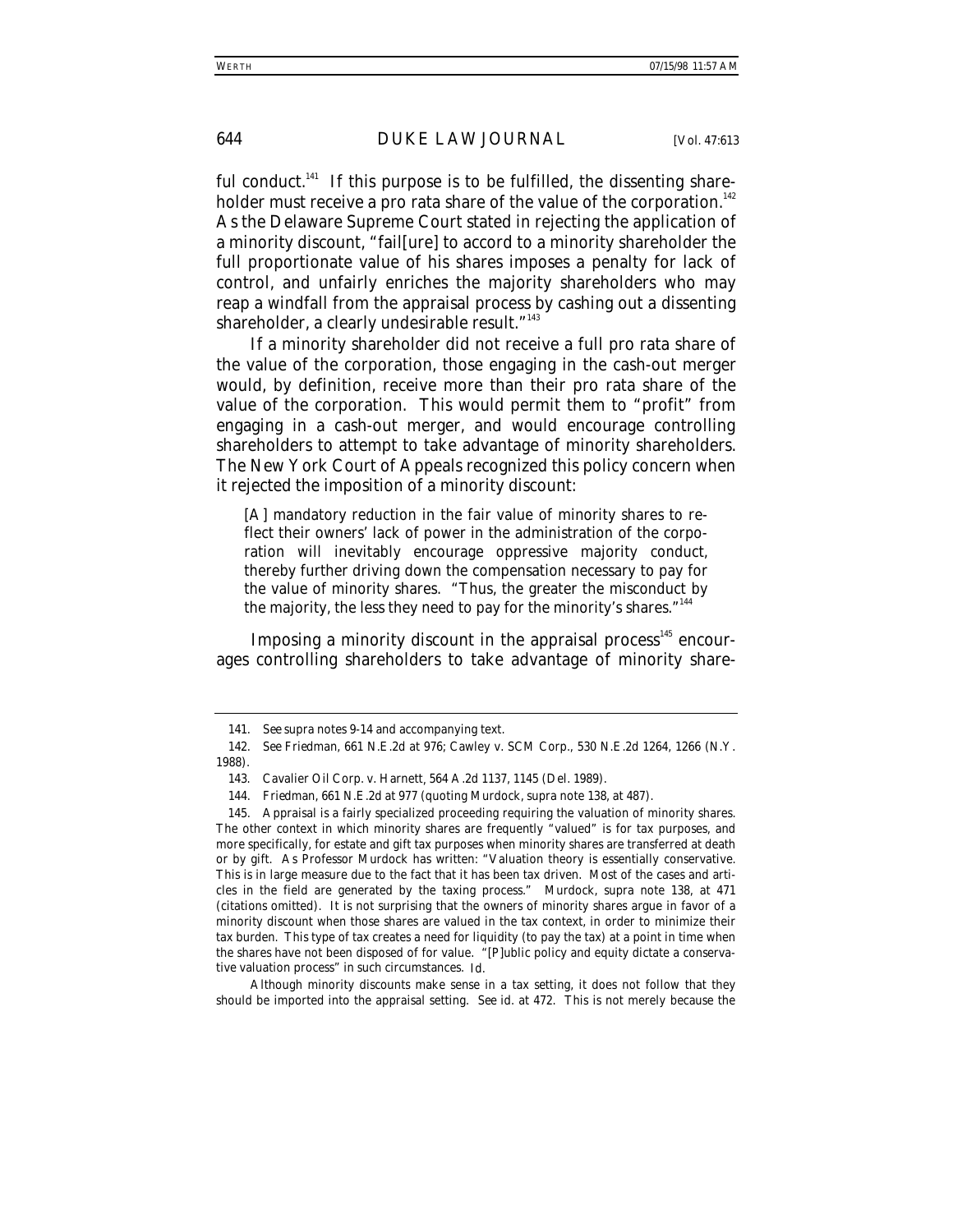holders, and allows them to appropriate a portion of the value of the corporation from the minority shareholders.<sup>146</sup> This problem is exacerbated when the corporation's value as a whole is initially determined by reference to market price. Because market price reflects the value of a small quantity of stock, market price already reflects a minority discount. If a court values a corporation by reference to market price, and then imposes a minority discount, it in effect discounts the stock twice to reflect its minority status, and confers a further windfall on the majority shareholder.<sup>147</sup>

In the appraisal context, the minority shareholder's interest in the corporation typically is being terminated. That shareholder will have no other opportunity to dispose of the shares and receive their full pro rata value. The person suffering the detriment from a minority discount is the minority shareholder, and the benefit flows to those doing the cashing out. As a result, it is appropriate to value minority shares differently for appraisal and tax purposes. *See* Robbins & Co. v. Israel, No. CIV.A.7919, 1985 Del. Ch. LEXIS 498, at \*9 (Oct. 2, 1985) (according estate tax valuation no independent weight in later appraisal proceeding).

146. It might be argued that if a dissenting shareholder acquired his stock taking advantage of a minority discount, for example by purchasing the stock at a market price, the shareholder should similarly be saddled with a minority discount at the time of exit via an appraisal proceeding. This argument is misguided for several reasons. First, as noted above, if minority shareholders receive less than their pro rata share of the value of the corporation, those engaging in the cash-out merger would necessarily receive more than their pro rata share. This would violate tenets of fundamental fairness, and encourage wrongful conduct. Second, shareholders willing to invest their capital and purchase a minority position in a corporation do so with the expectation that if the corporation is acquired or taken private, they will realize their pro rata share of the corporation's value. If such shareholders can be involuntarily removed from their investments through a cash-out merger without receiving a pro rata share of the corporation's value, they will be less willing to make such investments. This would result in an increase in the cost of capital for corporations. *See supra* note 129 and accompanying text. Finally, shareholders who are able to acquire corporate stock at a minority discount "pay" for that discount by virtue of their inability to control or influence corporate decision making. They should not have to pay again by virtue of a discount in connection with a forced exit from the corporation.

147*. See* Coffee, *supra* note 128, at 407-08.

discount benefits the minority shareholder in one context, and burdens it in another, but because the nature and purpose of the two proceedings are so different.

In the tax context, the minority shareholder's interest in the corporation is maintained in the hands of the transferee, who is typically related to the transferor, and who remains a minority shareholder. The shares being valued remain minority shares. The person suffering the detriment from the minority discount is the tax collector. The harm, however, is not necessarily permanent, because if the shares are later disposed of without a minority discount, taxes will likely be due on the full, non-discounted value, less the taxpayer's basis.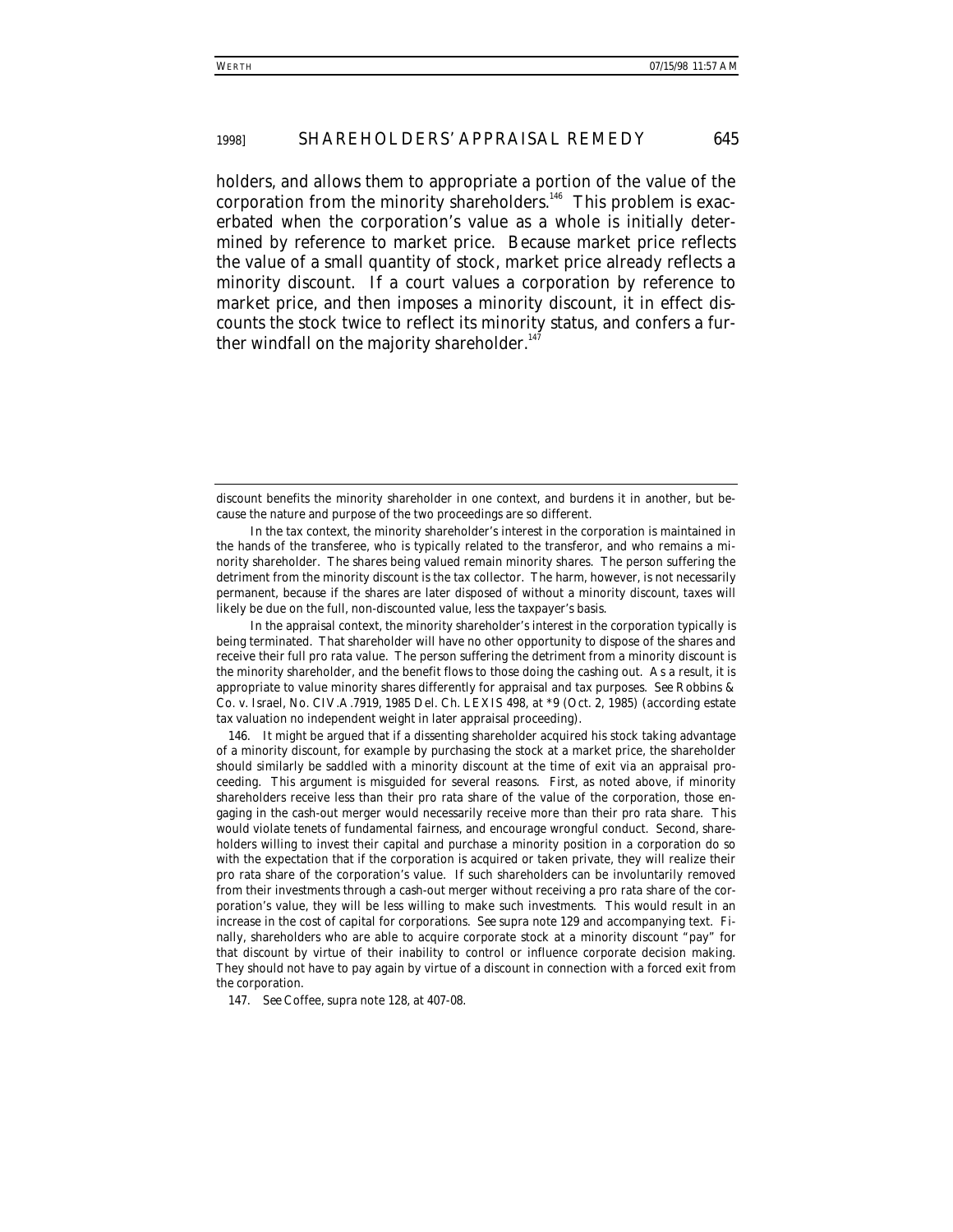2. *The Confusion over "Control Premiums."* The goal of the appraisal proceeding in most states is to determine the dissenting shareholder's proportionate interest in the corporation as a whole, without any discount for minority status.<sup>148</sup> Another issue that has arisen in the appraisal context is whether an upward adjustment to the appraised value should be made to allow the dissenting shareholder to obtain a proportionate share of the control premium that would be reflected in a sale of control of the corporation. When the corporation as a whole is valued by comparison to the stock price of a publicly traded company, the resulting valuation necessarily is of a minority interest.<sup>149</sup> In that event, it would be logically consistent to make an upward adjustment to remove the inherent minority discount reflected in a "market price based valuation."<sup>150</sup>

This issue was raised in the appraisal proceeding in *Rapid-*American Corp. v. Harris.<sup>151</sup> Rapid-American's controlling shareholder engaged in a cash-out merger of the minority shareholders, some of whom dissented from the merger and sought appraisal of their shares. $152$ 

Rapid-American was a holding company that derived virtually all of its income and revenue from three wholly-owned subsidiaries, each of which was engaged in a different business.<sup>153</sup> Because Rapid-American was a holding company, and no other company was comparable in terms of its mix of different businesses, the expert engaged by the minority shareholders separately valued each of Rapid-American's three subsidiaries, using a "comparable company" approach.<sup>154</sup> Similar publicly traded companies were examined to determine pricing multiples, and those multiples were then applied to

<sup>148</sup>*. See supra* notes 135-47 and accompanying text.

<sup>149</sup>*. See supra* notes 132-34 and accompanying text.

<sup>150. &</sup>quot;Market price based valuation" is used to refer to valuing a company by reference to the price of its own publicly traded shares, or valuing a company by comparing it to other, similar publicly traded companies. This would typically be done by looking at the ratios of market price to certain financial measures (e.g., price/earnings ratio) for similar public companies, and utilizing those ratios to value the company in question. For example, the price/earnings ratio of a similar company could be multiplied by the earnings of the company being appraised to generate a valuation that is based on a comparable publicly traded company.

<sup>151. 603</sup> A.2d 796 (Del. 1992).

<sup>152</sup>*. See id.* at 798-800.

<sup>153</sup>*. See id.* at 799. One subsidiary, McCrory, was engaged in retailing and merchandising. *See id.* Another, Schenley, was a "distiller, importer and distributor of alcoholic spirits." *Id.* The third, McGregor, was a clothing manufacturer and distributor. *See id*.

<sup>154</sup>*. See id.* at 800-01.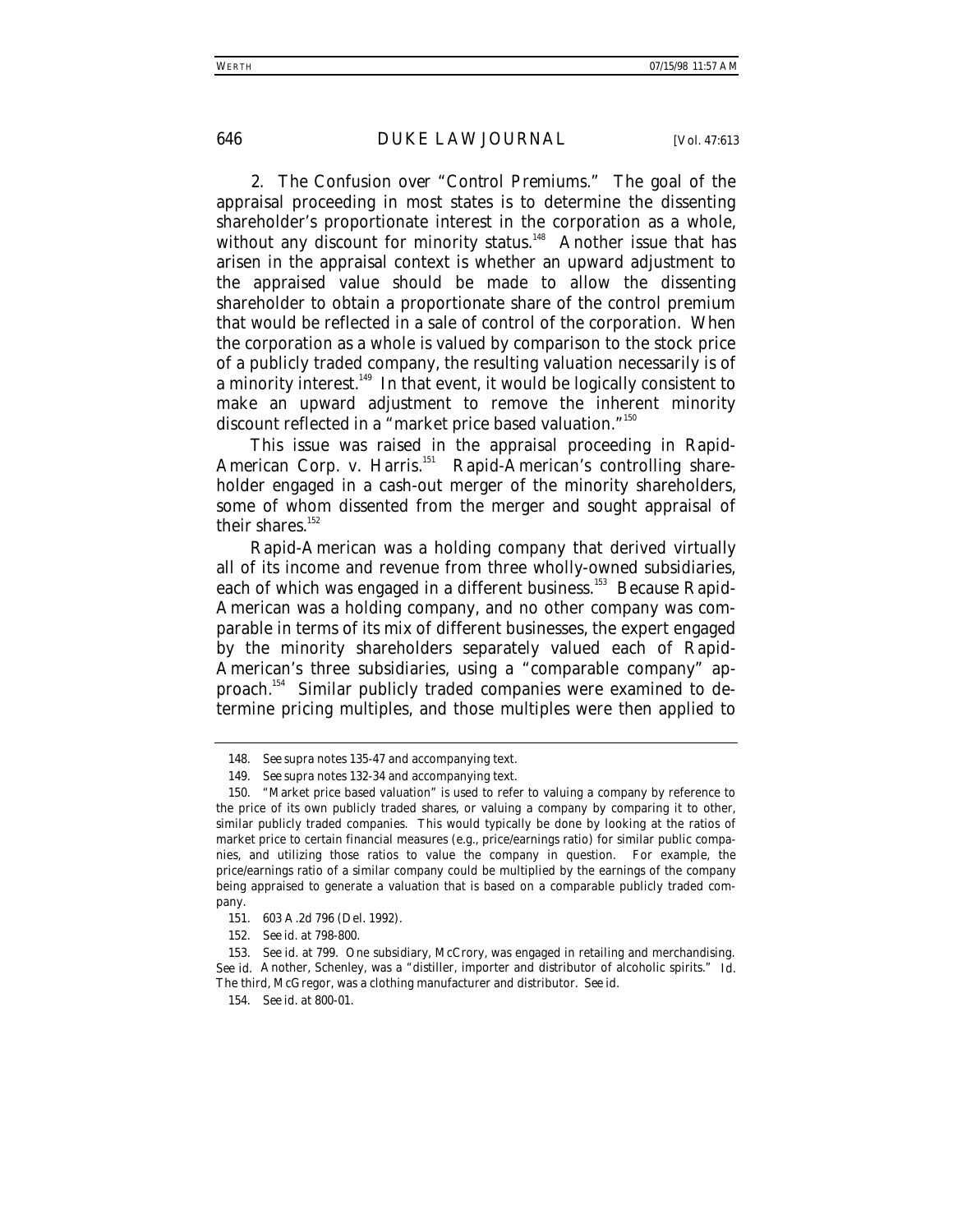the financial results of the Rapid-American subsidiaries.<sup>155</sup> This resulted in a valuation for each of the Rapid-American subsidiaries that was derived from a comparison to similar *publicly traded* companies. The value attributed to each subsidiary was therefore a market price based valuation.

The dissenting shareholder argued that a control premium should then be added to the valuations generated by a comparison to public companies.<sup>156</sup> The Delaware Court of Chancery rejected the inclusion of a control premium,<sup>157</sup> but the Delaware Supreme Court disagreed with the chancery court, holding that "Delaware law *compels* the inclusion of a control premium under the unique facts of this case."158 A rejection of the control premium would "place[ ] too much emphasis on market value."159

The Delaware Supreme Court carefully attempted to limit its holding to the "unique facts of [the] case."<sup>160</sup> Failure to add a control premium in *Rapid-American* "artificially and unrealistically treated Rapid as a minority shareholder" of its subsidiaries, when in fact those subsidiaries were wholly owned by Rapid.<sup>161</sup> As a result, the court concluded that the addition of a control premium in this case would not be at the shareholder level, which might be impermissible, but instead would be at the parent or corporate level, which was not only permitted, but required.<sup>162</sup>

162*. See id.* The court discussed *Tri-Continental Corp. v. Battye*, 74 A.2d 71 (Del. 1950), and *Cavalier Oil Corp. v. Harnett*, 564 A.2d 1137 (Del. 1989), as standing for the general

<sup>155.</sup> These multiples were based on revenues, earnings before interest and taxes (EBIT), earnings before depreciation, amortization, interest and taxes, and tangible book value of invested capital. *See id.* at 800. The expert located, for example, a publicly traded company with a business similar to McCrory. It then determined the amount by which the aggregate market price of this similar company exceeded its annual revenues (or its annual EBIT). This generated a revenues multiplier (or an EBIT multiplier) based on a comparable publicly traded company. That multiplier was then applied to McCrory's revenues (or EBIT), thereby generating a value for McCrory based on a comparable publicly traded company. *See* Harris v. Rapid-American Corp., No. CIV.A.6462, 1990 WL 146488, at \*9-16 (Del. Ch. Oct. 2, 1990), *aff'd in part, rev'd in part*, 603 A.2d 796 (Del. 1992).

<sup>156</sup>*. See Rapid-American*, 603 A.2d at 798, 804.

<sup>157</sup>*. See Harris*, 1990 WL 146488, at \*7.

<sup>158</sup>*. Rapid-American*, 603 A.2d at 806.

<sup>159</sup>*. Id.*; *see also id.* at 806-07 (stating that the trial court's rejection of a control premium "implicitly placed a disproportionate emphasis on pure market value").

<sup>160</sup>*. Id.* at 806. In *Le Beau v. M.G. Bancorporation, Inc.*, No. CIV.A.13414, 1998 WL 44993 (Del. Ch. Jan. 29, 1998), the corporation argued that *Rapid-American* should be limited to its "unique" facts involving subsidiaries in different industries. *See id.* at \*11. The court rejected this construction of *Rapid-American* as "too narrow." *Id.*

<sup>161</sup>*. Rapid-American*, 603 A.2d at 806.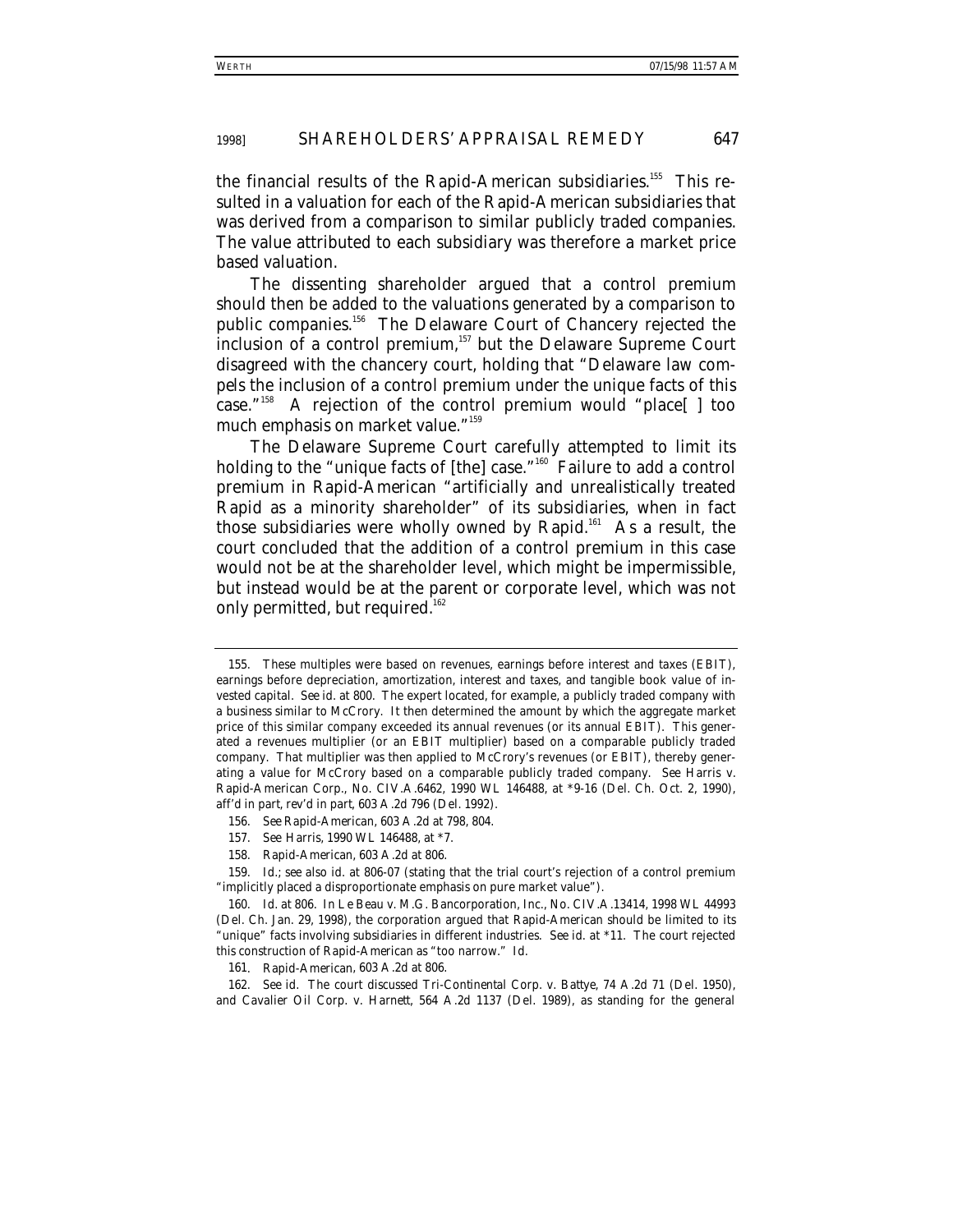Because the court carefully limited its holding, it might be possible to argue that *Rapid-American* stands for the proposition that the addition of a control premium is appropriate only when valuing a holding company that has more than one wholly-owned subsidiary. Then, the premium could be added at the corporate level, rather than at the shareholder level. This argument, however, does not withstand careful analysis and is inconsistent with the rationale for the decision in *Rapid-American*.

If Rapid-American operated its three distinct businesses through separate divisions rather than separate subsidiaries, and each line of business was valued by a comparison to comparable public companies, then under the rationale of *Rapid-American* a control premium should be added to the value of each division to avoid undue emphasis on market value, which reflects a minority discount. Rapid-American should not be valued differently if it operates its businesses as divisions rather than subsidiaries. If Rapid-American had only one line of business and no subsidiaries, and the corporation was valued based on a comparable public company, a control premium similarly would have to be added to alleviate the inherent minority discount reflected in the market price based valuation.

The need to add a control premium is therefore generated by the type of valuation method used. If a market price based valuation is used, with its inherent minority discount, it is necessary to adjust the valuation upward in order to establish the value of the company as a whole, not the value of a minority interest in the company. The fact that Rapid-American had multiple, wholly-owned subsidiaries was really irrelevant. It was the use of a market price based valuation that triggered the upward price adjustment.

Logical consistency requires that any valuation based on market prices be adjusted upward to eliminate the minority discount embodied in market prices. This is merely the flip side of the conclusion that minority discounts in appraisal proceedings are inappropriate,<sup>163</sup> as is reliance on market price.<sup>164</sup> Unfortunately, the courts and liti-

proposition that shareholder level adjustments, either discounts or premiums, are not permitted. *See Rapid-American Corp*., 603 A.2d at 805-06. This presumably is because of the established Delaware principle that the dissenting shareholder is entitled to a proportionate share of the value of the corporation as a whole, rendering shareholder level adjustments inappropriate. The court also noted another chancery court decision rejecting the addition of a control premium, but expressed no views on the merits of that decision. *See id.* at 806 n.2.

<sup>163</sup>*. See supra* notes 135-47 and accompanying text.

<sup>164</sup>*. See supra* notes 99-134 and accompanying text.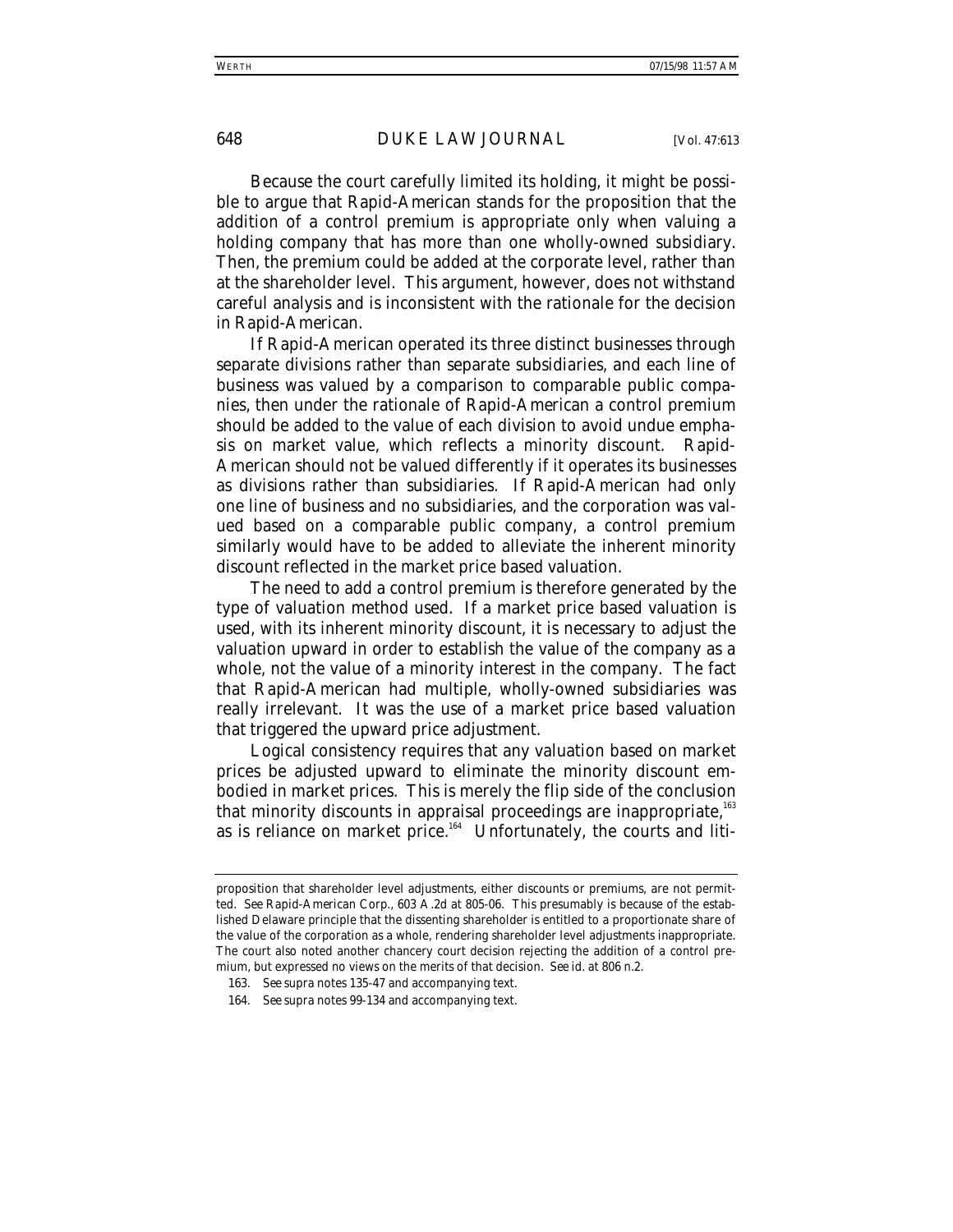gants have confusingly phrased the issue in terms of whether the addition of a control premium is appropriate. This is unfortunate because the real question is not whether to add a control premium, but is instead whether a market price based valuation should be adjusted upward to correct for the inherent minority discount reflected therein.<sup>165</sup> This confusion in phrasing the issue has led to confusion in analyzing the issue.

The following principles should therefore guide appraisal proceedings: dissenting shareholders should be entitled to receive a pro rata share of the value of the corporation as a whole, rather than the value of their minority interest; dissenting shares should not be subject to a minority discount; and a market price based valuation should receive an upward adjustment to eliminate the minority discount inherent therein.

The Delaware courts have, at times, acted consistently with these principles. For example, in *In re Radiology Associates, Inc.*,<sup>166</sup> the corporation was valued based on a discounted cash flow model.<sup>167</sup> The dissenting shareholder argued that this valuation should be adjusted upward to compensate for an implicit minority discount.<sup>168</sup> The

166. 611 A.2d 485 (Del. Ch. 1991).

<sup>165.</sup> The term "control premium," when properly used, refers to a premium received by a controlling shareholder selling a controlling block of stock. *See* Coffee, *supra* note 128, at 360. The buyer is willing to pay that premium to obtain control, and the selling shareholder typically has the legal ability to accept such a premium. *See id. But see* Perlman v. Feldmann, 219 F.2d 173, 176-78 (2d Cir. 1955) (holding director/controlling shareholder of steel producer breached fiduciary duty owed to minority shareholders by selling controlling block at a premium to a steel end-user, thus depriving the corporation of its opportunity to take advantage of a wartime steel shortage). Several different "values" are therefore possible for corporate stock. The "market price" of stock values a minority interest in the corporation. *See supra* notes 132-34 and accompanying text. Alternatively, the corporation as a whole can be valued, and the corporate stock assigned a proportionate share of that value. This is the "value" used by most courts in the appraisal context. *See supra* notes 135-47 and accompanying text. This proportionate share of the corporation as a whole will typically exceed market value. It therefore contains a "premium" over market value, but it is not a control premium; rather, it represents the elimination of a minority discount. Finally, a shareholder selling a controlling block of stock may command a share price that is greater than a proportionate share of the corporation as a whole, the excess being a true control premium. *See generally* Coffee, *supra* note 128 (evaluating how corporate law should treat control premiums in light of the economic goal of encouraging efficient transactions).

<sup>167</sup>*. See id.* at 490-91.

<sup>168</sup>*. See id.* at 494. A similar approach was taken by the dissenting shareholders' expert in *Le Beau v. M.G. Bancorporation, Inc.*, No. CIV.A.13414, 1998 WL 44993, at \*2 (Del. Ch. Jan. 29, 1998) (adding control premium to DCF valuation). The court did not address the appropriateness of this approach because it rejected both parties' DCF valuations on other grounds. *See id.* at \*10-11. The decision whether to adjust upward a DCF valuation to reflect an acquisi-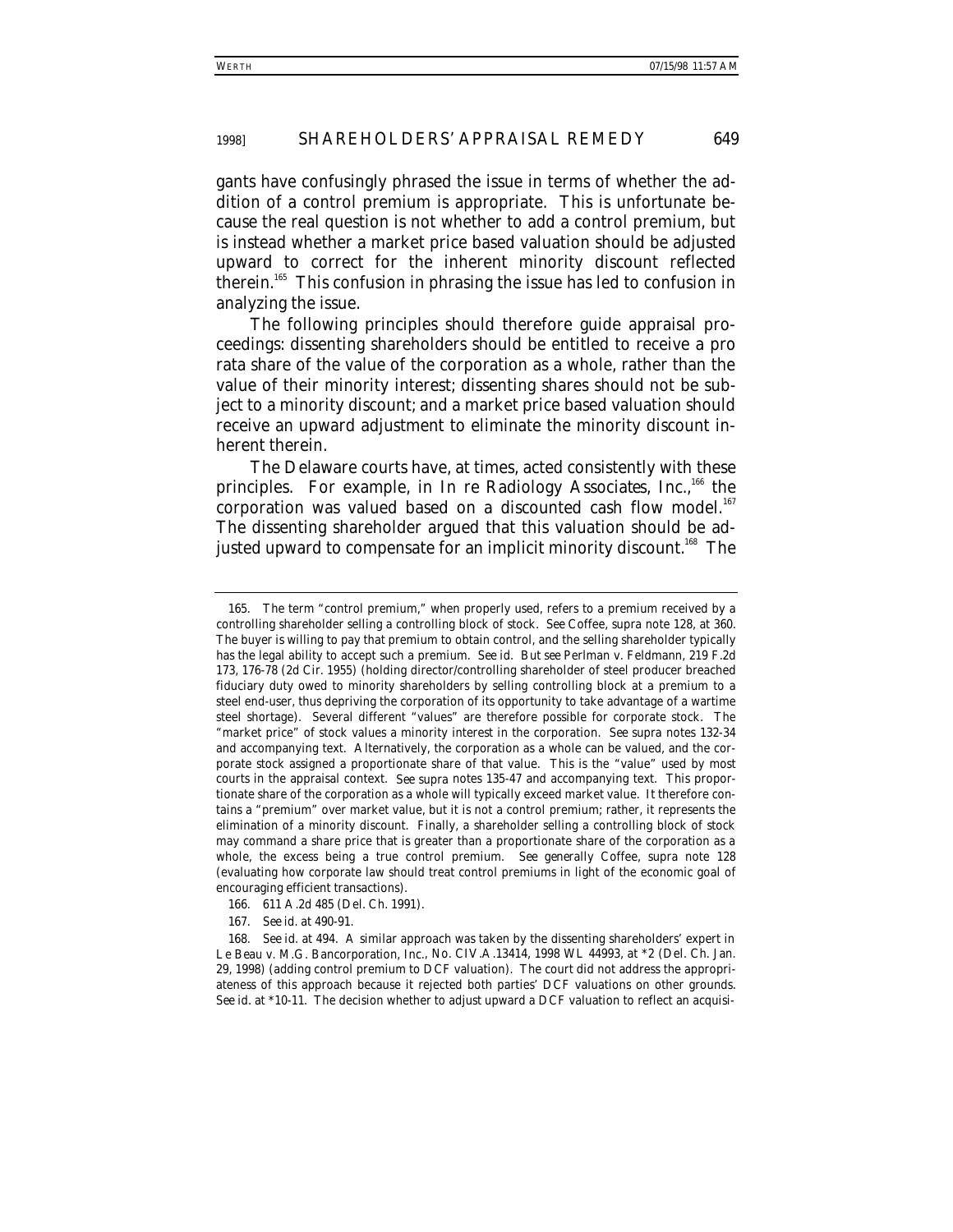court correctly rejected this argument because the discounted cash flow analysis utilized was not a market price based valuation and therefore did not embody an inherent minority discount.<sup>169</sup>

In *Hodas v. Spectrum Technology, Inc.*, 170 however, the court implicitly accepted the addition of a control premium to both a DCF valuation and a comparable company valuation.<sup>171</sup> Only the latter is a market price based valuation. The logic requiring an upward adjustment to a market price based valuation to compensate for its inherent minority discount does not apply to the DCF valuation.<sup>172</sup>

*Salomon Brothers Inc. v. Interstate Bakeries Corp.*173 is more troubling. In this case, one of the valuation methods used by the dissenting shareholder's expert was an historical earnings approach, apparently using multipliers based on publicly traded companies.<sup>174</sup> The expert made a 15% upward adjustment to the value obtained with this technique in order to compensate for the "implicit minority discount" embodied in this approach. $175$  The court rejected this adjustment, expressing doubt that "a market value adjustment to compensate for an implicit minority discount is a valuation method that is generally accepted in the financial community." $176$  It went on to state that the expert did not "adequately distinguish between an implicit minority discount adjustment and a control premium"<sup>177</sup> and that to the extent the expert was proposing, "in whole or in part, a control premium adjustment, it is inappropriate."<sup>178</sup> These statements evi-

tion premium should depend on whether a third-party purchaser would pay a premium above DCF value in order to acquire the company as a whole.

<sup>169.</sup> This was not, however, the rationale used by the court. The court rejected the argument because it believed that permitting an upward adjustment would be an impermissible attempt to include a premium. *See id.* Because this case pre-dates the Delaware Supreme Court's acceptance of premiums at the corporate level in *Rapid-American*, this reasoning is somewhat suspect.

<sup>170.</sup> No. CIV.A.11265, 1992 Del. Ch. LEXIS 252 (Dec. 7, 1992).

<sup>171</sup>*. See id.* at \*6-7, \*10.

<sup>172.</sup> To be completely fair to the court, the corporation's expert applied a control premium to both types of valuation, *see id.* at \*6-7, and no one appears to have objected to this approach.

<sup>173.</sup> No. CIV.A.10054, 1992 Del. Ch. LEXIS 100 (May 1, 1992).

<sup>174</sup>*. See id.* at \*8-9.

<sup>175</sup>*. Id.* at \*14.

<sup>176</sup>*. Id.* at \*14-15 (citing Weinberger v. UOP, Inc., 457 A.2d 701, 713 (Del. 1983)).

<sup>177</sup>*. Id.* at \*15.

<sup>178</sup>*. Id.* at \*16; *see also* Neal v. Alabama By-Products Corp., No. CIV.A.8282, 1990 WL 109243, at \*9 n.6 (Del. Ch. Aug. 1, 1990) (pre-*Rapid-American*) (questioning, in dicta, addition of "acquisition premium" to valuation based on historical earnings and multiplier derived from comparable publicly traded companies "in the circumstances of this case"), *aff'd*, 588 A.2d 255 (Del. 1991).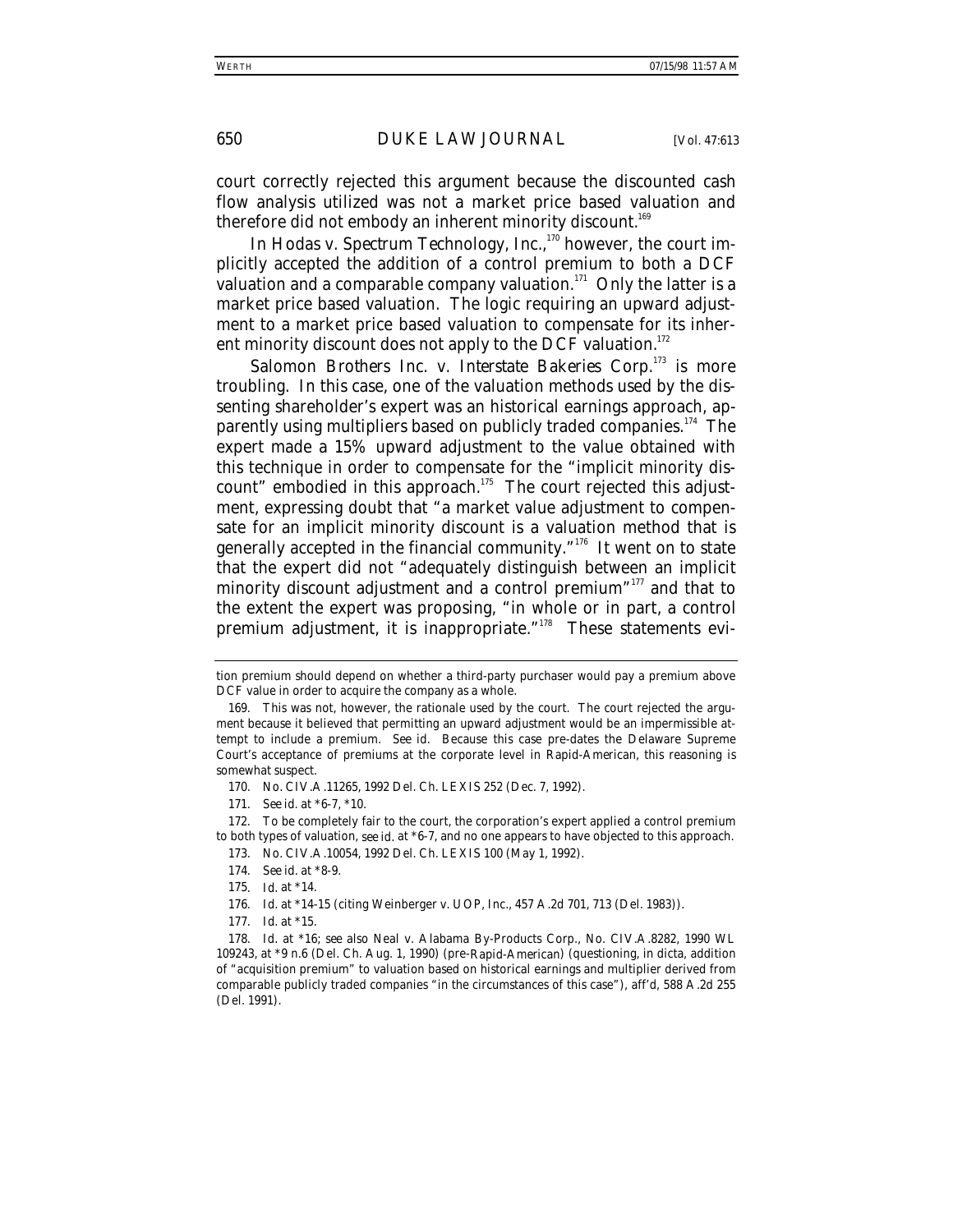dence confused thinking; the court did not recognize that by using multipliers based on publicly traded companies, a market price based valuation method had been adopted, and that it did, in fact, embody an implicit minority discount. The use of the control premium nomenclature seemed to throw off both the court and the expert.<sup>179</sup>

The issue arose again in *Kleinwort Benson, Ltd. v. Silgan Corp.*<sup>180</sup> In this appraisal proceeding, both parties' experts included a valuation based on comparable public companies.<sup>181</sup> The shareholders' expert then added an 86% premium to adjust for the inherent minority discount embodied in the market price based valuation.<sup>182</sup> The court stated that a "decision to remove the minority discount embedded in the market price does not violate Delaware law," but that "[p]etitioners cannot add a premium to the market price unless they prove that publicly traded shares include a minority discount."183 Because both parties' experts testified that publicly traded shares trade below the proportionate enterprise value of the corporation, the court concluded that "the record compels [the court] to find that the market price for publicly traded stock includes a minority discount."184 The court reconciled the difference with *Salomon Brothers* by stating that the record in *Salomon Brothers* did not satisfy the Vice Chancellor that an adjustment to compensate for implicit minority discount was required,185 whereas the record in *Kleinwort Ben*son compelled the opposite conclusion.<sup>186</sup>

In the wake of these two cases, it is not clear whether dissenting shareholders are required, in each case, to build a record demonstrating that publicly traded shares include an inherent minority discount. Certainly, a prudent shareholder who wants to upwardly ad-

186. The court ultimately rejected the dissenting shareholders' argument that an 86% upward adjustment was required to compensate for the inherent minority discount, and instead applied a 12.5% adjustment. *See id.* at \*3-4. The court stated that the 86% "premium" argued for by the dissenting shareholder impermissibly contained elements of value arising from the accomplishment or expectation of the merger. *See id.* For a discussion of this statutory limitation on fair value, see *infra* notes 214-26 and accompanying text.

<sup>179</sup>*. See Salomon Bros.*, 1992 Del. Ch. LEXIS 100, at \*16-17.

<sup>180.</sup> No. CIV.A.11107, 1995 WL 376911 (Del. Ch. June 15, 1995).

<sup>181</sup>*. See id.* at \*2.

<sup>182</sup>*. See id.*

<sup>183</sup>*. Id.* at \*3.

<sup>184</sup>*. Id.*; *see* Le Beau v. M.G. Bancorporation, Inc., No. CIV.A.13414, 1998 WL 44993, at \*7-8 (Del. Ch. Jan. 29, 1998) (concluding that valuation based on pricing multiples derived from selected publicly traded companies improperly resulted in valuation of minority interest).

<sup>185</sup>*. See id.*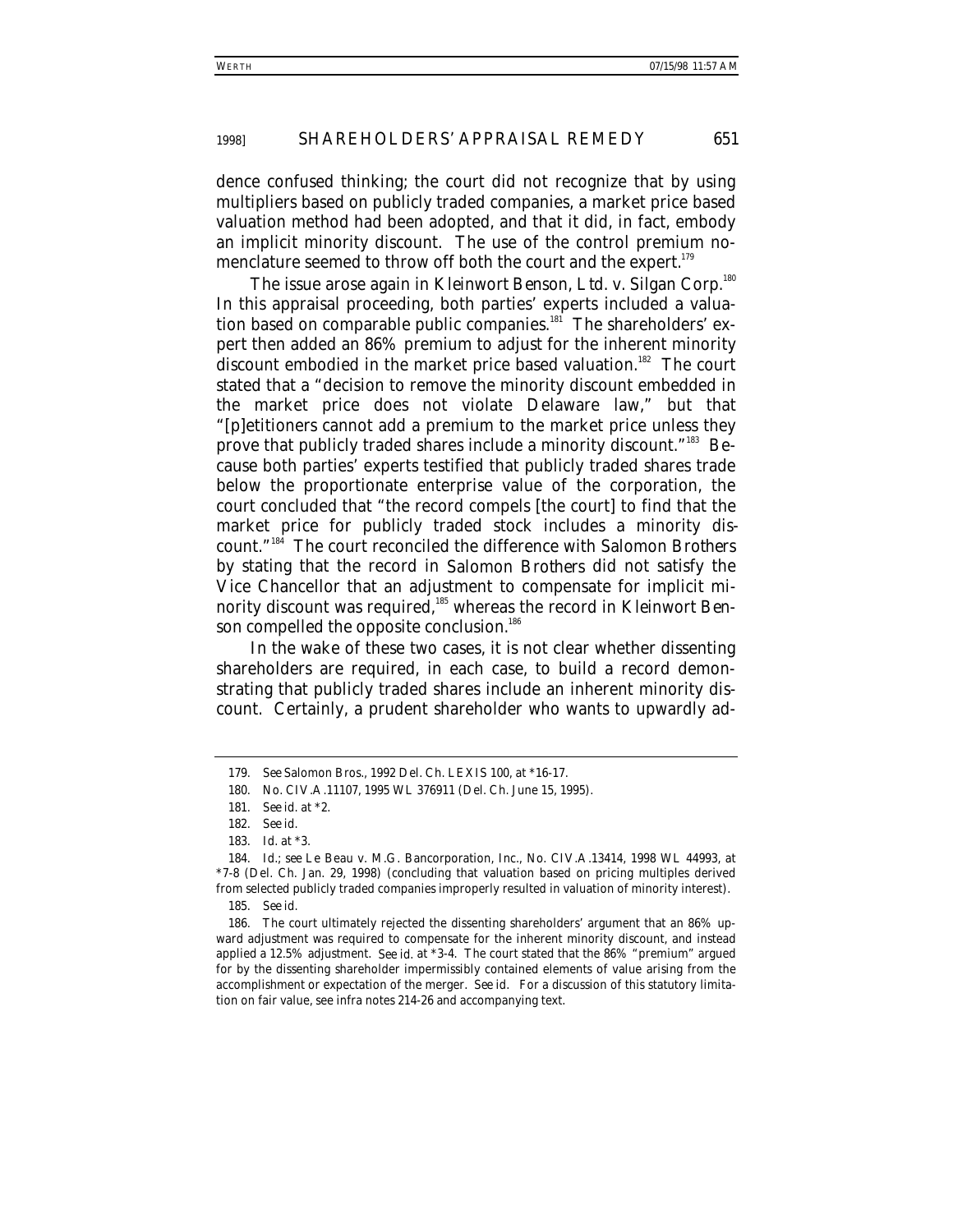just a market price based valuation method to eliminate the inherent minority discount should try to build such a record. It is also not clear exactly what shareholders can do to build such a record, other than to offer expert testimony.<sup>187</sup> It is even less clear why this should have to be done in each case. The basic question whether a market price based valuation method embodies a minority discount should be answered affirmatively, and that answer should not change from case to case.<sup>188</sup>

Another recent case, *Gonsalves v. Straight Arrow Publishers,* Inc.,<sup>189</sup> demonstrates continued confusion in the Delaware courts over whether it is appropriate to add a control premium (or, more properly phrased, whether an adjustment should be made to compensate for the inherent minority discount in a market price based valuation). *Gonsalves* was an appraisal action involving the corporation, Straight Arrow Publishers, Inc. (SAP), that published *Rolling Stone* magazine.<sup>190</sup> The controlling shareholder of SAP proposed a cash-out merger transaction that eliminated the minority shareholders, and Gonsalves dissented.<sup>191</sup>

Gonsalves' expert determined the value of the corporation using an earnings capitalization method.<sup>192</sup> He first calculated an adjusted earnings base,<sup>193</sup> and multiplied that by a price/earnings ratio derived from transactions involving sales of comparable magazines and companies.<sup>194</sup> The resulting value was not based on the publicly traded market prices of comparable companies, but rather on the sales prices of comparable companies as a whole. The court, in a footnote, stated that this technique "masks a complex issue: whether in an ap-

<sup>187.</sup> If so, future cases can be expected to involve partisan expert testimony on this issue. *See supra* notes 90-98 and accompanying text.

<sup>188.</sup> Of course, the amount by which any given market price based valuation should be adjusted upward to eliminate its inherent minority discount will have to be resolved on a case-bycase basis, undoubtedly with the benefit of expert testimony. Nonetheless, the focus should be on the *amount* of upward adjustment, rather than on the propriety of making any adjustment at all.

<sup>189.</sup> No. CIV.A.8474, 1996 WL 696936 (Del. Ch. Nov. 27, 1996), *rev'd*, 701 A.2d 357 (Del. 1997).

<sup>190</sup>*. See id.* at \*1.

<sup>191</sup>*. See id.*

<sup>192</sup>*. See id.* at \*3.

<sup>193.</sup> The adjusted earnings base was calculated using 1985 earnings, adjusted to eliminate taxes and non-recurring expenses, to add an incremental yearly increase in deferred subscription income, and to add back administrative costs associated with discontinued operations. *See id.*

<sup>194</sup>*. See id.* at \*4.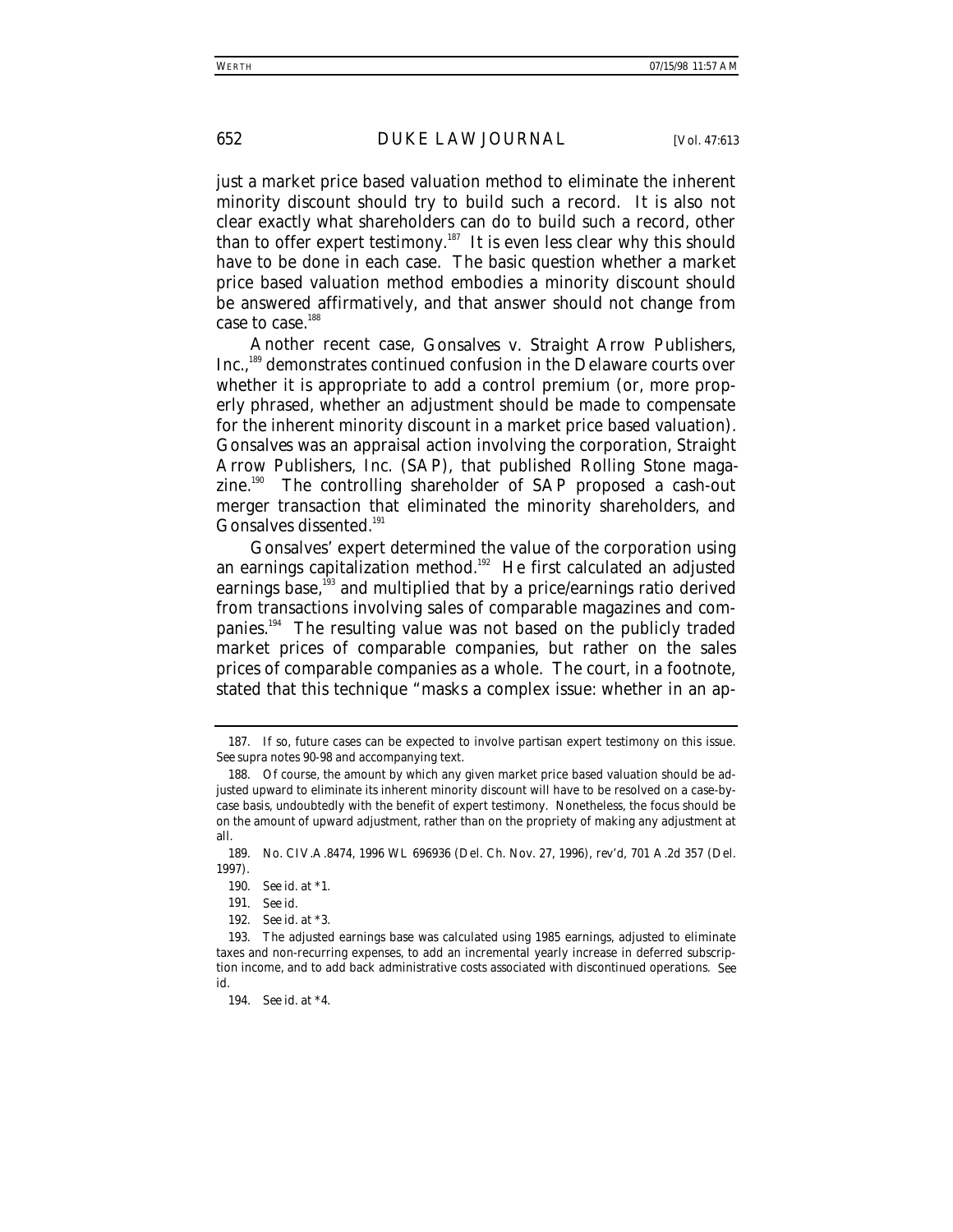praisal action 'fair value'. . . includes a pro rata share of a control premium."195 The court stated that by determining a multiple with reference to sales of other companies, Gonsalves' expert had in effect included a control premium.<sup>196</sup> The court concluded, however, that it was not required to address the control premium issue in the instant  $case.<sup>197</sup>$ 

Instead, the court ultimately accepted the valuation provided by the corporation's expert.<sup>198</sup> This valuation was based on the Delaware block method, with most of the weight (80%) attributed to a capitalized earnings measure.<sup>199</sup> The defendant's expert used a fiveyear earnings average, $200$  and multiplied that by a price/earnings multiple generated by a comparison to public companies.<sup>201</sup> In other words, the valuation accepted by the court was a market price based valuation, and therefore embodied an implicit minority discount. Although the court professed not to address the question whether a control premium was permissible, its holding implicitly rejected such a premium, and in fact, adopted a valuation method reflecting a minority discount.<sup>202</sup>

198*. See Gonsalves*, 1996 WL 696936, at \*6. This decision was reversed by the Delaware Supreme Court because of the trial court's decision, announced just prior to trial, to choose in its entirety the valuation evidence of one party or the other, "hook, line and sinker." Gonsalves v. Straight Arrow Publishers, Inc., 701 A.2d 357, 358 (Del. 1997). The "choose one party's" valuation aspect of this decision is discussed *infra* at notes 447-60 and accompanying text. The Delaware Supreme Court did not address the trial court's control premium analysis.

199. Market value received a 10% weighting, as did asset value. *See Gonsalves*, 1996 WL 696936, at \*5. The defendant's expert calculated asset value based on an earnings capitalization method, which, at least as described in the opinion, seems to make little sense. *See id.* at \*5 & n.16.

<sup>195</sup>*. Id.* at \*4 n.9.

<sup>196</sup>*. See id.*

<sup>197</sup>*. Id.* This issue arose again in *Le Beau v. M.G. Bancorporation, Inc.*, No. CIV.A.13414, 1998 WL 44993 (Del. Ch. Jan. 29, 1998). The court in *Le Beau* held that valuation of a corporation by reference to the sales prices of comparable companies is a valid technique that does not include an impermissible control premium. *See id.* at \*11. The court correctly analyzed and applied the rationale of *Rapid-American* to reach this conclusion. *See id.*

<sup>200.</sup> The plaintiff's expert had used only 1985 earnings rather than a five-year average. *See id.* at \*4.

<sup>201.</sup> The expert actually used multiples that were lower than the median multiples of comparable public companies. *See id*.

<sup>202.</sup> The court deflected attention from this by pointing out, correctly, that much of the difference between the valuation conclusions of the plaintiff's expert and the defendant's expert resulted from a difference in the earnings base, rather than the multiplier. *See id.* at \*6. This difference in earnings base arose because one side used a five-year earnings average and the other side used a single year's earnings. *See id.* at \*7. The court then pointed out that the defendant's expert used a multiplier of 13, which was quite close to the multiplier of 14 chosen by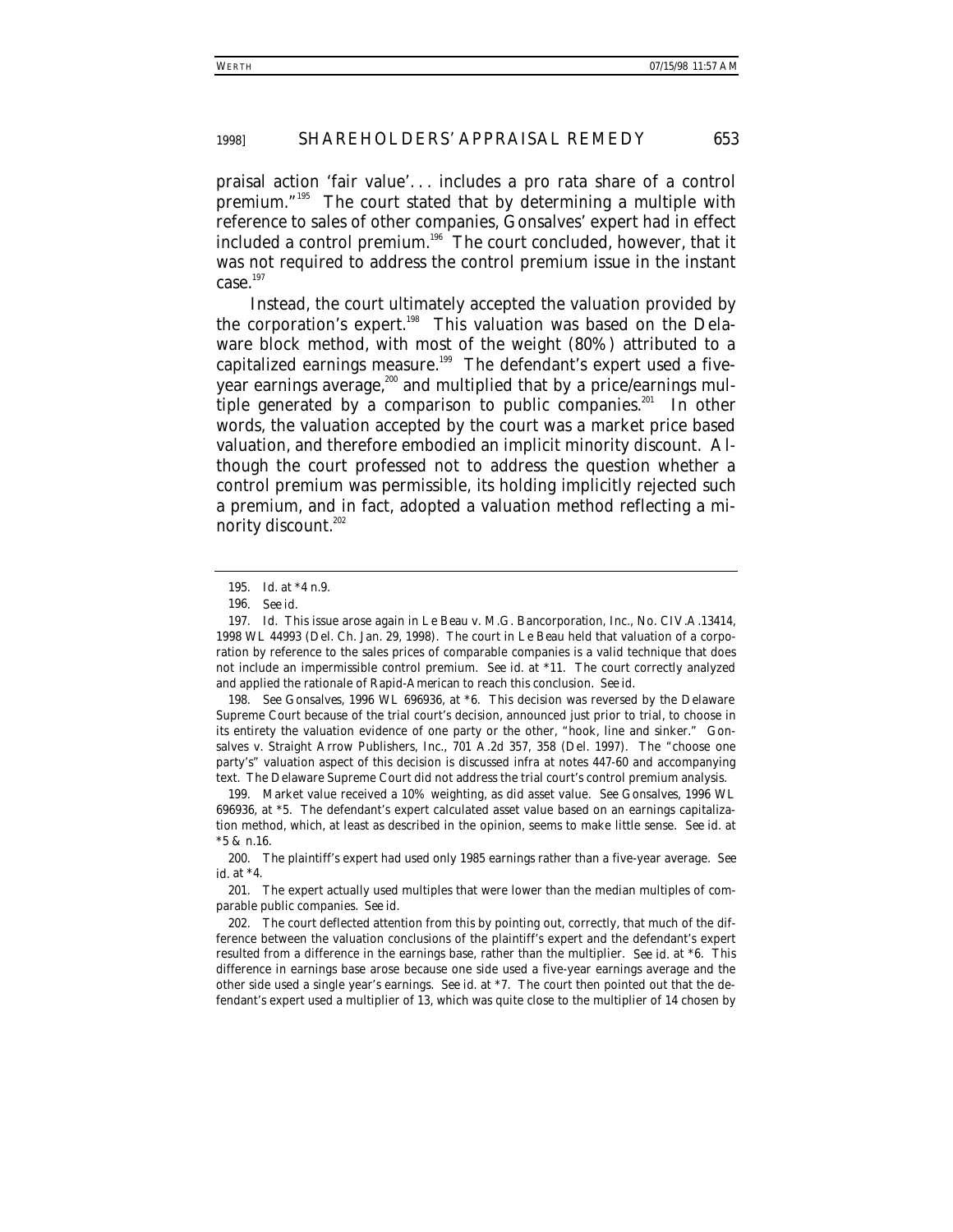In sum, Delaware and most jurisdictions have concluded that a dissenting shareholder is entitled to a proportionate share in the value of the corporation as a whole. This standard accords with the minority shareholder protection rationale of the appraisal remedy. As a necessary corollary, courts adopting this approach have generally rejected attempts to impose a minority discount on dissenting shareholders. At the same time, there is support for the proposition that it is appropriate to upwardly adjust a market price based valuation to correct for the inherent minority discount included in such a valuation. The courts have not, however, always acted consistently with this proposition.

### *E. The Role of Third-Party Sales Value*

Another recurring issue in appraisal litigation is the effect, if any, that should be accorded the "third-party sales value" of the corporation being valued. Third-party sales value refers to the price at which the corporation, as an entity, could be sold to a third party in an arm's-length transaction. Because transactions triggering appraisal generally involve a merger, or "sale" of the company, third-party sales value may include the price paid in the actual transaction that triggered the appraisal claim. The use of third-party sales value in appraisal proceedings raises questions related to those surrounding the application of minority discounts and control premiums.

An appraisal proceeding is a valuation proceeding intended to determine what something is worth. The common sense answer to the question "what is an asset worth?," is "whatever someone is willing to pay for it."<sup>203</sup> If you want to know what a home or car is worth, put it up for sale and its value will be determined. Anything short of third-party sales value is merely theoretical, or guesswork. An appraiser's opinion that a home is worth \$100,000 will not do the

the plaintiff's expert, thereby implying that the choice of multiplier was really not very important in this case. *See id.* at \*6. The court's observation is, however, extremely misleading because the defendant's expert used a multiplier of 13 in calculating *asset value*, which in this case received only a 10% weighting. *See id.* When the defendant's expert calculated *earnings value*, which comprised 80% of the value as ultimately calculated, he used multipliers of 8.5-9.5, *see id.* at \*5, \*7; these multipliers were significantly different from the multiplier of 14 chosen by the plaintiff's expert. Thus, although the difference in earnings base certainly accounted for much of the variation in the experts' conclusions, differences in the multipliers were also very important.

<sup>203</sup>*. See* GLENN M. DESMOND & RICHARD E. KELLEY, BUSINESS VALUATION HANDBOOK 1 (1988) ("Everything is worth what its purchaser will pay for it." (quoting Publius (1st Century B.C.))).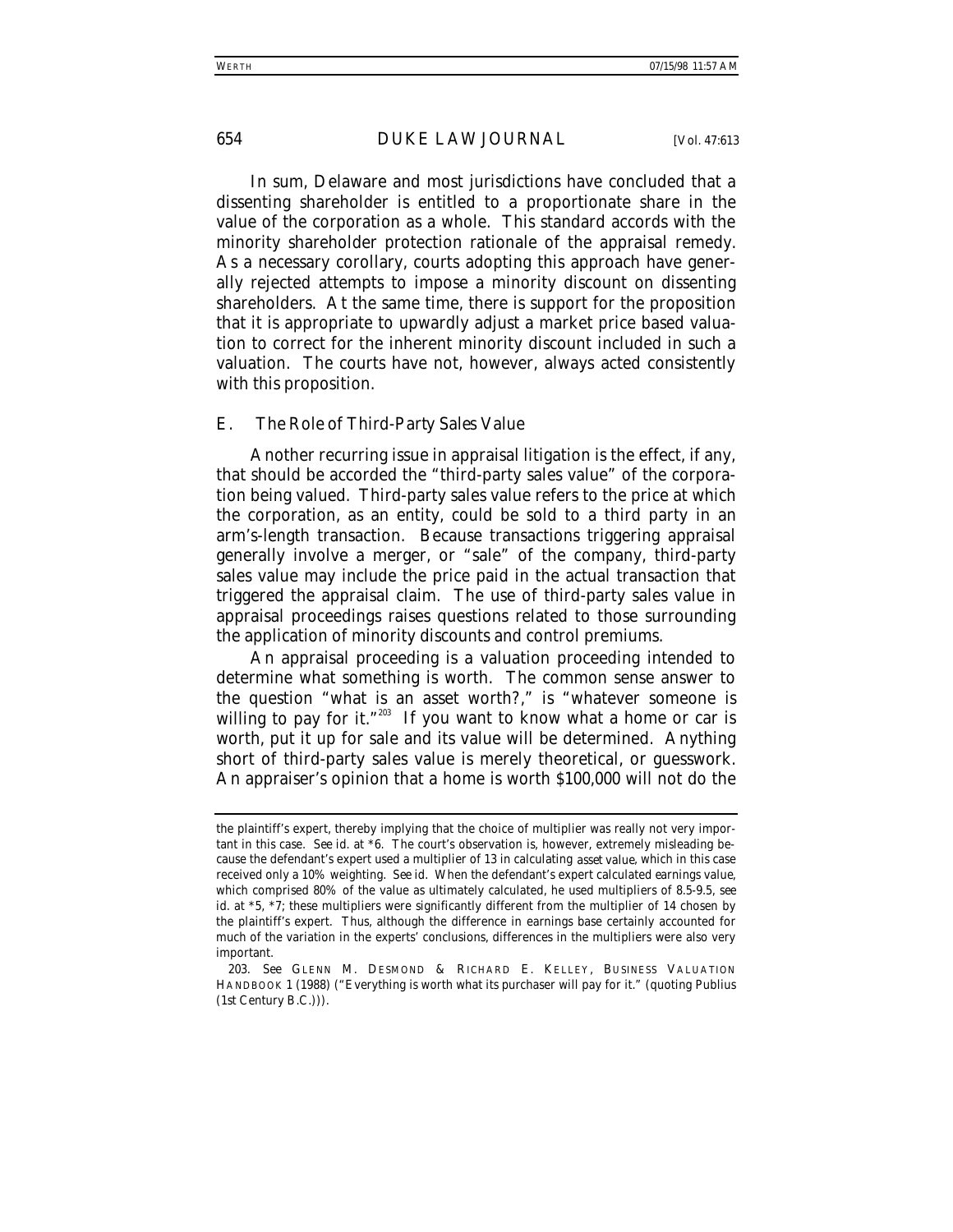seller much good if the best offer it receives from potential buyers is \$90,000.

It is not always feasible to put an asset up for sale to determine its worth, and in those circumstances it is necessary to settle for second best—an appraisal of the asset. For example, if someone wants to refinance a home, the lender will be interested in the value of that home. Because the owner does not intend to sell the property, an appraiser will be retained to provide a best guess as to its value. The appraiser may look at comparable home sales, replacement value, or, if it is an income producing property, the appraiser might use a capitalized earnings or discounted cash flow analysis to appraise the property. Any one of these methods, however, is merely a second best substitute for valuing the property in an actual third-party sale.

If the asset being appraised is an interest in a corporation, the same principles should apply. The best evidence of value, if available, is third-party sales value. If such evidence is not available, there is no choice but to resort to less precise valuation techniques. Despite the compelling sensibility of this argument, courts conducting appraisal proceedings have accorded third-party sales value a mixed and confusing reception. Although third-party sales value appears to be gaining greater acceptance as a valuation method,<sup>204</sup> courts have not accorded it the weight it deserves. Five problem areas have impeded the acceptance of third-party sales value as a valuation technique.

1. *The Issue of What Is Actually Being Valued*. It is first necessary to determine what is actually being valued in the appraisal proceeding. This is essentially the same question as whether to permit a minority discount. The Delaware approach, and the one followed by the vast majority of jurisdictions, is to value the corporation as a whole, and award the dissenting shareholder a proportionate share of that value.<sup>205</sup> As a result, if third-party sales

<sup>204.</sup> The American Law Institute Principles of Corporate Governance have strongly endorsed third-party sales value. They provide that for third-party arm's-length transactions, the acquisition price should be presumed to be the fair value of the corporation, absent proof to the contrary by clear and convincing evidence. *See* 2 ALI, PRINCIPLES, *supra* note 5, § 7.22(b). In addition, if the transaction is not a third-party arm's-length arrangement, the ALI Principles state that "the court generally should give substantial weight to the highest realistic price that a willing, able, and fully informed buyer would pay for the corporation as an entirety." *Id.* § 7.22(c).

<sup>205</sup>*. See supra* notes 135-47 and accompanying text.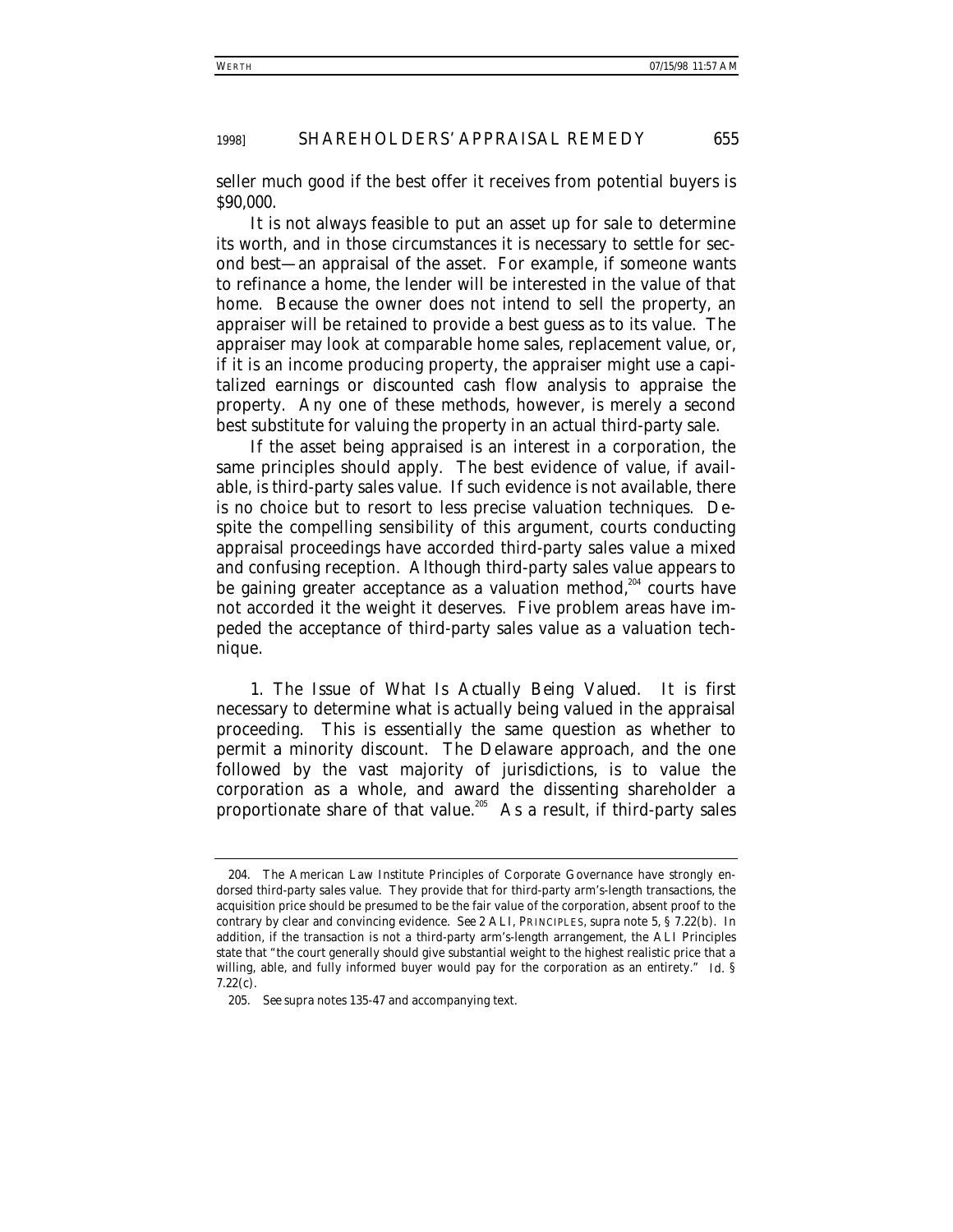value is to be employed in such a jurisdiction, the court should look to the value of the corporation as a whole in an arm's-length sale to a third party, and accord the dissenting shareholder a proportionate share of that value.<sup>206</sup>

The minority approach is to place a value on the specific shares held by the dissenting shareholder, as a minority interest. Under this approach, a court would ask what a third party would be willing to pay for the actual minority block of stock owned by the dissenting shareholder. The resulting value would embody a minority dis $count.<sup>207</sup>$ 

<sup>206.</sup> This issue was tackled most directly by the court in *BNE Massachusetts Corp. v. Sims*, 588 N.E.2d 14 (Mass. App. Ct. 1992). The court stated that the task assigned under the appraisal statute was "not to reconstruct an 'intrinsic value' of each share of the enterprise but, rather, to determine what a willing buyer realistically would pay for the enterprise as a whole on the statutory valuation date." *Id.* at 19. Importantly, the court went on to tie this conclusion to the minority shareholder protection rationale for the appraisal statute by asserting that "[o]nly in this fashion can minority stockholders be assured that insiders in control of a company, burdened by conflicting interests, may not purchase the enterprise at a price less than that obtainable in the marketplace of qualified buyers and avoid paying a full and fair price to the minority." *Id.*

<sup>207.</sup> This approach is embodied in *Armstrong v. Marathon Oil Co*., 513 N.E.2d 776 (Ohio 1987). In *Armstrong*, the intermediate appellate court had stated a view consistent with *BNE Massachusetts*, concluding that the appraisal process should not look to the value of a single share of stock in an isolated sale, but the per share value of all shares of the corporation on the basis of a hypothetical sale of all of its shares. *See id.* at 789. The Ohio Supreme Court, however, rejected this approach as a mistaken view of the statute and the court's prior holdings. *See id.*

The Ohio Supreme Court viewed the calculation of a per share value based on a hypothetical sale of all shares as impermissible because it would allow a dissenting shareholder to share in a premium from the transaction. *See id.* Instead, the court held that, as long as a significant trading market for the stock exists, appraisal should be based on market price adjusted to offset the impact of the proposed transaction, *see id.* at 790, in effect, calling for valuation of the minority interest owned by the dissenting shareholder. In addition, the requirement that the market price be adjusted to eliminate the effect of the merger effectively confined the dissenting shareholder to the market price prior to the merger announcement. The court thereby rendered the appraisal remedy useless to minority shareholders of publicly traded corporations, and guaranteed that it will not be invoked in this context in the future. No matter how low the merger price, it will invariably exceed the prevailing market price prior to the announcement of the merger; thus no sensible shareholder would elect to dissent, and the appraisal remedy in Ohio has been rendered largely impotent by judicial construction.

To make matters worse, the Ohio Supreme Court has held that the appraisal remedy is the exclusive remedy available to minority shareholders complaining about the fairness of a merger price. *See* Stepak v. Schey, 553 N.E.2d 1072, 1075 (Ohio 1990); *Armstrong*, 513 N.E.2d at 798. The appraisal remedy in Ohio is thus both useless and exclusive. In effect, as long as the controlling shareholder pays any amount over the prevailing market price, it is free to cash out the minority shareholders and appropriate to itself any value not accurately reflected in the market price.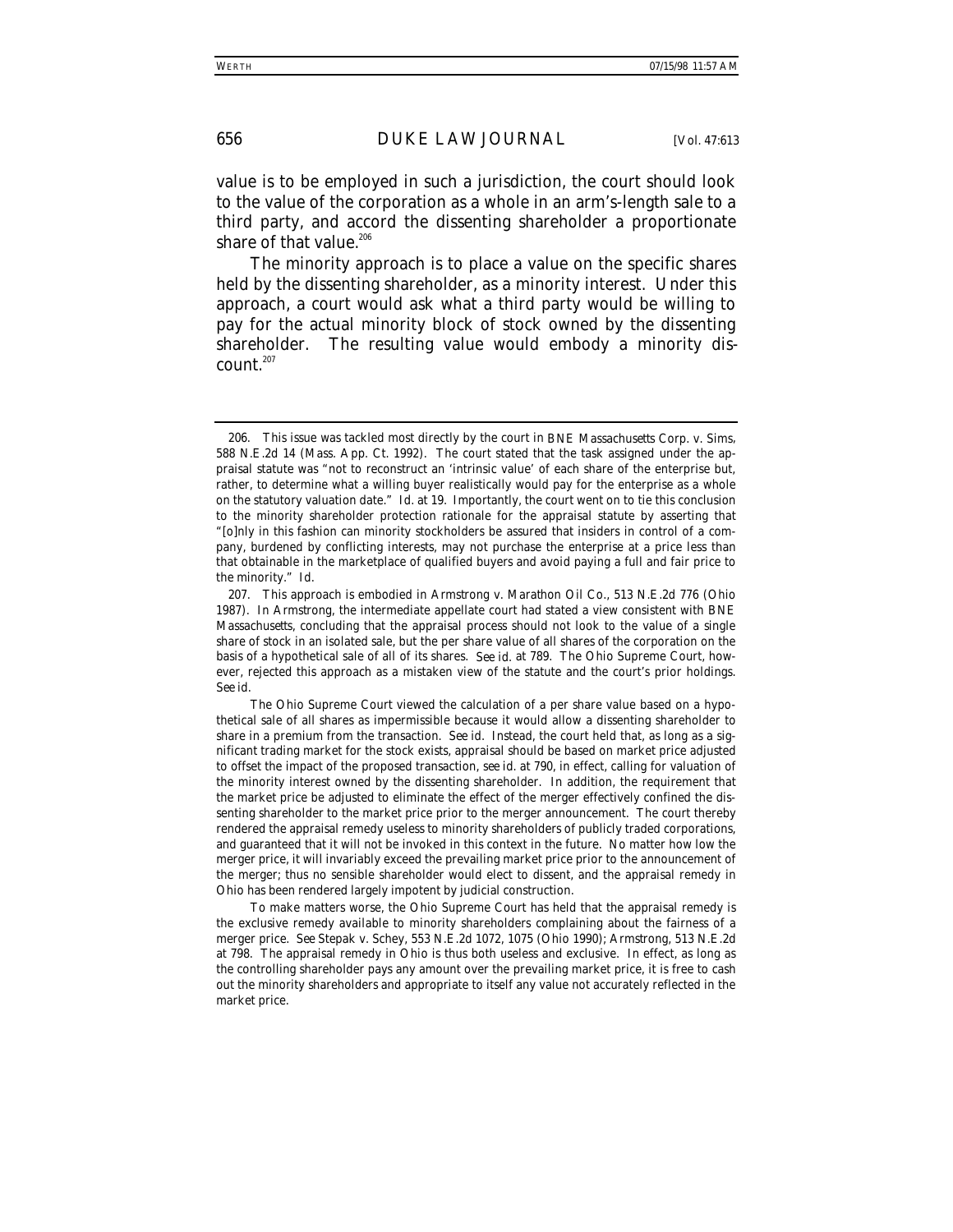The minority approach would allow those engaging in the merger to acquire the dissenting shareholders' stock at less than its full pro rata value, thereby obtaining a windfall. This would encourage controlling shareholders to cash out minority shareholders at unfair prices. In short, all of the arguments against minority discounts apply with equal force to this approach.<sup>208</sup> Third-party sales value should apply with respect to a sale of the corporation as a whole, and not to a sale of the dissenting shareholders' minority interest.

2. *Problems of Semantics*. To some extent, the third-party sales value approach has been a victim of semantics. There is a tendency to view the third-party sales value approach as a "willing buyer, willing seller standard."<sup>209</sup> In other words, what price would a willing buyer and willing seller reach in an arm's-length negotiation? This has caused confusion, however, because at times courts have equated a willing buyer, willing seller approach with a market price approach.<sup>210</sup> This has led courts to reject the willing buyer, willing seller standard, believing that it inappropriately and unduly relies on

The court in *Armstrong* relied on a change in the Ohio statute, apparently made in response to case law that had adopted an intrinsic value test under which all factors relevant to value were to be considered. *See id.* at 784-85. The revised statute defined fair cash value in terms of a willing seller, willing buyer test. *See id.* Although it is not a necessary conclusion that the statute's willing seller, willing buyer test should be applied with respect to a minority block of shares, rather than the corporation as a whole, this statutory amendment makes the Ohio situation *sui generis*, and a poor precedent for other jurisdictions.

The fact that the Ohio appraisal remedy is both useless and exclusive probably explains, in part, *Howing Co. v. Nationwide Corp.*, in which minority shareholders engaged in a lengthy dispute in federal court trying to assert a federal securities law claim in the absence of an effective state law remedy. *See generally* Howing Co. v. Nationwide Corp., 625 F. Supp. 146 (S.D. Ohio 1985), *rev'd*, 826 F.2d 1470 (6th Cir. 1987); Howing Co. v. Nationwide Corp., 927 F.2d 263 (6th Cir.), *vacated*, 502 U.S. 801 (1991); Howing Co. v. Nationwide Corp., 972 F.2d 700 (6th Cir. 1992).

<sup>208.</sup> For a discussion of the arguments against minority discounts, see *supra* notes 135-47 and accompanying text.

<sup>209</sup>*. See, e.g.*, Cooper v. Pabst Brewing Co., No. CIV.A.7244, 1993 Del. Ch. LEXIS 91, at \*23 (June 8, 1993) (discussing the significance of actual offers to buy the company at issue, and noting that "[o]rdinarily, the value of any commodity in a competitive market is what a willing buyer would pay a willing seller for that commodity"). The willing buyer, willing seller test is typically employed in valuations undertaken in the tax context, where fair market value is the standard for valuation. *See* Murdock, *supra* note 138, at 479-80. Tax law, however, generally seeks the value of minority interests, rather than the value of a proportionate share of the corporation as a whole. *See supra* note 145. Confusion resulted when this same terminology was carried over to the dissent and appraisal context.

<sup>210</sup>*. See, e.g.*, Atlantic States Constr., Inc. v. Beavers, 314 S.E.2d 245, 249 (Ga. Ct. App. 1984); *Armstrong*, 513 N.E.2d at 789.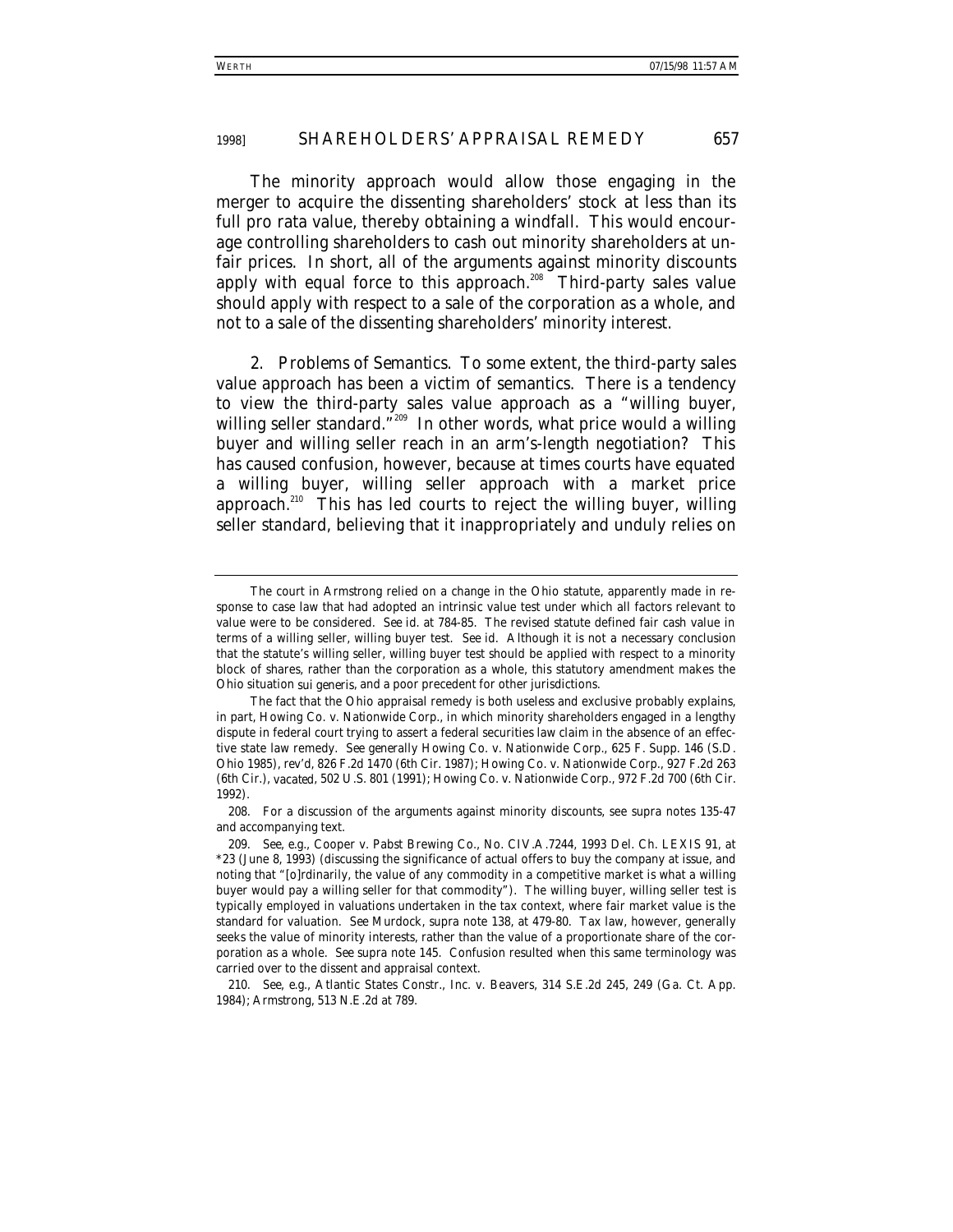market price.<sup>211</sup> Because the willing buyer, willing seller standard has sometimes been equated with a third-party sales value approach, judicial rejection of the former could cast aspersion on the latter.

This is merely a problem of nomenclature and a failure to clarify what the willing buyer is buying and what the willing seller is selling. If it is the corporation as a whole, the willing buyer, willing seller standard is appropriate and consistent with the majority approach to valuation. If it is the dissenting shareholder's minority block of stock, however, the standard would inappropriately adopt a market price/minority discount<sup>212</sup> approach to valuation.<sup>213</sup> Thus, if courts are clear that it is the corporation as a whole that is being valued, the price reached by a willing buyer and willing seller in an arm's-length transaction should be strong indicia of fair value.

3. *The Statutory Command to Ignore the Effects of the Transaction Giving Rise to Appraisal Rights*. Appraisal statutes almost universally include a statement that the value of the dissenting shares is to be determined without regard to any appreciation or depreciation in anticipation of the corporate action giving rise to the

<sup>211</sup>*. See Atlantic States Constr.*, 314 S.E.2d at 249; Genesco, Inc. v. Scolaro, 871 S.W.2d 487, 490-91 (Tenn. Ct. App. 1993). For a critique of undue reliance on market price, see *supra* Part II.C.

<sup>212.</sup> Ironically, after the court in *Atlantic States* rejected the willing buyer, willing seller test because it was unduly tied to market value, it went on to approve the imposition of a minority discount. *See* 314 S.E.2d at 249-51.

<sup>213.</sup> Some of the semantic confusion results from statutes that adopt different terminology to describe what shareholders are entitled to receive in an appraisal proceeding. Today, the overwhelming majority of jurisdictions provide that dissenting shareholders are entitled to receive "fair value." *See, e.g.*, DEL. CODE ANN. tit. 8, § 262(a) (Supp. 1996); N.J. STAT. ANN. § 14A:11-3(2) (West Supp. 1997); N.Y. BUSINESS CORPORATION LAW § 910(a) (McKinney Supp. 1997-1998); OR. REV. STAT. § 60.554(1) (1995); TENN. CODE ANN. § 48-23-102(a) (1995). Many of these statutes are based on the Model Business Corporation Act, which also adopts a fair value standard. *See* MODEL BUS. CORP. ACT § 13.02(a) (1991). A small number of states do not use the fair value standard, but use terms such as "fair market value," *see* CAL. CORP. CODE § 1300(a) (West 1990 & Supp. 1998), "fair cash value," *see* LA. REV. STAT. ANN. § 12:131(C) (West 1994 & Supp. 1997); OHIO REV. CODE ANN. § 1701.85(A)(2) (Banks-Baldwin 1994), and "value," *see* KAN. STAT. ANN. § 17-6712(b) (1995 & Supp. 1996); MASS. ANN. LAWS ch. 156, §§ 46, 46E (Law. Co-op. 1992). Although only a few states now depart from the fair value formulation, there may have been more variation prior to the widespread use of the Model Act. *See In re* Valuation of Common Stock of Libby, McNeill & Libby, 406 A.2d 54, 60 n.5 (Me. 1979) (discussing states whose statutes then used fair market value and other formulations).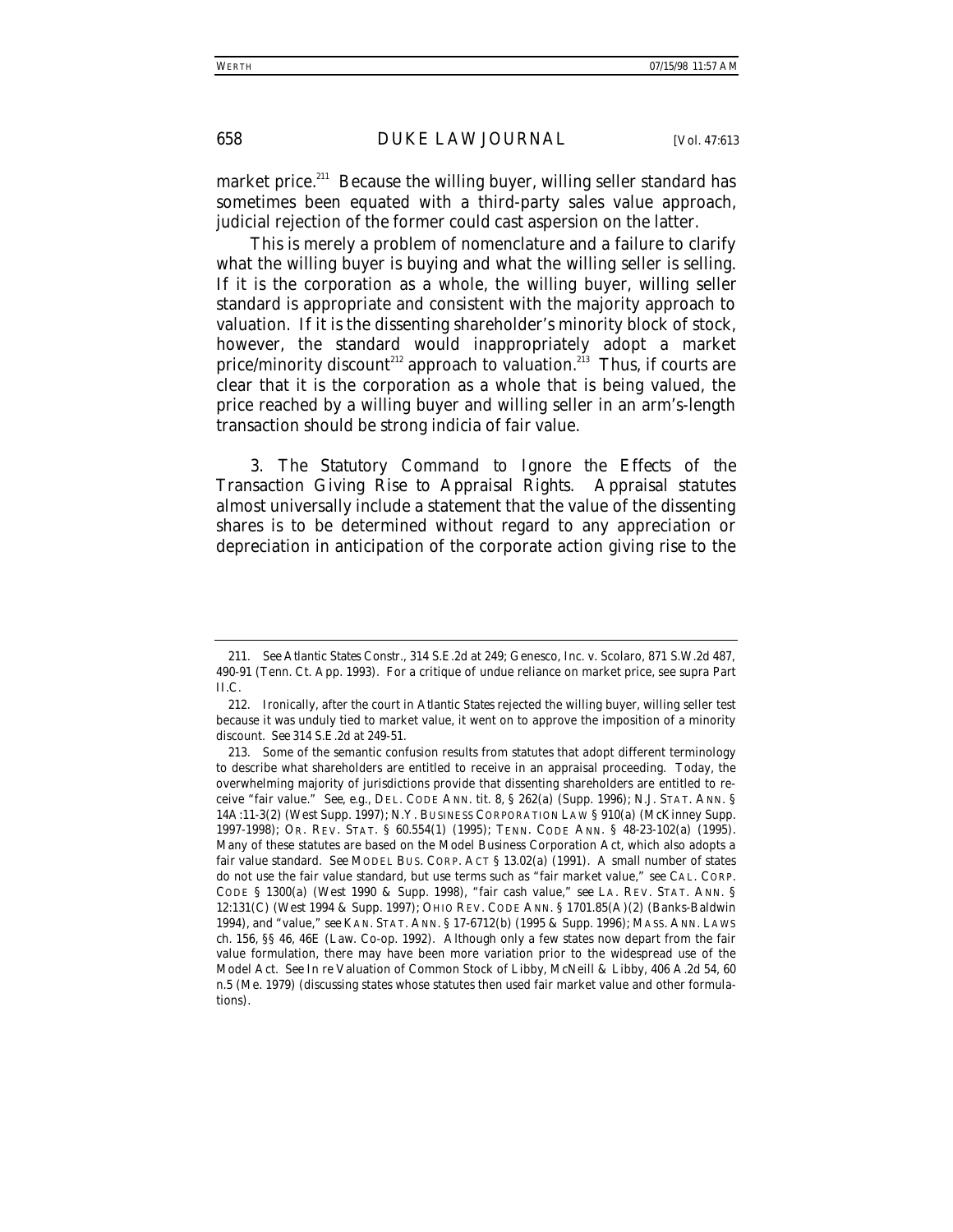right to dissent.<sup>214</sup> Much of the difficulty in determining fair value revolves around this statutory language. $215$  Courts have been reluctant to use third-party sales value on the grounds that it would award to the dissenting shareholder part of the merger consideration, or a control premium, in violation of the statutory command to exclude any appreciation in anticipation of the merger. $^{216}$  This reasoning is not consistent with the purpose of the statutory language, it is not consistent with economic realities, and it is certainly not compelled as a matter of statutory interpretation. The statutory appraisal standard should not be construed to prevent courts from placing greater reliance on third-party sales value in appraisal proceedings.

<sup>214</sup>*. See, e.g.*, MODEL BUS. CORP. ACT § 13.01(3); DEL. CODE ANN. tit. 8, § 262(h) (1991). The Model Act states that the effects of the transaction need not be excluded if it would be fair and equitable to take such effects into account. *See* MODEL BUS. CORP. ACT § 13.01(3).

<sup>215.</sup> The Delaware Supreme Court has recently given this statutory language a fairly narrow construction. *See* Cede & Co. v. Technicolor, Inc., 684 A.2d 289, 299 (Del. 1996). Technicolor was acquired in two stages. *See id.* at 293. First, pursuant to a tender offer, the buyer acquired control of Technicolor. *See id.* After control was obtained, but before the cash-out merger was completed, the buyer began to implement its new business plan for Technicolor. *See id.* The issue in the appraisal proceeding was whether to value the company with the new business plan in place, or as it had existed prior to the commencement of the two-stage acquisition. *See id.* at 293-94. The court held that the company was to be valued as of the time at which the merger took place, i.e., after the implementation of the new business plan. *See id.* at 298-99. The court construed narrowly the statutory directive to exclude elements of value arising from the accomplishment of the merger, concluding that it is designed only to "'eliminate use of *pro forma* data and projections of a speculative variety.'" *Id.* at 299 (quoting Weinberger v. UOP, Inc., 457 A.2d 701, 713 (Del. 1983)). It is unclear whether *Technicolor* is a unique case limited to two-stage acquisitions where interim changes have been accomplished, or whether the court is signaling an increased willingness to consider merger-related changes.

<sup>216</sup>*. See, e.g.*, Kleinwort Benson Ltd. v. Silgan Corp., No. CIV.A.11107, 1995 WL 376911, at \*3-4 (Del. Ch. June 15, 1995) (rejecting evidence of premiums paid in similar transactions because such premiums include potential synergies from merger; that portion of the "control premium" cannot be included in the appraised value because it represents value from the accomplishment or expectation of the merger); Cooper v. Pabst Brewing Co., No. CIV.A.7244, 1993 Del. Ch. LEXIS 91, at \*24 (June 8, 1993) (noting that "Delaware courts . . . have been unwilling to consider just the results of an 'auction' between competing tender offerors as evidence of a firm's value because such offers ordinarily contain a control premium unrelated to the value of the firm as a going concern" (citations omitted)); Cede & Co. v. Technicolor, Inc., No. CIV.A.7129, 1990 Del. Ch. LEXIS 259, at 68-70 & n.41 (Oct. 19, 1990) (discussing with approval case law indicating that third-party sales value incorporates a control premium that should not be included in appraisal valuation), *rev'd*, 684 A.2d 289 (Del. 1996); Armstrong v. Marathon Oil Co., 513 N.E.2d 776, 789 (Ohio 1987) (noting that dissenting shareholders are not entitled to receive "any of the premium value offered as consideration to those who in fact tendered their shares"). *But see* Le Beau v. M.G. Bancorporation, Inc., No. CIV.A.13414, 1998 WL 44993, at \*11 (Del. Ch. Jan. 29, 1998) (holding that valuation by reference to sales of comparable companies is permissible, does not add improper control premium, and does not violate statutory command to exclude effects of merger).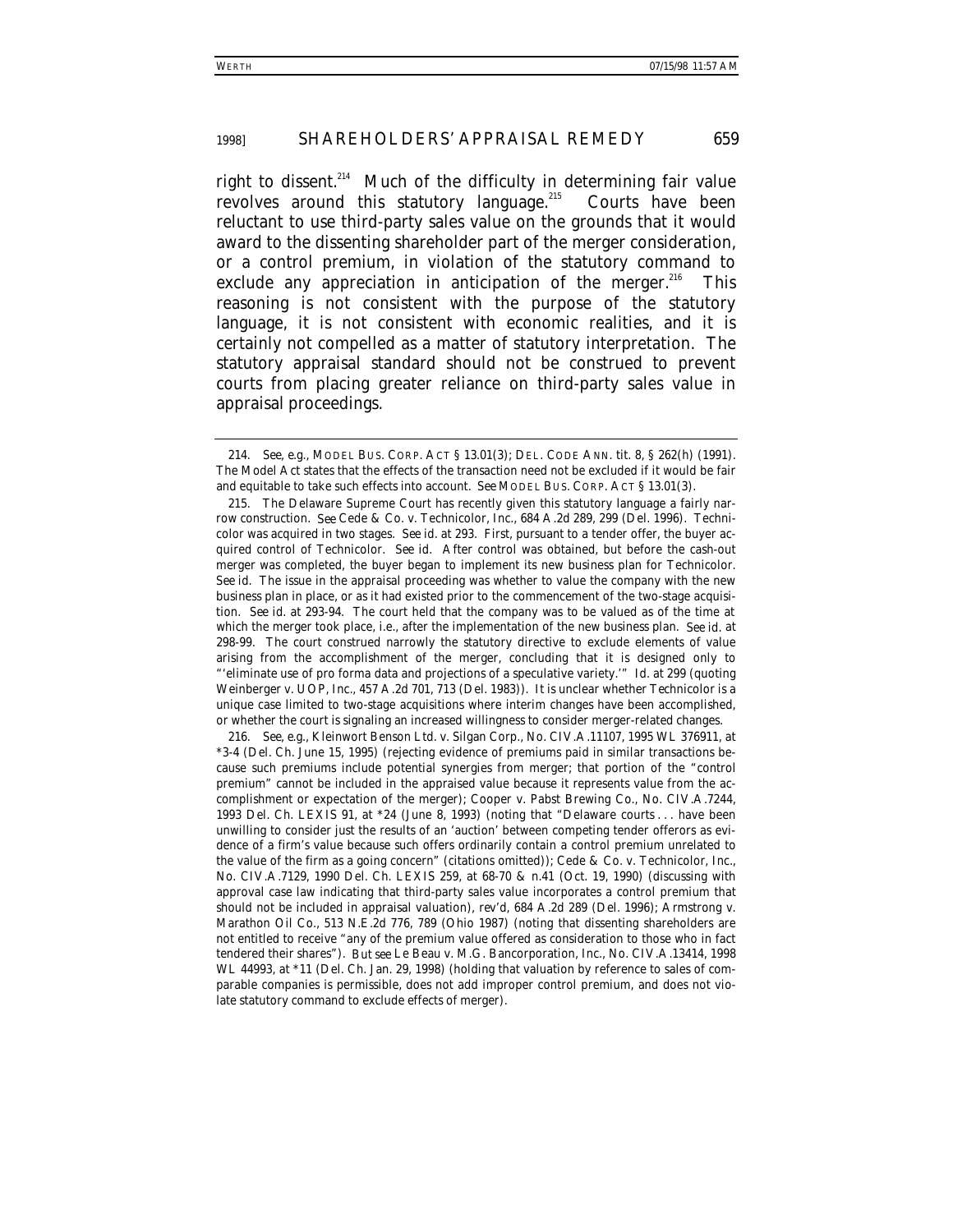The statutory provision excluding appreciation or depreciation in anticipation of the merger has its roots in the history of the appraisal remedy. When the remedy originated, it was intended to provide liquidity to shareholders whose investment had been fundamentally altered by a transaction those shareholders did not choose.<sup>217</sup> The paradigm transaction was a stock-for-stock merger where, absent appraisal, the shareholder's investment would continue in a fundamentally changed enterprise, and the shareholder would be trapped in an illiquid and altered investment.

By dissenting, a shareholder elected to be bought out rather than to participate in the new, merged entity. As a result, appraisal statutes required that appreciation or depreciation in anticipation of the merger be excluded.<sup>218</sup> This operated in the nature of an estoppel. By exercising appraisal rights, a shareholder "dissented" from or declined to participate in the merger and thus was "estopped" from claiming any benefit from the merger in the resulting appraisal proceeding.219 This meant that in determining the fair value of the company, the court was not to value the merged entity on a pro forma basis, but instead was to value the corporation as it existed before the merger.

The cash-out merger, unanticipated when appraisal statutes were drafted,<sup>220</sup> presents an entirely different situation. The shareholder dissenting from a cash-out merger is not dissenting from or declining to participate in the merger and in no sense can be said to be estopped from claiming the benefit of the merger. The cashed out shareholder is eliminated, without choice, from continued participation in the investment.<sup>221</sup> The merger prevents the shareholder from participating in the corporation.<sup>222</sup> The shareholder in this context

222. This can also be true in a cash-out sale of assets. If the corporation sells all or substantially all of its assets for cash, and distributes the cash to its shareholders, the shareholders

<sup>217</sup>*. See supra* note 8 and accompanying text.

<sup>218</sup>*. See* Thompson, *supra* note 6, at 20-21.

<sup>219.</sup> Similarly, if the merger was a bad deal, and caused the corporation's stock price to drop, the appraisal process allowed a shareholder to avoid the negative effects of the merger. *See supra* note 99.

<sup>220</sup>*. See supra* notes 9-12 and accompanying text; Wertheimer, *supra* note 6, at 20-21.

<sup>221.</sup> Historically, a merger combined two "operating" companies, resulting in a different enterprise. *See* Thompson, *supra* note 6, at 9-10. A cash-out merger, on the other hand, is a merger in form only. The company whose shareholders are being cashed out, an "operating company," is combined with a shell corporation, a "nonoperating company," solely for the purpose of cashing out the shareholders. *See id.* The resulting business is not changed, although it has different owners. The owners may or may not have different plans for the operation of the business, but that is another matter.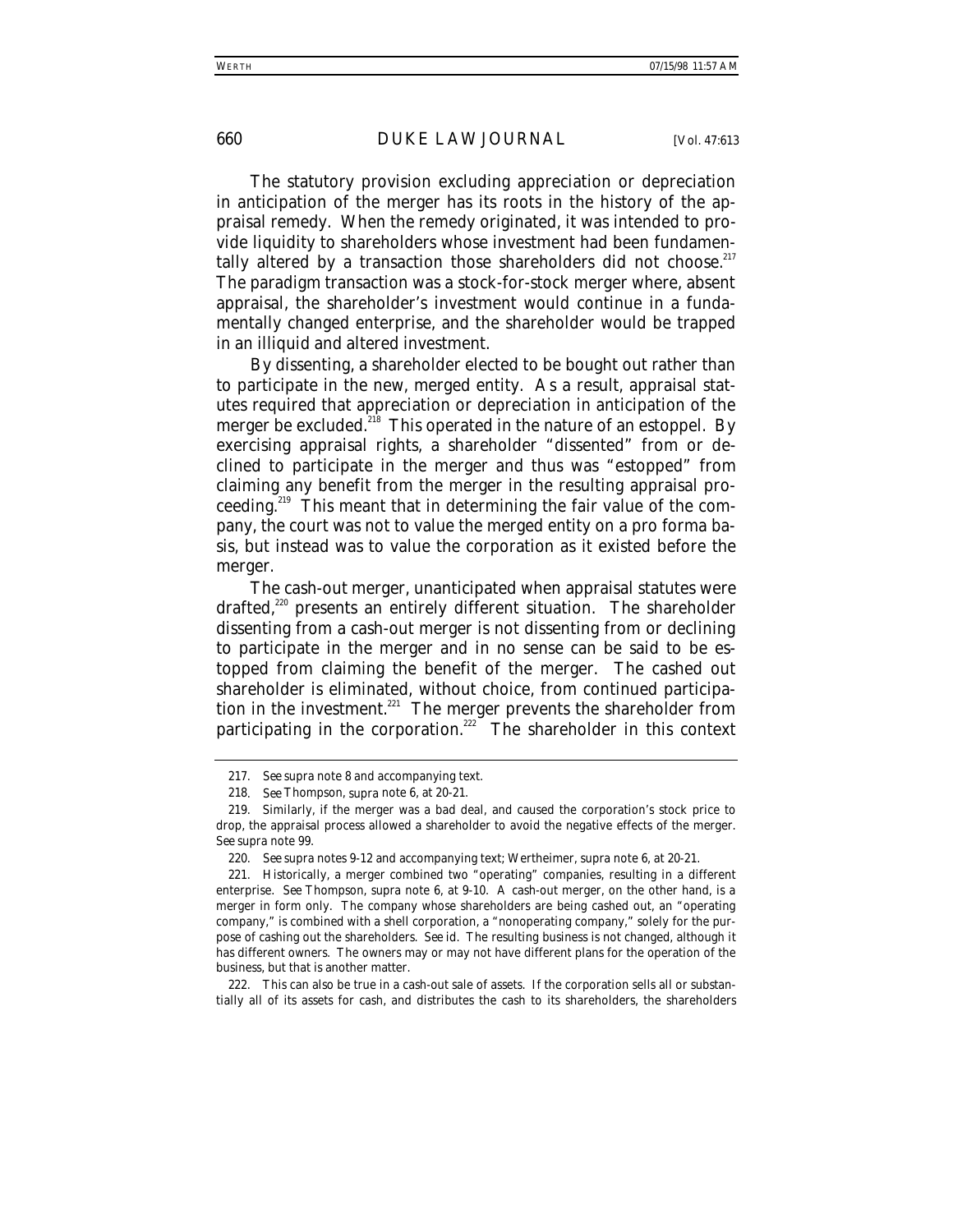only dissents from being cashed out at the stated price. Thus, the estoppel rationale for the exclusion of appreciation or depreciation in anticipation of the merger carries no force with respect to a cash-out merger. $223$ 

The argument that third-party sales value incorporates a control premium and therefore allocates appreciation in anticipation of the merger is also flawed from an economic perspective, and finds no support in the statutory language. Third-party sales value is simply a method of valuing an asset (in the case of a statutory appraisal, the corporation as a whole). It does not depend on "appreciation in anticipation of the merger," but rather is based on the fair price on which a willing buyer and willing seller of the corporation agree.<sup>224</sup> It

The Model Business Corporation Act states that fair value should exclude "appreciation or depreciation in anticipation of the corporate action" giving rise to the appraisal remedy, *unless such "exclusion would be inequitable*." MODEL BUS. CORP. ACT § 13.01(3) (1991) (emphasis added). As a result, courts in Model Act states have a statutory basis to take into account the effects of the transaction that gives rise to the appraisal remedy, as equity requires. It would be especially appropriate to do so in the context of a cash-out merger where the estoppel rationale for the exclusion does not apply. Unfortunately, the comment to the Model Act fails adequately to make this point. *See* Thompson, *supra* note 6, at 37-38.

similarly are prevented from participating in the continuing enterprise. This situation occurred in *Oakridge Energy, Inc. v. Clifton*, 937 P.2d 130 (Utah 1997). The court in *Oakridge Energy* did not seem to recognize this fact, however, because it stated that the shareholder, having decided to dissent, could not rely in any way on the sales price for the assets, and that the shareholder could not seek to benefit both from the corporate action and the dissent. *See id.* at 133- 34. These statements evidence outdated reasoning dependent on the liquidity rationale for the appraisal remedy and "estopping" shareholders who chose not to stay in the venture. The dissenting shareholders in *Oakridge Energy*, however, did not have the option to stay in the venture.

<sup>223.</sup> For this reason, Professor Thompson has argued that in the context of a cash-out merger, fair value should not exclude consideration of the effects of the transaction. *See* Thompson, *supra* note 6, at 35-38. In this vein, New York's statute no longer prohibits consideration of the effects of the transaction when determining fair value. *See* N.Y. BUS. CORP. LAW § 623(h)(4) (McKinney 1986); Thompson, *supra* note 6, at 36. Professor Thompson has argued that "[the] Delaware Supreme Court [has] interpreted its statute to achieve the same result without a statutory amendment." *Id.* Although the Delaware courts have certainly moved in that direction, *see supra* note 215, Professor Thompson somewhat overstates the case. Delaware courts, at times, have continued to rely on the statute's exclusion of the effects of the transaction. *See supra* note 216 and *infra* notes 280-81 and 405-30 and accompanying text.

<sup>224</sup>*. See* Hernando Bank v. Huff, 609 F. Supp. 1124, 1126 (N.D. Miss. 1985) (noting that purchase offers for a company or comparable companies are relevant and not precluded by statutory command to ignore effects of merger, and that such offers have "particular relevance" because going concern value equals what the corporation is worth as an operating business to a third party), *aff'd*, 796 F.2d 803 (5th Cir. 1986); Le Beau v. M.G. Bancorporation, Inc., No. CIV.A.13414, 1998 WL 44993, at \*11 (Del. Ch. Jan. 29, 1998) (holding that valuation on basis of sales of comparable companies is valid and not precluded by statutory command to ignore effects of merger).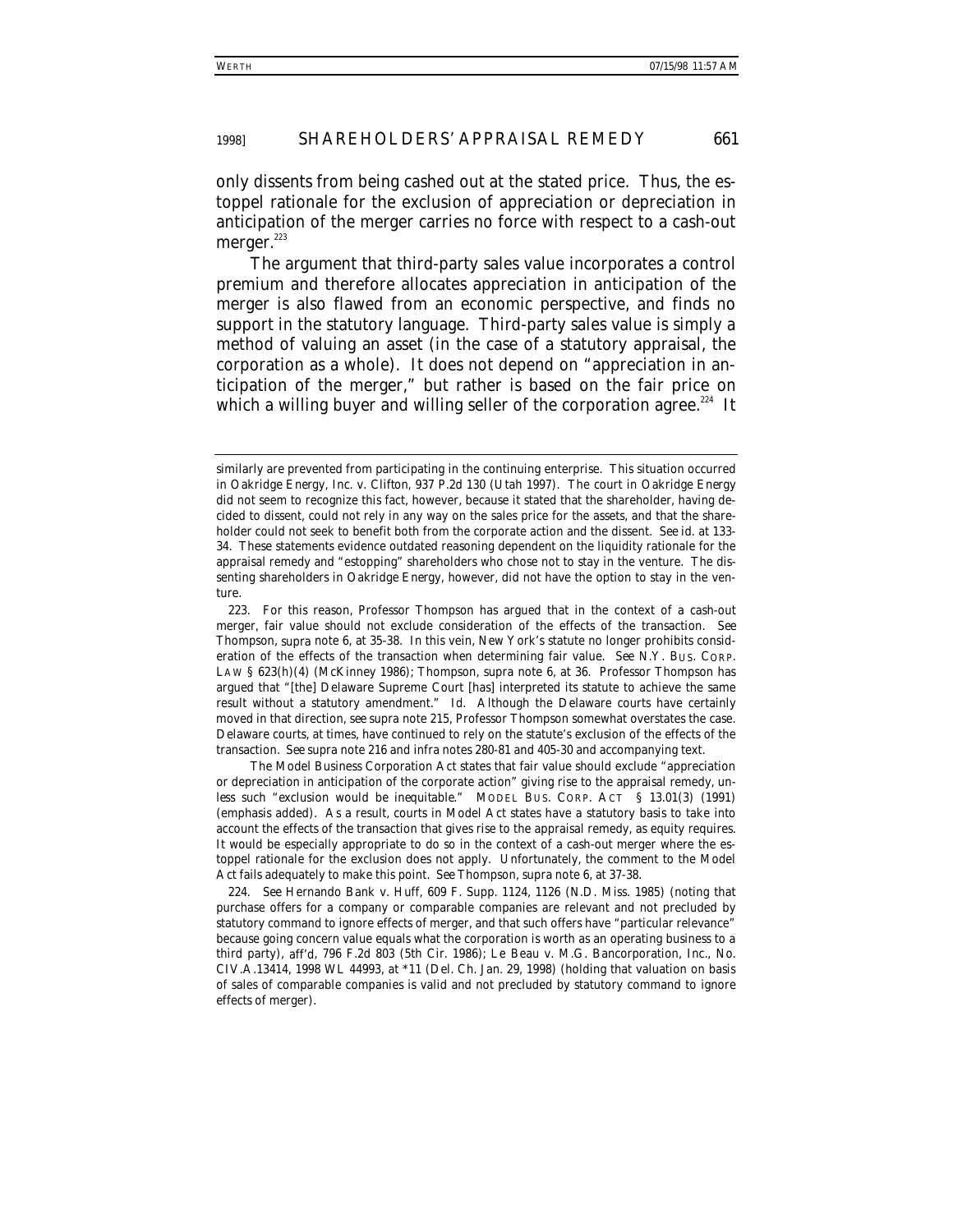does not depend on the inherently subjective testimony of experts, but is based on the objective testimony of market forces.<sup>225</sup>

The question again boils down to "what is actually being valued?" If it is a proportionate interest in the corporation as a whole, as Delaware and most states have concluded, third-party sales value with respect to the corporation as a whole is strong evidence as to the value of the corporation. If such evidence exists, it should be used. The statutory exclusion of merger-related appreciation should not prevent a court from taking into consideration the market value of the corporation, as determined by third-party sales value.<sup>226</sup>

4. *Existing Case Law on the Applicability of a Third-Party Sales Value Standard*. Existing case law is another impediment to the full utilization of third-party sales value. The starting point for this analysis is *Bell v. Kirby Lumber Corp.*<sup>227</sup> Kirby Lumber owned a substantial amount of forest land, which it harvested on a "sustained yield" basis.<sup>228</sup> It also operated a sawmill and plywood plant and, at the time of the dispute, had a new plywood plant and a particleboard plant under construction.<sup>229</sup> Kirby had been controlled by Santa Fe Industries or its predecessors for many years.<sup>230</sup> By 1973, Santa Fe

This point continues to be lost on some courts. In *Oakridge Energy, Inc. v. Clifton*, 937 P.2d 130 (Utah 1997), the court ignored the price paid for substantially all of the assets of the corporation because the court thought that price included appreciation in anticipation of the corporate action. *See id.* at 133-34. The court awarded the dissenting shareholder a price per share well below the price per share paid for the assets of the corporation, reasoning that the assets must have had some "unique value" to that purchaser justifying the inflation of the "value of the assets above their realistic pre-sale value." *Id.* at 134. In other words, the court thought the purchaser overpaid for the assets, despite a lack of evidentiary basis for this conclusion, and ignored the general principle that an asset is worth what someone will pay for it. *See supra* notes 203-04 and accompanying text. The court also stated that it did not trust this evidence of third-party sales value because there were not several bidders competing to purchase the assets. *See Oakridge Energy*, 937 P.2d at 134.

<sup>225</sup>*. See* Van de Walle v. Unimation, No. CIV.A.7046, 1991 WL 29303, at \*17 (Del. Ch. Mar. 7, 1991) ("The fact that a transaction price was forged in the crucible of objective market reality (as distinguished from the unavoidably subjective thought process of a valuation expert) is viewed as strong evidence that the price is fair.").

<sup>226.</sup> The Delaware statute specifically directs the court, when determining fair value, to "take into account all relevant factors." DEL. CODE ANN. tit. 8, § 262(h) (1991). Third-party sales value should certainly qualify as a relevant factor in determining the value of a corporation.

<sup>227. 395</sup> A.2d 730 (Del. Ch. 1978), *modified*, 413 A.2d 137 (Del. 1980).

<sup>228</sup>*. See id.* at 733.

<sup>229</sup>*. See id.*

<sup>230</sup>*. See id.* at 732.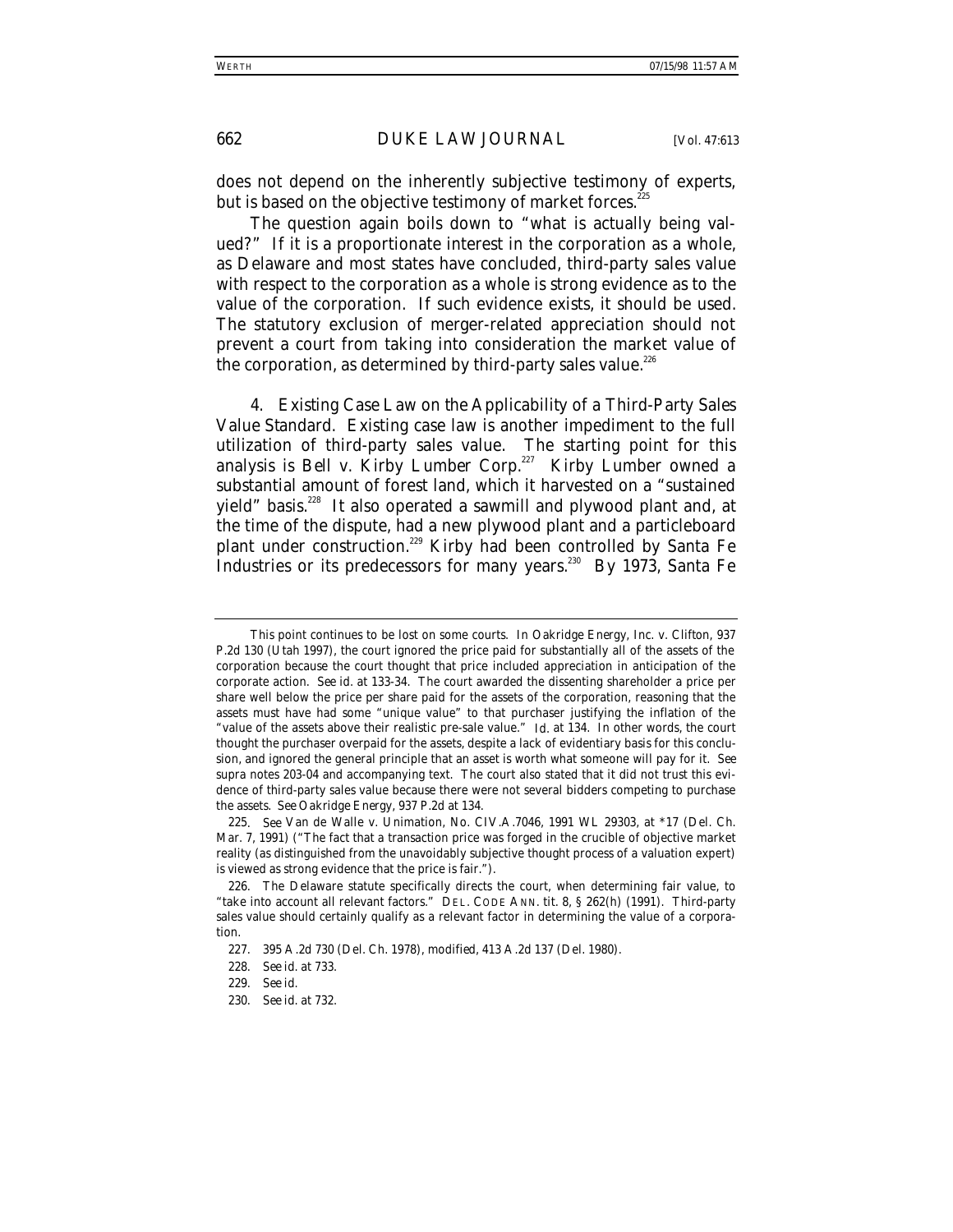owned 95% of Kirby.<sup>231</sup> Santa Fe then engaged in a short form merger to cash out the shareholders owning the remaining 5% of Kirby at a price of \$150 per share.<sup>232</sup> Some of these shareholders perfected their right to an appraisal.<sup>233</sup> Under the procedures existing at that time, the court appointed an appraiser, who used the Delaware block method to determine that the fair value of Kirby was \$254.40 per share.<sup>234</sup>

Both parties disagreed with the appraiser's conclusions.<sup>235</sup> The major dispute between the parties concerned the value of Kirby's assets, and the weight to be assigned to that asset value.<sup>236</sup> The shareholders claimed the asset value of Kirby was \$682 per share, and argued that a 90% weight should be attached to the asset value; the corporation claimed the asset value was \$456 per share and should carry a weight of 5%; the appraiser valued the assets of Kirby at \$456 per share and assigned the asset value a  $40\%$  weight.<sup>237</sup>

Both sides agreed that the value of Kirby's assets far exceeded both its earnings value and the price at which its shares traded in the market.<sup>238</sup> The dissenting shareholders argued that Kirby should be valued based on what the shareholders would receive in a merger negotiated at arm's length with a third party.<sup>239</sup> They asserted that any third party acquiring a natural resource company like Kirby would pay a price based on the value of its assets, and that to be treated fairly, the minority shareholders should be paid based on that value.<sup>240</sup> The court "appreciated the logic of this argument," but concluded that the appraiser did not err in rejecting it. $^{241}$ 

241*. Id.* at 735.

<sup>231</sup>*. See id.*

<sup>232</sup>*. See id.*

<sup>233</sup>*. See id.*

<sup>234</sup>*. See id.* at 732-33.

<sup>235</sup>*. See id.* at 732.

<sup>236</sup>*. See id.* at 733.

<sup>237</sup>*. See id.* The parties also disagreed with respect to earnings value, *see id.*, but the larger part of their dispute revolved around asset value.

<sup>238</sup>*. See id.* The highest market price for Kirby stock in the years prior to the cash-out merger was \$92.50, and this represented purchases by Santa Fe. *See id.* at 740. Undoubtedly, given Santa Fe's dominant ownership position, trading in Kirby stock was very thin, and its market price not a very reliable indicator, thereby explaining why the appraiser gave market value no weight. *See id.* at 733. The corporation presented two valuation scenarios, one with market value weighted at 55%, and, in case the court agreed with the appraiser that market value was entitled to little or no weight, another with market value receiving no weight. *See id.*

<sup>239</sup>*. See id.* at 734-35.

<sup>240</sup>*. See id.* at 734.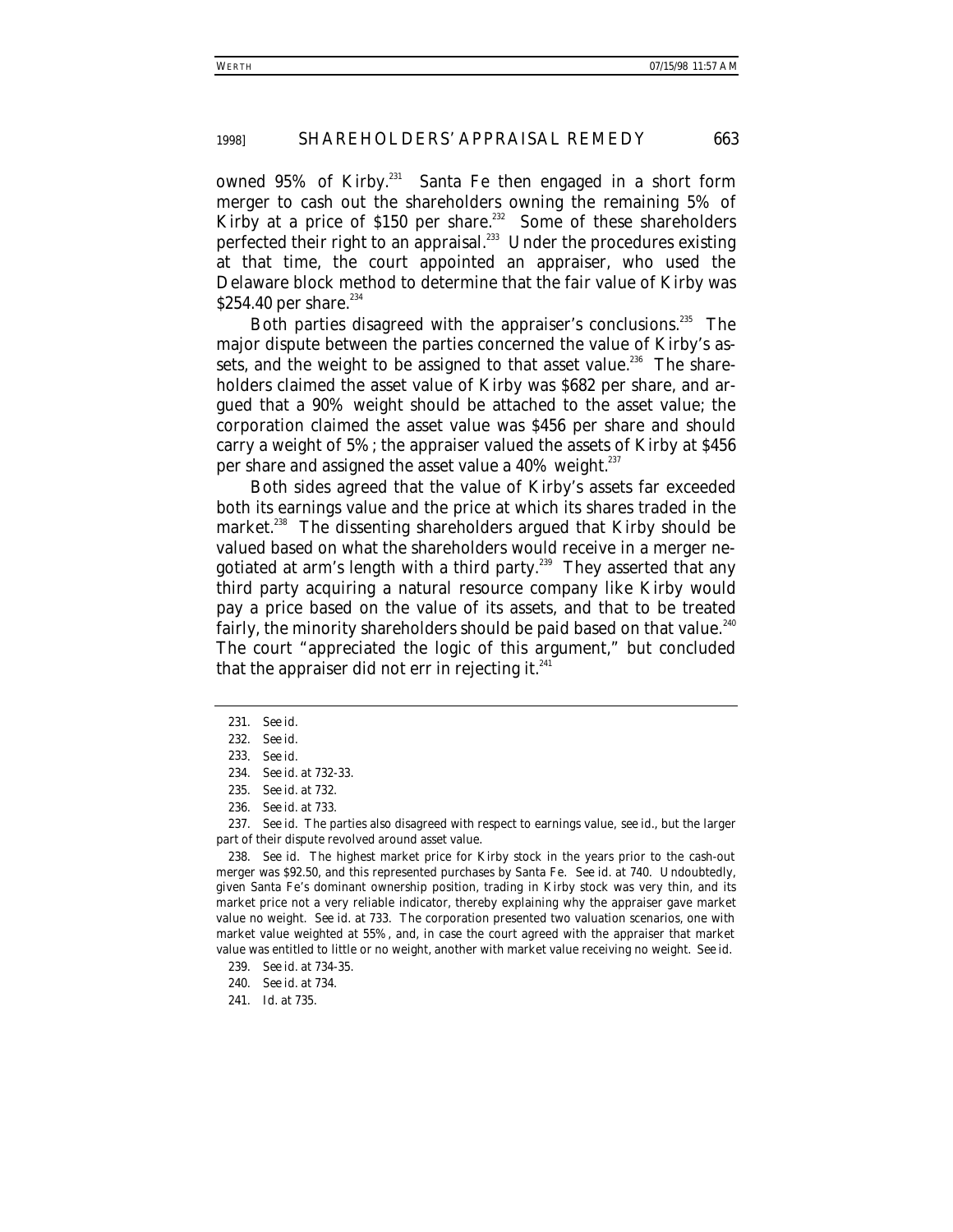The court based its conclusion on existing Delaware case law, which held that dissenting shareholders were entitled to a "proportionate interest in a going concern."<sup>242</sup> This meant that value was to be fixed on a going concern basis rather than a liquidation basis.<sup>243</sup> The court recognized that the shareholders' third-party sales value argument was not exactly a liquidation value argument, but thought it was too close to one, stating that it "seem[s] to go beyond the 'going concern' standard."244 The court defined a company's "going concern" value as its value "as long as [it] continue[s] in business,"245 and concluded that an arm's-length sales analysis was inappropriate because it "presupposes an acquisition value based on the very fact that the company will not continue in business on the same basis." $^{246}$ 

The court failed to explain why the company, if acquired in an arm's-length merger, would not continue in business in the same manner. Perhaps the court thought that an acquiror buying Kirby at a price based on the value of its assets would have to liquidate it in order to realize that value. It seems just as likely, however, that a buyer would continue the business as it was then being run, believing that to be the best use of those assets over the long run.<sup>247</sup>

*Kirby Lumber* thus stands for the proposition that a dissenting shareholder is entitled to a proportionate interest in a going concern, and that fair value should not be based on liquidation value (at least if the corporation had no plan, as of the time of the transaction giving rise to appraisal rights, to liquidate). It is generally cited for this proposition.248 In so holding, however, the court rejected the shareholders' third-party sales argument; this remains an impediment to the use of such an approach today.

*Kirby Lumber*, of course, was decided before the Delaware Supreme Court's makeover of the appraisal remedy in *Weinberger v.*

<sup>242</sup>*. Id.* at 735 (citing Tri-Continental Corp. v. Battye, 74 A.2d 71, 72 (Del. Ch. 1950)).

<sup>243</sup>*. See id.*

<sup>244</sup>*. Id.*

<sup>245</sup>*. Id.* at 736 (citing *Tri-Continental Corp.*, 74 A.2d at 76).

<sup>246</sup>*. Id.* The Delaware Supreme Court affirmed the Vice Chancellor's conclusion, quoting his opinion without additional analysis. *See* Bell v. Kirby Lumber Corp*.,* 413 A.2d 137, 142 (Del. 1980).

<sup>247.</sup> Of course, the buyer could always pursue a liquidation at a later date, or resell the company or its assets to another third party in order to realize on the value of the assets.

<sup>248</sup>*. See* Rapid-American Corp. v. Harris, 603 A.2d 796, 802-03 (Del. 1992).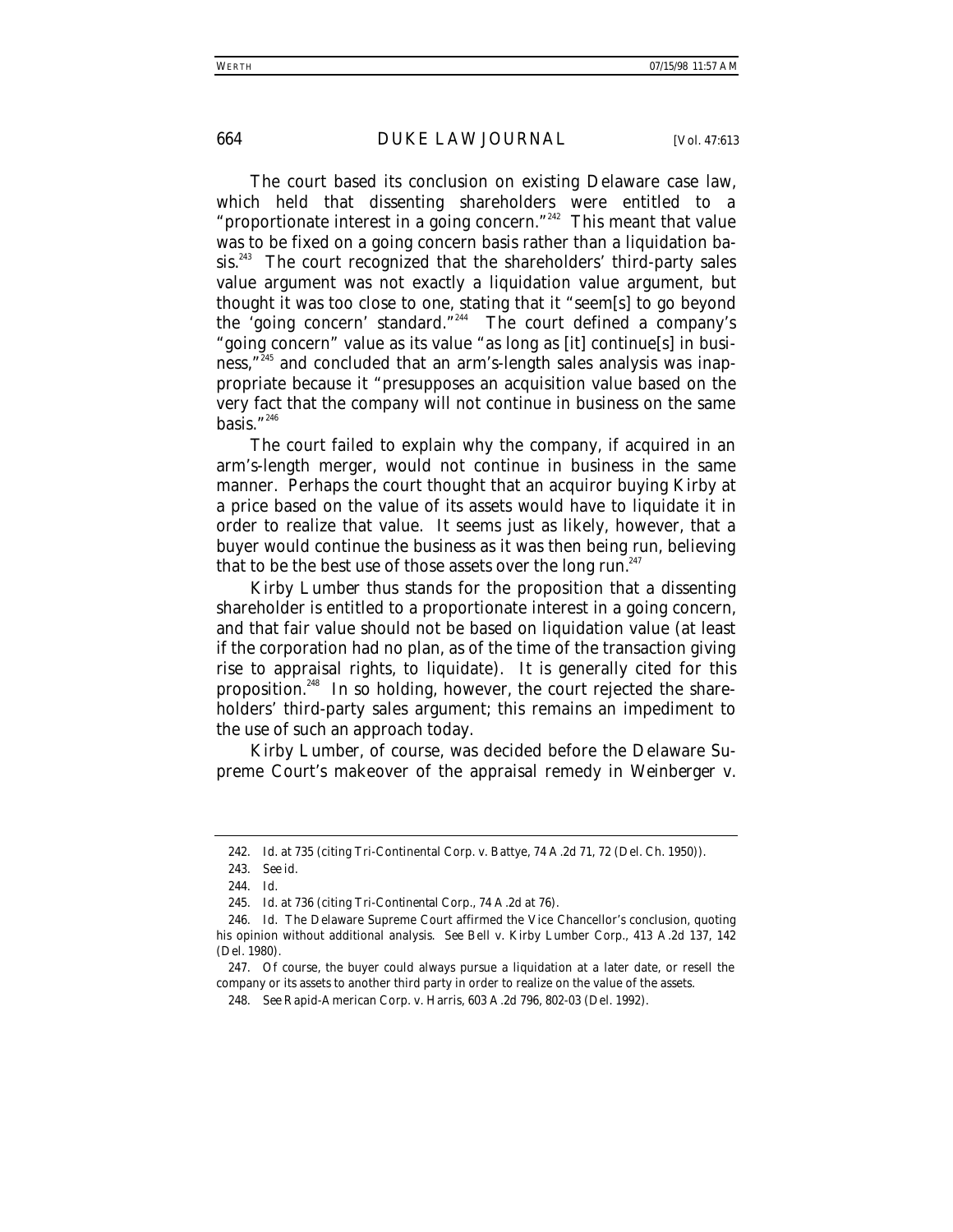*UOP, Inc.*249 *Weinberger* requires that fair price be established by "consideration of all relevant factors involving the value of a company."250 The question is whether *Kirby Lumber*'s rejection of the dissenting shareholders' third-party sales value argument survives *Weinberger*. The Delaware Supreme Court has not directly addressed this question. *Kirby Lumber* has been cited approvingly by the Delaware Supreme Court after *Weinberger* as a case in which the dissenting shareholders' "liquidation value" argument was rejected, but the citing opinions have not directly addressed the third-party sales value question.<sup>251</sup> The issue has arisen several times in the Delaware Court of Chancery, with mixed results.

In *In re Radiology Associates, Inc.,*<sup>352</sup> the dissenting shareholder's expert made the argument that her discounted cash flow analysis included an implicit minority discount, and therefore should be adjusted upward to remove that discount.<sup> $253$ </sup> This argument is suspect because a DCF analysis is not a market price based valuation.<sup>254</sup> The court stated that the DCF analysis "arguably may have left out a premium that normally accrues when shareholders sell a company," but that "'the appraisal process is not intended to reconstruct a pro forma sale" of the company.<sup>255</sup> The court concluded "[p]laintiff is not entitled to the proportionate sales value of Radiology. Plaintiff is entitled to the proportionate value of Radiology as a *continuing shareholder*."256 Thus, in a discussion of whether it is appropriate to adjust upward a DCF analysis to correct for an implicit minority discount, the court cast doubt upon the utility of third-party sales value, an issue not really presented in the case.

The *Radiology* court misapplied precedent when it stated that "the appraisal process is not intended to reconstruct a pro forma sale but to assume the shareholder was willing to maintain his investment

<sup>249. 457</sup> A.2d 701 (Del. 1983).

<sup>250</sup>*. Id.* at 713 (citing *Tri-Continental Corp.*, 74 A.2d at 72).

<sup>251</sup>*. See Rapid-American Corp.*, 603 A.2d at 803; *see also* Cede & Co. v. Technicolor, Inc., 684 A.2d 289, 298 (Del. 1996) (citing both *Kirby Lumber* and *Rapid American* for the proposition that a shareholder is entitled to a proportionate share of the corporation as a going concern, rather than on a liquidated basis).

<sup>252. 611</sup> A.2d 485 (Del. Ch. 1991).

<sup>253</sup>*. See id.* at 494.

<sup>254</sup>*. See supra* notes 166-69 and accompanying text.

<sup>255</sup>*. In re* Radiology Assocs., Inc.*,* 611 A.2d at 494 (quoting Cavalier Oil Corp. v. Harnett, 564 A.2d 1137, 1145 (Del. 1989)).

<sup>256</sup>*. Id.*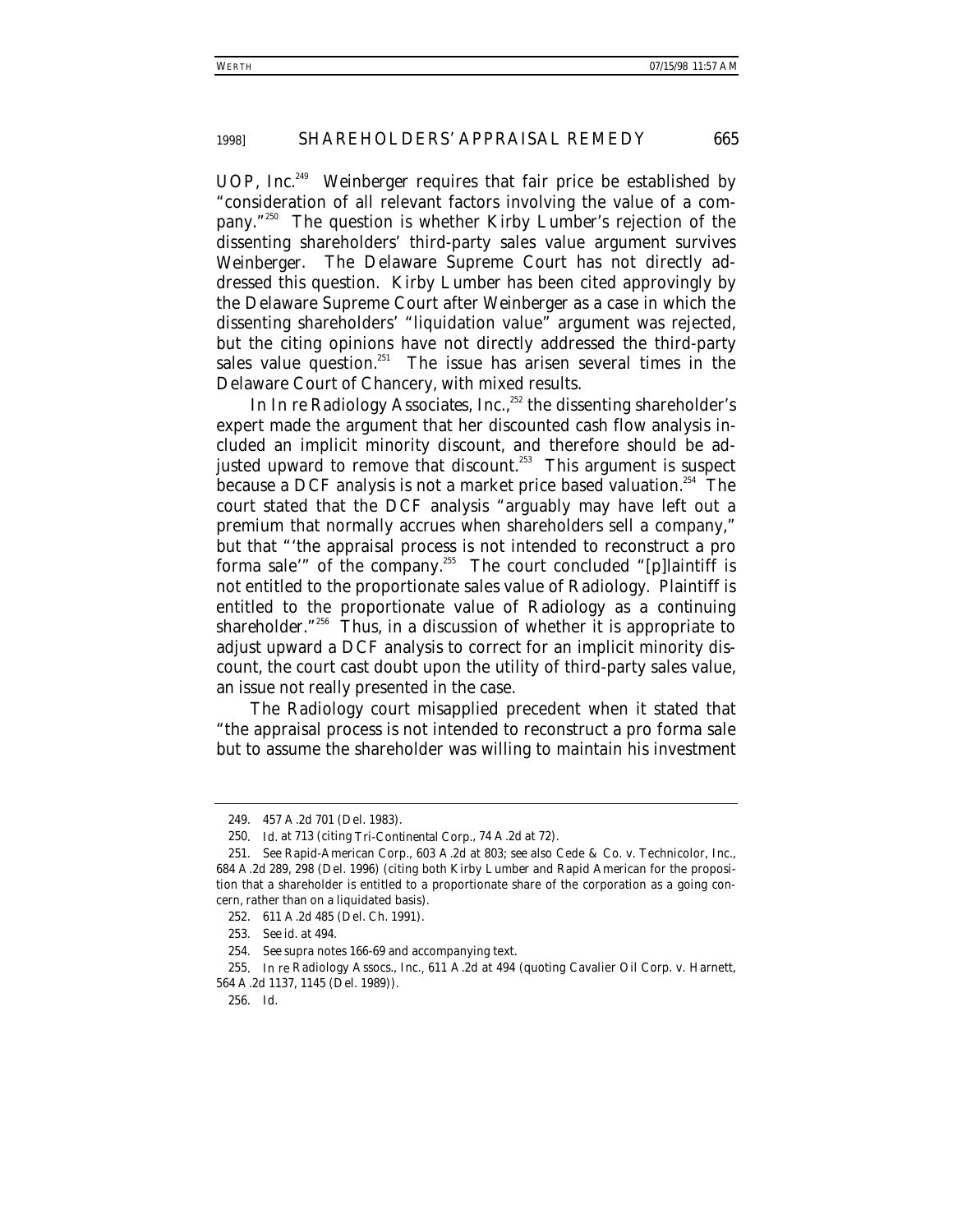position, however slight, had the merger not occurred."<sup>257</sup> The court cited *Cavalier Oil Corp. v. Harnett*<sup> $38$ </sup> as its sole authority for this proposition.<sup>259</sup> In *Cavalier*, however, the court was rejecting the argument that a minority discount should be applied in an appraisal proceeding.260 The pro forma sale that the *Cavalier* court refused to reconstruct was a pro forma sale of the dissenting shareholder's minority interest, at a minority discount. The court in *Cavalier* made no statement about the applicability of third-party sales value with respect to the company as a whole. *Cavalier* thus stands for the proposition that the appraisal court should not attempt to ascertain the third-party sales value *of a minority block of stock*. It does not stand for the proposition that the appraisal court should not attempt to ascertain the third-party sales value of the corporation *as a whole*. The *Radiology* court's citation to the contrary is simply incorrect.

The latest court of chancery opinion to discredit third-party sales value is *Gonsalves v. Straight Arrow Publishers, Inc.*<sup>261</sup> In this proceeding, the dissenting shareholder in a cash-out merger argued that the chief executive officer of the corporation was paid more than the market price for someone that could be hired to do a comparable job.<sup>262</sup> The dissenting shareholder contended that any purchaser of the corporation, or its assets, would take this into account in deciding what to pay for the company, and that this excessive compensation should therefore be considered in valuing the company.<sup>263</sup>

The court acknowledged that "in a sale of corporate control the price that a buyer can pay may be affected by the compensation of the CEO."264 Nonetheless, the court concluded that testimony with

<sup>257</sup>*. Id.*

<sup>258. 564</sup> A.2d 1137 (Del. 1989).

<sup>259</sup>*. See In re* Radiology Assocs., Inc., 611 A.2d at 494.

<sup>260</sup>*. See Cavalier Oil Corp.*, 564 A.2d at 1145.

<sup>261.</sup> No. CIV.A.8474, 1996 WL 483093 (Del. Ch. Aug. 22, 1996), *rev'd on other grounds*, 701 A.2d 357 (Del. 1997).

<sup>262</sup>*. See id.* at \*1.

<sup>263</sup>*. See id.* The shareholder did not contend that the compensation was so high as to amount to a breach of fiduciary duty. The court indicated that if a derivative claim to that effect were pending, "there would be strong logic in including the net settlement value of such a claim as an asset of the corporation for appraisal purposes." *Id.* at \*1.

<sup>264</sup>*. Id.* at \*2. It is common practice in small corporations for the owners to extract some of the benefits of ownership in the form of salary, in order to avoid double taxation. *See id.* It is equally common that buyers of small corporations are aware of this practice, and carefully look at the amount of compensation being paid to shareholders in determining the value of the corporation. *See* SHANNON P. PRATT, VALUING SMALL BUSINESSES AND PROFESSIONAL PRACTICES 57, 92-93 (2d ed. 1993).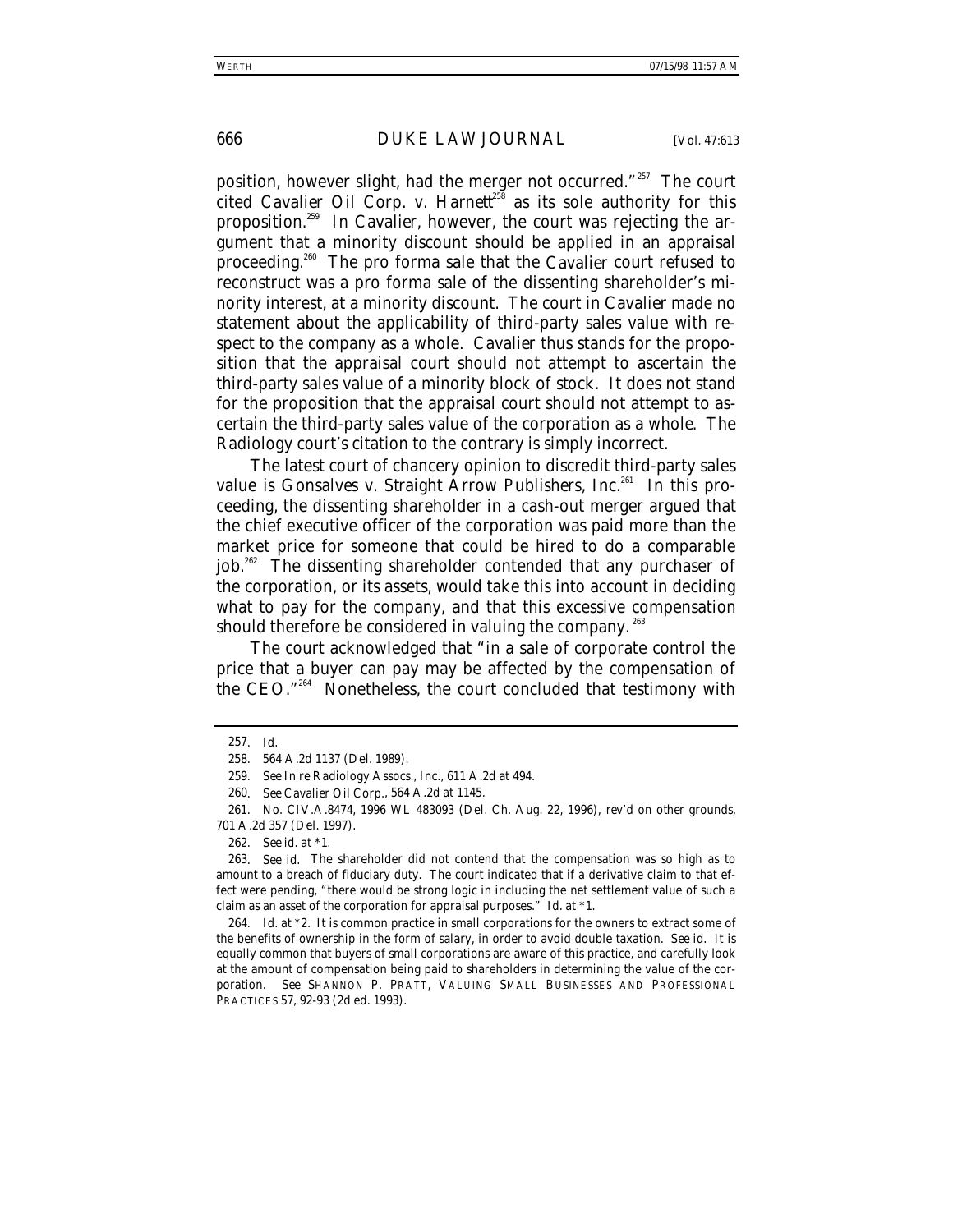respect to the corporation's ability to replace the CEO at a lesser salary was irrelevant because the appraisal remedy "does not define fair value as the change in control value of the firm."<sup>265</sup> No authority was cited for this proposition.<sup>266</sup> Thus, the court of chancery again cast doubt on the validity of third-party sales value in a case not actually involving evidence of third-party sales value.<sup>267</sup>

Despite the negative implications of *Radiology* and *Gonsalves* with respect to third-party sales value,<sup>268</sup> other Delaware Court of

268. Another possible example might be *Campbell v. Caravel Academy, Inc.*, No. CIV.A.7830, 1988 Del. Ch. LEXIS 86 (June 16, 1988), *aff'd*, 553 A.2d 638 (Del. 1988), where the court stated that "the market price of a proprietary school is a particularly inappropriate method of valuation." *Id.* at \*9 (citing 1 BONBRIGHT, THE VALUATION OF PROPERTY 419 (1st ed. 1937)). The petitioner argued for a "willing buyer, willing seller" standard with respect to the corporation as a whole. *See id.* at \*8. The court did not reject this standard out of hand, but seemed to find it inappropriate in the particular factual context. Although the court did not really explain its reasoning, it seemed troubled with petitioner's evidence of third-party sales

<sup>265</sup>*. Gonsalves*, 1996 WL 483093, at \*2.

<sup>266.</sup> The Delaware Supreme Court upheld the trial court's conclusion that, in the absence of a derivative claim attacking excessive compensation, the appraisal proceeding may not take into account the level of compensation paid to executive officers or the possibility that the corporation could reduce such payments in the future. *See* Gonsalves v. Straight Arrow Publishers, Inc., 701 A.2d 357, 362-63 (Del. 1997). The main concern of both the trial court and the supreme court seemed to be that taking into account changes that might be made by new management would include value arising from accomplishment of the merger, in violation of the statute. *Cf.* Cede & Co. v. Technicolor, Inc., 684 A.2d 289, 293-99 (Del. 1996) (permitting consideration of changes planned by purchaser that had acquired control of the target corporation several months prior to the transaction giving rise to appraisal rights.).

<sup>267.</sup> Although the Delaware Supreme Court affirmed the chancery court decision to exclude consideration of the level of executive compensation, it did so without casting aspersions on the use of third-party sales value. *See Gonsalves*, 701 A.2d at 362-63. The decision of the court with respect to the relevance of the salary of the CEO/controlling shareholder is, however, questionable. Under *Weinberger*, appraisal requires consideration of all relevant factors. *See* Weinberger v. UOP, Inc., 457 A.2d 701, 712-13 (Del. 1983). If a shareholder has been, in essence, withdrawing corporate income in the form of salary, that should be a relevant factor, even if no derivative claim has been asserted. Any buyer of the corporation would find the level of compensation paid to the CEO/controlling shareholder highly relevant (as even the chancery court conceded). Prior to *Gonsalves*, other decisions addressing this issue had uniformly concluded that, in determining fair value, it is appropriate to make adjustments to account for distributions to shareholders in the form of salary that might otherwise have constituted corporate income. *See In re* Radiology Assocs., Inc., 611 A.2d 485, 491 (Del. Ch. 1991); *see also* Hodas v. Spectrum Tech., Inc., No. CIV.A.11265, 1992 Del. Ch. LEXIS 252, at \*10-12 (Dec. 7, 1992) (refusing, based on a finding that the salaries were not excessive, an adjustment for excessive salaries paid to shareholders, but expressing no doubts about the propriety of making an adjustment when salaries are found to be excessive); *cf.* Raskin v. Walter Karl, Inc., 514 N.Y.S.2d 120, 121 (N.Y. App. Div. 1987) (stating, in a case involving a buyout in the context of a dissolution rather than a merger, that "net income is adjusted by eliminating from the corporate expenses a portion of the officer-shareholders' salaries that is considered excess compensation").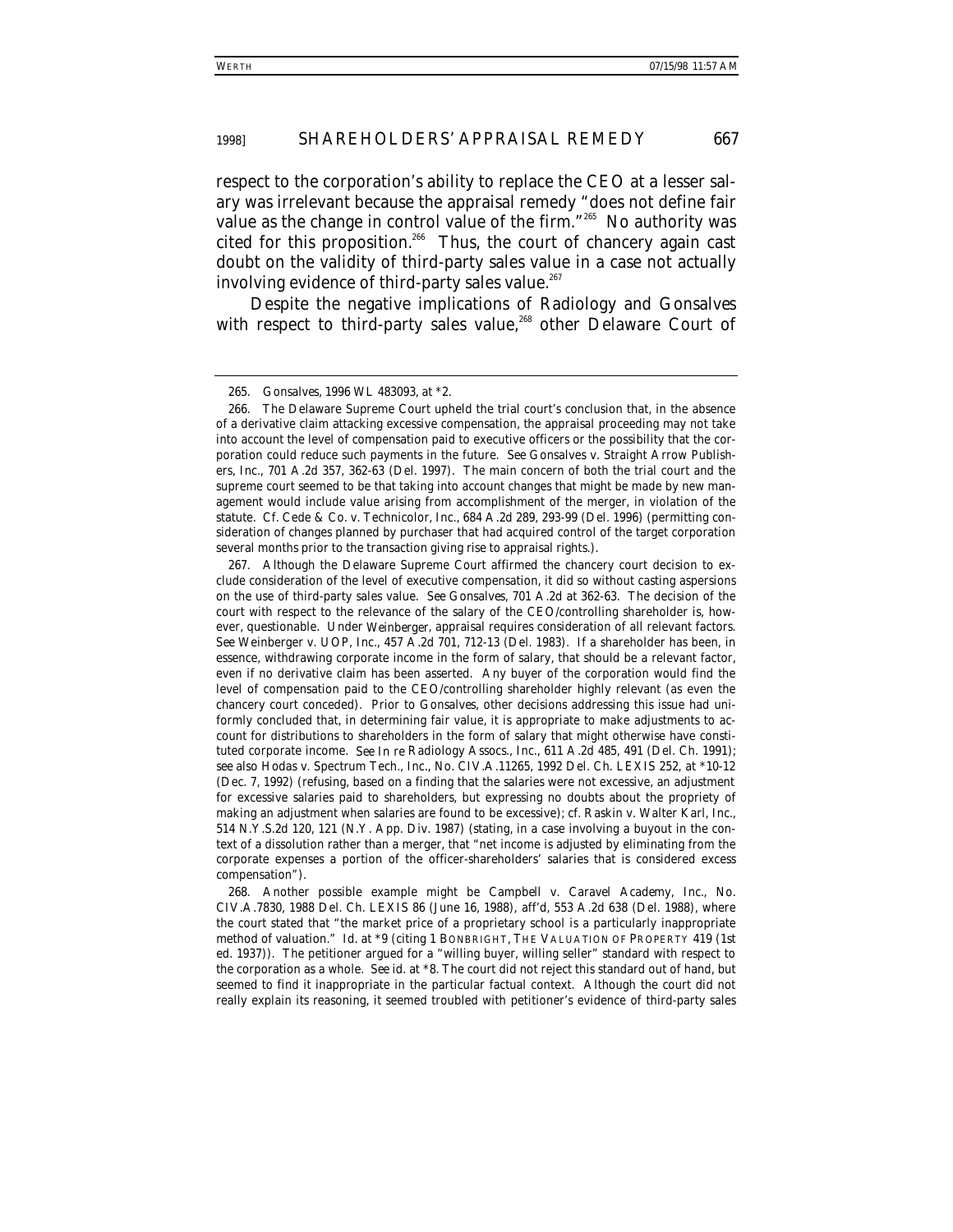Chancery decisions have taken a much more favorable approach to this valuation technique. The strongest statement in support of thirdparty sales value in the appraisal context in Delaware is *Cooper v. Pabst Brewing Co.*<sup>269</sup> Pabst received a proposal to be acquired at a price of \$16 per share at a time when its public share price was in the  $$14-15$  range.<sup>270</sup> The proposed acquisition price was soon raised to \$20.50 per share.<sup>271</sup> Pabst rejected the offer, but after consulting with its investment banker, indicated a willingness to be acquired at \$25 per share.272 Before long, a bidding war broke out, with four different bidders attempting to acquire Pabst, at escalating prices.<sup>273</sup>

Heileman ultimately prevailed in this war, acquiring Pabst with a two-tier offer, paying \$32 per share in a front-end tender offer and then consummating a back-end merger to acquire the rest of the Pabst shares, paying for these shares with a \$24 principal amount subordinated debenture.<sup>274</sup> The court determined that the blended value of the consideration paid by Heileman was  $$29.50$  per share.<sup>275</sup> Pabst shareholders dissented from the merger and sought an appraisal of their shares.<sup>276</sup>

Both parties presented appraisal evidence, but the court concluded that neither party had established a persuasive value, requiring the court to conduct its own analysis.<sup> $277$ </sup> In its analysis, the court relied extensively on the price actually paid by Heileman and used language very supportive of a third-party sales value approach.<sup>278</sup> The court stated that:

"[o]rdinarily, the value of any commodity in a competitive market is what a willing buyer would pay a willing seller for that commodity. . . . Therefore, under conventional principles of economics, the results of the auction for Pabst might be expected to provide a rea-

value. *See id.* (stating that petitioner's expert "gave no basis for [his] novel assumption" with respect to the market price of the corporation on a third-party sales value basis).

<sup>269.</sup> No. CIV.A.7244, 1993 Del. Ch. LEXIS 91 (June 8, 1993).

<sup>270</sup>*. See id.* at \*2-3.

<sup>271</sup>*. See id.* at \*3.

<sup>272</sup>*. See id.*

<sup>273</sup>*. See id.* at \*3-6.

<sup>274</sup>*. See id.* at \*5-6.

<sup>275</sup>*. See id.* at \*22.

<sup>276</sup>*. See id.* at \*6.

<sup>277</sup>*. See id.* at \*21 (citing *In re* Shell Oil Co., 607 A.2d 1213 (Del. 1992)).

<sup>278</sup>*. See id.* at \*21-24.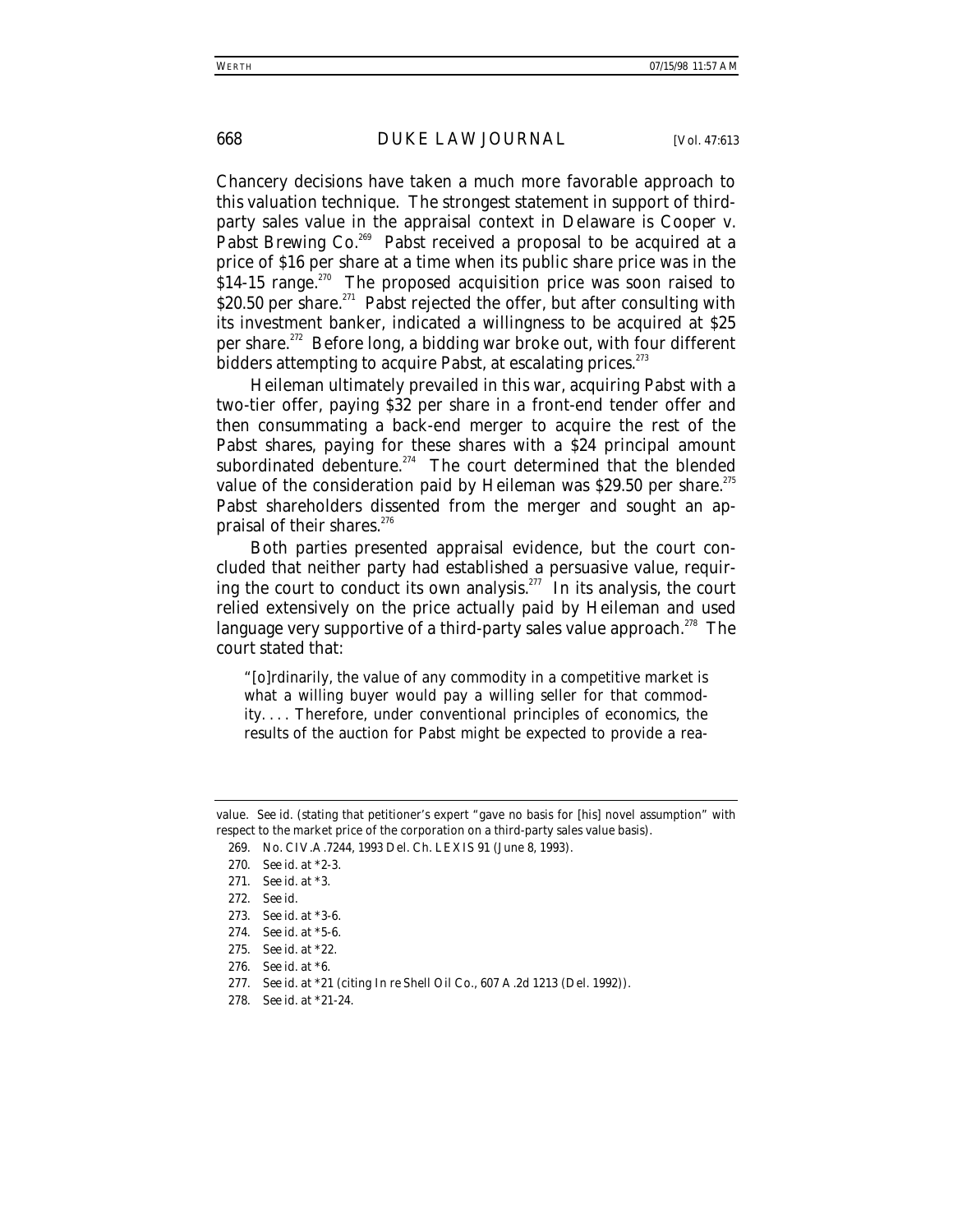sonable indication of Pabst's value that this Court can consider  $\dots$  ."<sup>275</sup>

The court indicated some discomfort considering the results of an "auction" between competing bidders, noting that Delaware courts in the past had been reluctant to do so because "such offers ordinarily contain a control premium unrelated to the value of the firm as a going concern."280 The court cited *Bell v. Kirby Lumber* Corp. at this point.<sup>281</sup> Nonetheless, clearly swayed by the third-party sales value, the court concluded that the fair value of Pabst for appraisal purposes was \$27 per share.<sup>282</sup> The court went on to test its conclusion against other evidence in the record, and, after considering all of the evidence, was satisfied with the \$27 per share valuation.<sup>283</sup>

Another Delaware case providing strong support for a thirdparty sales value approach is *Van de Walle v. Unimation, Inc.*<sup>284</sup> Condec owned 78.4% of Unimation; the remaining 21.6% was publicly held.<sup>285</sup> Condec, in need of cash, consulted its investment banker for

<sup>279</sup>*. Id.* at \*23-24. The court also found that there was a competitive market for the acquisition of Pabst. *See id.*

<sup>280</sup>*. Id.* at \*24.

<sup>281</sup>*. See id.* (citing Bell v. Kirby Lumber Corp. 413 A.2d 137, 140-42 (Del. 1980)). *Kirby Lumber* was also cited by the chancery court in *Cede & Co. v. Technicolor, Inc*., No. CIV.A.7129, 1990 Del. Ch. LEXIS 259, at \*68 (Oct. 19, 1990), *rev'd*, 684 A.2d 289 (Del. 1996). The chancery court in *Technicolor* viewed third-party sales value as incorporating a control premium and concluded that, under *Kirby Lumber*, intrinsic value to be received by the dissenting shareholders should not include a proportionate share of a control premium. *Id.* at \*68- 69. The chancery court considered the possibility that *Weinberger* may have signaled a departure from *Kirby Lumber*, but concluded that it did not. *See id.* at \*69-70. Although the chancery court's decision in *Technicolor* was later reversed by the Delaware Supreme Court, the supreme court did not discuss the third-party sales value issue. It did, however, narrowly construe the statutory requirement that fair value be determined exclusive of any element arising from the accomplishment or expectation of the transaction. *See Technicolor*, 684 A.2d. at 297- 99; *see also supra* notes 215, 223.

<sup>282</sup>*. See Pabst Brewing Co.*, 1993 Del. Ch. LEXIS 91, at \*21. The difference between the \$29.50 third-party sales value and the \$27 value adopted by the court can be explained in two ways. One way to explain the price differential relates to concerns over "setting a floor price." *See infra* notes 317-30 and accompanying text. The second explanation is the court's desire to skirt the holding of *Kirby Lumber* by not relying exclusively on third-party sales value; this was accomplished by backing out \$2.50 per share as the maximum control premium incorporated in the \$29.50 price. *See Pabst Brewing Co*., 1993 Del. Ch. LEXIS 91, at \*25. The court of chancery was not free to reject outright *Kirby Lumber*, a supreme court decision, and hold that third-party sales value is an accurate measure of the value of the corporation.

<sup>283</sup>*. See Pabst Brewing Co.*, 1993 Del. Ch. LEXIS 91, at \*25-28.

<sup>284.</sup> No. CIV.A.7046, 1991 WL 29303 (Del. Ch. Mar. 7, 1991).

<sup>285</sup>*. See id.* at \*1.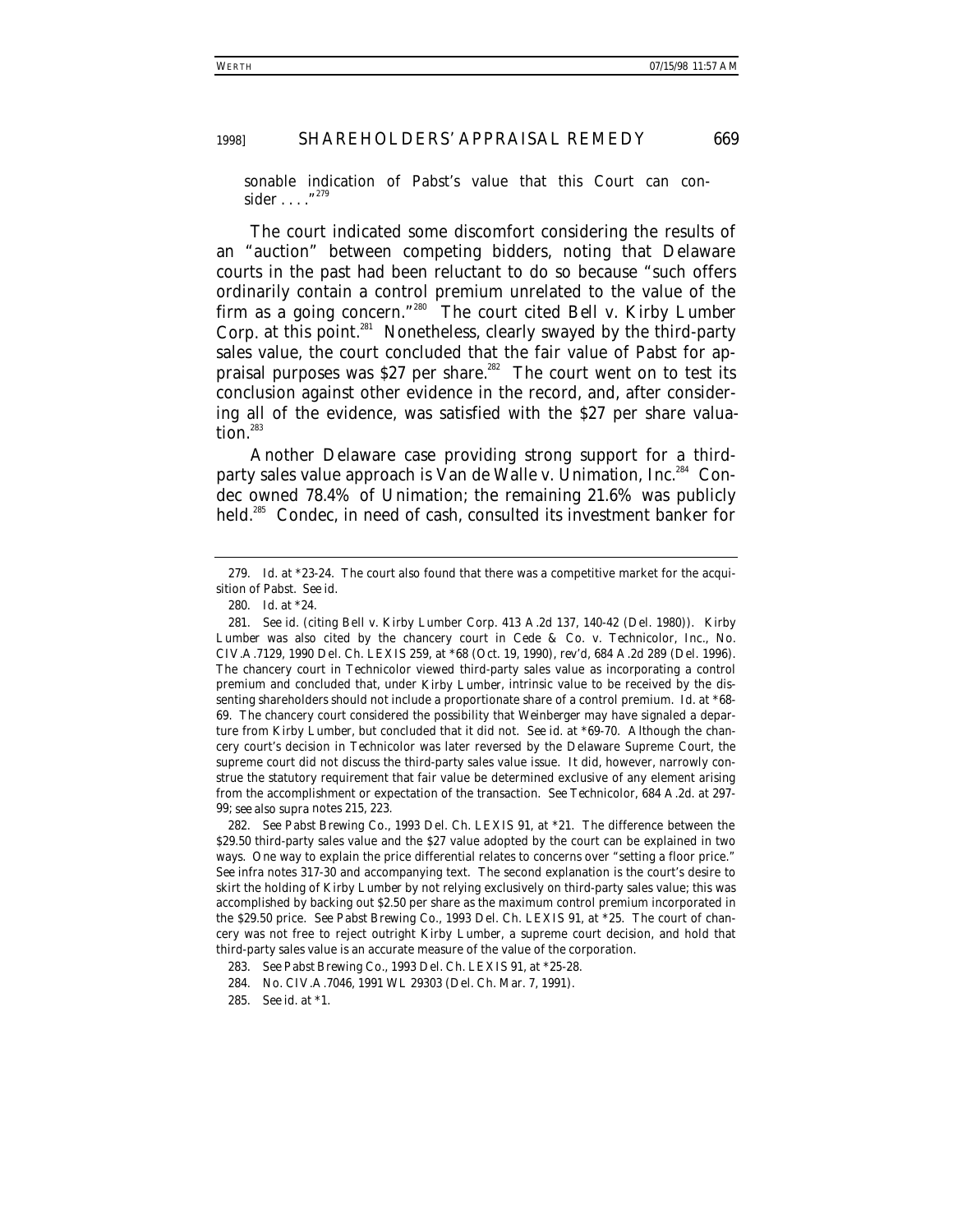advice on how to raise capital.<sup>286</sup> The banker suggested a sale of Unimation at a price of  $$110-120$  million.<sup>287</sup> Condec did not believe that Unimation could be sold for that price, but authorized the investment banker to explore a sale of Unimation with an asking price of \$120-150 million.<sup>288</sup>

Over seven months, fifty to sixty potential purchasers were contacted, culminating in an initial offer from Westinghouse to buy Unimation for \$85 million, which was then raised to \$95 million, and then to \$107 million.<sup>289</sup> Condec accepted the offer at \$107 million.<sup>290</sup> Condec and the public shareholders of Unimation both received equivalent consideration for the shares of Unimation they owned.<sup>291</sup> Subsequently, a class action suit was commenced on behalf of the public shareholders of Unimation to challenge the Westinghouse acquisition.<sup>292</sup> This was not an appraisal case, but one asserting that the merger was unfair and that the approval of the merger constituted a breach of fiduciary duty by Unimation and its board of directors.<sup>293</sup>

Because the acquisition of Unimation was a bona fide arm'slength transaction, the court concluded that the business judgment rule, rather than the intrinsic fairness test, should be utilized to evaluate the transaction.<sup>294</sup> Nonetheless, the court gave the plaintiffs the benefit of the doubt and applied the intrinsic fairness test, concluding that the standard to be applied did not matter because the transaction passed muster under either test.<sup>295</sup> Under Delaware law, intrinsic fairness incorporates both fair dealing and fair price.<sup>296</sup> Ad-

<sup>286</sup>*. See id.* at \*2.

<sup>287</sup>*. See id.*

<sup>288</sup>*. See id.* at \*2-3.

<sup>289</sup>*. See id.* at \*3, \*5-6. The only other potential purchaser that offered to buy Unimation was General Electric, and its highest bid was \$65 million. *See id.* at \*4. After the receipt of Westinghouse's \$107 million proposal, an attempt was made to induce General Electric to top that bid. General Electric responded that it might be prepared to offer as much as \$85-90 million, but it never did so. *See id.*

<sup>290</sup>*. See id.* at \*6.

<sup>291</sup>*. See id.* at \*13.

<sup>292</sup>*. See id.* at \*1.

<sup>293.</sup> The plaintiffs alleged breaches of the duty of loyalty, duty of care, and the duty of candor. *See id.* at \*8.

<sup>294</sup>*. See id.* at \*11.

<sup>295</sup>*. See id.*

<sup>296</sup>*. See id.*; Weinberger v. UOP, Inc., 457 A.2d 701, 711 (Del. 1983); Ryan v. Tad's Enters., Inc., Nos. CIV.A.10229, 11977, 1996 WL 936160, at \*5 (Del. Ch. Apr. 24, 1996), *aff'd*, 693 A.2d 1082 (Del. 1997).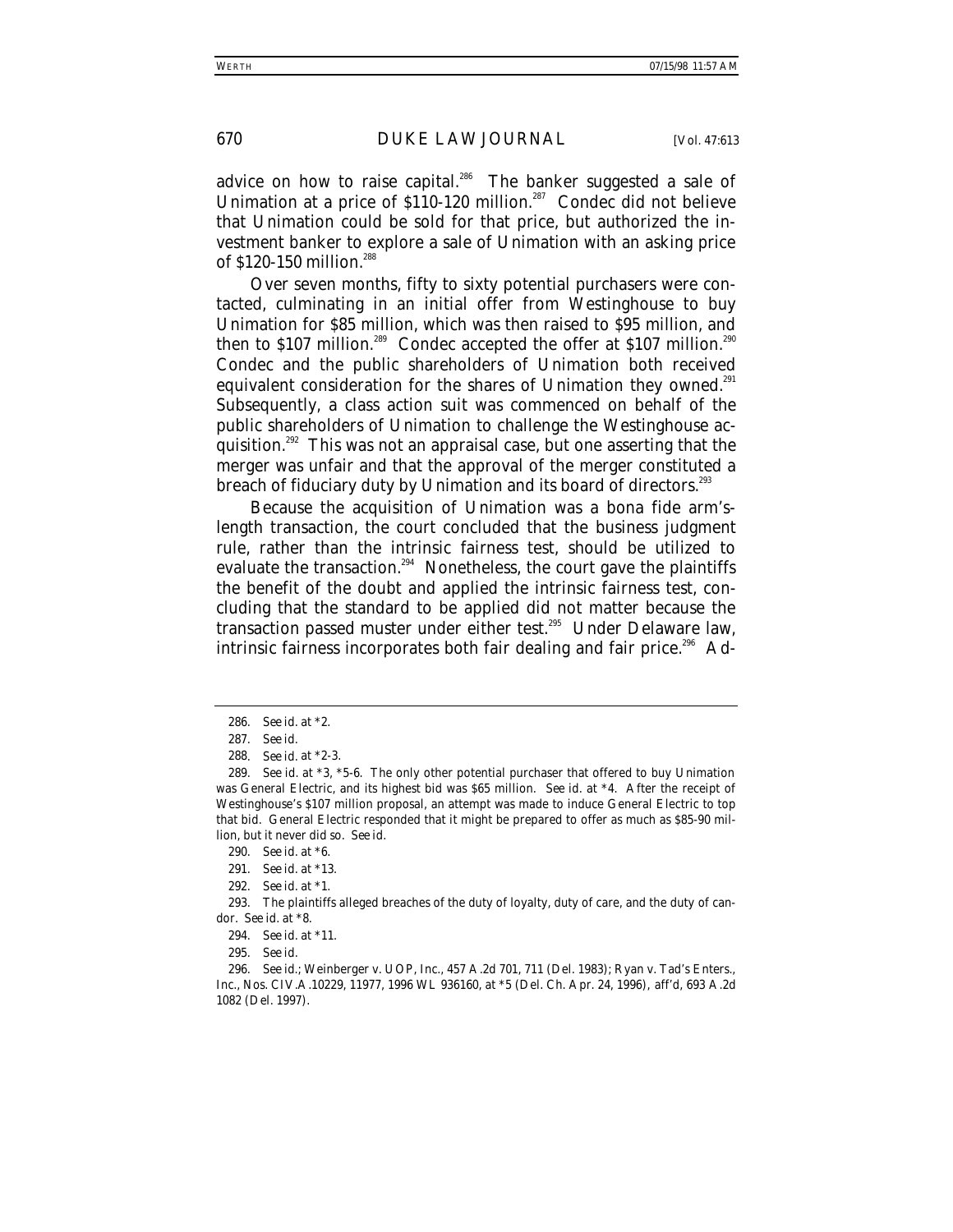dressing the latter, the court concluded that the merger price was fair, stating:

The most persuasive evidence of the fairness of the . . . merger price is that it was the result of arm's-length negotiations between two independent parties, where the seller (Condec and Unimation) was motivated to seek the highest available price, and a diligent and extensive canvas of the market had confirmed that no better price was available.

The fact that a transaction price was forged in the crucible of objective market reality (as distinguished from the unavoidably subjective thought process of a valuation expert) is viewed as strong evidence that the price is fair. $297$ 

Although "fair price" for purposes of intrinsic fairness analysis may not be the same as "fair value" for appraisal purposes,<sup>298</sup> the court's discussion of the accuracy and validity of third-party sales value rings equally true in either context.

Courts outside of Delaware, unconstrained by *Kirby Lumber*, often have been willing to consider evidence of fair value derived from reliable third-party sales value data.<sup>299</sup> Probably the most articulate statement in favor of third-party sales value is found in *BNE Massachusetts Corp. v. Sims*. 300 In that case, a corporation engaged an investment banker to explore a merger, and received acquisition proposals from six potential buyers.<sup>301</sup> The corporation agreed to merge with one of the six suitors; some of its shareholders dissented from the merger. $302$ 

<sup>297</sup>*. Unimation*, 1991 WL 29303, at \*17; *see also* Kahn v. Lynch Communication Sys., Inc., 638 A.2d 1110, 1116 (Del. 1994) (noting, in a nonappraisal challenge to a cash-out merger engaged in by controlling shareholder, that minority shareholders are in need of procedural protections because "no court could be certain whether the transaction terms fully approximate what truly independent parties would have achieved in an arm's-length negotiation").

<sup>298.</sup> The Delaware courts have consistently left open the possibility that the measure of damages in an intrinsic fairness/breach of fiduciary duty case may be greater than in an appraisal case, including elements of "rescissory damages." *See* Cede & Co. v. Technicolor, Inc., 542 A.2d 1182, 1187-88 (Del. 1988); Rabkin v. Philip A. Hunt Chem. Corp., 498 A.2d 1099, 1107 (Del. 1985); *Weinberger*, 457 A.2d at 714. Professor Coffee has persuasively argued that "fair value" and "fair price" should be integrated and given equivalent meanings. *See* Coffee, *supra* note 128, at 412-18.

<sup>299</sup>*. See infra* note 309 and accompanying text.

<sup>300. 588</sup> N.E.2d 14 (Mass. App. Ct. 1992).

<sup>301</sup>*. See id.* at 16.

<sup>302</sup>*. See id.*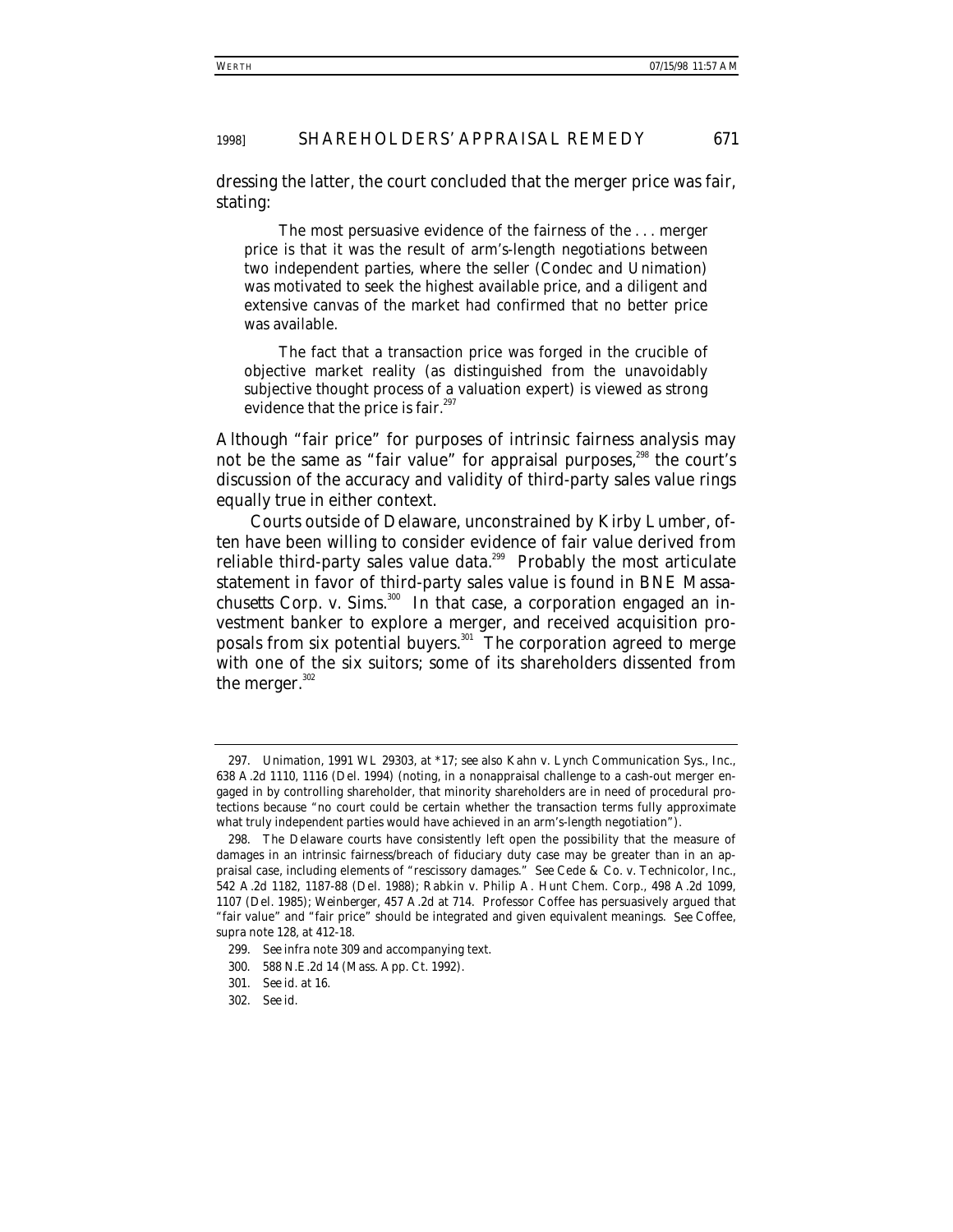The corporation argued that the merger was an arm's-length transaction resulting from a "controlled auction."303 The court stated that, assuming this was true, "the trial judge could appropriately consider whether the . . . merger price should be binding upon both parties" in the appraisal proceeding. $304$  The court rejected the corporation's argument that the dissenting shareholders should get less than the merger price, characterizing this as a penalty for dissenting, and also rejected the dissenting shareholders' argument that they should get more than the merger price, characterizing this as a reward for dissenting. $305$ 

Given the untainted nature of this merger transaction—if that is the fact of the matter—we are unable to perceive any sound reason why dissenting stockholders should receive any more or less than the amount received by all other stockholders in a transaction approved by the board of directors upon the advice of investment bankers. The purpose of [the appraisal statute], as we have said, is to assure minority stockholders that those in control of the enterprise will not obtain unfair advantage. In this case, neither party has suggested that unfair advantage was sought or obtained.<sup>31</sup>

The court went on to state that the merger agreement provides the information required for an appraisal: the "price a knowledgeable buyer would pay for the entire corporation." $307$  Finally, the court noted that experts' opinions "cannot match the reality experienced by *this* institution in setting the terms of the merger with the actual buyer who prevailed over five competing institutions."<sup>308</sup>

There are many other non-Delaware cases recognizing the value of third-party sales value, sometimes explicitly, and at other times, without much discussion of the appropriateness of that approach.<sup>309</sup>

309*. See, e.g.*, Hunter v. Mitek Indus., Inc., 721 F. Supp. 1102, 1107 (E.D. Mo. 1989) (holding that a negotiated financial transaction with a third party bears on what a company as a whole is worth); Hernando Bank v. Huff, 609 F. Supp. 1124, 1126-27 (N.D. Miss. 1985) (finding

<sup>303</sup>*. Id.* at 20 (internal quotation marks omitted).

<sup>304</sup>*. Id.*

<sup>305</sup>*. See id.* at 20-21.

<sup>306</sup>*. Id.*

<sup>307</sup>*. Id.* at 21 (quoting Sarrouf v. New England Patriots Football Club, Inc., 492 N.E.2d 1122, 1125 (Mass. 1986)).

<sup>308</sup>*. Id.* The case was remanded, at which time the dissenting shareholders would be able to test whether the merger was, in fact, the product of an arm's-length bidding process, or tainted by conflicts of interest at the board or officer level. *See id.* The trial judge was instructed that he could determine fair value based on the testimony of experts if he was not persuaded that the financial terms of the merger agreement should prevail. *See id.*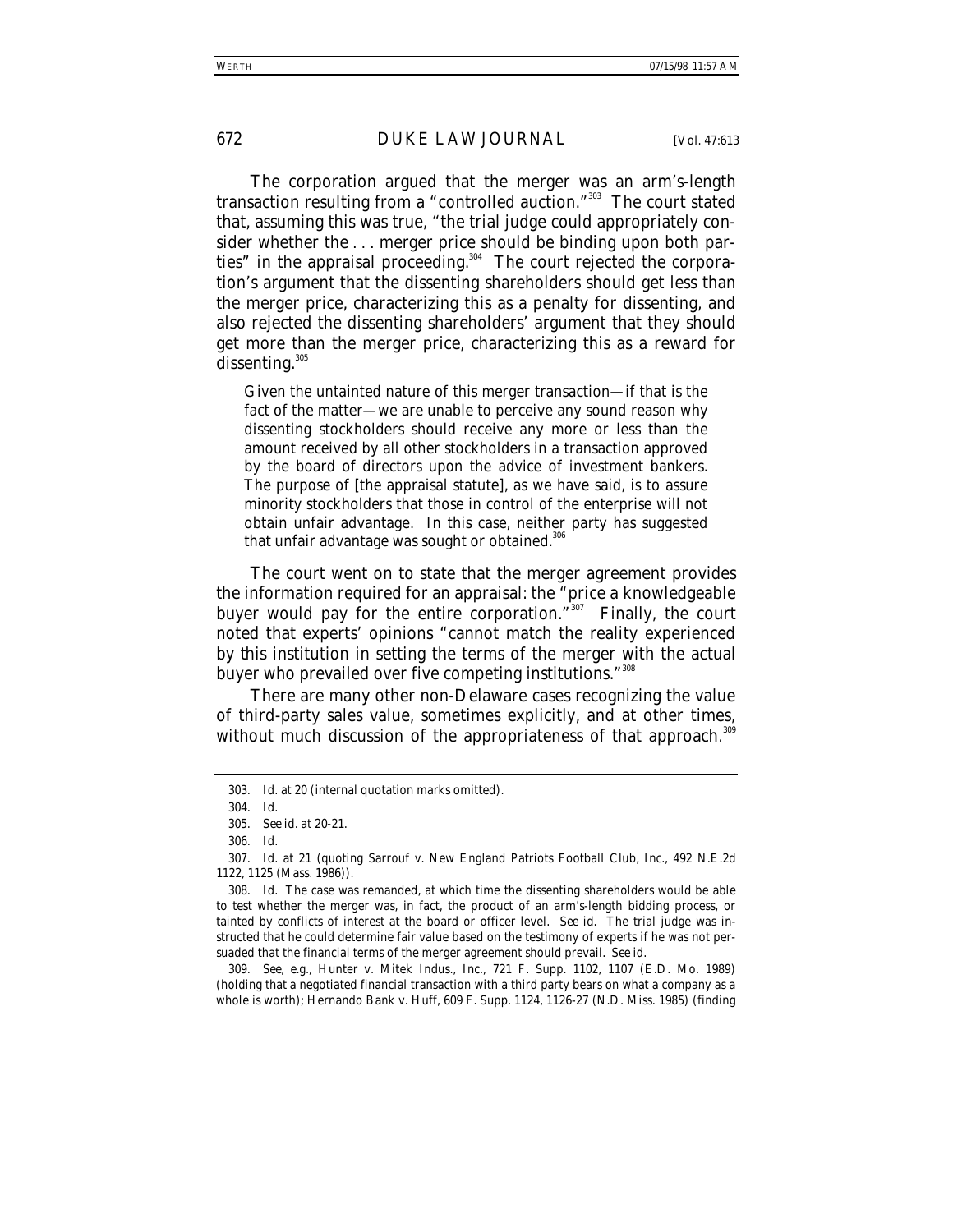There is little contrary authority, $310$  with the exception of those courts that have adhered to the notion that the purpose of the appraisal process is to value a minority interest.<sup>311</sup>

It is time for the Delaware Supreme Court to disapprove the language in *Kirby Lumber* that casts doubt on the utility of thirdparty sales value.<sup>312</sup> The *Weinberger* approach to valuation, which

310*. But see supra* note 224.

311*. See, e.g.*, Armstrong v. Marathon Oil Co., 513 N.E.2d 776, 789 (Ohio 1987) (finding "no reason to consider . . . any of the premium value offered as consideration to those who in fact tendered their shares").

312*. Kirby Lumber* is subject to criticism on several other grounds as well. Because Kirby Lumber was predominately a natural resources company, the value of its assets should have been extremely relevant in the appraisal proceeding. *See, e.g.*, Walter S. Cheesman Realty Co. v. Moore, 770 P.2d 1308, 1311 (Colo. Ct. App. 1988) (holding net asset value entitled to great weight where business is devoted to possession of assets—here, a real estate holding company); Rosenblatt v. Getty Oil Co., 493 A.2d 929, 933-36 (Del. 1985) (stating that parties placed heavy emphasis on value of assets in oil and gas company); Swanton v. State Guar. Corp., 215 A.2d 242, 245-46 (Del. Ch. 1965) (noting that it is appropriate to place heavy emphasis on asset value where corporation has emphasized capital appreciation rather than current income, as was the case with the instant real estate holding company). Even though the minority shareholders were cashed out at \$150 per share, the corporation's own expert, hired for purposes of the appraisal proceeding, valued the corporation's assets at \$456 per share, but argued that asset value only should receive a 5% weighting. *See* Bell v. Kirby Lumber Corp., 395 A.2d 730, 733 (Del. Ch. 1978), *modified*, 413 A.2d 137 (Del. 1980). The dissenting shareholders argued for a 90% weighting of asset value. *See id.* The court itself recognized that asset value was important in valuing Kirby Lumber, and justified a higher weighting than would typically be the case, but it was unwilling to second guess the conclusion of the court-appointed appraiser who accorded a 40% weight to asset value. *See id.* at 741. In addition, another appraiser hired by the corporation, in advance of and in preparation for the cash-out merger, valued the com-

particular relevance in purchase offers for company or comparable companies), *aff'd*, 796 F.2d 803 (5th Cir. 1986); Knight v. Pine Island Fruit Corp., 445 So. 2d 684, 685 (Fla. Dist. Ct. App. 1984) (finding that where corporation sold its only asset at fair market value, dissenting shareholder entitled to proportionate share of sales price); Institutional Equip. & Interiors, Inc. v. Hughes, 562 N.E.2d 662, 664, 666 (Ill. App. Ct. 1990) (affirming the trial court's reliance, in part, on offer from third party to buy entire company); Ely, Inc. v. Wiley, 546 N.W.2d 218, 220 (Iowa 1996) (accepting the argument that actual transaction price with third party should be considered); *In re* Valuation of Common Stock of McLoon Oil Co., 565 A.2d 997, 1004-05 & n.7 (Me. 1989) (finding relevant the inquiry as to the highest price a buyer would reasonably pay for the whole enterprise); Cawley v. SCM Corp., 530 N.E.2d 1264, 1267 (N.Y. 1988) (noting that the lower court properly used a third-party merger price to arrive at a figure that was fair and "comparable to an amount that would have been set by arm's-length negotiations"); Alpert v. 28 Williams St. Corp., 473 N.E.2d 19, 29 (N.Y. 1984) (finding that the stock price was fair because it was tied to fair market value of corporation's only asset, as determined in arm'slength negotiation); Chrome Data Sys., Inc. v. Stringer, 820 P.2d 831, 832-33 (Or. Ct. App. 1991) (concluding that a preliminary offer from a third party was relevant and provided a floor on the value of the corporation, and noting that an "offer to buy the assets of a business is a good indicator of the value of the business as a whole"); *cf.* Spinnaker Software Corp. v. Nicholson, 495 N.W.2d 441, 444-45 (Minn. Ct. App. 1993) (considering application of thirdparty sales value standard, but finding that the evidence did not show an arm's-length negotiated price).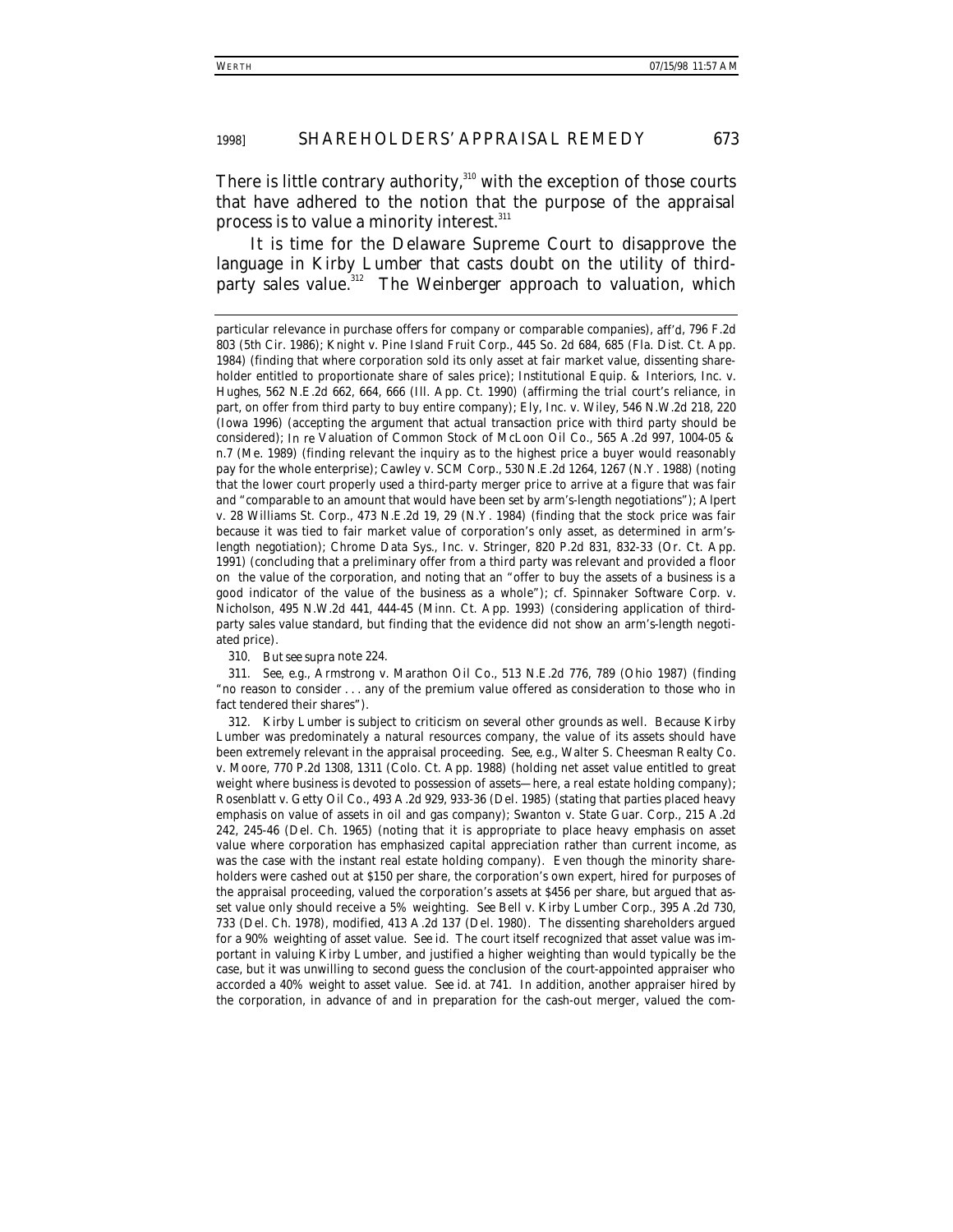pany's assets at over \$600 per share. *See id.* at 737-38. There was also evidence indicating that in deciding whether to cash out the minority shareholders, the controlling shareholder itself took into account "the overriding asset value feature." *Id.* at 734. Thus, there was powerful evidence in the record that \$150 per share did not fairly represent the value of the corporation, and that, based on asset value, the corporation was worth at least \$456 per share, and probably more. *See id.* at 740-41.

Further problems are evidenced in the court's analysis of the corporation's earnings value. The usual approach to fixing earnings value at the time *Kirby Lumber* was decided was to determine average earnings over the prior five years and multiply that amount by a price/earnings multiplier chosen by reference to comparable public companies. *See, e.g.*, Francis I. duPont & Co. v. Universal City Studios, Inc., 312 A.2d 344, 347-50 (Del. Ch. 1973) (noting that "[t]he five-year period immediately preceding the merger is ordinarily considered to be the most representative and reasonable period of time over which to compute the average" earnings), *aff'd*, 334 A.2d 216 (Del. 1975). The court adopted this approach in *Kirby Lumber*. *See* 395 A.2d at 739-40. There were, however, two glaring problems with this approach as applied by the court—one with the calculation of earnings, and the second with the choice of multiplier. First, Kirby Lumber was, at the time of the merger, in the process of completing a new plywood plant and a new particleboard plant. *See id.* at 733. The two new plants were scheduled to be completed in the year following the merger. *See id.* Prior to the merger, Kirby Lumber had very little manufacturing capacity, so the two new facilities promised to add significantly to earnings. *See id.* at 733, 739. Nonetheless, the earnings potential from these new facilities was not taken into account in establishing the "earnings value" of the corporation, because the facilities did not contribute to the earnings of the company over the prior five years. *See id.* at 734. Although the dissenting shareholders pointed this out, the court found no reason to depart from the usual five-year earnings average approach. *See id.* at 739-40; *cf.* Bell v. Kirby Lumber Corp., 413 A.2d 137, 151 (Del. 1980) (Quillen, J., concurring) (questioning the use of five-year averaging approach in this case, but unwilling to conclude that it constituted reversible error). Thus, earnings value, which was weighted by the court at 60%, did not accurately measure the value of the company going forward. *See Kirby Lumber*, 395 A.2d at 740.

In addition, a significant error appears to have been made in the methodology for choosing an appropriate multiplier. The multiplier was chosen based on the market multipliers of comparable companies. *See id.* at 739. These multipliers represented the market price of those comparable companies, divided by the earnings of those companies. The earnings figures used in determining comparable multipliers, however, appear to have been earnings from the most recent year, rather than a five-year average of earnings. *See id.* Because these companies, like Kirby Lumber, had shown steadily increasing earnings over the prior five years, the multipliers based on the most recent year's earnings were much lower than they would have been had a multiplier been calculated based on a five-year average of earnings. Because Kirby Lumber was being valued on a five-year average of its earnings, logical consistency required that the multiplier derived from comparable companies be calculated in the same manner. The dissenting shareholders attempted to make this point, arguing that the "multiplier should have been based on the five-year average prices of the comparable companies." *Id.* The court's reply to this argument was simply that it would not disturb the appraiser's choice of a multiplier so long as it was within the range of reason, and the court said it was in this case. *See id.* at 740.

There are strong arguments that the dissenting shareholders in *Kirby Lumber* did not receive fair value in the appraisal proceeding. At the same time, *Kirby Lumber* presents exactly the kind of transaction that should draw the attention of courts—a cash-out merger engaged in by a controlling shareholder. This was a classic conflict of interest transaction that would ordinarily be strictly scrutinized by courts under the intrinsic or entire fairness test. *See, e.g.*, *Rosenblatt*, 493 A.2d at 937. The final result in *Kirby Lumber* can best be explained as a compromise verdict on the part of the appraiser, and a substantial reluctance by both the court of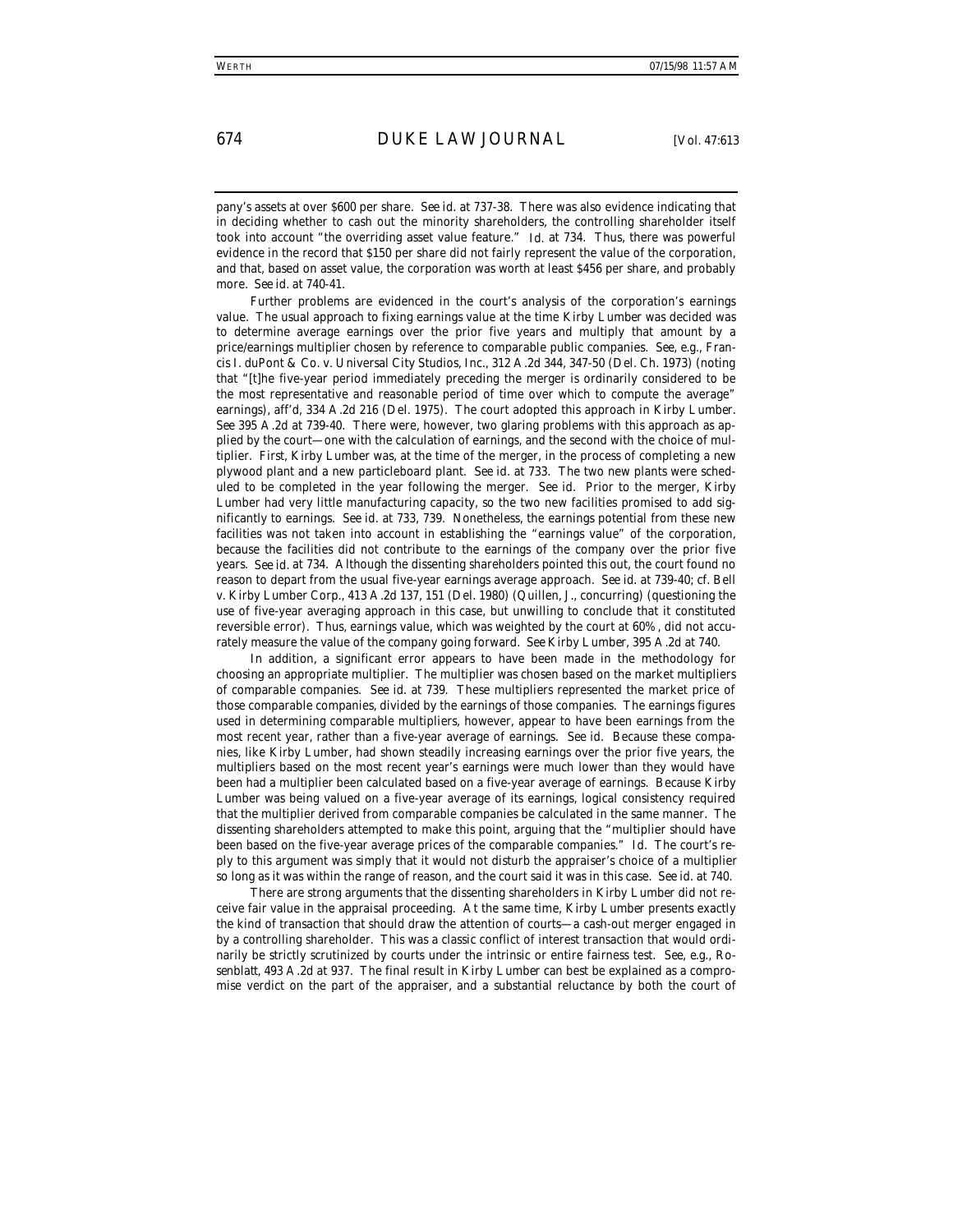calls for consideration of any valuation technique generally acceptable in the financial community, $313$  requires courts to use reliable evidence of third-party sales value. Further, the Delaware statute does not support the *Kirby Lumber* position on third-party sales value; instead it requires that courts take into account "all relevant factors" in conducting a valuation.<sup>314</sup> Although Delaware courts have tentatively explored the use of third-party sales value, sometimes giving effect to it when it appears persuasive,<sup>315</sup> *Kirby Lumber* currently impedes the full use of this valuation technique. $316$ 

316. Ironically, although the Delaware courts have been somewhat reluctant to embrace true third-party sales value as a valuation technique, the same courts have placed heavy emphasis on the use of procedural devices that purportedly simulate arm's-length negotiations. Thus, in cases involving a cash-out merger by a controlling shareholder, the Delaware courts have attached significance to whether procedures were used to approximate true bargaining, and have encouraged corporations to appoint an independent committee of the board of directors to negotiate with the controlling shareholder, and make available to that committee independent legal and financial advice. *See Rosenblatt*, 493 A.2d at 937-38; Weinberger v. UOP, Inc., 457 A.2d 701, 709 n.7 (Del. 1983); Citron v. E.I. Du Pont de Nemours & Co., 584 A.2d 490, 504 (Del. Ch. 1990); Pinson v. Campbell-Taggart, Inc., No. CIV.A.7499, 1989 Del. Ch. LEXIS 50, at  $*20 \& n.7$  (Nov. 8, 1989). It is difficult, however, for any such arrangement truly to approximate third-party bargaining. *See* Kahn v. Lynch Communication Sys., Inc., 638 A.2d 1110, 1117-21 (Del. 1994) (finding that use of independent committee did not simulate third-

chancery and the supreme court to second guess the appraiser. Perhaps the courts' unwillingness to deviate from the appraiser's opinion was unduly influenced by the fact that the cash-out merger was proposed at an amount, \$150 per share, that exceeded prior market prices by a fair margin. *See Kirby Lumber*, 395 A.2d at 735. The appraiser found fair value to be \$254.50 per share, well below the \$639 per share asked for by the dissenting shareholders, but well above the \$150 merger price, and well above the \$126-\$135 per share amount the corporation claimed to be fair value in the appraisal proceeding. *See id.* at 732-33. In short, a compromise result was reached by the appraiser, and the opinions of both the court of chancery and the Delaware Supreme Court are liberally laced with references to deference to the appraiser. *See id.* at 737- 41; *Kirby Lumber*, 413 A.2d at 146-48; *see also id.* at 151 (Quillen, J., concurring).

<sup>313</sup>*. See supra* notes 22-23 and accompanying text.

<sup>314</sup>*. See* DEL. CODE ANN. tit. 8, § 262(h) (1991).

<sup>315</sup>*. See supra* notes 269-98 and accompanying text. In the cases discussed in the text, *Cooper*, *Unimation*, and *BNE Massachusetts Corp.*, the courts have indicated a willingness to rely on third-party sales value in situations where the use of third-party sales value worked to the benefit of the corporation, rather than the dissenting shareholder. *See supra* notes 269-98 and accompanying text; *see also* Ely, Inc. v. Wiley, 546 N.W.2d 218, 220 (Iowa 1996) (accepting the corporation's argument that third-party sales value should be considered in appraisal). In other words, the price paid in a bona fide arm's-length transaction acted as a limitation on the amount the shareholder could recover in an appraisal proceeding, *see* Cooper v. Pabst Brewing Co., No. CIV.A.7244, 1993 Del. Ch. LEXIS 91, at \*23-24 (May 14, 1993); BNE Massachusetts Corp. v. Sims, 588 N.E.2d 14, 20 (Mass. App. Ct. 1992), or to demonstrate the fairness of the price in a nonappraisal challenge to the transaction. *See* Van de Walle v. Unimation, No. CIV.A.7046, 1991 WL 29303, at \*17 (Del. Ch. Mar. 7, 1991). If courts are willing to use thirdparty sales value when it favors the corporation, they should also be willing to utilize that approach when a dissenting shareholder is able to provide evidence that the third-party sales value exceeds the transaction price.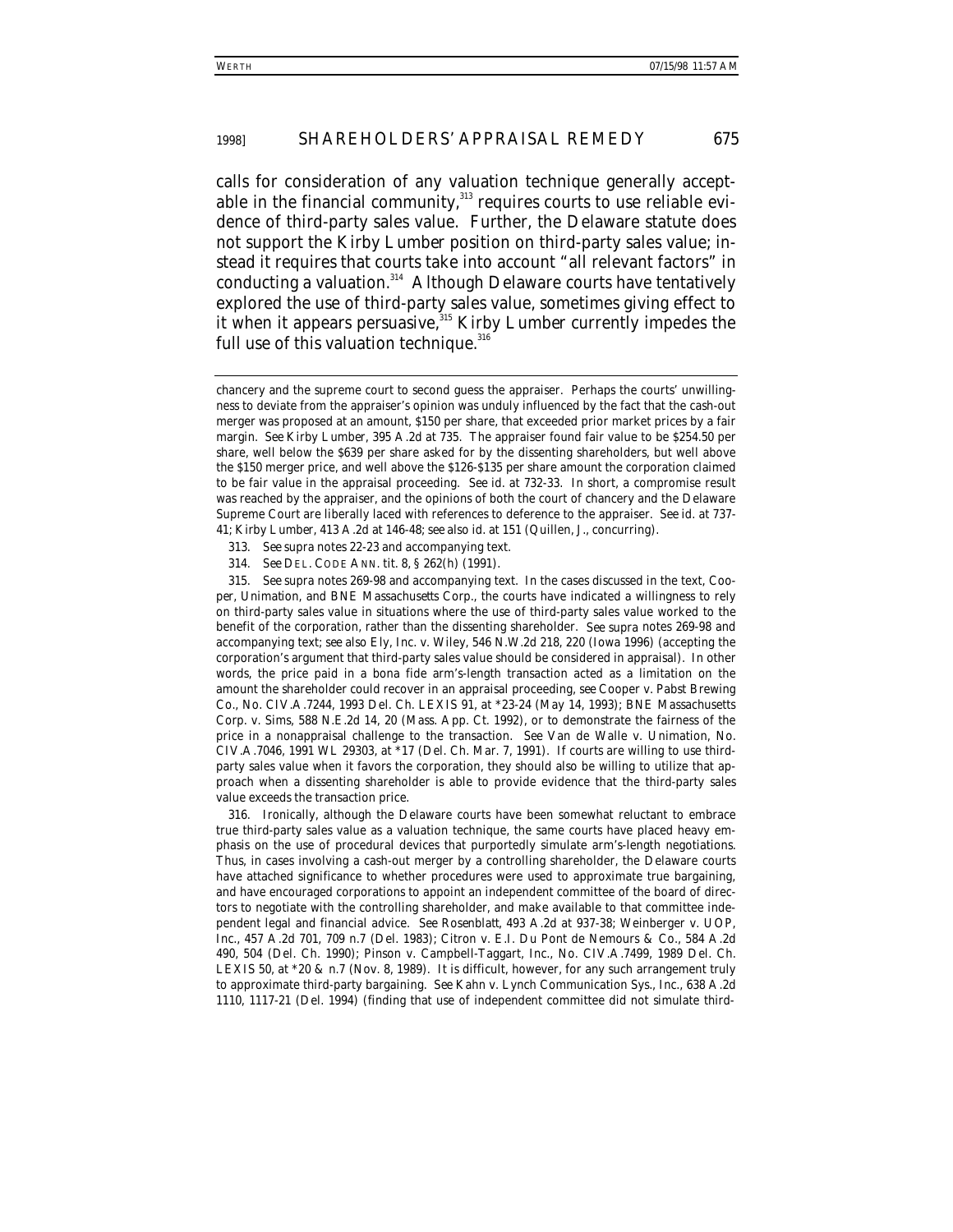5. *The Problem of Setting a Floor Price*. One final hurdle to the increased utilization of third-party sales value as a valuation technique is that by using this approach, the price paid in the transaction that triggered the appraisal claim could effectively become a floor on the appraised fair value of the corporation.<sup>317</sup> If such a floor price is set, shareholders might be encouraged to bring meritless appraisal suits, knowing that the worst possible result would be receipt of the consideration offered in the triggering transaction. Bringing the appraisal litigation therefore might be viewed as a nolose situation, $318$  thus encouraging baseless litigation brought to extract settlements based on the nuisance value of the lawsuit. Although this is a potential problem, and two Delaware chancery court opinions have expressed concern over this point,  $319$  it can be addressed directly, and is not a valid reason to exclude reliable evidence of third-party sales value.

One response to the concern that a floor price will encourage undesirable litigation is that it may actually have the opposite effect. If it is clear to potential litigants that courts will rely on third-party sales value, shareholders will have nothing to gain by bringing an appraisal action if the triggering transaction involves a bona fide thirdparty sale. In fact, an appraisal proceeding will lead to an inferior result because the shareholders will have to bear their expenses in the appraisal proceeding, typically including attorney and expert fees. Thus, use of third-party sales value may actually discourage undesirable litigation.

The other response to the floor price problem is to police directly meritless litigation through existing or improved procedural devices. First, courts must be willing to rapidly dispose of appraisal litigation, generally by summary judgment, if it is clear that a bona fide third-party sale has taken place. If the corporation produces evidence that a true third-party sale has occurred, and the dissenting shareholder cannot establish a genuine issue of fact as to the exis-

party transaction); Rabkin v. Philip A. Hunt Chem. Corp., 498 A.2d 1099, 1106 n.7 (Del. 1985) (referring to "quick surrender" by special committee). One would think that if the Delaware courts find simulated third-party bargaining to be persuasive, they would not ignore authentic third-party bargaining.

<sup>317</sup>*. See* Cooper v. Pabst Brewing Co., No. CIV.A.7244, 1993 Del. Ch. LEXIS 91, at \*24 (June 8, 1993); Cede & Co. v. Technicolor, Inc., No. CIV.A.7129, 1990 Del. Ch. LEXIS 259, at \*70 n.41 (Oct. 19, 1990), *rev'd*, 684 A.2d 289 (Del. 1996).

<sup>318</sup>*. See Cooper*, 1993 Del. Ch. LEXIS 91, at \*24-25.

<sup>319</sup>*. See supra* note 317.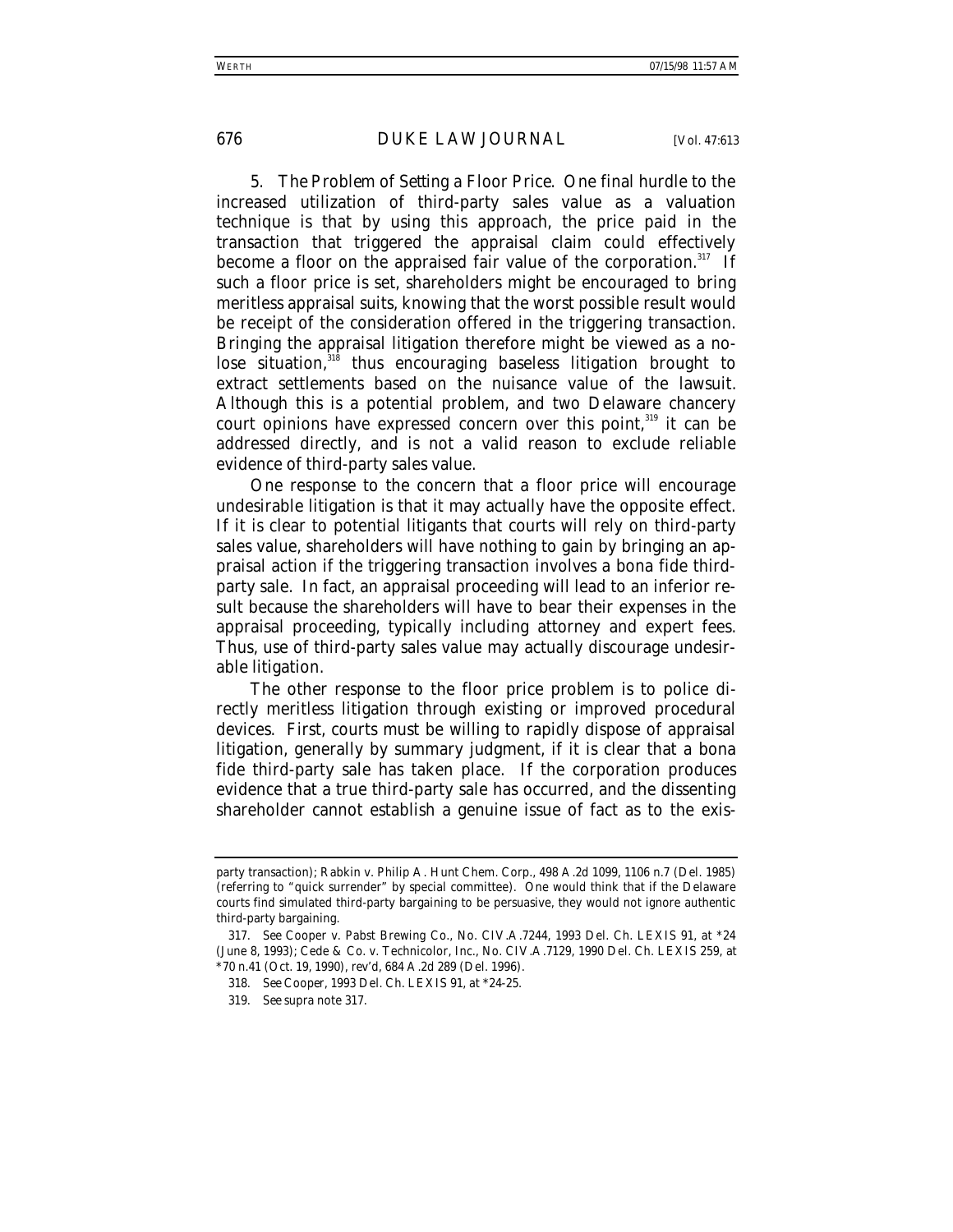tence of a true third-party sale, the corporation should be entitled to summary judgment.

Second, courts must be willing to use the authority granted to them to shift fees and costs to deter meritless appraisal litigation. Most appraisal statutes give courts the authority to assess costs against the dissenters in some circumstances.<sup>320</sup> Many statutes also grant to courts the authority to assess against either party the fees and expenses of counsel and experts.<sup>321</sup> The Delaware statute permits shifting of costs, but unfortunately does not allow courts to assess fees and expenses of counsel and experts.<sup>322</sup> Courts should consider exercising the authority to shift costs, fees, and expenses when it is clear that a third-party sale has occurred, and the dissenting shareholders are unable to put forth any credible evidence disputing the existence of a true third-party sale.

*Cooper v. Pabst Brewing Co.*<sup>323</sup> presents a case in which the thirdparty sales value approach could have been profitably adopted. In *Cooper*, a fairly spirited bidding war erupted for Pabst, culminating in a merger and an appraisal proceeding.<sup>324</sup> In the absence of any conflicting evidence as to the bona fides of the third-party sale, this should have warranted a quick disposition of the case, an award of the merger consideration to the dissenting shareholders, and consideration of the appropriateness of shifting fees onto the dissenting shareholders. Although the court stated that, "under conventional principles of economics, the results of the auction for Pabst might be expected to provide a reasonable indication of Pabst's value," the court felt unable to rely on third-party sales value because of *Kirby Lumber*, and because of the "floor price" problem.<sup>325</sup> As a result, the

<sup>320</sup>*. See, e.g.*, MODEL BUS. CORP. ACT § 13.31(a) (1991) (stating that courts may assess costs against dissenting shareholders if they act "arbitrarily, vexatiously, or not in good faith in demanding payment"); DEL. CODE ANN. tit. 8, § 262(j) (1991) (stating that the court may tax costs of proceeding "upon the parties as the Court deems equitable in the circumstances").

<sup>321</sup>*. See* MODEL BUS. CORP. ACT § 13.31(b).

<sup>322.</sup> Although the Delaware statute expressly permits the court to assess costs against either party, it does not contain the same authority to assess attorney and expert fees and expenses. *See* DEL. CODE ANN. tit. 8, § 262(j); Pinson v. Campbell-Taggart, Inc., No. CIV.A.7499, 1989 Del. Ch. LEXIS 50, at \*21-24 (Nov. 8, 1989); *Technicolor*, 1990 Del. Ch. LEXIS 259, at \*112-14. The Delaware legislature should consider granting courts increased authority to shift attorney and expert fees and expenses in appropriate cases.

<sup>323.</sup> No. CIV.A.7244, 1993 Del. Ch. LEXIS 91 (June 8, 1993).

<sup>324</sup>*. See supra* notes 270-74 and accompanying text.

<sup>325</sup>*. See Cooper*, 1993 Del. Ch. LEXIS 91, at \*24-25.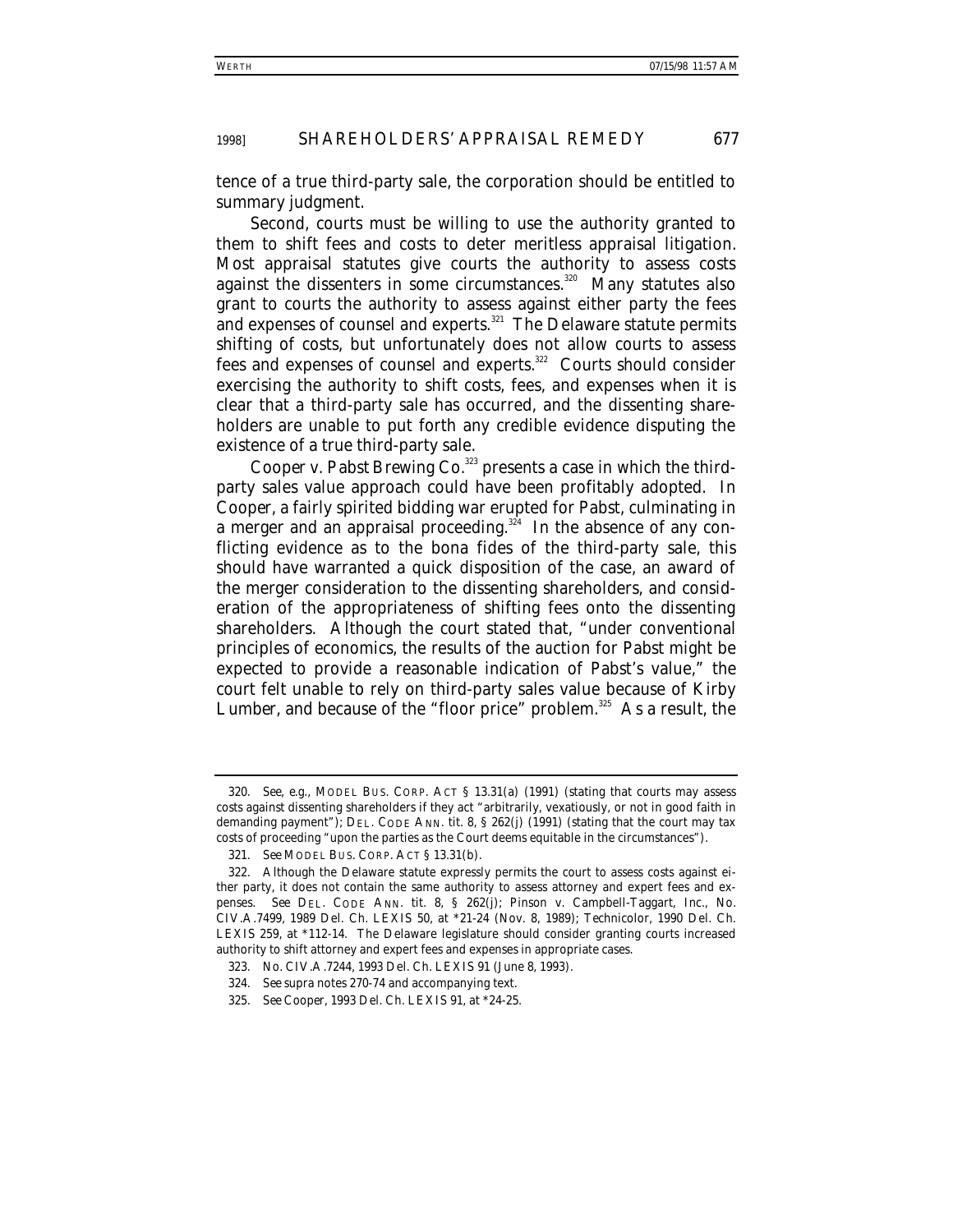corporation was forced to endure ten years of litigation and a full appraisal trial complete with abundant expert witness testimony.<sup>326</sup>

Two Delaware cases have expressed concern with the floor price problem.<sup>327</sup> Both cases involved what was arguably an acquisition by an unrelated third party, as opposed to a cash-out merger by an existing controlling shareholder. It is no coincidence that in both of these cases the trial court fixed the appraised fair value at slightly below the merger consideration.<sup>328</sup> In both cases, it seems clear that the courts were sending a message to potential dissenting shareholders that there is a risk in dissenting; it is not a "no-lose" tactic.<sup>329</sup> These courts delivered the message that it is possible for a dissenting shareholder to obtain less than the merger consideration, particularly if the facts show the presence of a true third-party sale. Unfortunately, these courts were unable to directly embrace third-party sales value, and were also prevented by Delaware law from fully utilizing fee-shifting to send their message.<sup>330</sup>

### *F. The Role of Inequitable Conduct*

If the primary purpose of the appraisal remedy is to protect minority shareholders from wrongful conduct, $331$  the reported appraisal cases should evidence this purpose. In fact, the reported cases evidence a fairly consistent pattern. In cases where the dissenting shareholders achieve a favorable result, there almost invariably is evidence that the acquiring party acted inequitably or engaged in overreaching. Virtually all of these cases involve an acquisition by a controlling shareholder. On the other hand, in appraisal cases where the acquiring party achieves a favorable result, there is evidence that the acquiring party did not act inequitably. These cases typically involve a third-party, arm's-length transaction, or other indicia of fair dealing. In short, there is a strong correlation between the particular

<sup>326.</sup> The transaction that gave rise to the litigation was consummated on March 18, 1983, *see id.* at \*6, and the case was not finally disposed of until June 8, 1993, *see id.* at \*1.

<sup>327</sup>*. See supra* note 317 and accompanying text.

<sup>328.</sup> In *Cooper*, the merger consideration was \$29.50 per share and the appraised fair value was fixed at \$27 per share. *See supra* notes 275-83 and accompanying text. In *Technicolor*, the merger price was \$23 per share and the court of chancery determined the appraised fair value of \$21.60 per share. *See* Cede & Co. v. Technicolor, Inc., No. CIV.A.7129, 1990 Del. Ch. LEXIS 259, at \*1-2, \*4-5 (Oct. 19, 1990), *rev'd*, 684 A.2d 289 (Del. 1996).

<sup>329</sup>*. See Cooper*, 1993 Del. Ch. LEXIS 91, at \*25.

<sup>330</sup>*. See supra* note 322.

<sup>331</sup>*. See supra* notes 9-14 and accompanying text.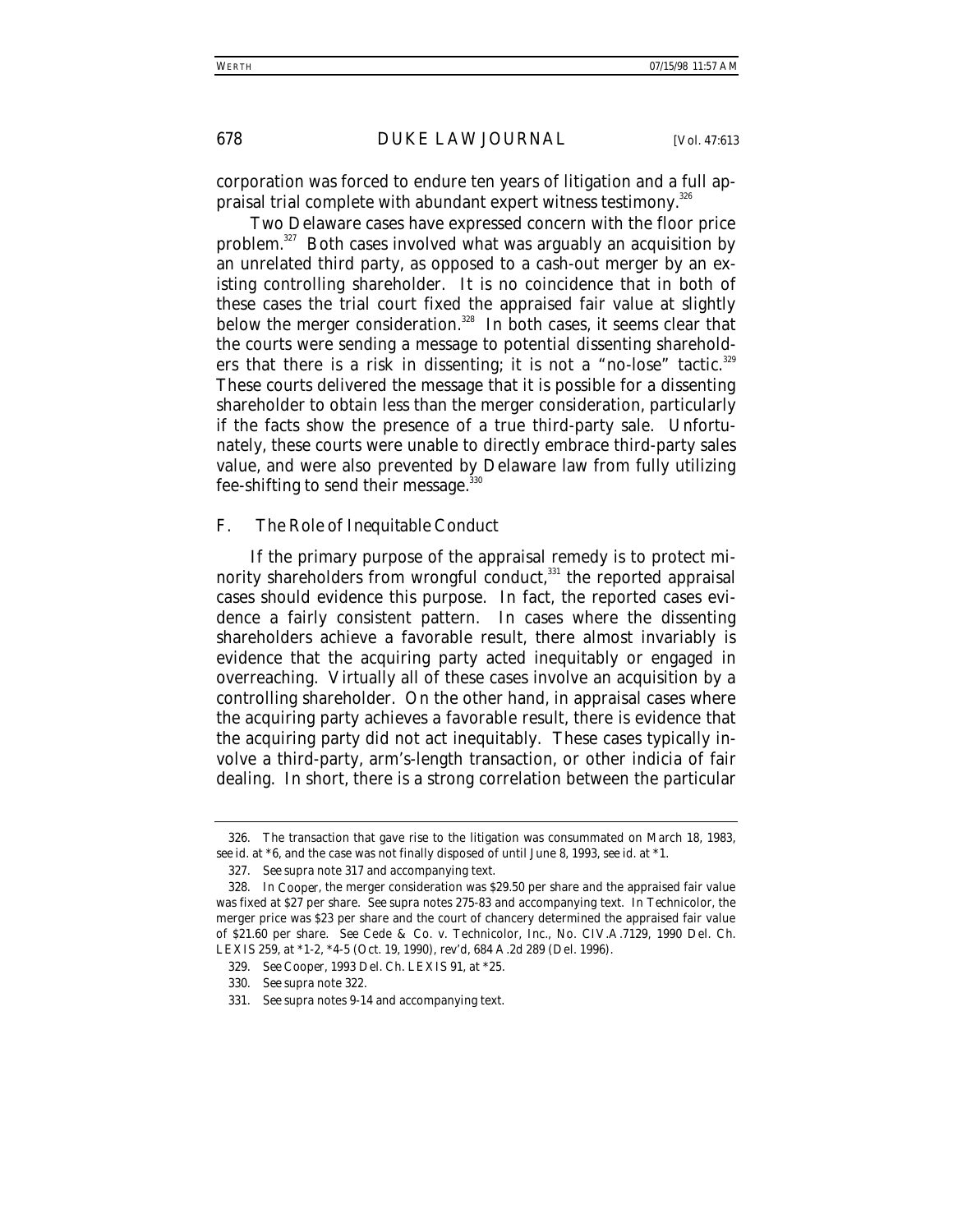equities of each case and the result reached. Given the purpose of the appraisal remedy, this is a desirable outcome.

Most of the appraisal cases decided since *Weinberger* that have been litigated to a final disposition have resulted in favorable verdicts for the dissenting shareholders.<sup>332</sup> These cases share some common traits. At issue in nearly all of them was a transaction initiated by a controlling shareholder. In many of these cases there was evidence that the price offered in the transaction triggering appraisal rights was obviously unfair. When this was not the case, there was typically some evidence that the controlling shareholder breached a fiduciary duty or otherwise engaged in unfair conduct.

Three illustrative cases are *Cavalier Oil Corp. v. Harnett,*<sup>333</sup> *In re Radiology Associates, Inc.*, 334 and *Neal v. Alabama By-Products Corp.*335 In *Cavalier*, the controlling shareholders wrongfully usurped opportunities belonging to the corporation whose shares were being appraised.336 In *In re Radiology Associates, Inc.*, the insiders who froze out the dissenting shareholder failed to fully disclose information with respect to the cash-out merger, and failed to use due care in effecting the merger, constituting a breach of fiduciary duty. $337$  In *Neal*, the dissenting shareholders raised allegations of inadequate disclosure, self-dealing, and unfair dealing, that, "for the most part,

<sup>332</sup>*. See infra* Appendix; *see also* 2 ALI, PRINCIPLES, *supra* note 5, introductory note at 298-99, reporter's note 5 (noting several instances where courts awarded amounts exceeding the offered merger price); Seligman, *supra* note 6, at 856 (noting that, in general, judicial determinations of fair value "virtually always exceed market value"). The valuation pattern in these cases is predictable. The corporation claims that fair value for appraisal purposes is at or near the price at which the acquisition, generally a cash-out merger, took place. The dissenting shareholder claims that fair value exceeds the acquisition or merger price by a large amount. *See, e.g.*, Hodas v. Spectrum Tech., Inc., No. CIV.A.11265, 1992 Del. Ch. LEXIS 252, at \*1, \*7, \*9 (Dec. 7, 1992) (acquisition price of \$70.57 per share; corporation alleged fair value equaled \$68 per share; dissenting shareholder alleged fair value equaled \$896.37 per share); Neal v. Alabama By-Products Corp., No. CIV.A.8282, 1990 WL 109243, at \*1, \*6, \*8 (Del. Ch. Aug. 1, 1990) (acquisition price of \$75.60 per share; corporation alleged fair value equaled \$64 per share; dissenting shareholder alleged fair value equaled \$193.40 per share), *aff'd*, 588 A.2d 255 (Del. 1991). As used in the text, a result favorable to the dissenting shareholder means that the judicial determination of fair value significantly exceeded the acquisition price.

<sup>333. 564</sup> A.2d 1137 (Del. 1989).

<sup>334. 611</sup> A.2d 485 (Del. Ch. 1991).

<sup>335.</sup> No. CIV.A.8282, 1990 WL 109243 (Del. Ch. Aug. 1, 1990), *aff'd*, 588 A.2d 255 (Del. 1991).

<sup>336</sup>*. See Cavalier Oil Corp.*, 564 A.2d at 1144. There were also allegations that the insiders caused the corporation to assign them options to purchase additional stock for inadequate consideration. *See* Cavalier Oil Corp. v. Harnett, Nos. CIV.A.7959, 7960, 7967, 7968, 1988 Del. Ch. LEXIS 28, at \*8 (Feb. 22, 1988), *aff'd*, 564 A.2d 1137 (Del. 1989).

<sup>337</sup>*. See In re* Radiology Assocs., 611 A.2d at 487.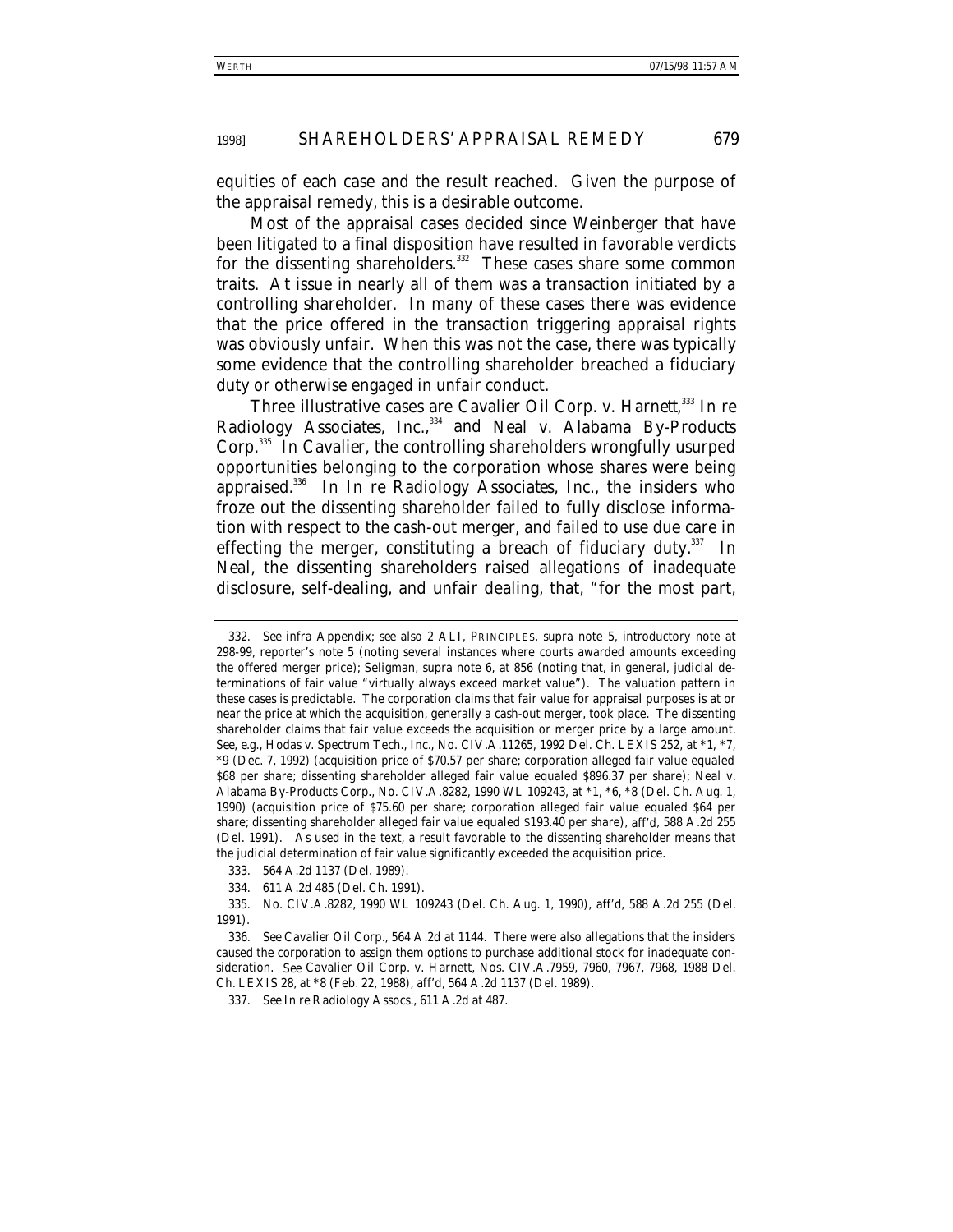went unchallenged by respondents."<sup>338</sup> In each of these cases, the appraisal result was very favorable to the dissenting shareholders.<sup>339</sup>

In *Neal* there was also evidence that the dissenting shareholders were offered an obviously unfair price. First, the cash-out merger was accomplished at a price well below the price paid by the controlling shareholder for its own stock. $340$  In addition, the controlling shareholder had previously made and abandoned two specific proposals to engage in a cash-out merger: in one instance, an investment banker recommended a minimum price for the merger transaction that exceeded the price ultimately paid in the cash-out merger; $341$  in the other instance, the controlling shareholder proposed a cash-out merger that was deemed unfair by an investment banker.<sup>342</sup>

340*. See Neal*, 1990 WL 109243, at \*1.

341. Goldman Sachs and Company recommended a minimum price of \$85 per share to engage in a cash-out merger, and the controlling shareholder determined not to pursue the transaction. *See id.* at \*2.

342. The controlling shareholder's \$65 cash-out merger proposal was deemed to be "not fair from a financial point of view" by Kidder, Peabody and Company, Inc. *See id.*

<sup>338</sup>*. Neal*, 1990 WL 109243, at \*3.

<sup>339.</sup> In *Cavalier Oil Corp.*, the appraised value determined by the court was \$347,000, compared to \$93,950 offered by the corporation. *See Cavalier Oil Corp.*, 564 A.2d at 1139. In *Radiology*, the court determined the appraised fair value to be \$1,084 per share, far greater than the \$457 per share argued by the corporation and the \$400 per share paid in the original cashout merger. *See In re* Radiology Assocs., 611 A.2d at 488-89, 501. In *Neal*, the court appraised the stock at \$180.67 per share versus \$75.60 per share paid in the cash-out merger and \$64 per share asserted as the fair value by the corporation. *See Neal*, 1990 WL 109243, at \*1, \*8, \*21. Other cases also illustrate the principle that wrongdoing or breach of fiduciary duty significantly impacts the outcome of appraisal proceedings. *See, e.g.*, Harris v. Rapid-American Corp, No. CIV.A.6462, 1990 WL 146488, at \*1, \*3, \*18 (Del. Ch. Oct. 2, 1990) (noting that controlling shareholders engaging in cash-out merger were subject to several shareholder suits and Securities and Exchange Commission enforcement actions; appraising value at \$51 per share as compared to \$28 per share offer price), *aff'd in part, rev'd in part*, 603 A.2d 796 (Del. 1992), *on remand*, 1992 WL 69614, at \*4 (Del. Ch. Apr. 6, 1992) (fixing fair value at \$73.29 per share); Pinson v. Campbell-Taggart, Inc., No. CIV.A.7499, 1989 Del. Ch. LEXIS 50, at \*1, \*15 & n.5, \*63 (Nov. 8, 1989) (noting allegations of disclosure inadequacies and procedural unfairness; finding fair value to be \$2,819 per share compared to cash-out price of \$1,935.75); *In re* Spang Indus., Inc., 535 A.2d 86, 90-91 (Pa. Super. Ct. 1987) (noting that corporation understated its assets and overstated its liabilities in preparation for cash-out merger; remanding for recalculation of fair value); *cf.* Ryan v. Tad's Enters., Inc., Nos. CIV.A.10229, 11977, 1996 WL 936160, at \*1, \*2, \*22 (Del. Ch. Apr. 24, 1996) (evaluating fairness of price in context of fiduciary duty claim; noting self-dealing and unfair dealing by controlling shareholder and determining a fair value of \$23.86 per share, compared to \$13.25 merger price), *aff'd*, 693 A.2d 1082 (Del. 1997); Kalabogias v. Georgou, 627 N.E.2d 51, 55-58 (Ill. App. Ct. 1993) (looking to appraisal statute in evaluating fair value for buyout pursuant to dissolution petition; noting corporation underreported revenues on tax records and financial statements and accepting minority shareholders' valuation of corporation at \$1,393,682, compared to controlling shareholders' asserted value of \$102,279).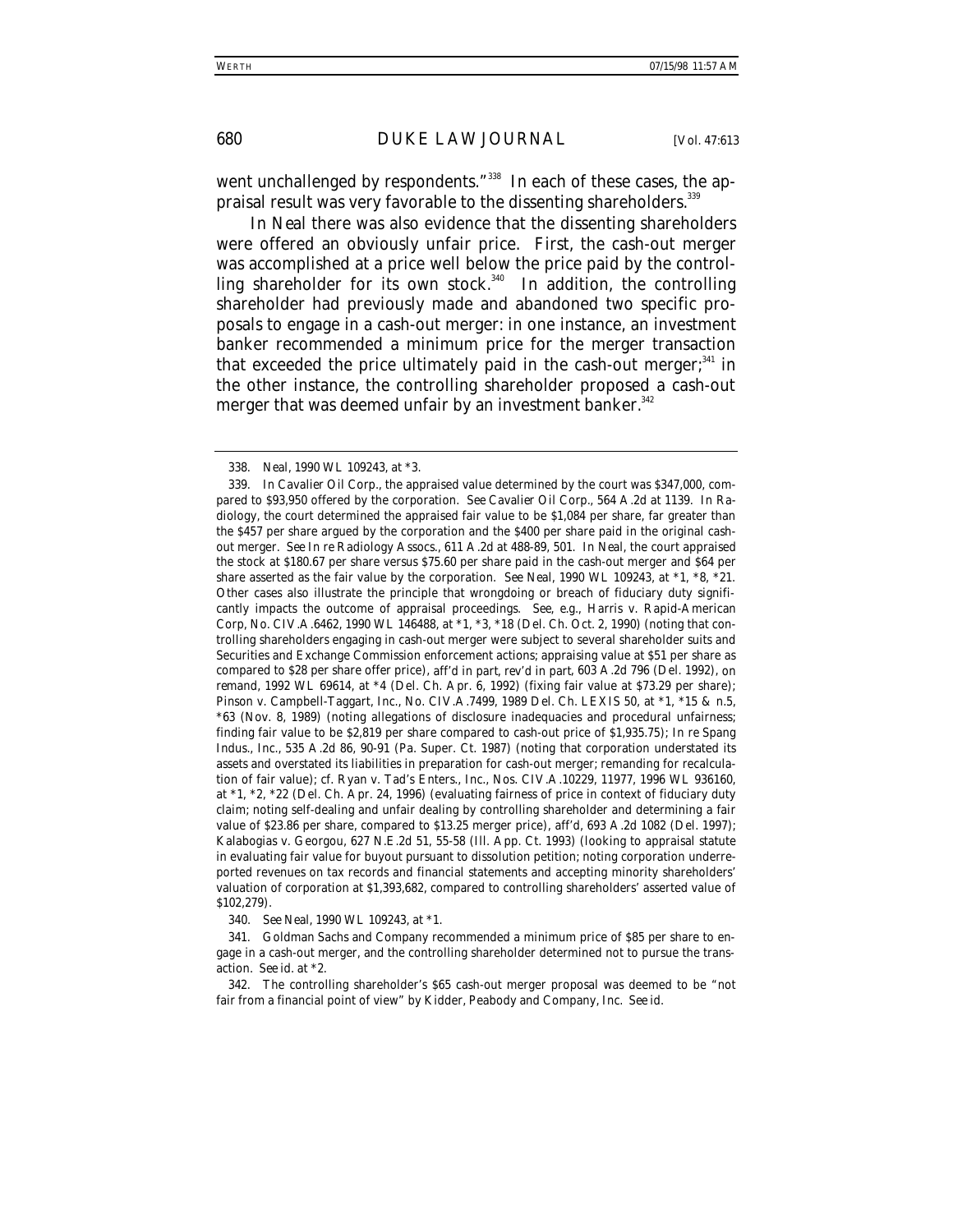Courts have looked at several different kinds of evidence indicating that the dissenting shareholders were offered an obviously unfair price. In some cases, evidence indicated that a third party had been willing to pay more than the cash-out merger price.<sup>343</sup> In other cases, the cash-out merger was instituted at a price below the price previously offered to the dissenting shareholder by the controlling shareholder in an attempt to buy the dissenting shareholder's shares,<sup>344</sup> or at a price below the low end of a price range deemed fair by an independent investment banker.<sup>345</sup> In each of these instances, the dissenting shareholders received a favorable appraisal result.<sup>346</sup>

On the other hand, when the merger price is determined in third-party, arm's-length dealings, the appraisal result typically favors the corporation rather than the dissenting shareholder. *Cooper v. Pabst Brewing Co.* and *BNE Massachusetts Corp. v. Sims*, discussed previously, $347$  are probably the best examples. $348$ 

Similarly, if there is other evidence of the fairness of the merger price, the corporation is likely to achieve a better result in the appraisal proceeding. *Kleinwort Benson, Ltd. v. Silgan Corp.*349 illustrates this point. In *Kleinwort*, insiders owning the Class A stock of a corporation engaged in a cash-out merger to eliminate the Class B stock at a price of  $$6.50$  per share.<sup>350</sup> More than two-thirds of the Class B stock was owned by The Morgan Stanley Group and related parties.<sup>351</sup> Morgan Stanley consented to the merger.<sup>352</sup> Some of the

<sup>343</sup>*. See* Institutional Equip. & Interiors, Inc. v. Hughes, 562 N.E.2d 662, 664-66 (Ill. App. Ct. 1990); Chrome Data Sys., Inc. v. Stringer, 820 P.2d 831, 832-33 (Or. Ct. App. 1991).

<sup>344</sup>*. See, e.g.*, TV58 Ltd. Partnership v. Weigel Broad. Co., No. CIV.A.10798, 1993 Del. Ch. LEXIS 146, at \*5-6 (July 22, 1993).

<sup>345</sup>*. See In re* Shell Oil Co., No. CIV.A.8080, 1990 Del. Ch. LEXIS 199, at \*4-6 (Dec. 11, 1990), *aff'd*, 607 A.2d 1213 (Del. 1992); Pinson v. Campbell-Taggart, Inc., No. CIV.A.7499, 1989 Del. Ch. LEXIS 50, at \*44-48 (Nov. 8, 1989).

<sup>346</sup>*. See infra* Appendix.

<sup>347</sup>*. See supra* notes 269-83, 300-08 and accompanying text.

<sup>348.</sup> Another good example is found in *Cawley v. SCM Corp.*, 530 N.E.2d 1264, 1267-68 (N.Y. 1988) (noting that active bidding contest provided evidence that merger price was fair).

<sup>349.</sup> No. CIV.A.11107, 1995 WL 376911 (Del. Ch. June 15, 1995).

<sup>350</sup>*. See id.* at \*1.

<sup>351</sup>*. See id.* The Morgan Stanley Group and the Morgan Stanley Leveraged Equity Fund, L.P. (MSLEF) owned more than two-thirds of the Class B stock. *See id.* The general partners of MSLEF were Morgan Stanley Leveraged Capital Fund, Inc., L.P., another Morgan Stanley affiliate, and CIGNA Leveraged Capital Fund, Inc., an affiliate of CIGNA Corporation. *See id.*

<sup>352</sup>*. See id.*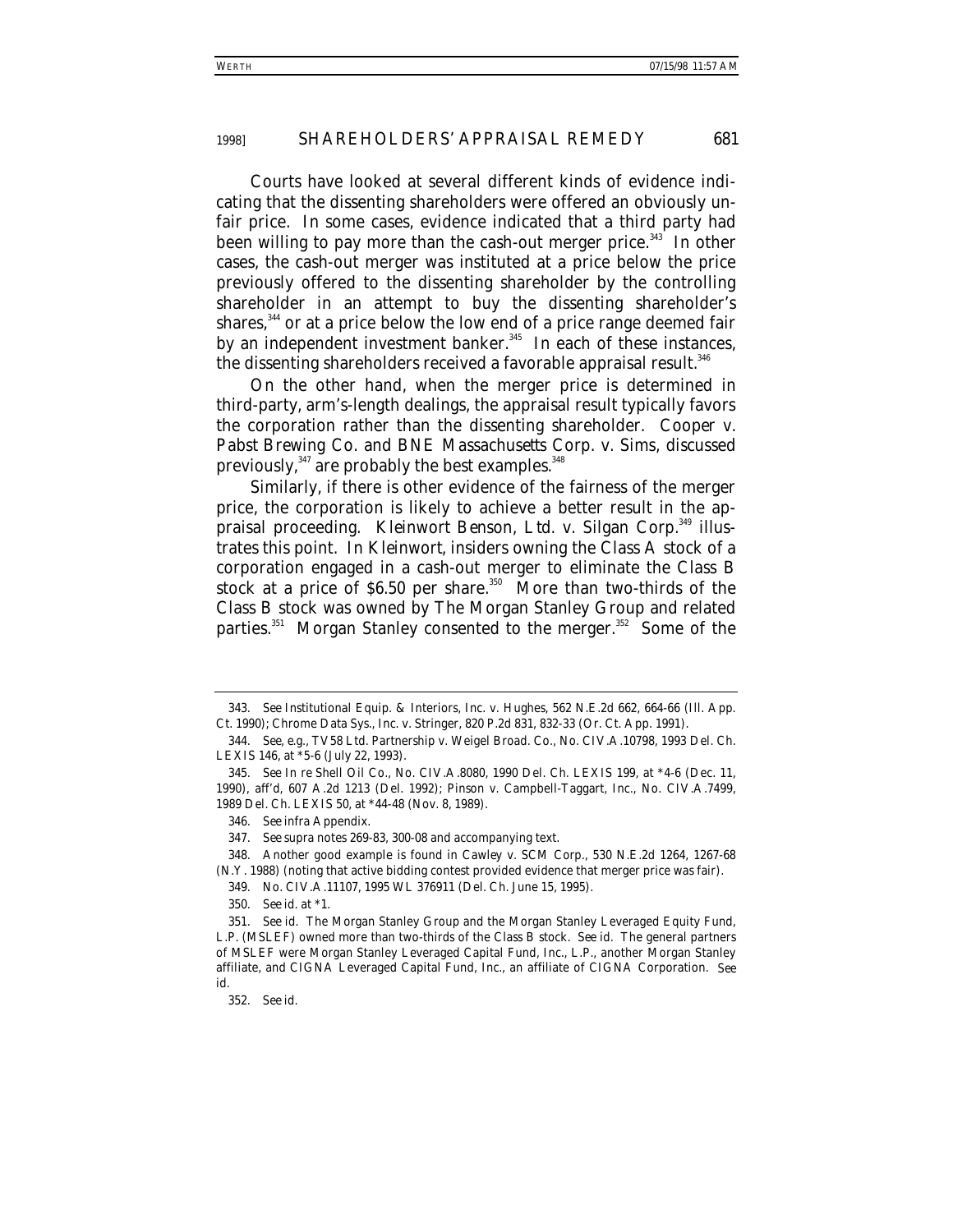other Class B shareholders, unrelated to Morgan Stanley, elected to dissent from the cash-out merger. $353$ 

The court fixed the fair value of the Class B stock at \$5.94 after hearing all of the appraisal evidence. $354$  Although the court did not expressly rely on the fact that Morgan Stanley went along with the transaction, it appears unavoidable that the court was strongly influenced by this fact.<sup>355</sup> A significant shareholder, highly sophisticated in financial matters, unrelated to the acquiring party, and with the likely power to scuttle the transaction, was willing to accept \$6.50 per share. This provided a strong indicia of the fairness of that price.<sup>356</sup>

The significant role equity plays in an appraisal proceeding is also demonstrated in *Salomon Brothers Inc. v. Interstate Bakeries Corp.*357 In this case, Salomon Brothers acquired its ownership interest in a corporation after the announcement of a merger transaction giving rise to appraisal rights, with full knowledge of the proposed merger transaction and the fact that the acquiring company owned sufficient shares to carry out the merger.<sup>358</sup> In effect, Salomon bought its stock in order to bring an appraisal action. The court rejected the corporation's argument that Salomon should not be able to demand appraisal because it had acquired its stock after the announcement of the merger.<sup>359</sup> There is little doubt, however, that this equitable fact affected the final result in the appraisal proceeding. Salomon was awarded \$32.50 per share in the appraisal proceeding, an amount well below the merger price of  $$39.25$  to  $$40.50$  per share.<sup>361</sup>

357. 576 A.2d 650 (Del. Ch. 1989) (denying corporation's motion for summary judgment); No. CIV.A.10054, 1992 Del. Ch. LEXIS 100 (May 1, 1992) (decision after trial).

<sup>353</sup>*. See id.*

<sup>354</sup>*. See id.*

<sup>355.</sup> The court described Morgan Stanley's ownership interest and noted its consent to the merger. *See id.* These facts were not related to the appraisal proceeding, other than to show acquiescence in the merger transaction by a sophisticated, unrelated party.

<sup>356</sup>*. See also* Alpert v. 28 Williams St. Corp., 473 N.E.2d 19, 22, 24, 29 (N.Y. 1984) (finding a transaction "fair" where the cash-out price was determined by looking at the price paid to majority stockholders in arm's-length transactions prior to the merger).

<sup>358</sup>*. See Salomon Bros.*, 576 A.2d at 651.

<sup>359</sup>*. See id.*

<sup>360</sup>*. See Salomon Bros.*, 1992 Del. Ch. LEXIS 100, at \*1, \*4-5. A management-led buyout group initially offered \$38 per share for the company, after the company had been shopped for about six months. *See id.* at \*4-5. Following negotiations, the buyout group agreed to pay \$40.50 in cash for approximately 89% of the company and preferred stock with a liquidation preference of \$40.50 for the remaining shares. *See id*. at \*5. Goldman Sachs opined that the blended value of the consideration was between \$39.25 and \$39.75 per share. *See id.* The fact that the company was actively shopped prior to the insider-led buyout no doubt contributed to the corporation's equitable position.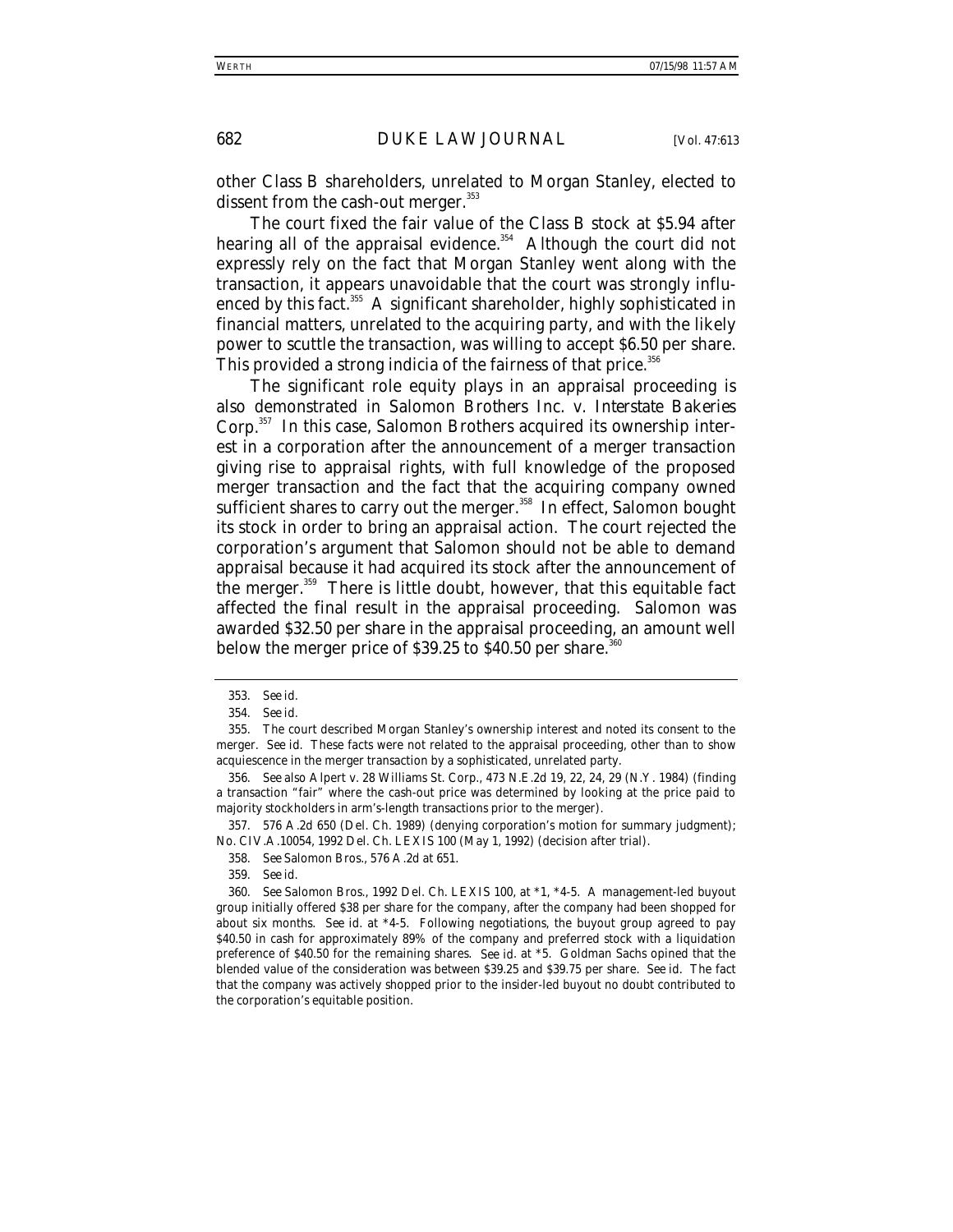Although it appears that equitable factors strongly influence the outcome of appraisal proceedings, the argument might be made that courts are not attempting to achieve "equity" in appraisal proceedings, but are merely appraising corporations. Where, after all, does equity fit in a discounted cash flow analysis or similar number crunching exercise? $361$  The nature of the appraisal process belies this argument. As already pointed out, appraisal is not an exact science, and entails much subjectivity, estimation, and prediction.<sup>362</sup> The dissenting shareholder typically alleges that the stock has a fair value between two and ten times the fair value claimed by the corporation.<sup>363</sup> Equity has a lot of room to operate within such a large range of fair value and the outcomes in these cases indicate that courts generally attempt to achieve equitable results.

The ability of a court to manipulate the numbers to reach a "fair result" is demonstrated in *In re Appraisal of Shell Oil Co.*364 In *Shell*, a controlling shareholder was interested in cashing out the minority shareholders.<sup>365</sup> It retained an investment banker who opined that the value of the minority shares was  $$53$  per share.<sup>366</sup> A cash-out merger at  $$55$  was proposed.<sup>367</sup> An independent committee of the corporation was formed to evaluate the bid.<sup>368</sup> The committee retained its own investment banker, Goldman Sachs, who opined that \$80-\$85 was the "high confidence" range for the value of the corporation's shares, with the lowest fair price being  $$70$  per share.<sup>369</sup> The committee thus rejected the \$55 proposal and indicated a willingness to negotiate a  $$75$  offer.<sup>370</sup> The parent dropped the merger proposal and launched a tender offer at  $$58$  per share.<sup>371</sup> Litigation ensued and

<sup>361.</sup> Similarly, the opinions in appraisal cases do not speak extensively about equity, but instead primarily are devoted to dissecting experts' valuation testimony. *See, e.g.*, Cavalier Oil Corp. v. Harnett, Nos. CIV.A.7959, 7960, 7967, 7968, 1988 Del. Ch. LEXIS 28, at \*8, \*32-98 (Feb. 22, 1988) (making only a passing reference to equitable considerations and engaging in a lengthy discussion devoted to valuation testimony), *aff'd*, 564 A.2d 1137 (Del. 1989). It often is necessary to read between the lines to ascertain the equitable posture of the proceeding.

<sup>362</sup>*. See supra* notes 90-98 and accompanying text.

<sup>363</sup>*. See infra* Appendix.

<sup>364.</sup> No. CIV.A.8080, 1990 Del. Ch. LEXIS 199 (Dec. 11, 1990), *aff'd*, 607 A.2d 1213 (Del. 1992).

<sup>365</sup>*. See id.* at \*3-4.

<sup>366</sup>*. See id.* at \*4.

<sup>367</sup>*. See id.*

<sup>368</sup>*. See id.*

<sup>369</sup>*. See id.*

<sup>370</sup>*. See id.* at \*4-5.

<sup>371</sup>*. See id.* at \*5.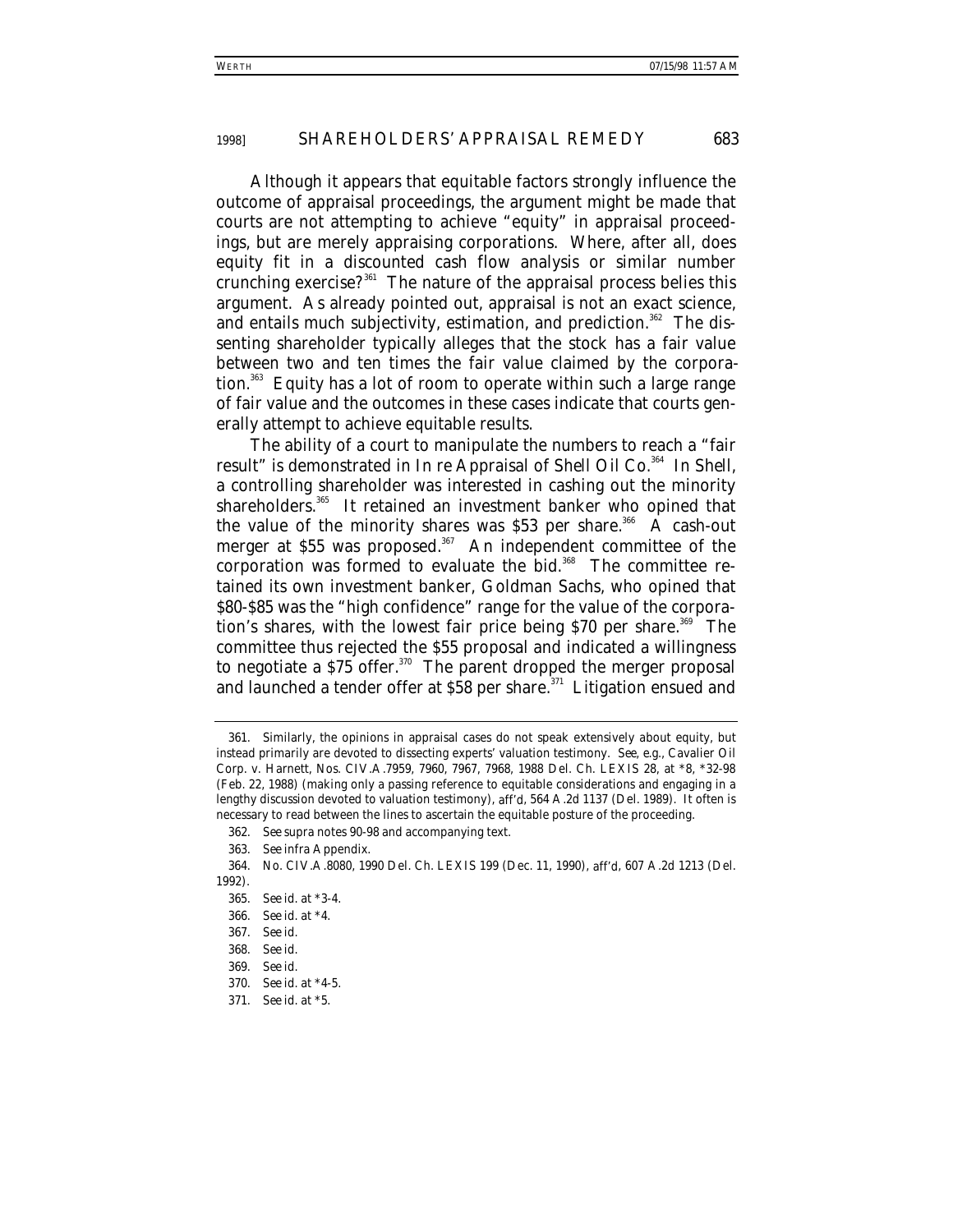was settled, and a cash-out merger ultimately took place at \$58 per share.<sup>372</sup> Some of the shareholders asserted appraisal rights.<sup>373</sup>

In the appraisal proceeding, the dissenting shareholders, and their expert, asserted that the shares had a fair value of  $$89$ <sup>374</sup> The corporation, and its expert, asserted a fair value of \$55.<sup>375</sup> The court, after chiding the parties for presenting biased expert testimony,  $376$ concluded that the dissenting shareholders' expert's valuation was the more credible of those presented, although it too was "not without error and distortion."377 As a result, the court took the dissenting shareholders' valuation result of \$89, discounted it by 20%, and concluded that fair value was equal to \$71.20 per share.<sup>378</sup> The court gave no explanation for the 20% discount. Presumably, it was to correct for the "error and distortion"379 found in the \$89 valuation, but there is no explanation as to why 20%, rather than 10%, or 30%, or any other number, was chosen. The court did indicate that the resulting valuation of \$71.20 per share was not far from the \$70 per share "low" value arrived at by Goldman Sachs.<sup>380</sup> This indicates that the court had in mind an equitable solution, and found enough play in the numbers to achieve the desired result.<sup>381</sup>

381. The corporation appealed from the court of chancery's valuation determination and the Delaware Supreme Court upheld the chancellor's valuation, applying a deferential standard of review. *In re* Appraisal of Shell Oil Co*.*, 607 A.2d 1213, 1215, 1219 (Del. 1992). The supreme court candidly noted that the chancery court had to sort out figures that were "poles apart," and chose a final value "very close to the mid-way mark between the two values." *Id.* at 1220.

<sup>372</sup>*. See id.* at \*6-9.

<sup>373</sup>*. See id.* at \*10. In assessing the equities of this case, it is interesting to note that the corporation was determined to have failed adequately to disclose all material facts to the minority shareholders. *See id.* at \*2, \*6; *In re* Appraisal of Shell Oil Co., 607 A.2d 1213, 1215 (Del. 1992).

<sup>374</sup>*. In re* Appraisal of Shell Oil Co., 1990 Del. Ch. LEXIS 199, at \*17.

<sup>375</sup>*. See id.* at \*92.

<sup>376</sup>*. See id.* at \*14-16, \*93.

<sup>377</sup>*. Id.* at \*94-95.

<sup>378</sup>*. See id.* at \*95-96.

<sup>379</sup>*. Id.* at \*95.

<sup>380</sup>*. See id.* at \*96. It also was not far from the \$75 price at which the independent committee was willing to strike a deal. *See id.* at \*4-5. Presumably, if the independent committee's first offer was \$75, the committee might have been willing to agree to a price somewhat below \$75. This, of course, lends credence to the equity of the \$71.20 result reached by the court.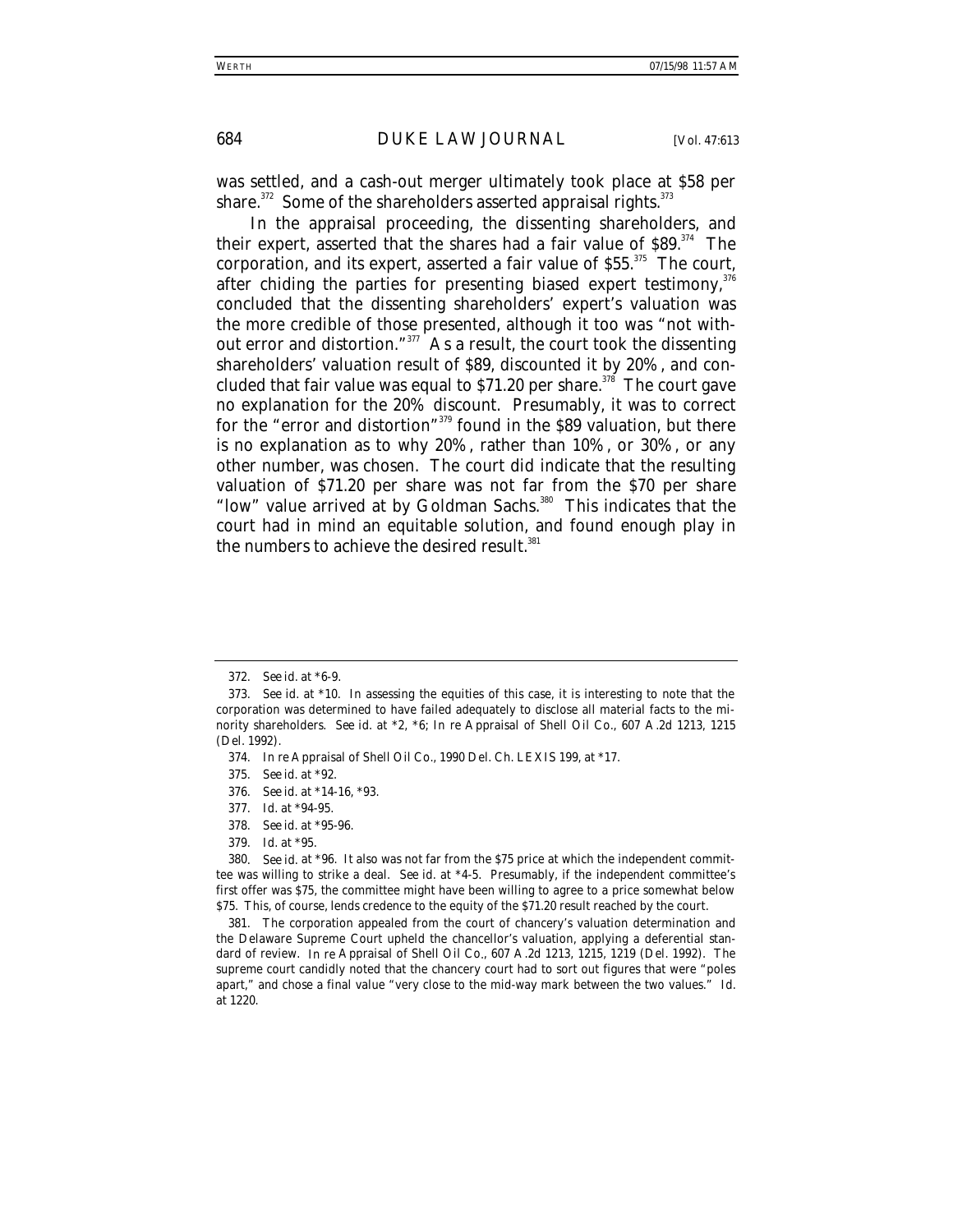# *G. Limitations on the Ability of Courts to Achieve Equitable Results*

Although courts generally have managed to conduct appraisal proceedings with an eye to the underlying equities, certain doctrinal problems interfere with the ability of courts to consistently reach equitable results. These doctrinal problems fall into three categories. The first concerns the relationship between the appraisal process and allegations of unfairness or breach of fiduciary duty. The second relates to whether courts conducting appraisal proceedings are permitted to consider events that take place after the transaction triggering the appraisal remedy. The last deals with institutional concerns that arise in appraisal proceedings.

1. *The Relationship Between the Appraisal Remedy and Allegations of Unfair Conduct or Breach of Fiduciary Duty*. Although it appears that courts consider unfair conduct or breaches of fiduciary duty to reach equitable appraisal results,<sup>382</sup> they are restricted in their ability to do so under existing Delaware case law. The Delaware courts have held that the appraisal remedy is a limited legislative remedy and that the only litigable issue in an appraisal proceeding is the value of the dissenting shareholders' stock on the date of the merger.<sup>383</sup> As a result, the Delaware courts have concluded that claims of unfair dealing may not be litigated within the context of a statutory appraisal proceeding.<sup>384</sup> The Delaware Supreme Court has stated that "[a] determination of fair value does not involve an inquiry into claims of wrongdoing in the merger."<sup>385</sup>

<sup>382</sup>*. See supra* Part II.F. *But see* Sieg Co. v. Kelly, 568 N.W.2d 794, 802 (Iowa 1997) (stating that appraisal "is not an equitable proceeding wherein the court assigns a value to the dissenters' stock that it considers 'fair and equitable under all the circumstances'") (citation omitted).

<sup>383</sup>*. See* Alabama By-Products Corp. v. Neal, 588 A.2d 255, 256-57 (Del. 1991); Cavalier Oil Corp. v. Harnett, 564 A.2d 1137, 1142 (Del. 1989); Cede & Co. v. Technicolor, Inc., 542 A.2d 1182, 1187 (Del. 1988).

<sup>384</sup>*. See Neal*, 588 A.2d at 257; *See also Sieg*, 568 N.W.2d at 802 (agreeing with Delaware courts that appraisal proceeding is limited to determining fair value).

<sup>385</sup>*. Technicolor*, 542 A.2d at 1189. The court stated that the proper forum to address claims of "wrongdoing" is a "fraud action seeking monetary relief for unfair dealing." *Id.* The court has thus created a dual litigation model in which the fraud action is the remedy for wrongdoing and the appraisal action is a mere legislative remedy to determine fair value. The court's analysis, however, fails to address the reason for the legislatively created appraisal remedy. The legislature must have had some minority shareholder protection rationale in mind, and this purpose should inform the appraisal proceeding. *See supra* notes 6-14 and accompanying text. The appraisal proceeding does not exist in a vacuum merely to render a finding as to fair value. Nor did the court explain its apparent retreat from *Weinberger*'s statement that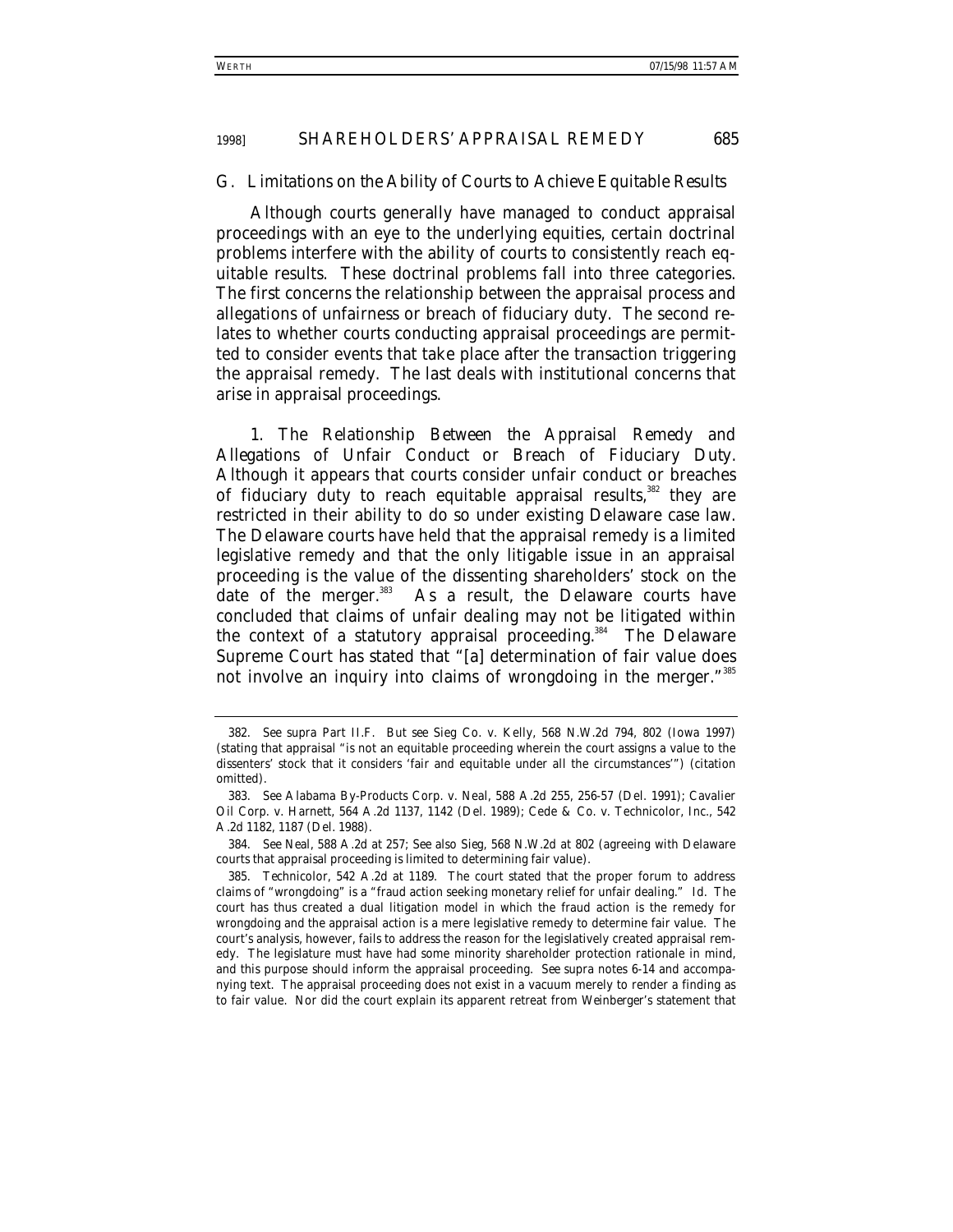The courts of other states have not taken as firm a stance on this issue, and often permit claims of misconduct to be asserted in an appraisal proceeding.386

The Delaware position presents an apparent paradox. Inequitable conduct should, and in fact does, appear to influence the results of appraisal proceedings,<sup>387</sup> yet the Delaware Supreme Court has stated that claims of wrongdoing do not belong in the appraisal process.<sup>388</sup> This apparent paradox has been resolved in two ways. First, evidence of wrongdoing continues to find its way indirectly into the appraisal process to impeach the credibility of the wrongdoer. Determining fair value in an appraisal proceeding depends very much on the underlying factual assumptions made as to the future prospects of the business.<sup>389</sup> Inevitably the corporation, through its agents, will either testify as to those underlying assumptions, or provide information to an expert witness for use by that witness in determining fair value. In either case, the dissenting shareholder may then challenge the underlying assumptions by attacking, with evidence of unfair dealing, the credibility of the corporation's agents.<sup>390</sup> As a result, although the dissenting shareholder may not submit evidence of unfair dealings in an appraisal proceeding directly to support an unfair dealing claim, that same evidence may be used indirectly to impeach the credibility of the valuation contentions of the

the appraisal remedy should ordinarily be the exclusive remedy to a shareholder objecting to a merger transaction. *See supra* note 21 and accompanying text. Obviously, there is some overlap between the appraisal remedy and the fraud action when both arise out of a contested fundamental corporate transaction. The exact relationship between the two remedies, and the degree to which the appraisal remedy is, or should be, an exclusive remedy, is beyond the scope of this Article, and will be addressed in a forthcoming article by the author.

<sup>386</sup>*. See, e.g.*, Czajkowski v. Jovanovich, No. 92-55787, 1994 U.S. App. LEXIS 14153, at \*11 (9th Cir. June 8, 1994) (permitting allegations of fraud and breach of fiduciary duty to be considered in appraisal proceeding under New York law); Steinberg v. Amplica, Inc., 729 P.2d 683, 690 (Cal. 1986) (en banc) (holding that shareholder's claim of misconduct can be vindicated in appraisal proceeding); Sturgeon Petroleums Ltd. v. Merchants Petroleum Co., 195 Cal. Rptr. 29, 33 (Cal. Ct. App. 1983) (allowing misconduct affecting value of corporation to be asserted in appraisal proceeding); *cf.* Foy v. Klapmeier, 992 F.2d 774, 779 (8th Cir. 1993) (taking into account usurpation of corporate opportunity in valuing corporation). *But see Sieg*, 568 N.W.2d at 802 (holding that an appraisal action is not the appropriate forum for recovery of damages for wrongdoing).

<sup>387</sup>*. See supra* Part II.F.

<sup>388</sup>*. See supra* notes 383-85 and accompanying text.

<sup>389</sup>*. See supra* notes 91-93 and accompanying text.

<sup>390</sup>*. See* Alabama By-Products Corp. v. Neal, 588 A.2d 255, 257 (Del. 1991) (holding that evidence of unfair dealing is admissible to impeach respondents' credibility); *In re* Radiology Assocs., Inc., 611 A.2d 485, 498 (Del. Ch. 1991) (noting that breach of fiduciary duty by defendant "undermines the credibility of the information" supplied to expert witness).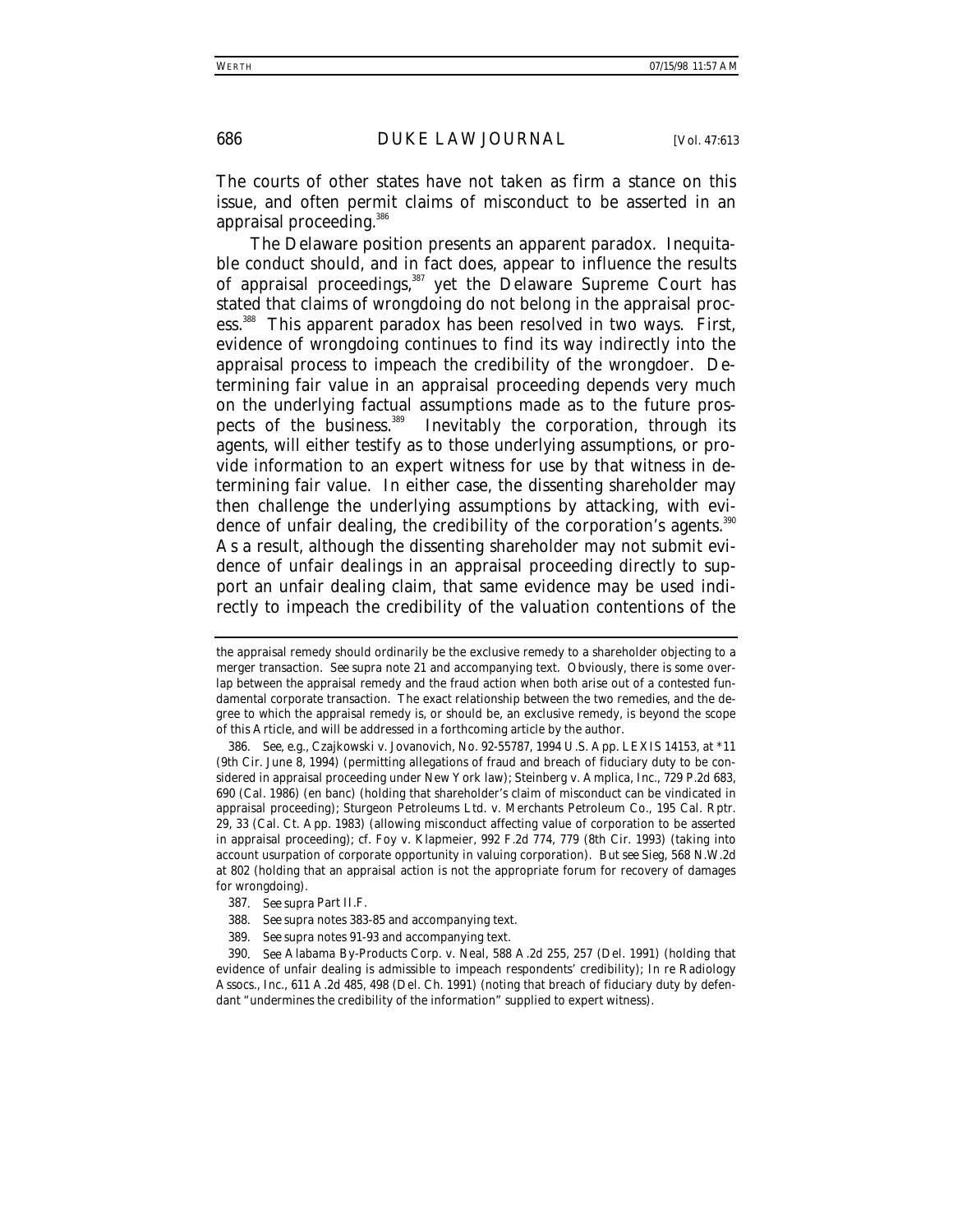opposing party. $391$  What is not permitted in the front door may freely enter through the back door.

Further, the Delaware courts have consistently stated that they will not, in conducting an appraisal proceeding, ignore the manner and procedures used to determine the price offered in the transaction triggering appraisal rights.<sup>392</sup> Thus, if there is self-dealing, or the procedures utilized in setting the price are not calculated to yield a fair price, this will be considered by the court in assessing the reliability of the corporation's valuation assertions.<sup>393</sup> This provides another means for courts to assess the conduct of the parties in the appraisal process.

Second, the appraisal process has been used as a means of uncovering wrongdoing that can be asserted in separate litigation, thereby providing a means to remedy the inequitable conduct. Dissenting shareholders in appraisal proceedings have been permitted to conduct discovery aimed at uncovering evidence of unfair dealing or breach of fiduciary duty. In *Chang's Holdings v. Universal Chemicals & Coatings, Inc.*, 394 for example, the court permitted the dissenting shareholder in an appraisal proceeding to take depositions aimed at determining whether that shareholder had a basis for asserting a breach of fiduciary duty claim.<sup>395</sup> The court reasoned that because such information may affect the credibility of the board of directors or other persons who supplied information used in valuing the company, it could be relevant to an appraisal proceeding.<sup>396</sup>

In addition to the limited permissible use of discovered wrongdoing in the appraisal proceeding itself, the shareholder may utilize such wrongdoing to assert claims of unfair dealing or breach of fiduciary duty in separate litigation, instituted well after the appraisal

<sup>391</sup>*. See Neal*, 588 A.2d at 257.

<sup>392</sup>*. See* Neal v. Alabama By-Products Corp., No. CIV.A.8282, 1990 WL 109243, at \*5 (Del. Ch. Aug. 1, 1990), *aff'd*, 588 A.2d 255 (Del. 1991); Pinson v. Campbell-Taggart, Inc., No. CIV.A. 7499, 1989 Del. Ch. LEXIS 50, at \*20 (Nov. 8, 1989).

<sup>393</sup>*. See Pinson*, 1989 Del. Ch. LEXIS 50, at \*20.

<sup>394.</sup> No. CIV.A.10856, 1992 WL 301327 (Del. Ch. Oct. 13, 1992).

<sup>395</sup>*. See id.* at \*1-2.

<sup>396</sup>*. See id.* at \*1. The court in *Chang's Holdings* was influenced by the discussion in *Neal*. The court recognized that "expert valuations are based on assumptions, . . . many of [which] are derived from information provided by [the] board of directors." *Id.* As a result, the credibility of the board is at issue in an appraisal proceeding, making evidence of unfair dealing or breach of fiduciary duty relevant to the appraisal proceeding, and a proper matter of discovery. *See id.* at \*1-2.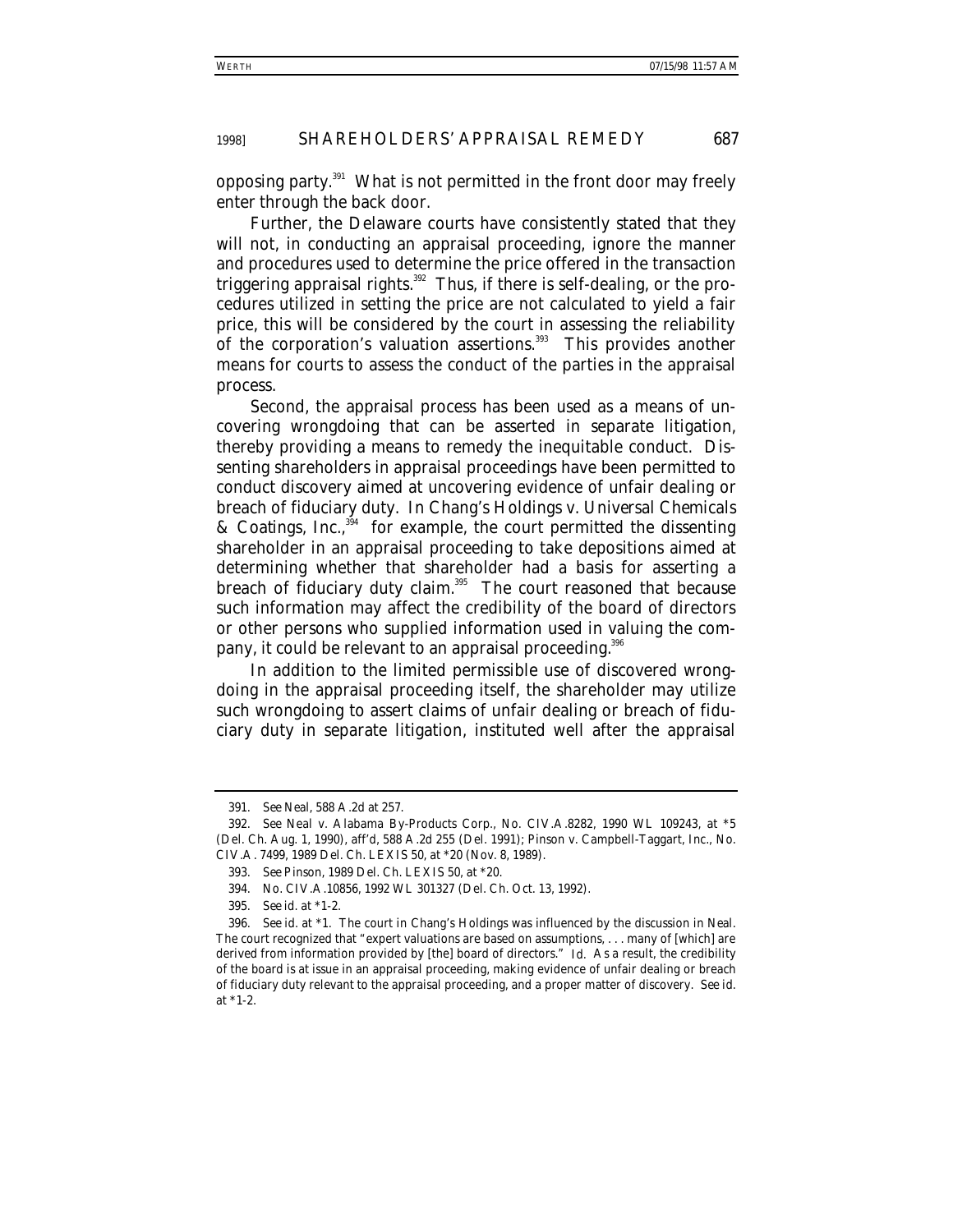claim has been brought.<sup>397</sup> The Delaware Supreme Court has noted that "only shareholders pursuing discovery during an appraisal proceeding are likely to acquire the relevant information needed to pursue a fraud action if such information exists,"<sup>398</sup> and thereby has recognized the value of the appraisal proceeding as a discovery mechanism aimed at uncovering evidence of wrongful conduct directed toward minority shareholders.<sup>399</sup>

2. *The Ability of Courts to Consider Events Subsequent to the Transaction Giving Rise to Appraisal Rights*. An appraisal proceeding seeks to value a corporation as of the time immediately before the effectuation of the corporate action giving rise to appraisal rights.<sup>400</sup> It is the future prospects of the corporation, however, that are critical to the determination of what the corporation is worth at that particular time, $401$  and the opposing experts typically take very different positions with respect to these future prospects.<sup>402</sup>

An interesting dynamic of the appraisal process is that by the time the appraisal proceeding comes to trial, some of those "future prospects" no longer lie in the future, but are known. For example, in *Cede & Co. v. Technicolor, Inc.*, the initial appraisal proceeding took place more than seven years after the merger that gave rise to the appraisal proceeding.<sup>403</sup> The obvious issue raised by such a delay is whether the court that conducts the appraisal proceeding should consider the actual events that have transpired after the consummation of the transaction that triggered the appraisal proceeding.<sup>404</sup>

<sup>397</sup>*. See* Cede & Co. v. Technicolor, Inc., 542 A.2d 1182, 1188-92 (Del. 1988) (holding that filing of appraisal claim does not preclude later filing of separate claim alleging breach of fiduciary duty).

<sup>398</sup>*. Id.* at 1189; *see also* Cavalier Oil Corp. v. Harnett, 564 A.2d 1137, 1143-44 (Del. 1989) (noting that dissenting shareholder lacked knowledge of usurpation of corporate opportunity prior to instituting appraisal proceeding).

<sup>399</sup>*. See* Wertheimer, *supra* note 6, at 38-39 (discussing the discovery rationale for the appraisal remedy).

<sup>400</sup>*. See, e.g.*, MODEL BUS. CORP. ACT § 13.01(3) (1991).

<sup>401</sup>*. See supra* notes 78-81 and accompanying text.

<sup>402</sup>*. See supra* notes 94-97 and accompanying text.

<sup>403</sup>*. See* Cede & Co. v. Technicolor, Inc., No. CIV.A.7129, 1990 Del. Ch. LEXIS 259 (Oct. 19, 1990), *rev'd on other grounds*, 684 A.2d 289 (Del. 1996). This appraisal proceeding is still ongoing, having been remanded back to the chancery court by the Delaware Supreme Court late in 1996. *See Technicolor*, 684 A.2d at 302.

<sup>404</sup>*. See Technicolor*, 1990 Del. Ch. LEXIS 259, at \*54 n.36 (noting that the appraisal action "imaginatively stands in the past and pretends to look toward a future that has already occurred"), *rev'd on other grounds*, 684 A.2d 289 (Del. 1996). This is best illustrated by assuming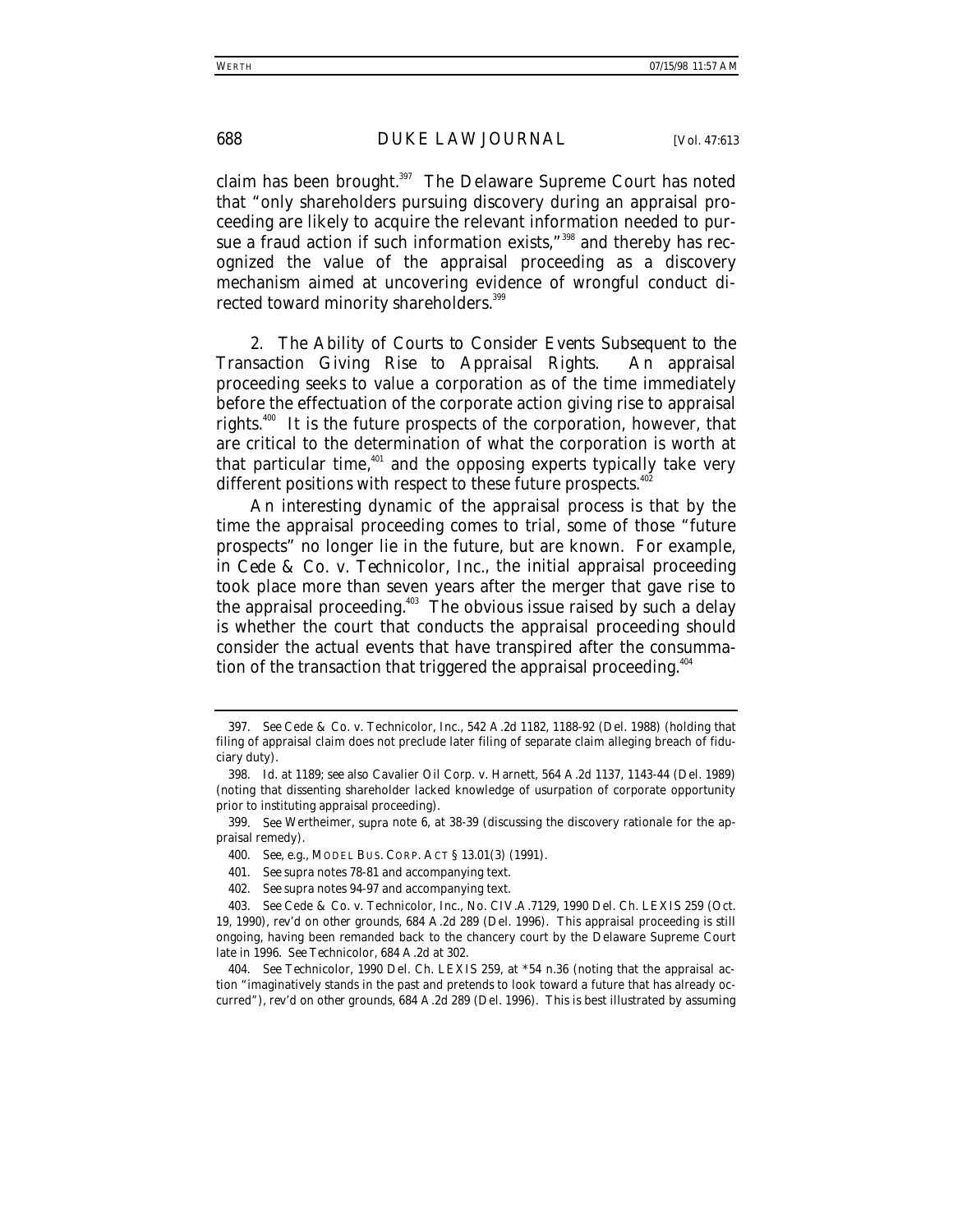At first blush, it would appear that courts should consider this post-transaction information because the use of actual facts, rather than predictions, would lead to more accurate appraisals. The countervailing argument, however, derives from the statutory directives that the corporation should be appraised as of the time of the appraisal-triggering event, and that the appraised value must exclude any appreciation or depreciation that arises from the expectation or accomplishment of the event giving rise to the appraisal proceeding.405 The use of post-transaction financial results might be impermissible if such results include appreciation that was unforeseeable at the time of the transaction or that arose from the accomplishment of the transaction. As a result, several courts have concluded that it would be inappropriate in the appraisal process to use information acquired after the event giving rise to the appraisal proceeding.<sup>406</sup>

This conclusion is illustrated by *Cede & Co. v. Technicolor, Inc.*<sup>407</sup> One issue in *Technicolor* was how to value Technicolor's videocassette business.<sup>408</sup> This business was only eighteen months old at the time of the merger that triggered the appraisal proceeding, and had

that a corporation is being valued with the discounted cash flow method. Using this method, the appraiser estimates future cash flows, as of the time the corporation is being appraised, and discounts those future cash flows to a present value. *See supra* notes 78-81 and accompanying text. Much of the difficulty with this valuation method involves estimating the future cash flows. One expert tends to take a dim view of future cash flows, and the other an optimistic view. If the appraisal is done several years later, however, it would be possible to use the actual cash flows, rather than estimated ones.

<sup>405</sup>*. See supra* notes 214-26 and accompanying text.

<sup>406</sup>*. See, e.g.*, Gonsalves v. Straight Arrow Publishers, Inc., No. CIV.A.8474, 1996 WL 696936, at \*7 (Del. Ch. Nov. 27, 1996) (referring to hindsight as an "inappropriate" means of determining whether earnings in the year preceding the merger were sustainable), *rev'd*, 701 A.2d 357 (Del. 1997); Cede & Co. v. Technicolor, Inc., No. CIV.A.7129, 1990 Del. Ch. LEXIS 259, at \*53-55 (Oct. 19, 1990) (refusing to consider whether valuation model in fact approximated what actually occurred), *rev'd*, 684 A.2d 289 (Del. 1996); Kahn v. Household Acquisition Corp., 591 A.2d 166, 175 (Del. 1991) (quasi-appraisal proceeding) (excluding from consideration post-merger offers for corporation); *cf.* Meadows v. Bicrodyne Corp., 785 F.2d 670, 672- 73 (9th Cir. 1986) (noting that where parties stipulated that appraisal evaluation was to be based on all the information at hand on the date before the merger was announced, evidence of post-merger earnings was properly excluded). *But see Gonsalves*, 701 A.2d at 362 ("[P]ostmerger evidence is not necessarily inadmissible to show that plans in effect at the time of the merger have born [sic] fruition."); Neal v. Alabama By-Products Corp., No. CIV.A.8282, 1990 WL 109243, at \*14 (Del. Ch. Aug. 1, 1990) (taking into account post-merger accounting write down), *aff'd*, 588 A.2d 255 (Del. 1991).

<sup>407.</sup> No. CIV.A.7129, 1990 Del. Ch. LEXIS 259 (Oct. 19, 1990), *rev'd*, 684 A.2d 289 (Del. 1996).

<sup>408</sup>*. See id.* at \*49-57.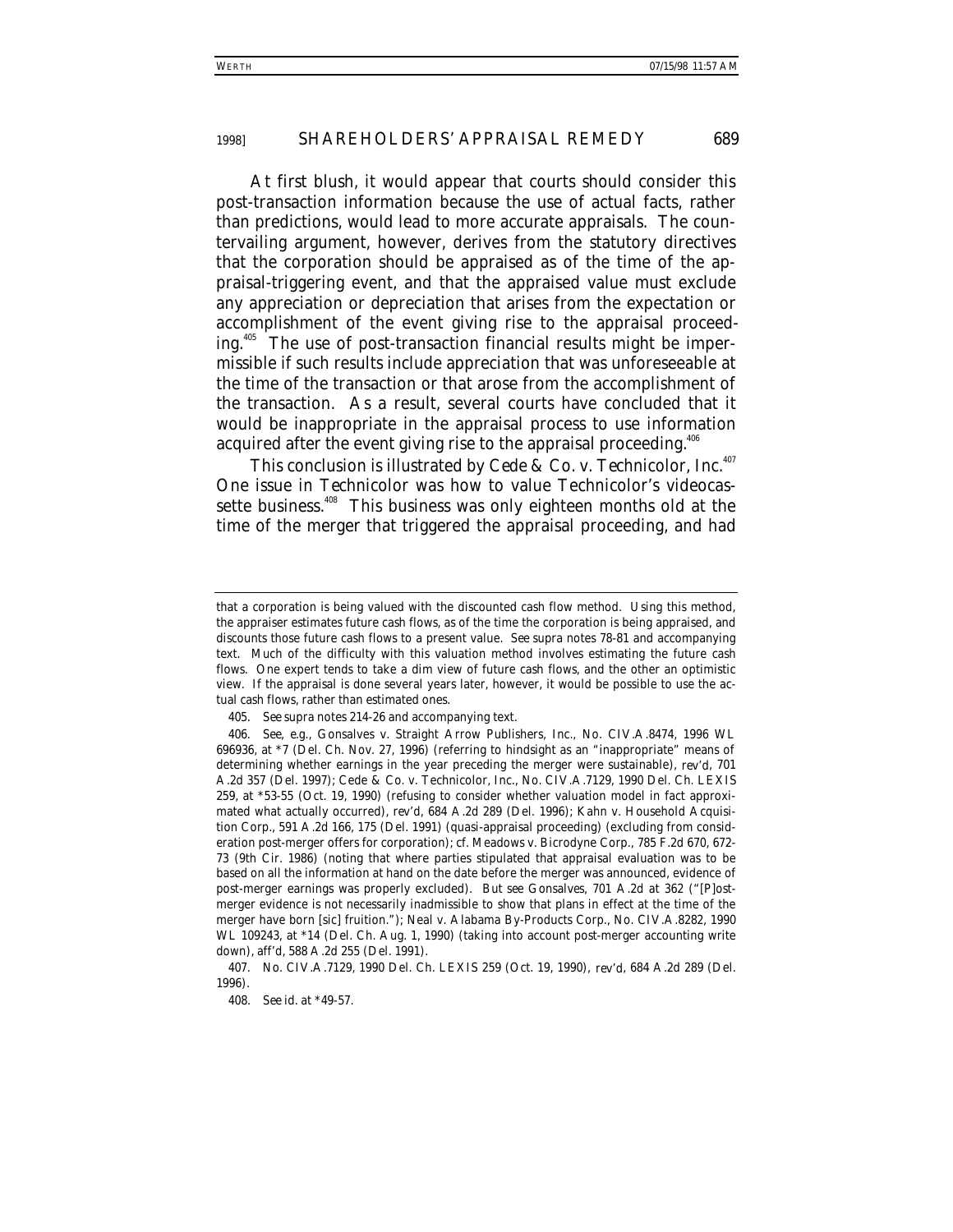been profitable at that time for only six months.<sup>409</sup> As a result, predicting its future prospects was difficult. The court rejected the dissenting shareholder's expert's analysis of this business as "too strikingly odd to be accepted."<sup>410</sup> In a footnote, the court stated that it was "mindful of the fact that petitioner sought to show that its model closely approximated the performance that in fact later occurred."<sup>411</sup> In other words, the dissenting shareholder attempted to show that its expert's valuation model, rejected by the court as "odd," in fact closely approximated the business results experienced in the intervening time period.<sup>412</sup> The court rejected this evidence as "irrelevant to a statutory appraisal."<sup>413</sup>

The court noted several problems with this evidence. First, the court stated that such evidence did not bear on the issue of what a reasonable person would have been likely to expect as of the merger date; $414$  the court did not, however, explain why this was the crucial inquiry. Second, the court was concerned that the actual post-merger results would incorporate the effects of the merger, in violation of the statute.<sup>415</sup> Finally, the court noted that if this sort of evidence was accepted, it would be too easy, after the fact, to fit an appraisal model to mirror actual financial results.<sup>416</sup> The court did not explain why this necessarily was a problem.

The court's analysis of this issue in *Technicolor* is incomplete. As the court recognized, the appraisal proceeding seeks to establish the fair value of the corporation as of the merger date.<sup>417</sup> This requires the court to choose between competing expert appraisal models. The court's focus on the expectations of a reasonable person at the time of the merger makes sense because it is consistent with a third-party sales value approach. The reasonable expectations of third-party purchasers necessarily affect the price that a willing buyer would be willing to pay for the corporation. The court was therefore correct in refusing to rely exclusively on post-merger information to determine what would have been reasonably expected by potential

- 410*. Id.* at \*55.
- 411*. Id.* at \*55 n.36.
- 412*. See id.*
- 413*. Id.*
- 414*. See id.*

- 416*. See id.*
- 417*. See id.*

<sup>409</sup>*. See id.* at \*53-54.

<sup>415</sup>*. See id.*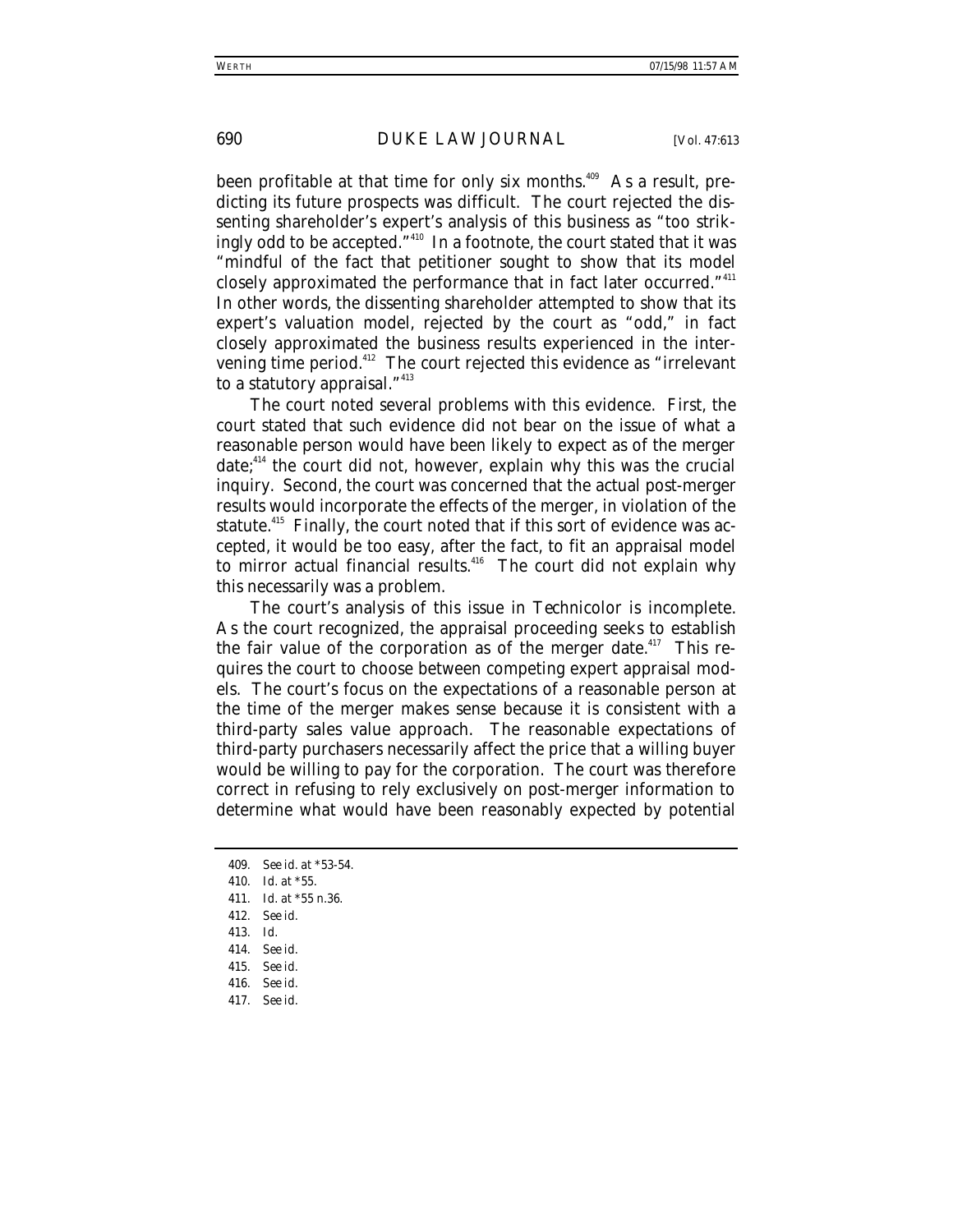purchasers at the time of the merger. $418$  On the other hand, the fact that one model more closely mirrored actual events seems relevant to ascertaining which model was more reasonable in the first instance.<sup>419</sup> Care should be taken not to rely excessively on actual, post-merger financial results, but that does not mean that such results should be entirely excluded from consideration.<sup>420</sup>

Similarly, given existing statutes, courts generally must ensure that post-transaction financial results not be relied on to the extent they embody appreciation that arises as a result of the transaction.<sup>421</sup> Once again, however, this does not mean that post-transaction results

420. The Delaware statute requires that courts take into account "all relevant factors" in determining fair value. DEL. CODE ANN. tit. 8, § 262(h) (1991).

421*. See supra* notes 214-26 and accompanying text. New York's statute, however, no longer requires exclusion of appreciation or depreciation arising from the corporate action giving rise to the shareholder's right to appraisal. See N.Y. BUS. CORP. LAW § 623(h)(4) hist. note (McKinney 1986) (noting 1982 amendment deleting the phrase "excluding any appreciation or depreciation directly or indirectly induced by such corporate action or its proposal" from the subsection instructing the court to determine fair value). As a result, New York courts are willing to look at "postmerger factors." Cawley v. SCM Corp., 530 N.E.2d 1264, 1267 (N.Y. 1988).

Many other statutes today do not categorically prohibit the consideration of effects of the merger or transaction giving rise to appraisal rights. For example, the Model Business Corporation Act permits consideration of such effects if exclusion of such effects would be inequitable. *See* MODEL BUS. CORP. ACT § 13.01(3) (1991). Exclusion of the effects of the transaction makes much less sense with respect to a cash-out merger than with respect to a transaction evidencing the historical liquidity rationale for the appraisal remedy. *See supra* notes 217-23 and accompanying text.

<sup>418.</sup> This analysis is also relevant to the court's third objection to the use of post-transaction information—that it would be too easy, after the fact, to fit an appraisal model to the events that actually occurred. The problem with such a model is that, because it operates in hindsight, it is not necessarily relevant to what a willing buyer would have been willing to pay for the corporation at the time of the transaction in question.

<sup>419.</sup> Post-merger financial data can thus operate as a "reality check" on the experts' forecasts. The Delaware Supreme Court recently lent credence to this idea in *Gonsalves v. Straight Arrow Publishers, Inc.*, 701 A.2d 357 (Del. 1997). In *Gonsalves*, the corporation's expert had used a five-year earnings average to compute the value for the corporation, and the dissenting shareholder's expert had used the most recent year's earnings. *See* Gonsalves v. Straight Arrow Publishers, Inc., No. CIV.A.8474, 1996 WL 696936, at \*3-4 (Del. Ch. Aug. 22, 1996), *rev'd on other grounds*, 701 A.2d 357 (Del. 1997). The dissenting shareholder argued that earnings for the most recent year were more probative of value than a five-year average because the most recent year "was a precursor year and indicative of post-merger growth." *Gonsalves*, 701 A.2d at 361. The court of chancery rejected this argument, concluding that there was no way to judge whether the most recent year was aberrant or sustainable, "without the inappropriate aid of hindsight." *Gonsalves*, 1996 WL 696936, at \*7. The supreme court "question[ed]" the chancery court's "offhand rejection" of the most recent year's earnings as not sustainable without the aid of hindsight, and, importantly, stated that "post-merger evidence is not necessarily inadmissible to show that plans in effect at the time of the merger have born [sic] fruition." *Gonsalves*, 701 A.2d at 362.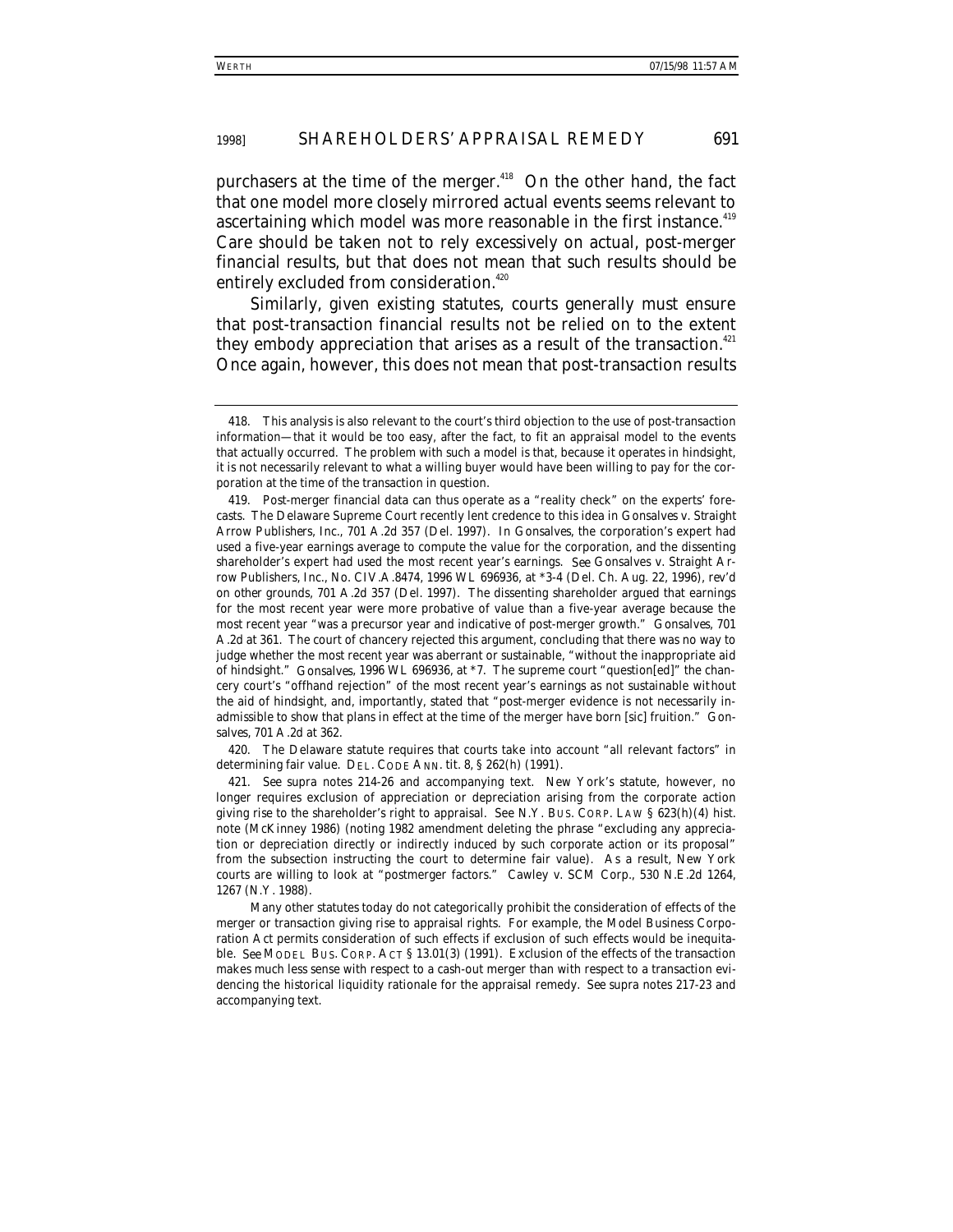have no place in the calculation. It just means that courts must be careful to distinguish between appreciation that results from the transaction and that which would have been likely to occur in the absence of the transaction. In many cases, drawing this distinction will not be difficult. For example, if Technicolor operated the videocassette business in the same manner after the merger as it did before the merger, there is no reason to think that the actual, post-merger results of that business were effected in any way by the merger.

To the extent this issue has been addressed in the cases, courts have tended summarily to conclude, without much discussion, that it is not permissible to consider post-merger developments, $422$  although this view has not been universally adopted. $423$  The courts that have refused to consider post-merger developments have failed to distinguish between post-merger developments that reflect effects of the merger and post-merger developments that do not reflect effects of the merger. The latter may in fact provide important evidence as to the value of the corporation as of the merger date, to the extent such post-merger developments could reasonably have been foreseen at the time of the merger.

A particularly relevant form of post-merger information that courts should consider is an offer to purchase the corporation made by a third-party purchaser, especially if such an offer arises near the time of the event giving rise to the appraisal proceeding. As previously noted, third-party sales value is probably the best evidence of the fair value of a corporation, $424$  and reliable evidence of third-party sales value near in time to the transaction triggering appraisal rights should be assessed by courts determining fair value. Blind invocation of a rule that post-merger events may not be considered would, however, prevent such consideration.

This precise problem is reflected in *Kahn v. Household Acquisition Corp.*425 Wien Air Alaska, Inc. was acquired via merger by its principal shareholder, Household Acquisition Corp.<sup>426</sup> Wien minority shareholders brought suit challenging the transaction,<sup>427</sup> and were

<sup>422</sup>*. See supra* note 406 and accompanying text.

<sup>423</sup>*. See* Neal v. Alabama By-Products Corp., No. CIV.A.8282, 1990 WL 109243, at \*14 (Del. Ch. Aug. 1, 1990) (taking into account post-merger write down of investment over objection that post-merger information should not be considered), *aff'd*, 588 A.2d 255 (Del. 1991).

<sup>424</sup>*. See supra* notes 203-04 and accompanying text.

<sup>425. 591</sup> A.2d 166 (Del. 1991).

<sup>426</sup>*. See id.* at 168.

<sup>427</sup>*. See id.*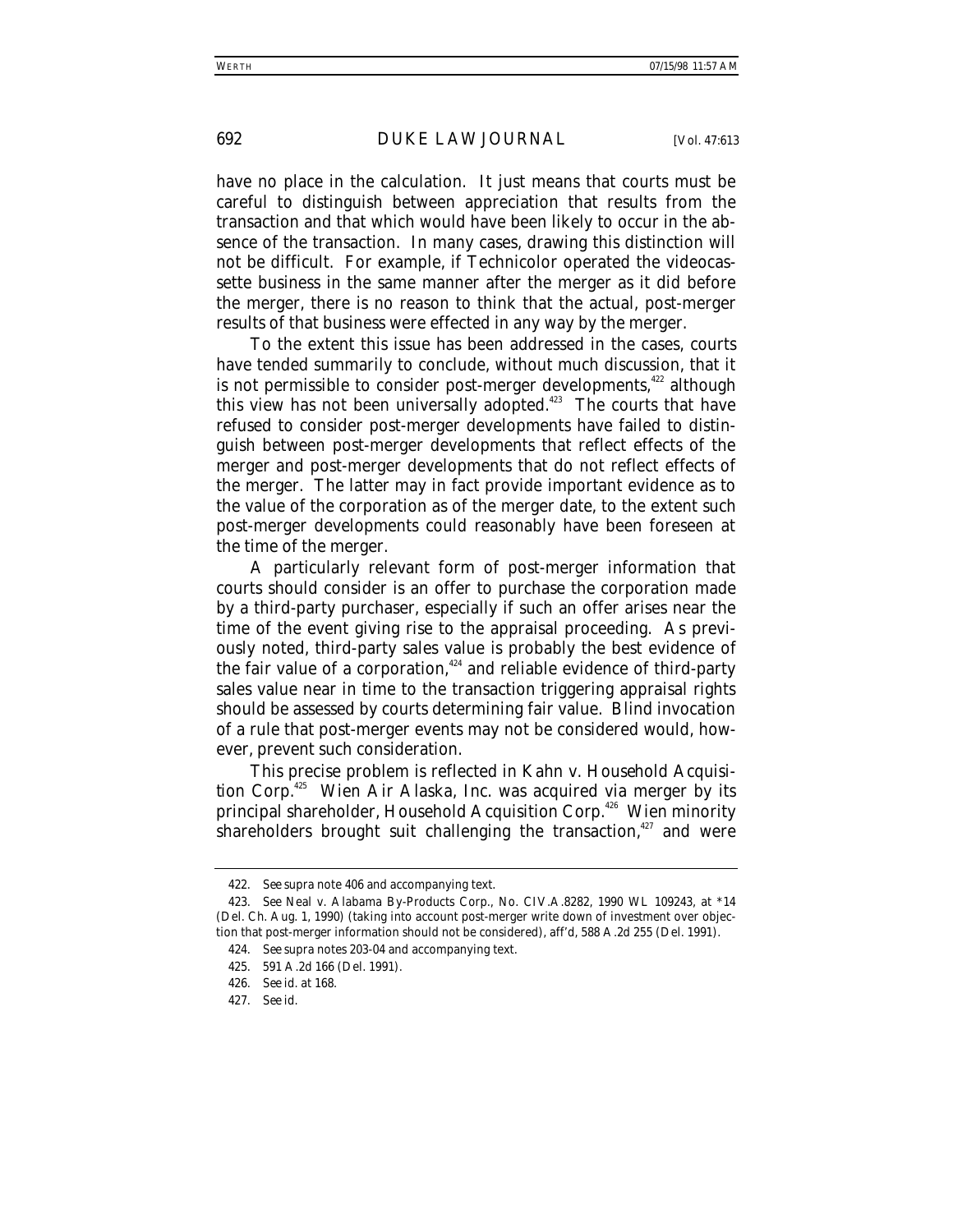deemed entitled to a quasi-appraisal remedy.428 The court in *Household Acquisition* approvingly stated that the chancery court "was careful to exclude from its value consideration plaintiff's evidence of 'postmerger offers' received by Household for Wien."429 The problem with considering evidence of such "discussions and overtures," according to the court, was that this evidence "arose 'from the accomplishment or expectation of the merger.'"430 The court provided no explanation for how or why the post-merger offers for Wien arose from accomplishment of the merger. In fact, there was no evidence of any relationship between the post-merger offers for Wien and the accomplishment of the merger between Household and Wien. If Household had reshaped Wien, or changed the way it was being run in a way that made Wien more attractive to third-party purchasers, this might have been a concern. There was no indication, however, that any such changes had taken place.

Post-merger offers from unrelated third parties are strong indicators of the value of the corporation, and do not necessarily arise from accomplishment of the merger. In the event that post-merger changes to the corporation, in whole or in part, gave rise to the thirdparty offer, courts can take that into account. They can either discount the third-party offer to reflect the post-merger developments, or ignore the third-party offer if post-merger developments render it lacking in probative value with respect to the worth of the corporation as of the time of the merger. These possibilities, however, do not justify a blanket prohibition of post-merger evidence of third-party sales value, particularly if such evidence is near in time to the merger.

<sup>428</sup>*. Household Acquisition* was actually brought not as an appraisal proceeding, but as a breach of fiduciary duty claim. *See id.* at 168. As part of its holding in *Weinberger v. UOP, Inc.*, 457 A.2d 701 (Del. 1983), the Delaware Supreme Court concluded that plaintiffs in cases pending at the time of that decision would be entitled to a quasi-appraisal remedy because it was likely that such litigants, not anticipating the holding in *Weinberger*, had "abjured an appraisal" claim. *Id.* at 714-15. The court in *Household Acquisition* determined that the plaintiffs fell into that protected category and were therefore entitled to a quasi-appraisal remedy. *See Household Acquisition Corp.*, 591 A.2d at 172-73.

<sup>429</sup>*. Household Acquisition Corp.*, 591 A.2d at 175. Within one year of cashing out Wien's minority shareholders at a price of \$6 per share, Household entered into an agreement to sell all of its Wien stock for \$10.50 per share. *See* Kahn v. Household Acquisition Corp., No. CIV.A.6293, 1983 WL 103279, at \*1 (Del. Ch. Apr. 26, 1983).

<sup>430</sup>*. Household Acquisition Corp.*, 591 A.2d at 175 (citing DEL. CODE ANN. tit. 8, § 262(h)); *see also* Sieg Co. v. Kelly, 568 N.W.2d 794, 803-04 (Iowa 1997) (relying on *Household* in upholding trial court's decision to reject consideration of corporation's post-merger sale of assets).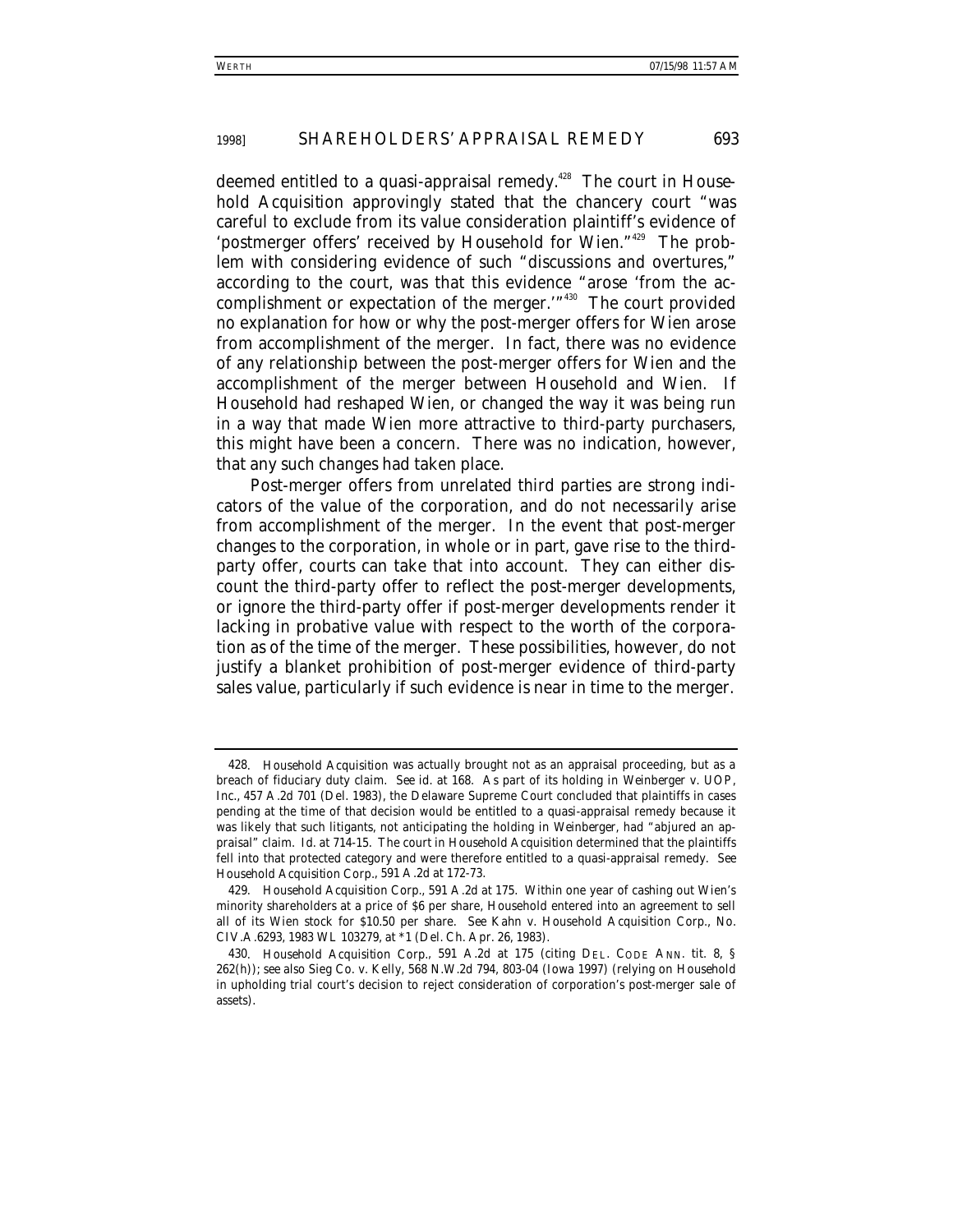Although Delaware courts generally have not been receptive to arguments based on post-merger information in the appraisal context, $431$  a line of Delaware cases dealing with discovery issues in appraisal proceedings supports the proposition that post-merger information may be probative with respect to the value of a corporation at the time of the merger. Delaware courts have permitted dissenting shareholders to obtain discovery with respect to post-merger events because such information may cast light on the value of the corporation at the time of the merger.<sup>432</sup> The courts have permitted discovery of two types of post-merger information: post-merger financial results<sup>433</sup> and post-merger offers to purchase the corporation or a substantial portion of its assets. $434$  The reasoning of the courts in permitting discovery of both types of information supports the arguments in favor of consideration of such information in the appraisal context.

In the first scenario, dissenting shareholders have sought discovery of documents relating to post-merger financial results. In *Kaye v. Pantone, Inc.*, the court stated that the plaintiff is entitled to review documents that could be useful to a determination of whether financial gains registered within a reasonable time after the merger date resulted from the merger, or were attributable to trends in earnings that may have been known or foreseen by the corporation, its directors, or officers, prior to the merger.<sup>435</sup> In the latter case, the data would be relevant in determining fair value as of the date of the merger.<sup>436</sup> This supports the argument that post-merger information should be considered in the appraisal proceeding to the extent it re-

<sup>431</sup>*. See supra* notes 406-30 and accompanying text.

<sup>432</sup>*. See*, *e.g.*, Lane v. Cancer Treatment Ctrs. of Am., Inc., No. CIV.A.12207, 1994 Del. Ch. LEXIS 67, at \*10-11 (May 25, 1994) (holding that post-merger data may be relevant to the valuation of shares at the time of the merger and thus are discoverable); Ross v. Proco Management, Inc., No. CIV.A.6146, 1983 Del. Ch. LEXIS 494, at \*6-7 (May 23, 1983) (permitting discovery of post-merger events that are "reasonably calculated to lead to admissible evidence"); *Household Acquisition Corp.*, 1983 WL 103279, at \*1 (same); Kaye v. Pantone, Inc., No. CIV.A.5466, 1981 Del. Ch. LEXIS 607, at \*8 (Oct. 6, 1981) (permitting discovery limited to time periods "reasonably related to the date of the merger" and stating that "[t]hree years after the merger should be an adequate time period"); *see also* Onti, Inc. v. Integra Bank, Nos. CIV.A.14514, 14515, 1996 Del. Ch. LEXIS 52, at \*14-16 (May 10, 1996) (permitting discovery of post-merger information in connection with breach of fiduciary duty claim).

<sup>433</sup>*. See Lane*, 1994 Del. Ch. LEXIS 67, at \*3; *Kaye*, 1981 Del. Ch. LEXIS 607, at \*7-10.

<sup>434</sup>*. See* Ross v. Proco Management, Inc., No. CIV.A.6146, 1983 Del. Ch. LEXIS 494, at \*2-3 (May 23, 1983); *Household Acquisition Corp.*, 1983 WL 103279, at \*1.

<sup>435</sup>*. See Kaye*, 1981 Del. Ch. LEXIS 607, at \*9-10.

<sup>436</sup>*. See id.* at \*10.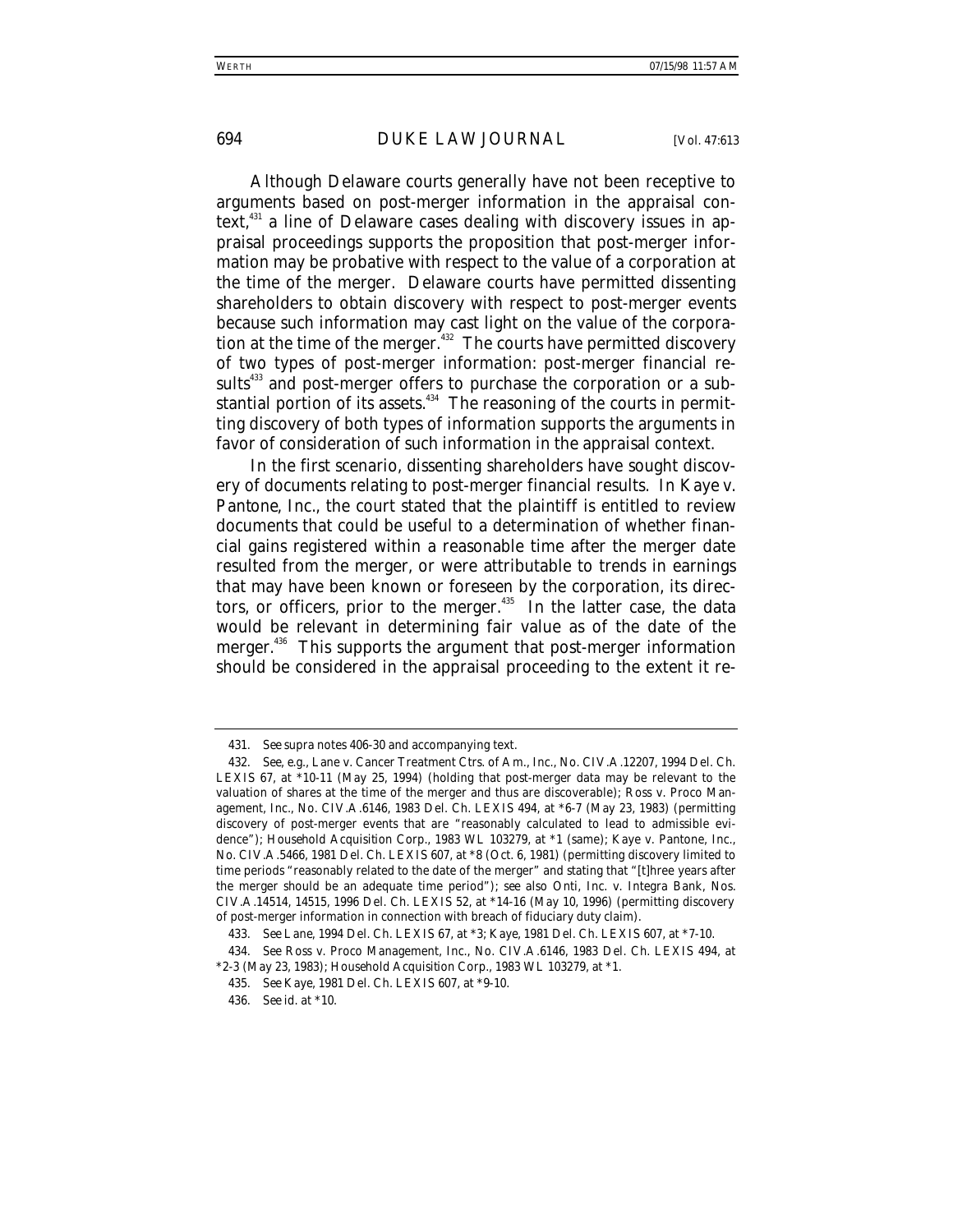flects appreciation, unrelated to the merger, that was foreseeable at the time of the merger.

Similarly, in *Lane v. Cancer Treatment Centers of America,* Inc.,<sup>437</sup> the court permitted discovery of financial information for the one-year period following the merger that triggered the appraisal claim.438 The court did so in response to the dissenting shareholder's argument that "comparisons between pre-merger projections made by [the corporation's] management and post-merger actual performance . . . could be useful in assessing the reasonableness of the premerger projections."<sup>439</sup> Again, this suggests that courts should be willing to consider post-merger financial information in assessing the reasonableness of competing valuation models.

In the second scenario, dissenting shareholders have sought and obtained discovery with respect to post-merger offers received for the corporation or its assets that were well in excess of the merger price.440 In *Kahn v. Household Acquisition Corp.*, the court stated that if discovery were to disclose information showing that the corporation's value had increased as a result of post-merger factors, the post-merger offer would not be useful in the appraisal proceeding, presumably because the appreciation arose from the accomplishment of the merger.<sup>441</sup> On the other hand, if the discovery revealed no marked difference in the company's performance or prospects since the merger, the offer to purchase the company at a price well above the merger price might lead to discovery of information or knowledge that existed at the time of the merger, and would have a bearing on the fairness of the merger price.<sup>442</sup> "[F]or purpose of discovery, Delaware courts have considered evidence relating to large jumps in value over short periods of time relevant to the true value of

<sup>437.</sup> No. CIV.A.12207, 1994 Del. Ch. LEXIS 67 (May 25, 1994).

<sup>438</sup>*. See id.* at \*10.

<sup>439</sup>*. Id.* at \*4.

<sup>440</sup>*. See* Ross v. Proco Management, Inc., No. CIV.A.6146, 1983 Del. Ch. LEXIS 494, at \*2 (May 23, 1983) (noting that assets valued at \$17 million at time of merger were sold two years later for almost \$54 million); Kahn v. Household Acquisition Corp., No. CIV.A.6293, 1983 WL 103279, at \*1 (Del. Ch. Apr. 26, 1983) (noting that corporation was sold for \$10.50 per share within one year of cash-out merger at price of \$6 per share).

<sup>441</sup>*. See Household Acquisition Corp.,* 1983 WL 103279, at \*1.

<sup>442</sup>*. See id.* The court in *Household Acquisition* ultimately concluded that the post-merger offer should not be considered. *See supra* notes 425-30 and accompanying text.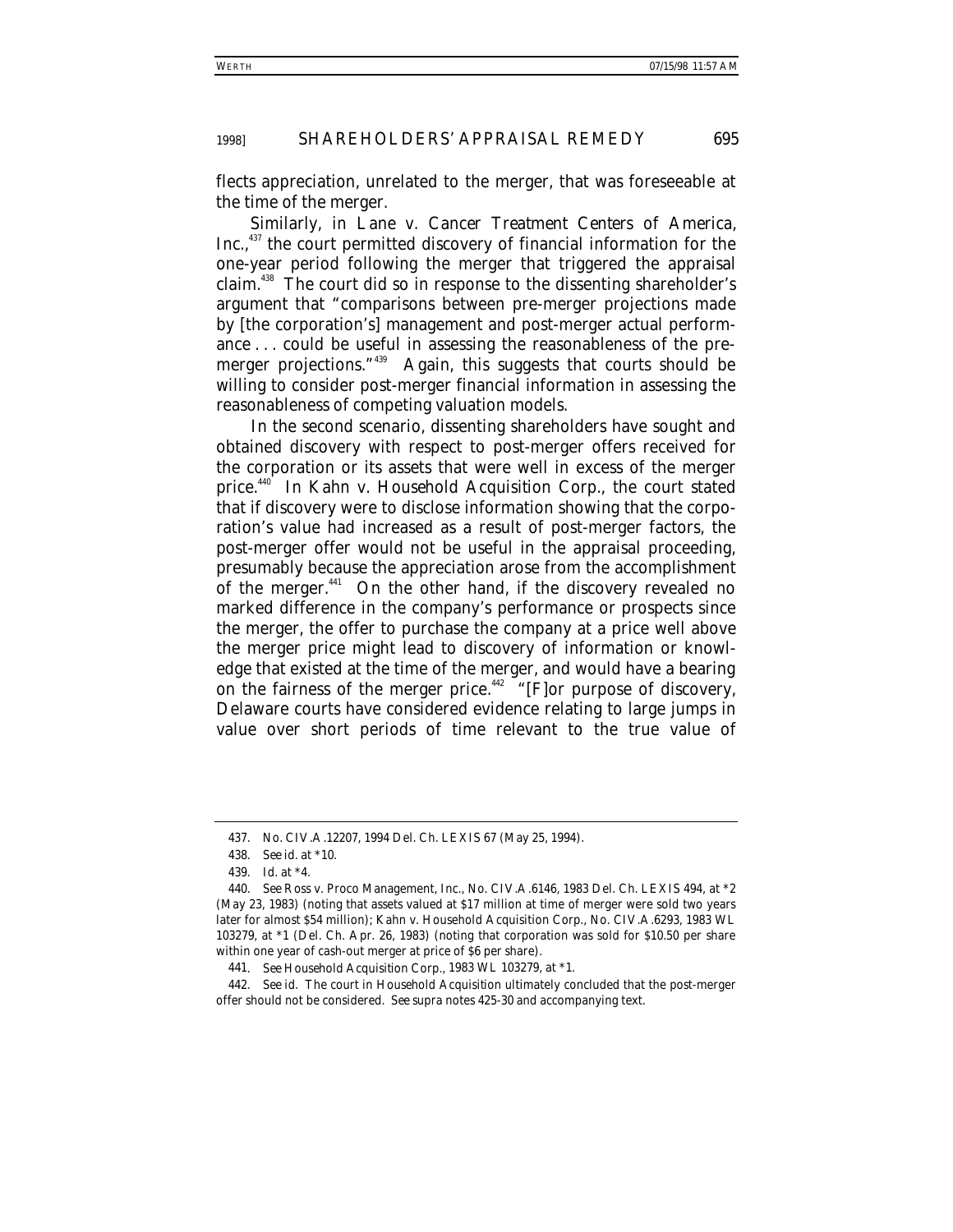shares."<sup>443</sup> Such evidence should also be relevant for purposes of assessing fair value in an appraisal proceeding.

3. *Institutional Concerns in Appraisal Proceedings—The "Dueling Expert" Problem*. The primary institutional issue in appraisal proceedings involves the court's task of sorting through the testimony of dueling experts to arrive at the fair value of a corporation. The experts' valuation opinions tend to be partisan, and<br>highly divergent.<sup>444</sup> Accordingly, while recognizing that these Accordingly, while recognizing that these problems are "to be expected in an adversarial system,"445 courts have expressed frustration with the use of competing experts to resolve appraisal proceedings.<sup>446</sup>

The Delaware courts have gingerly explored two mechanisms to alleviate some of the problems associated with the inevitable battle of partisan experts. Although these mechanisms have some appeal in reducing the courts' task of resolving conflicting expert testimony, they unfortunately import the risk that they will operate to frustrate the achievement of equitable results in appraisal proceedings.

*a. Choosing One Party's Valuation*. The first mechanism that has been employed in appraisal cases to deal with the "dueling experts" problem is a "rule," adopted in two Delaware Court of Chancery decisions, stating that a court should decide which of the experts' opinions is the more credible, and then accept that expert's model, rather than attempt judicially to create a valuation model composed of the more credible portions of each expert's model.<sup>447</sup> In other

<sup>443.</sup> Onti, Inc. v. Integra Bank, Nos. CIV.A.14514, 14515, 1996 Del. Ch. LEXIS 52, at \*13 (May 10, 1996).

<sup>444</sup>*. See supra* notes 94-97 and accompanying text.

<sup>445</sup>*. In re* Appraisal of Shell Oil Co., 607 A.2d 1213, 1222 (Del. 1992).

<sup>446</sup>*. See supra* note 98 and accompanying text.

<sup>447</sup>*. See* Gonsalves v. Straight Arrow Publishers, Inc., No. CIV.A. 8474, 1996 WL 696936, at \*1 n.2 (Del. Ch. Nov. 27, 1996), *rev'd*, 701 A.2d 357 (Del. 1997); Cede & Co. v. Technicolor, Inc., No. CIV.A.7129, 1990 Del. Ch. LEXIS 259, at \*27 n.17 (Oct. 19, 1990), *rev'd*, 684 A.2d 289 (Del. 1996). *But cf.* Cavalier Oil Corp. v. Harnett, Nos. CIV.A.7959, 7960, 7967, 7968, 1988 Del. Ch. LEXIS 28, at \*64 (Feb. 22, 1988) (stating that under the Delaware statute the court has an obligation to appraise the shares, so that in the absence of adequate proof by either side, the court may not simply rule against the party having the burden of proof), *aff'd*, 564 A.2d 1137 (Del. 1989). Another approach is to begin by choosing the expert's analysis that best represents the corporation's value, but to then adjust that value to correct for "adversarial hyperbole" that influenced the expert's opinion, or other perceived inadequacies in the expert's analysis. *See* Kleinwort Benson Ltd. v. Silgan Corp., No. CIV.A.11107, 1995 WL 376911, at \*5 (Del. Ch. June 15, 1995).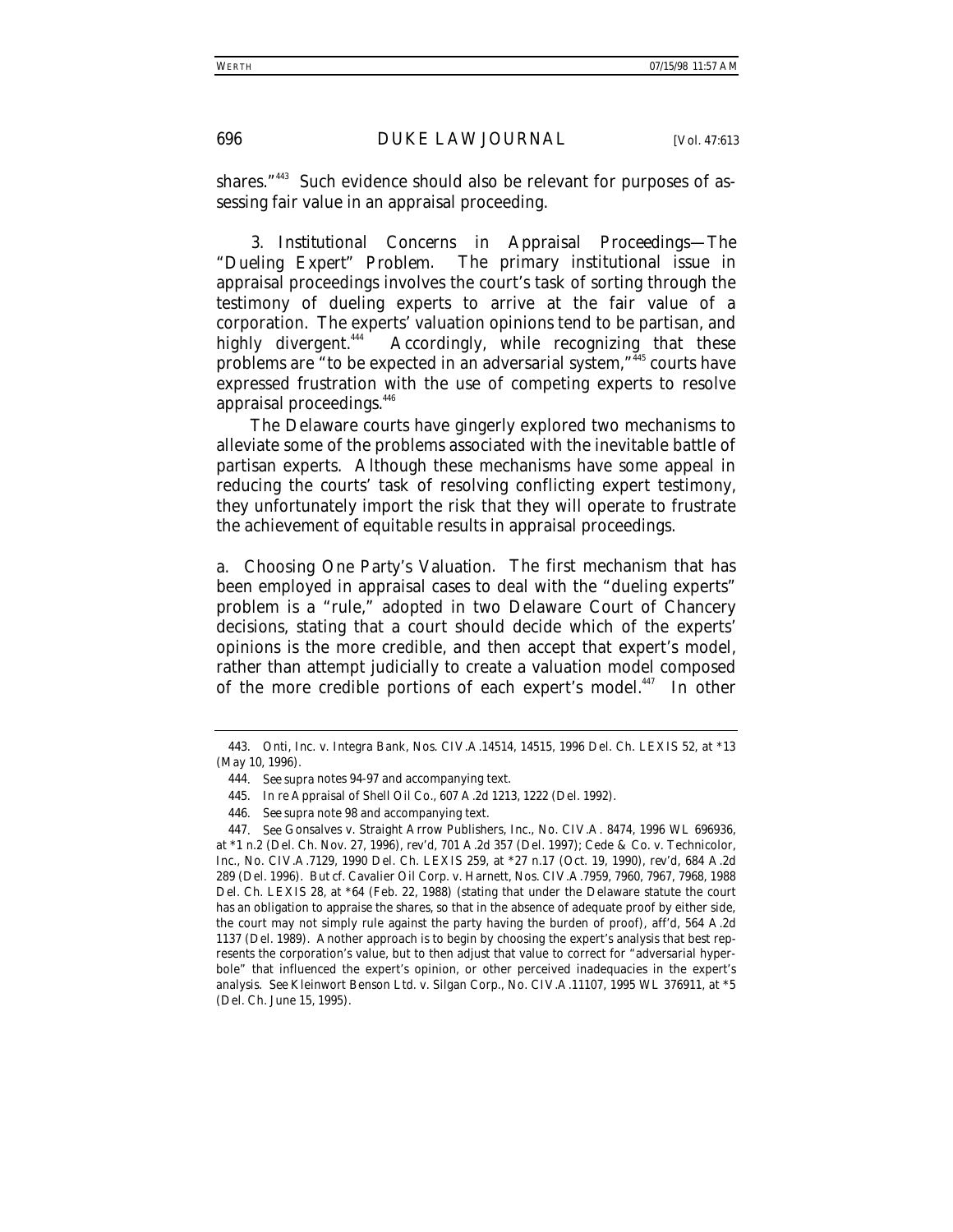words, after each party presents its case, the court should choose the more credible of the two and not attempt to craft a compromise valuation (referred to as a rule requiring a court to "choose one party's valuation").<sup>448</sup> The benefit of this approach, as explained by the Delaware Court of Chancery, is as follows:

Simply to accept one experts' [sic] view or the other would have a significant institutional or precedential advantage. . . . [I]f the court will ultimately reject both parties [sic] ... analysis and do its own, the incentive of the contending parties is to arrive at estimates of value that are at the outer margins of plausibility—that essentially define a bargaining range. If it is understood that the court will or is likely to accept the whole of one witnesses [sic] testimony or the other, incentives will be modified. . . . [A]t least the parties will have incentives to make their estimate of value appear most reasonable. This would tend to narrow the range of estimates, which would unquestionably be a benefit to the process.<sup>449</sup>

The court was undoubtedly correct in stating that, *if* litigants understand that courts will (or at least are very likely to) choose one party's valuation, it would likely narrow the range of dispute, and cause parties to provide more reasonable valuation estimates at the outset. The problem is that no such understanding exists. Although the court of chancery first articulated the concept of choosing one party's valuation in 1990,<sup>450</sup> it was not applied in another case until 1996.<sup>451</sup> In the meantime, courts routinely reached compromise results in appraisal proceedings,  $452$  often "splitting the baby," at times

452*. See, e.g.*, *In re* Radiology Assocs., Inc., 611 A.2d 485, 489, 501 (Del. Ch. 1991) (finding fair value per share of \$1,084 where plaintiff argued for fair value of \$2,300 and defendant ar-

<sup>448.</sup> The astute sports fan will recognize that this is the model used in baseball salary arbitration. *See* Robert C. Berry, *Collective Bargaining in Professional Sports*, *in* 1 LAW OF PROFESSIONAL AND AMATEUR SPORTS § 4.03[4] (Gary A. Uberstine ed., 1997). The player and the team each state the salary they believe the player should earn for the next year. *See id.* The player, of course, proposes a higher salary figure than that proposed by the team. Each side makes their case to the arbitrator, and the arbitrator chooses the salary proposed by either the player or the team, but cannot split the difference or compromise between the two positions. *See id.* This is referred to as "final offer" arbitration. *See id.*

<sup>449</sup>*. Technicolor*, 1990 Del. Ch. LEXIS 259, at \*26 n.17.

<sup>450</sup>*. See id.*

<sup>451</sup>*. See Gonsalves*, 1996 WL 696936, at \*1 n.2. In *Gonsalves*, the court informed the parties at a pretrial conference on August 21, 1996, that it intended to employ the "choose one party's valuation" technique at the trial set to begin on August 27, 1996. *See* Gonsalves v. Straight Arrow Publishers, Inc., 701 A.2d 357, 358 (Del. 1997). Because this information appears to have been sprung on the parties with very short notice, it is unlikely that the technique was useful in narrowing the range of dispute in this case.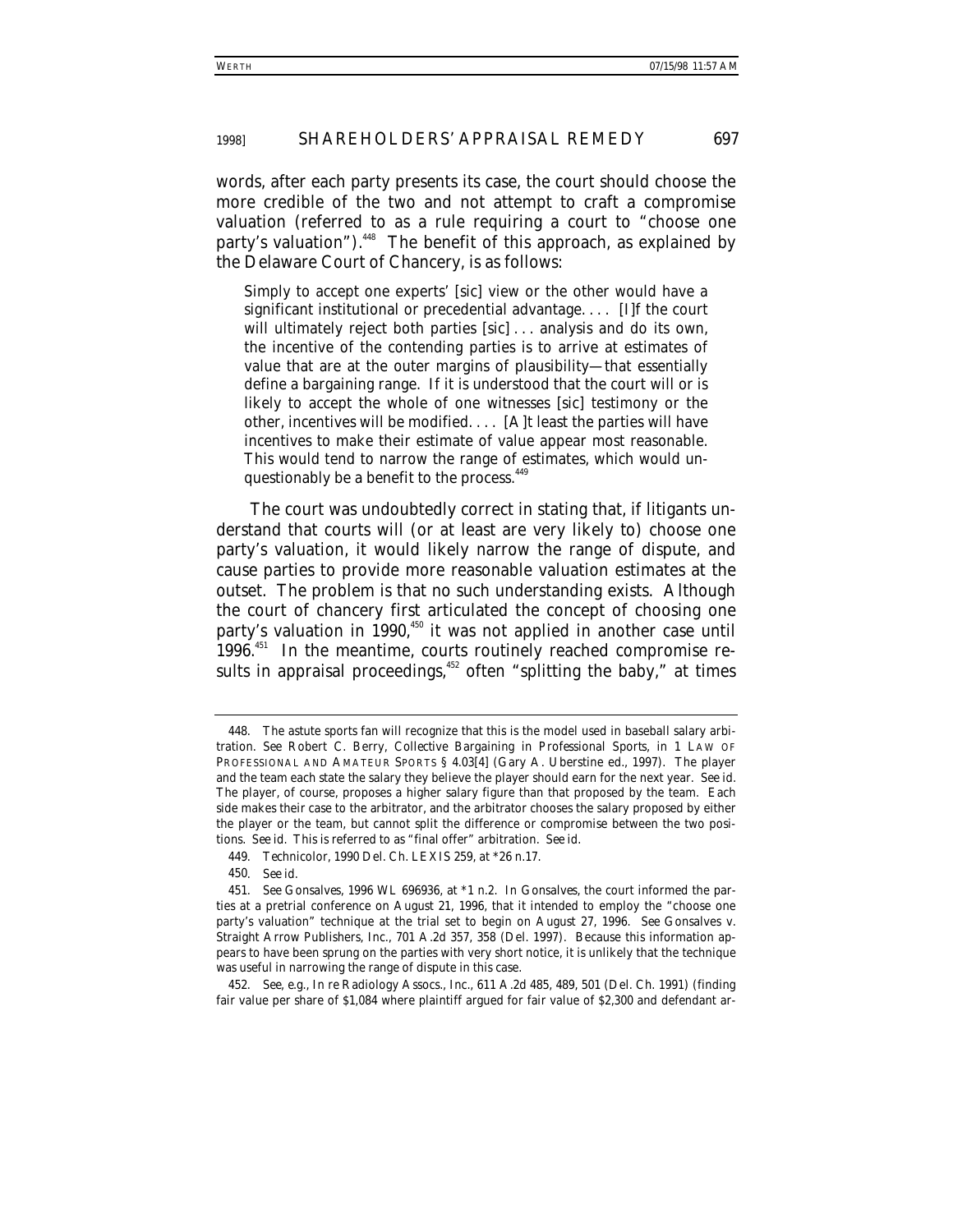expressly noting the compromise nature of the valuation decision adopted.<sup>453</sup> Under the splitting the baby approach, each party was encouraged to stake out the most favorable valuation position possible, expecting the court to come down in the middle. $454$ 

The choose one party's valuation concept can only work if it is uniformly and consistently applied so that the parties know what to expect when they put on valuation evidence. This probably would require either a legislative directive, or at the least, the pronouncement of a firm rule from a state's supreme court. Neither has occurred. In fact, the Delaware Supreme Court recently held that the court of chancery committed reversible error by deciding in advance of trial, and informing the parties, that it would employ the choose one party's valuation technique.<sup>455</sup> The court reasoned that the use of this technique contravened the statutory requirement that the chancery court "shall appraise" fair value.<sup>456</sup> It was therefore impermissible for the Chancellor to "announce[ ] in advance that he intended to choose between absolutes."457 Without such an advance announce-

457*. Id.*

gued for fair value of \$457); Pinson v. Campbell-Taggart, Inc., No. CIV.A.7499, 1989 Del. Ch. LEXIS 50, at \*7-12, \*63 (Nov. 8, 1989) (finding fair value per share of \$2,819 where plaintiff argued for fair value of \$3,465 or \$4,679 and defendant argued for fair value of \$1,218); *see also infra* Appendix.

<sup>453.</sup> For example in *In re Appraisal of Shell Oil Co.*, the Delaware Supreme Court stated that the "final value chosen [was] very close to the mid-way mark between the two values the court found to be most credible"; one of the two values was presented by the dissenting shareholder's expert, and the other by the corporation's expert. *See* 607 A.2d 1213, 1220 (Del. 1992); *see also* Kahn v. Household Acquisition Corp., 591 A.2d 166, 174 (Del. 1991) (stating that value chosen by chancery court was the "midpoint" between valuations reached by two different pricing methods).

<sup>454.</sup> This probably overstates the case. It probably is never beneficial for a party to stake out an outlandish valuation position, because it will damage that party's credibility. It may be more accurate to say that each party will stake out the most favorable valuation position that can pass the "straight face" test. In *Santa's Workshop v. A.B. Hirschfeld Press, Inc*., the dissenting shareholder alleged that the fair value was \$16.80 per share, and the cash-out merger took place at \$3.50 per share. *See* 851 P.2d 264, 265 (Colo. Ct. App. 1993). The court fixed fair value at \$4.04 per share and upheld the imposition of attorney fees against the dissenting shareholder, whose initial demand was deemed "unreasonable and arbitrary if not vexatious." *Id.*

<sup>455</sup>*. See Gonsalves*, 701 A.2d at 358; *see also* Cede & Co. v. Technicolor, Inc., 684 A.2d 289, 299 (Del. 1996) (stating that the chancery court has the discretion to "select one of the parties' valuation models as its general framework, *or fashion its own,*" and that "its choice of a framework does not require it to adopt any one expert's model, methodology, or mathematical calculations *in toto*" (emphasis added)).

<sup>456</sup>*. See Gonsalves*, 701 A.2d at 361.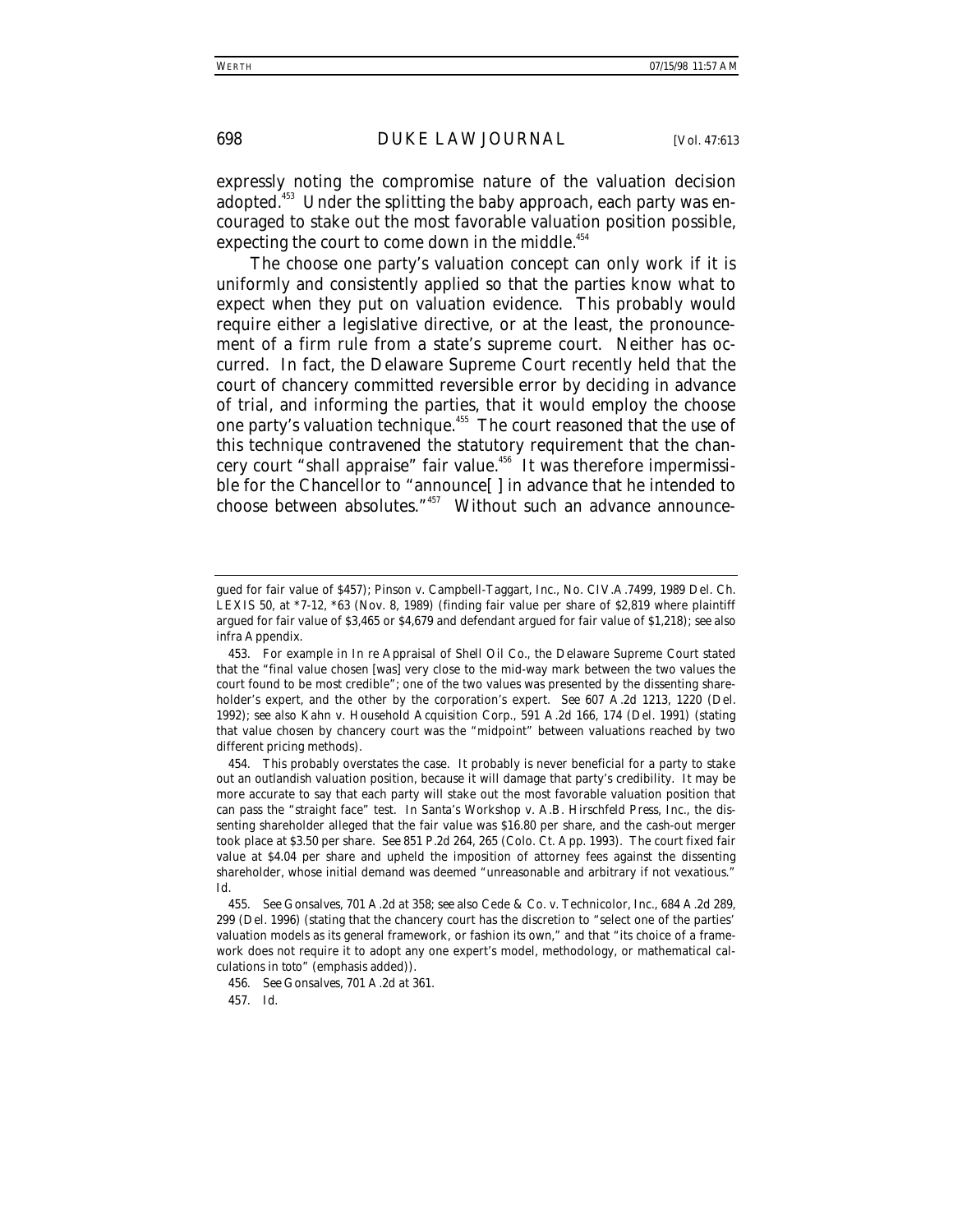ment, however, the institutional benefits attributable to the choose one party's valuation approach cannot be realized.

The Delaware Supreme Court stated that it would not necessarily be arbitrary to choose one party's valuation, but that to decide in advance to do so was error. $458$  Future litigants therefore may be forced to deal with the same random and arbitrary imposition of the choose one party's valuation concept that has applied over the last eight years. In most cases, this valuation concept will not be applied, in which case it makes sense to argue for the most aggressive valuation that is defensible.<sup>459</sup> If a court does decide to invoke the choose one party's valuation concept, the parties will lack advance notice that the game will be played in that fashion. This could lead to the occasional arbitrary result, and diminish the utility of the appraisal remedy because its application lacks predictability. It may also frustrate the remedy's purpose of providing equitable relief to minority shareholders in a given case.<sup>460</sup>

460. These problems are evidenced in the chancery court's decision in *Gonsalves v. Straight Arrow Publishers, Inc.*, in which the owner of 79% of Straight Arrow Publishers, Inc. (SAP) engaged in a cash-out merger to eliminate the minority shareholders. *See* No. CIV.A.8474, 1996 WL 696936, at \*1 (Del. Ch. Nov. 27, 1996), *rev'd*, 701 A.2d 357 (Del. 1997). There was no active market for the stock of SAP. *See id.* In short, this was precisely the type of transaction that poses the greatest risk of unfair treatment of minority shareholders by a controlling shareholder, where the appraisal remedy should provide minority shareholder protection, both *ex post* and *ex ante*. *See* Wertheimer, *supra* note 6, at 26-27.

The chancery court adopted the corporation's valuation of \$131.60 per share, which resulted in a total valuation for SAP of approximately \$11,250,000, given the 85,428 shares of SAP outstanding. *See Gonsalves*, 1996 WL 696936, at \*1 n.1. In 1985, the last full year before the merger, SAP had pre-tax earnings of \$3,470,000. *See id.* at \*3. Thus, the court valued SAP at approximately 3.24 times the most recent pre-tax earnings, a number that appears to be quite low.

In addition, it appears that 1985 earnings were depressed by non-recurring costs associated with the cash-out merger and non-recurring losses from operations that had been discontinued by the end of 1985. *See id.* at \*3. Earnings in 1985 were also decreased by the compensation SAP paid to its controlling shareholder; the dissenting shareholder contended that this

<sup>458</sup>*. See id.*

<sup>459.</sup> In fact, it is likely that the choose one party's valuation approach will seldom turn up again in Delaware. Although the supreme court in *Gonsalves* left open the possibility that this approach may be employed in a given case, although not announced in advance, the example used by the court to illustrate its point indicates this will not happen frequently. The court referred to the possibility that the chancery court might reject the testimony of a "thoroughly discredited" witness, and presumably accept, in full, the testimony of the other party's witness. *See Gonsalves*, 701 A.2d at 361. Presumably, this sort of "thorough discrediting" will not be a common occurrence. In addition, the bulk of the supreme court's decision in *Gonsalves* appears to call for the trial court to sift and comb through each side's contentions in the typical fashion, picking and choosing aspects of each side's valuation that appear reasonable. *See id.* at 361-62.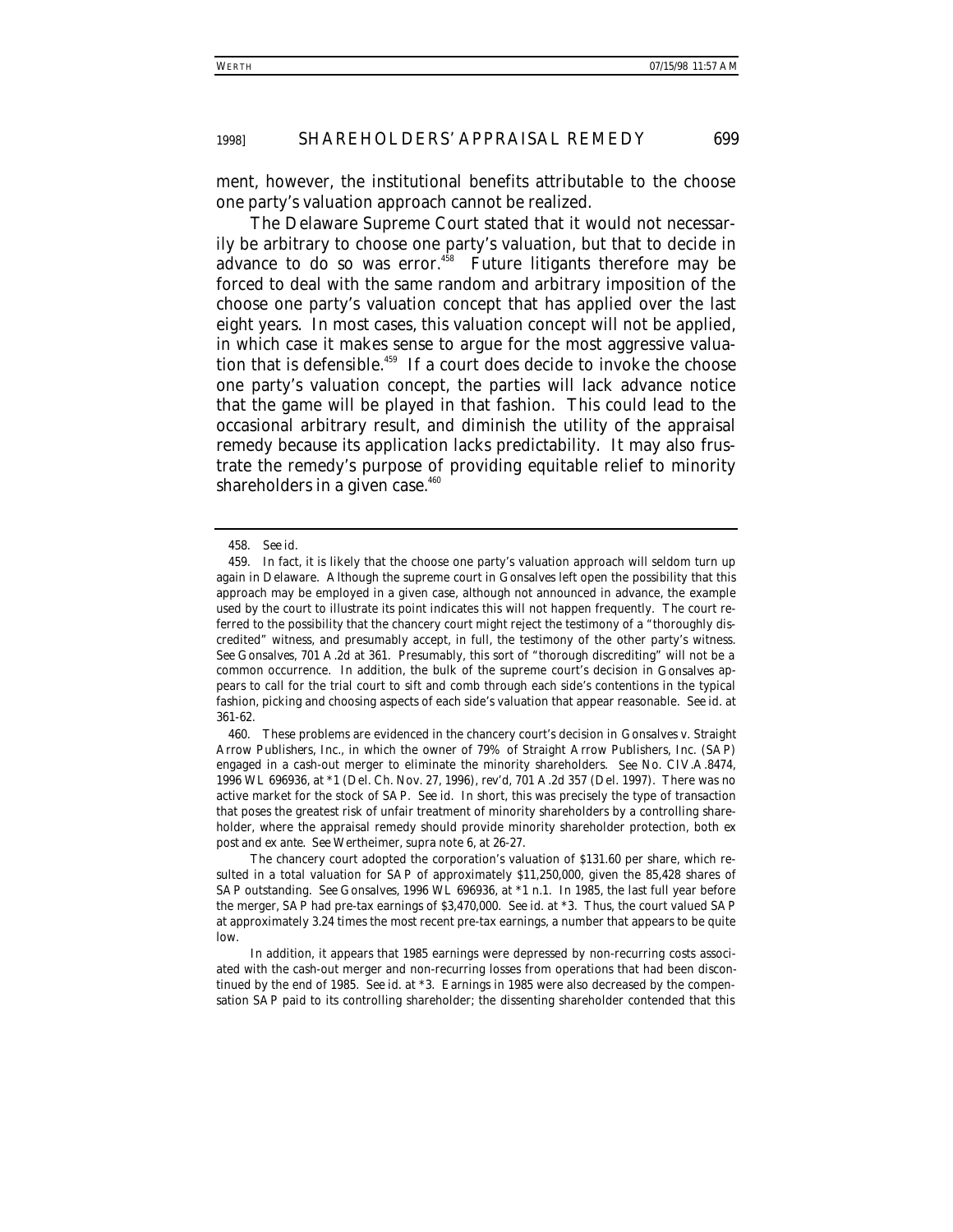*b. Court-Appointed Neutral Experts*. The second mechanism courts have explored in appraisal cases to address the dueling experts problem is the use of a court-appointed neutral expert. The Delaware Supreme Court, in *In re Appraisal of Shell Oil Co.*, took "the occasion to comment upon a recurring theme in recent appraisal cases—the clash of contrary, and often antagonistic, expert opinions on value."461 The court noted that this process often forced the trial court to "pick and choose from a limited record without the benefit of objective analysis and opinion."462 In such circumstances, the court stated, "the Court of Chancery should consider, in a proper case, appointing its own expert witness."463 The court concluded that the court of chancery has the inherent authority to appoint a neutral expert on its own initiative. $464$ 

In *Kleinwort Benson Ltd. v. Silgan Corp.*, the chancery court followed the suggestion of the Delaware Supreme Court and appointed a neutral expert to assist it in sorting through the opposing experts' valuation testimony.<sup>465</sup> The court had the neutral expert critique the opinions of the parties' experts, but instructed him not to provide an independent valuation of the corporation.<sup>466</sup> The court noted that it "used [the neutral expert's] report to critically evaluate each expert's opinion."<sup>467</sup> In addition, after the court concluded that the corporation's expert's valuation most closely represented the corporation's value, the court used the neutral expert's testimony to

compensation exceeded market value for the services rendered, but the court refused to consider this argument. *See* Gonsalves v. Straight Arrow Publishers, Inc., No. CIV.A.8474, 1996 WL 483093, at \*1 (Del. Ch. Aug. 22, 1996); *see also supra* notes 261-67 and accompanying text (discussing the *Gonsalves* court's treatment of the excessive compensation issue). The net result is that SAP was valued at a low multiple of current earnings, and that those earnings were probably understated. It is also worth noting that in 1984, SAP's own internal projections forecast rising earnings and revenues for the next four years, indicating that 1985 was not expected to be an aberrational year for earnings. *See Gonsalves*, 1996 WL 696936, at \*2.

<sup>461. 607</sup> A.2d 1213, 1222 (Del. 1992).

<sup>462</sup>*. Id.*

<sup>463</sup>*. Id.* The court was careful to note that "[t]here is, of course, no requirement" that a neutral expert be appointed. *See id.*

<sup>464</sup>*. See id.* Because no statute or rule explicitly permits the appointment by the court of its own neutral witness, the authority to do so had to be inherent. *See id.*; *see also Gonsalves*, 701 A.2d at 362 (noting inherent authority of court of chancery to appoint neutral expert).

<sup>465</sup>*. See* No. CIV.A.11107, 1995 WL 376911, at \*1 (Del. Ch. June 15, 1995).

<sup>466</sup>*. See id.*

<sup>467</sup>*. Id.* at \*5.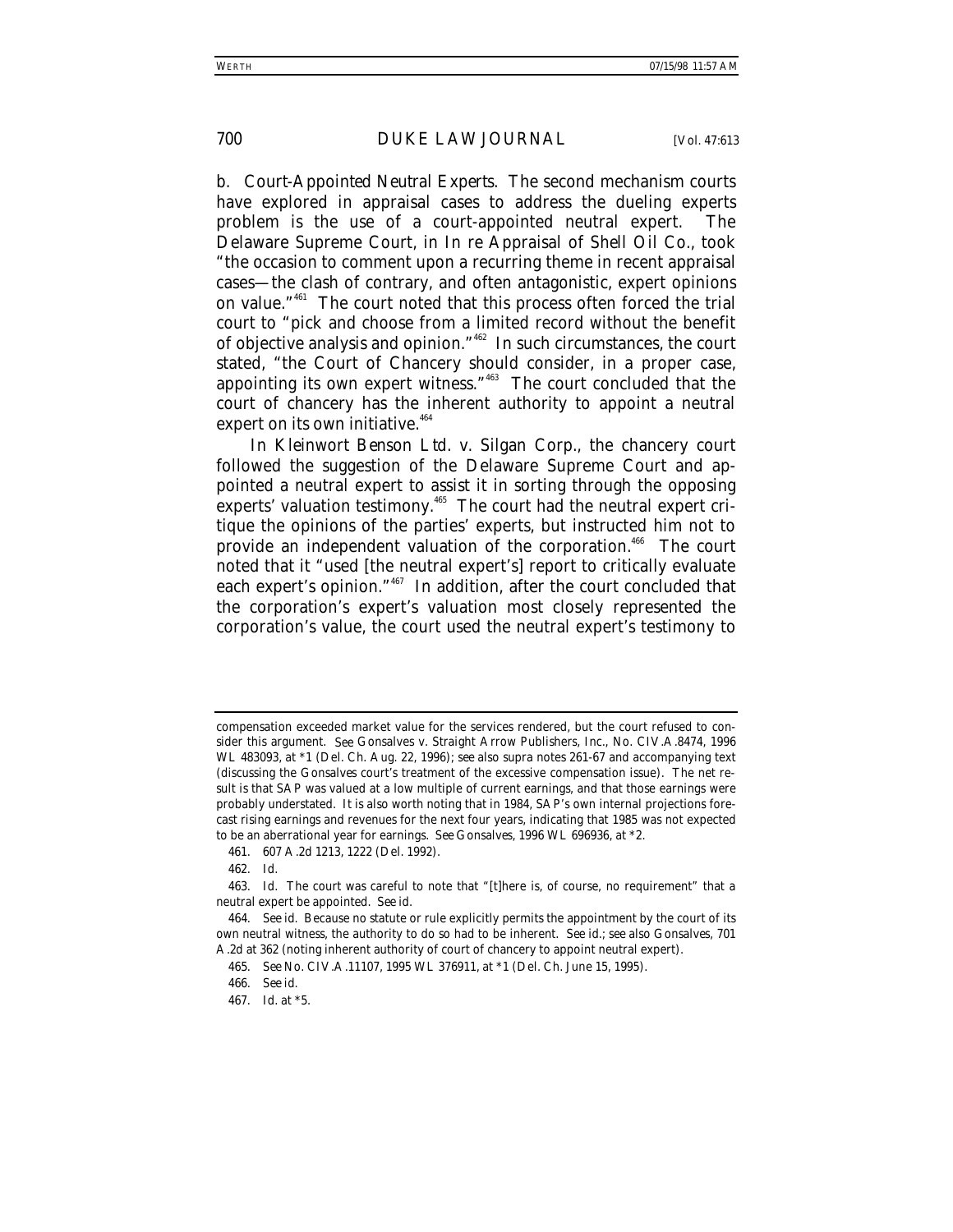help it adjust that valuation to remove some of the "adversarial hyperbole" attached to it.<sup>468</sup>

The use of a neutral expert can, in proper circumstances, be useful to a court conducting an appraisal proceeding. There are, however, two points of caution. First, the use of an additional expert imposes additional costs to the proceeding and probably increases the time involved to reach a final result. It also adds a host of procedural issues associated with the appointment of the expert and how the expert will function in the process.<sup>469</sup> The court must be careful to insure that the benefits of appointing a neutral expert justify the added time and expense and the additional layer of procedure.

The second point of caution involves the potential for excessive reliance by the court on the neutral expert. The court is charged with the statutory responsibility of conducting the appraisal, $470$  and should not excessively delegate that responsibility to the neutral expert. The Delaware Supreme Court, in authorizing the appointment of a neutral expert, was careful to point out that the trial court is not required to accept the findings or opinions of any such expert, and is not limited by such an appointment from exercising its "broad discretion in fixing fair value." $\frac{1}{4}$  This is especially important in view of the critical role that equitable conduct plays in the appraisal proceeding.<sup>472</sup> The neutral expert, in all probability, will not have access to the full range of information that will be available to the court with respect to the relative equities of the parties' conduct, or may not fully appreciate

<sup>468</sup>*. See id.* at \*5, \*8. The court frequently noted the position taken by each party's expert, together with the neutral expert's views, as it addressed specific valuation points of contention. *See id.* at \*8-10.

<sup>469.</sup> As the Delaware Supreme Court stated in *In re Appraisal of Shell Oil Co.*: "The expert should be appointed sufficiently in advance of trial as to permit opportunity for hearings on the appointment, consent of the expert, notification of duties, research by the expert, and a communication by the expert to the parties informing them of his findings." 607 A.2d 1213, 1223 (Del. 1992); *see also Recent Use of Independent Expert in Merger Appraisal Offers Guidance, But Area Said to Remain "Twilight Zone*,*"* 10 Corp. Counsel Wkly. (BNA) No. 32, at 8 (Aug. 16, 1995) [hereinafter *Twilight Zone*] (noting that both sides in *Kleinwort* were required to communicate with the neutral expert through the court to prevent ex parte contact).

<sup>470</sup>*. See* DEL. CODE ANN. tit. 8, § 262(h) (1991); *see also* Cavalier Oil Corp. v. Harnett, Nos. CIV.A.7959, 7960, 7967, 7968, 1988 Del. Ch. LEXIS 28, at \*64 (Feb. 22, 1988) ("The statute directs that the Court 'shall appraise' the . . . shares."), *aff'd*, 564 A.2d 1137 (Del. 1989).

<sup>471</sup>*. In re* Appraisal of Shell Oil Co., 607 A.2d at 1223 n.3.

<sup>472</sup>*. See supra* Part II.F.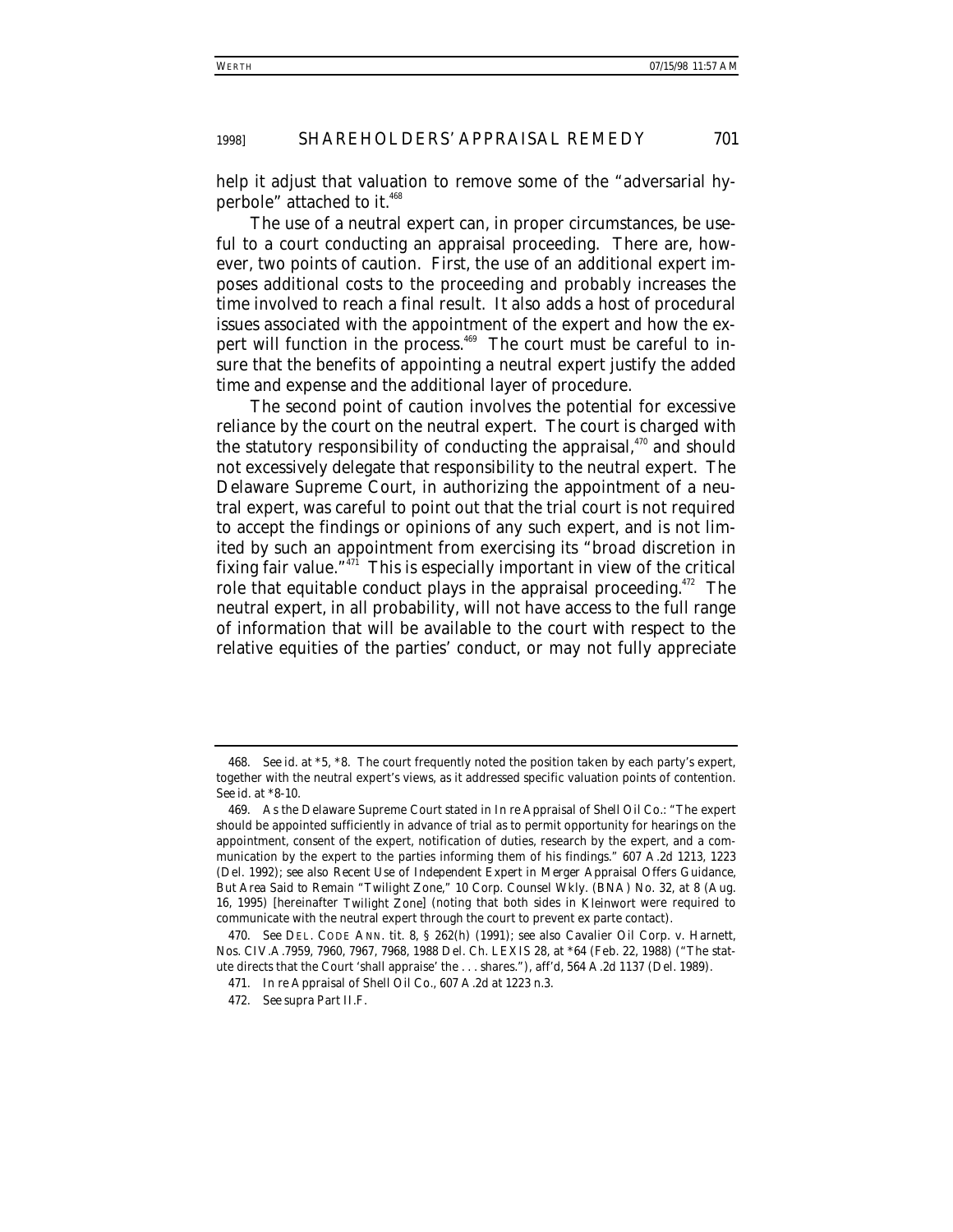such information. $473$  Accordingly, the court must guard against excessive reliance on the neutral expert.

# III. IMPROVING THE APPRAISAL REMEDY

The appraisal remedy continues to serve a liquidity function in isolated cases, providing a "way out" for shareholders trapped in an involuntarily altered investment.<sup>474</sup> Its greater use, however, is to protect minority shareholders, primarily in the context of cash-out transactions, often initiated by controlling shareholders.<sup>475</sup> Because appraisal statutes were not originally drafted with cash-out transactions in mind, existing statutes do not fully achieve these purposes. In addition, courts applying appraisal statutes often do not do so in a manner fully consistent with these purposes. The appraisal remedy would better fulfill its current purpose if appraisal statutes were amended to suit these functions, and if courts applied the statutes in a manner more consistent with the current purpose of the remedy.

#### *A. Appraisal Statutes*

1. *Triggering Events*. The first area where current appraisal statutes are inadequate, given the purpose of the remedy, is with respect to the events that trigger the right to dissent and appraisal. Acquisitions can take many different forms, including mergers, asset purchases, share exchanges, and recapitalizations, and each of these forms can be utilized to cash out a minority shareholder. In order to adequately protect the interest of the minority shareholder, the availability of appraisal should not depend on the form that the transaction takes, particularly when the controlling shareholder is the party that selects the form of the transaction.

The Delaware statute is the worst offender in this regard. It provides an appraisal remedy only in the event of a merger or con-

<sup>473.</sup> One of the parties may, in fact, prefer it that way. In *Kleinwort*, the court determined that the fair value of the corporation was less than the merger price. *See supra* notes 349-56 and accompanying text. The attorney for the corporation, obviously pleased with the result achieved by his client, has stated: "[a]n appraisal action isn't about credibility of witnesses, good guys and bad guys," but instead "should be analytical. Find the value." *Twilight Zone*, *supra* note 469, at 8. It is not surprising that the corporation's attorney would hold this point of view, but in a proceeding serving a purpose of minority shareholder protection, credibility of witnesses, good guys, and bad guys should be important. *See supra* Part II.F.

<sup>474</sup>*. See* Wertheimer, *supra* note 6, at 28-32.

<sup>475</sup>*. See supra* notes 9-14 and accompanying text.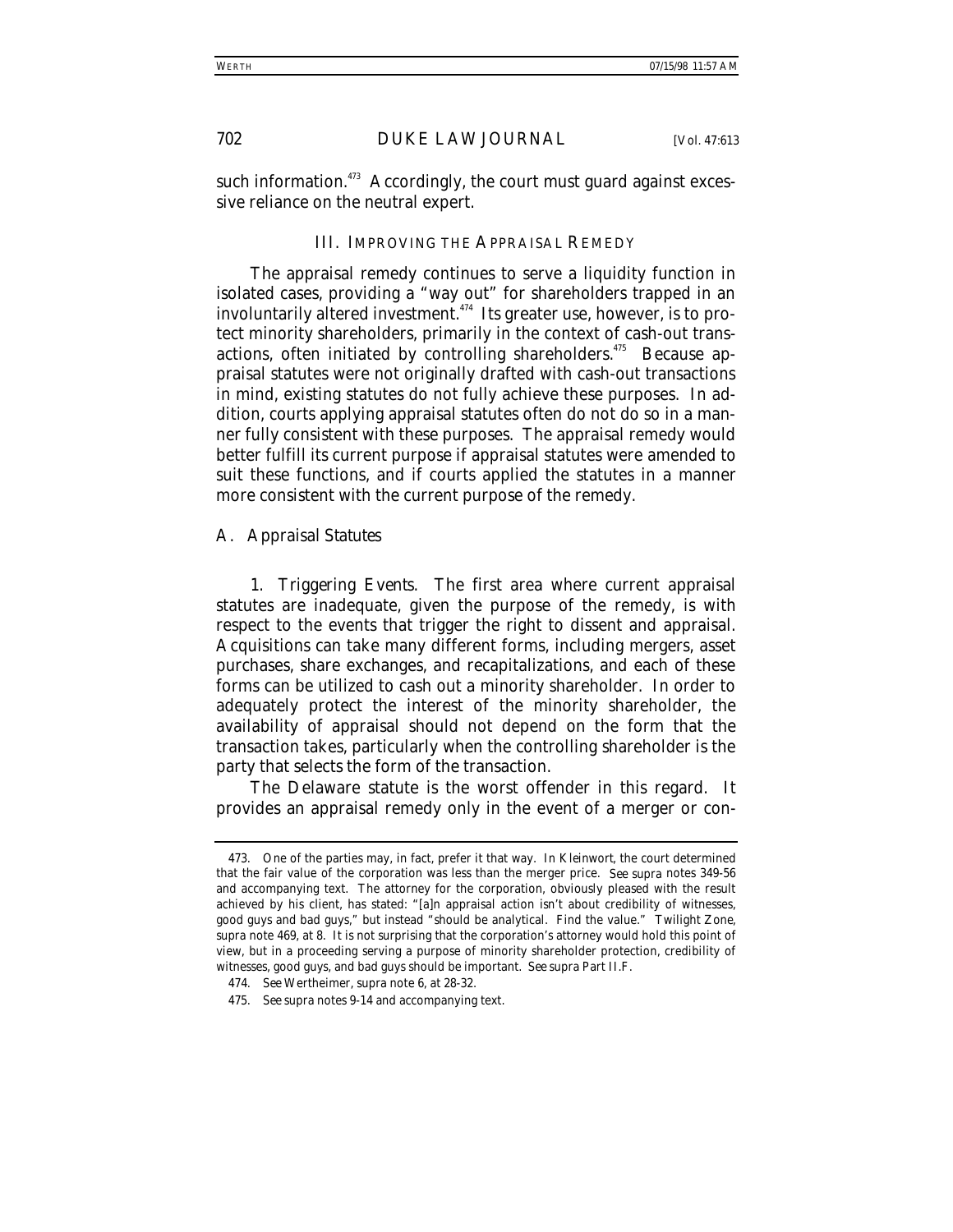solidation.<sup> $476$ </sup> Thus, a controlling shareholder can structure an acquisition as a sale of assets, for example, and deprive minority shareholders of an appraisal remedy.<sup>477</sup>

The Model Business Corporation Act is drafted more inclusively. It provides an appraisal remedy in the event of a merger, share exchange, or sale of assets, or upon certain amendments to the articles of incorporation.<sup>478</sup> It is not, however, drafted broadly enough to cover all possible forms of transactions having virtually the same effect, including the typical de facto merger transaction.<sup>479</sup>

The American Law Institute's Principles of Corporate Governance (ALI Principles) provide a more comprehensive statutory model that is designed to grant an appraisal remedy regardless of the form in which a fundamental transaction is cast.<sup>480</sup> The ALI Principles provide dissenters' rights in the event of a "business combination," any other transaction that has the effect of eliminating a shareholder's equity interest in the corporation, a sale of assets transaction, and certain fundamental changes to the articles of incorporation.<sup>481</sup> "Business combination" is defined broadly to include

480. The ALI Principles borrow in part from the California approach. *See* 2 ALI, PRINCIPLES, *supra* note 5, § 7.21 cmt. a & reporter's note 2.

481*. See id.* § 7.21.

<sup>476</sup>*. See* DEL. CODE ANN. tit. 8, § 262(b) (Supp. 1996).

<sup>477</sup>*. See, e.g.*, Hariton v. Arco Elecs., Inc., 182 A.2d 22, 27 (Del. Ch. 1962) (declining to find a de facto merger where the transaction conformed with the requirements for a sale of assets under Delaware law), *aff'd*, 188 A.2d 123 (Del. 1963); *cf.* Angie Woo, *Appraisal Rights in Mergers of Publicly-Held Delaware Corporations: Something Old, Something New, Something Borrowed, and Something B.L.U.E.*, 68 S. CAL. L. REV. 719, 731 (1995) (arguing that Delaware should expand the events that trigger the appraisal remedy).

<sup>478</sup>*. See* MODEL BUS. CORP. ACT § 13.02(a) (1991).

<sup>479.</sup> The classic de facto merger transaction involves a corporation that, in form, purchases the assets of another entity in exchange for a large quantity of its stock, such that, in substance, the corporation purchasing the assets actually is the acquired party. *See, e.g.*, Farris v. Glen Alden Corp., 143 A.2d 25, 31 (Pa. 1958) (recharacterizing a purchase of assets transaction as a de facto merger). Interestingly, the official comment to the MBCA states that the problems concerning de facto mergers "should not occur under the Model Act since the procedural requirements for authorization and consequences of various types of transactions are largely standardized." MODEL BUS. CORP. ACT § 11.01 cmt. 2. The comment goes on to note, for example, that the MBCA treats merger transactions like sale of assets transactions. *See id.* But, because the MBCA does not provide appraisal rights to shareholders of corporations that purchase assets, *see id.* § 13.02(a), it provides no appraisal remedy to shareholders of the corporation that has been, in substance, acquired in a de facto merger. Thus, a de facto merger identical to the one in *Glen Alden* could be accomplished under the MBCA, and would raise precisely the same de facto merger problem raised in that case.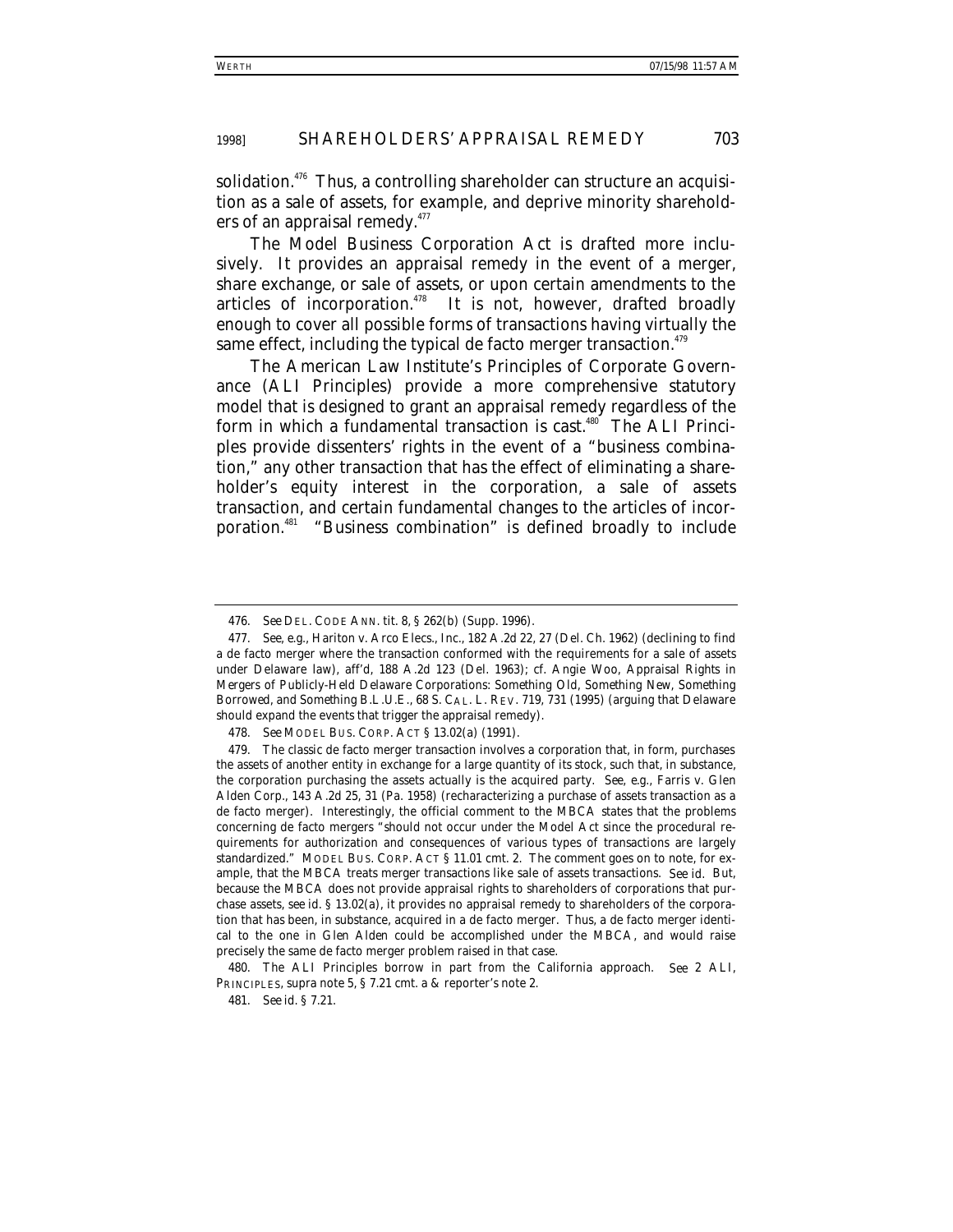traditional triggering events such as mergers and consolidations, but also covers nontraditional events such as de facto mergers.<sup>482</sup>

The ALI Principles provide the most neutral set of triggering events in the sense that the form of transaction does not affect the availability of appraisal rights. Another drafting technique that could be employed to achieve this goal, using the Model Business Corporation Act as a starting point, would be to include the usual Model Act list of triggering events,<sup>483</sup> and then provide a catch-all provision that makes available appraisal rights for any other event that has substantive effects similar to the enumerated events.<sup>484</sup>

2. *Statutory Exceptions to the Appraisal Remedy*. The second area where current appraisal statutes fail to comport with the purposes of the remedy is with respect to statutory exceptions to the appraisal remedy. The continued existence in many states of a market exception to the appraisal remedy is the most glaring problem. The market exception arose in conjunction with the liquidity rationale for the appraisal remedy.<sup>485</sup> There is no longer any justification for this exclusion, given the minority shareholder protection rationale for the remedy.<sup>486</sup> Minority shareholders of

483*. See* MODEL BUS. CORP. ACT § 13.02(a).

486*. See supra* notes 105-09 and accompanying text. Similarly, there is no reason for industry-specific exceptions to the availability of the appraisal remedy. *See, e.g.*, Virginia Bank-

<sup>482. &</sup>quot;Business combination" includes an exchange by a corporation of its stock for substantial assets of another corporation, unless the persons who were shareholders of the exchanging corporation immediately before the transaction own 60% or more of the voting power of the surviving entity immediately after the transaction, in approximately the same proportions. *See id.* § 7.21(a). In other words, dissenters' rights attach if a corporation buys assets from a corporation, and issues stock in return, and its existing shareholders wind up with less than 60% of the voting power of the post-transaction entity. Unlike the MBCA, this provision would cover the *Glen Alden* situation.

The ALI provision on triggering events is an improvement over existing appraisal statues, although it is not perfect. For example, it refers only to acquiring the assets of another corporation in exchange for stock, *see id.*, although it is not clear why the provision should apply only if the seller of the assets happens to be a corporation, as opposed to another kind of entity. This is probably a drafting oversight rather than an intentional limitation. It also is unclear why voting power alone is determinative. If the existing shareholders retain 60% of the voting power, but only 40% of the other incidents of share ownership, such as dividend and liquidation rights, should appraisal rights be withdrawn? In addition, whenever an arbitrary number is chosen, such as 60% in this provision, it is always possible to argue that it should be higher or lower.

<sup>484.</sup> This approach might be criticized as creating too much uncertainty, but it is the kind of uncertainty that provides an *ex ante* incentive not to attempt to circumvent the appraisal provisions in an abusive manner.

<sup>485</sup>*. See supra* notes 101-04 and accompanying text.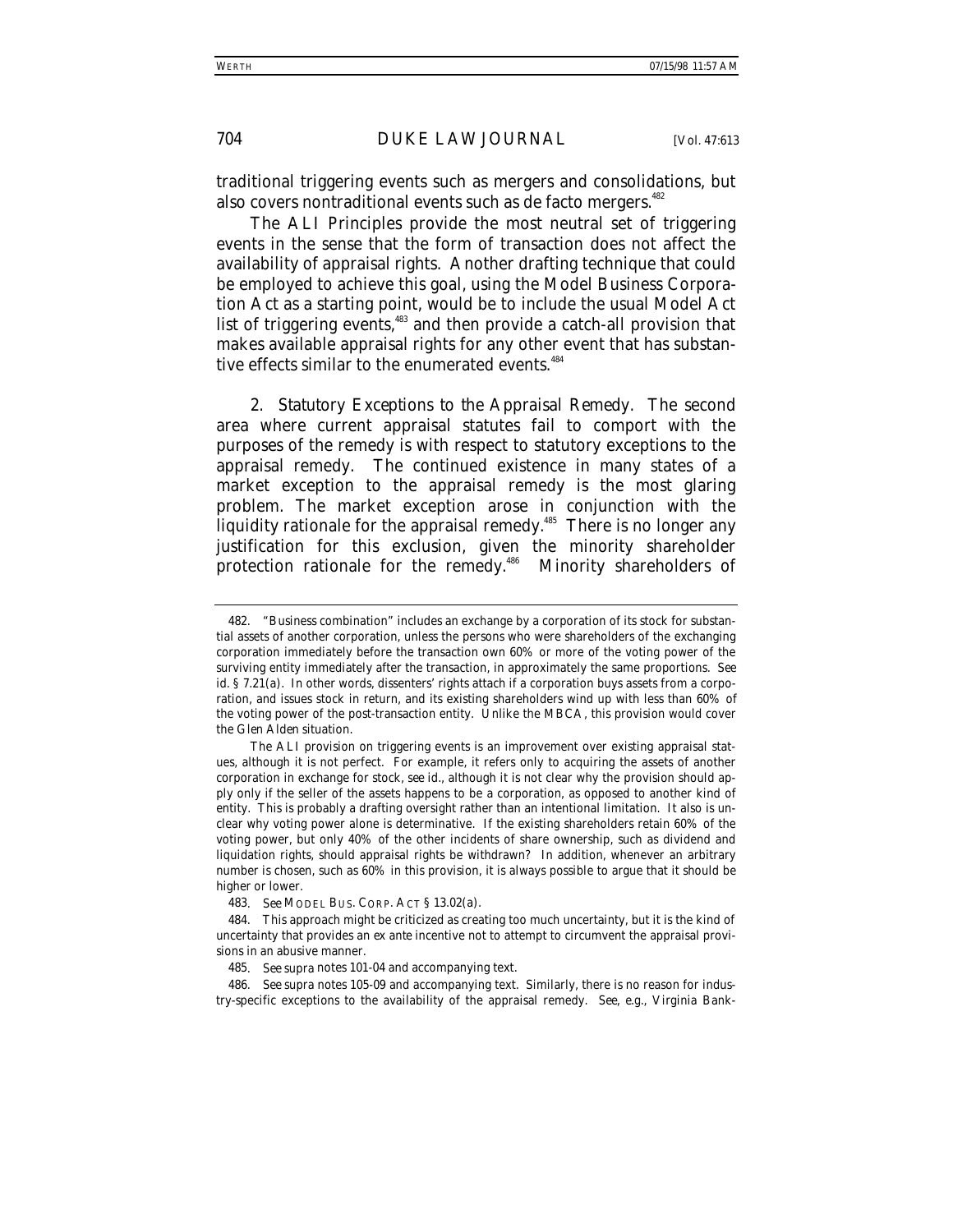public corporations need protection from unfair cash-out mergers as much as their counterparts in nonpublic corporations.<sup>487</sup>

The Delaware experience is instructive. Because Delaware's market exception is inapplicable to cash-out mergers,<sup>488</sup> much of the Delaware appraisal case law involves shareholders cashed out of publicly traded corporations.<sup>489</sup> Courts have determined in many of these cases that the fair value of the shares substantially exceeded the cash-out merger price. $490$  In other words, the cash-out merger was proposed at a price well below fair value, and the minority shareholders needed the protection of the appraisal remedy.

Additionally, numerous cases of egregious behavior by majority shareholders of public corporations have arisen in the context of fiduciary duty claims, rather than appraisal claims.<sup>491</sup> These cases illustrate that minority shareholders of public companies need protection, both *ex post* and *ex ante*, from overreaching transactions proposed by majority shareholders; the mere existence of a market is not adequate protection.<sup>492</sup>

488*. See* DEL. CODE ANN. tit. 8, § 262(b)(2) (Supp. 1996).

shares, Inc. v. Sandberg, 501 U.S. 1083, 1108 n.14 (1991) (noting that no appraisal remedy is available under Virginia law in the event of bank mergers).

<sup>487.</sup> Ironically, the presence of a market exception may work against the interests of the acquiring corporation. The appraisal remedy is, at least in some instances, the exclusive remedy available to shareholders in the event of an acquisition. *See, e.g.*, MODEL BUS. CORP. ACT § 13.02(b). If the appraisal remedy is unavailable due to a market exception, a court might be more inclined to grant a shareholder alternative relief, perhaps including injunctive relief.

<sup>489</sup>*. See* Thompson, *supra* note 6, at 4, 25-28.

<sup>490</sup>*. See, e.g.*, Harris v. Rapid-American Corp., No. CIV.A.6462, 1992 WL 69614, at \*1, \*3 (Del. Ch. Apr. 6, 1992) (finding that the fair value was \$73.29 per share while the cash-out merger price was \$28); *In re* Appraisal of Shell Oil Co., No. CIV.A.8080, 1990 Del. Ch. LEXIS 199, at \*1, \*2 (Dec. 11, 1990) (finding that the fair value was \$71.20 per share while the cashout merger price was \$58), *aff'd*, 607 A.2d 1213 (Del. 1992).

<sup>491</sup>*. See, e.g.*, Ryan v. Tad's Enters., Inc., Nos. CIV.A. 10229, 11977, 1996 WL 936160, at \*14 (Del. Ch. Apr. 24, 1996) (holding that a sale of assets and merger was unfair when, *inter alia*, the controlling shareholder had separate consulting and noncompetition agreements with the buyer), *aff'd*, 693 A.2d 1082 (Del. 1997); Coggins v. New England Patriots Football Club, Inc., 492 N.E.2d 1112, 1121-22 (Mass. 1986) (holding that a freeze-out merger designed solely for the benefit of the controlling shareholder was a violation of the controlling shareholder's fiduciary duty to minority shareholders); Berkowitz v. Power/Mate Corp., 342 A.2d 566, 573 (N.J. Super. Ct. Ch. Div. 1975) (enjoining a merger where the minority stockholders alleged that the controlling shareholders attempted to freeze-out minority stockholders, reduce the company's earnings prior to the merger by giving themselves large bonuses, and effect the merger when the market price was unreasonably low).

<sup>492</sup>*. See* 2 ALI, PRINCIPLES, *supra* note 5, ch. 4 introductory note (stating that "availability of a market exit falls short of being a satisfactory remedy in many instances").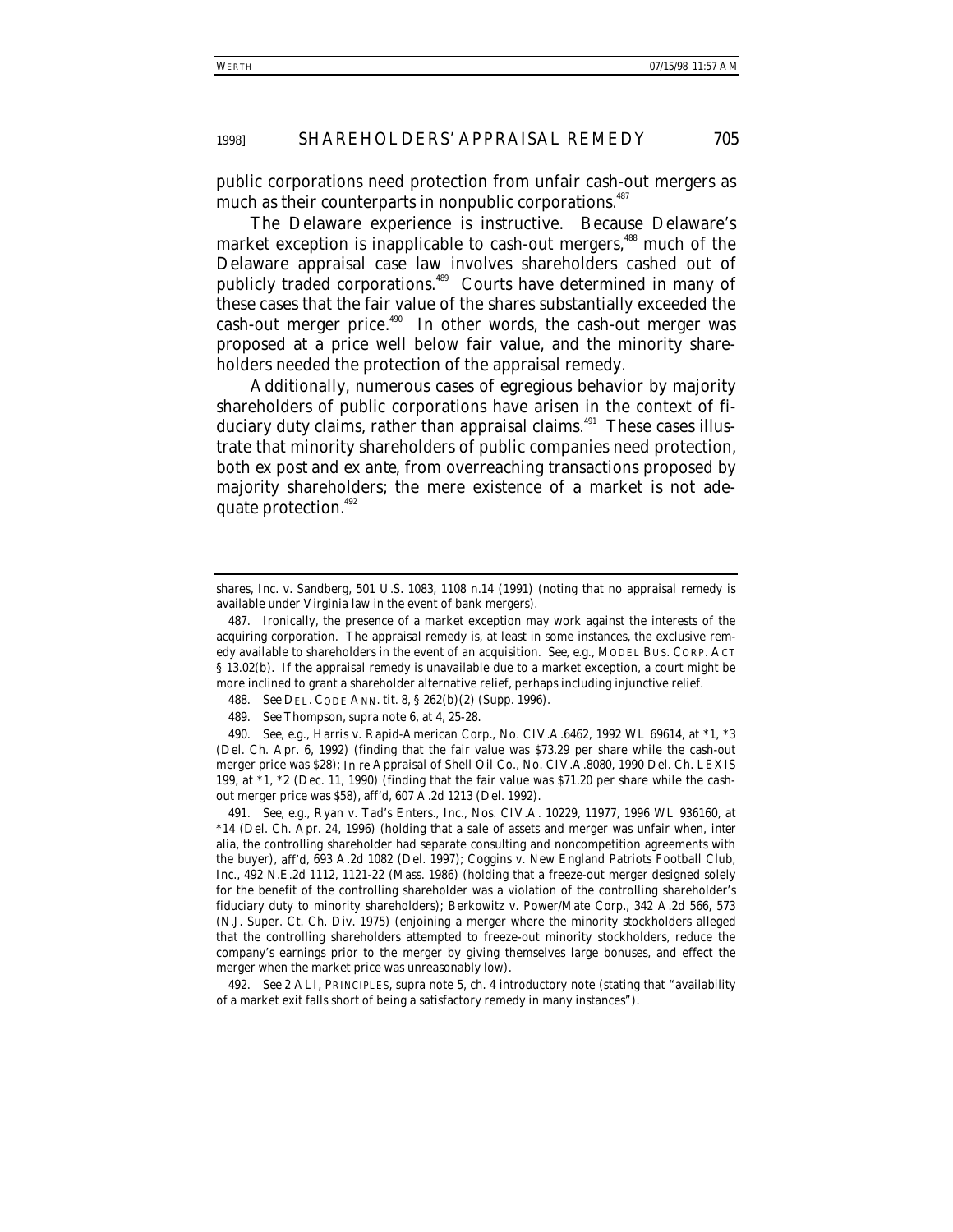There is a reasonable consensus among commentators that the market exception as it currently exists is contrary to the purposes of the appraisal remedy.493 Some have proposed retaining the market exception, but only for non-conflict of interest transactions.<sup>494</sup> In other words, the market exception would apply to bona fide thirdparty transactions, but would be inapplicable to transactions where an insider had a conflict of interest, including the typical cash-out merger initiated by a majority shareholder. Although this would be an improvement over the blanket market exception that currently exists in a number of jurisdictions, it would be preferable to eliminate the market exception entirely and deal with true third-party transactions as proposed earlier.<sup>495</sup>

In order to apply the market exception only to non-conflict transactions, it would be necessary to craft a statutory definition of conflict of interest transaction that is broad enough to cover the multitude of potential conflicts. This is a hazardous undertaking, because it creates a risk that a conflict of interest transaction could slip through the cracks of the statutory definition.<sup>496</sup> Some conflict of interest transactions are easily identified; for example, a going private cash-out merger initiated by a controlling shareholder. Others are harder to locate. A merger may appear to be an arm's-length transaction between unrelated parties, but the directors or managers of one corporation may receive a payment on the side, or other consideration, in return for their agreement to support the transaction.<sup>497</sup> This more subtle side payment scenario is a real concern because it negates true arm's-length bargaining.<sup>498</sup>

<sup>493</sup>*. See supra* note 101.

<sup>494</sup>*. See, e.g.*, Siegel, *supra* note 4, at 113, 124-29; Seligman, *supra* note 6, at 836, 840-41.

<sup>495</sup>*. See supra* notes 319-26 and accompanying text.

<sup>496.</sup> Professor Siegel, who advocates this approach, has designated general categories of relationships that would create conflicts of interest, but has not attempted to draft a statutory definition. *See* Siegel, *supra* note 4, at 124. The categories she proposed have some obvious gaps. For example, she included within the conflict of interest category transactions with officers of the corporation, but did not mention transactions with directors of the corporation. *See id.* Similarly, she included transactions in which directors receive financial benefits not available to shareholders, but did not include officers that receive such financial benefits. *See id.*

<sup>497</sup>*. See* Carney, *supra* note 24, at 101 & n.137; *see also* Kanda & Levmore, *supra* note 6, at 467-68 (noting that the self interest of managers may render them ineffective bargaining agents).

<sup>498.</sup> Those commentators calling for a continued market exception for non-conflict transactions generally have recognized that side payments to insiders create a conflict that should render the market exception inapplicable. *See* Siegel, *supra* note 4, at 124; Seligman, *supra* note 6,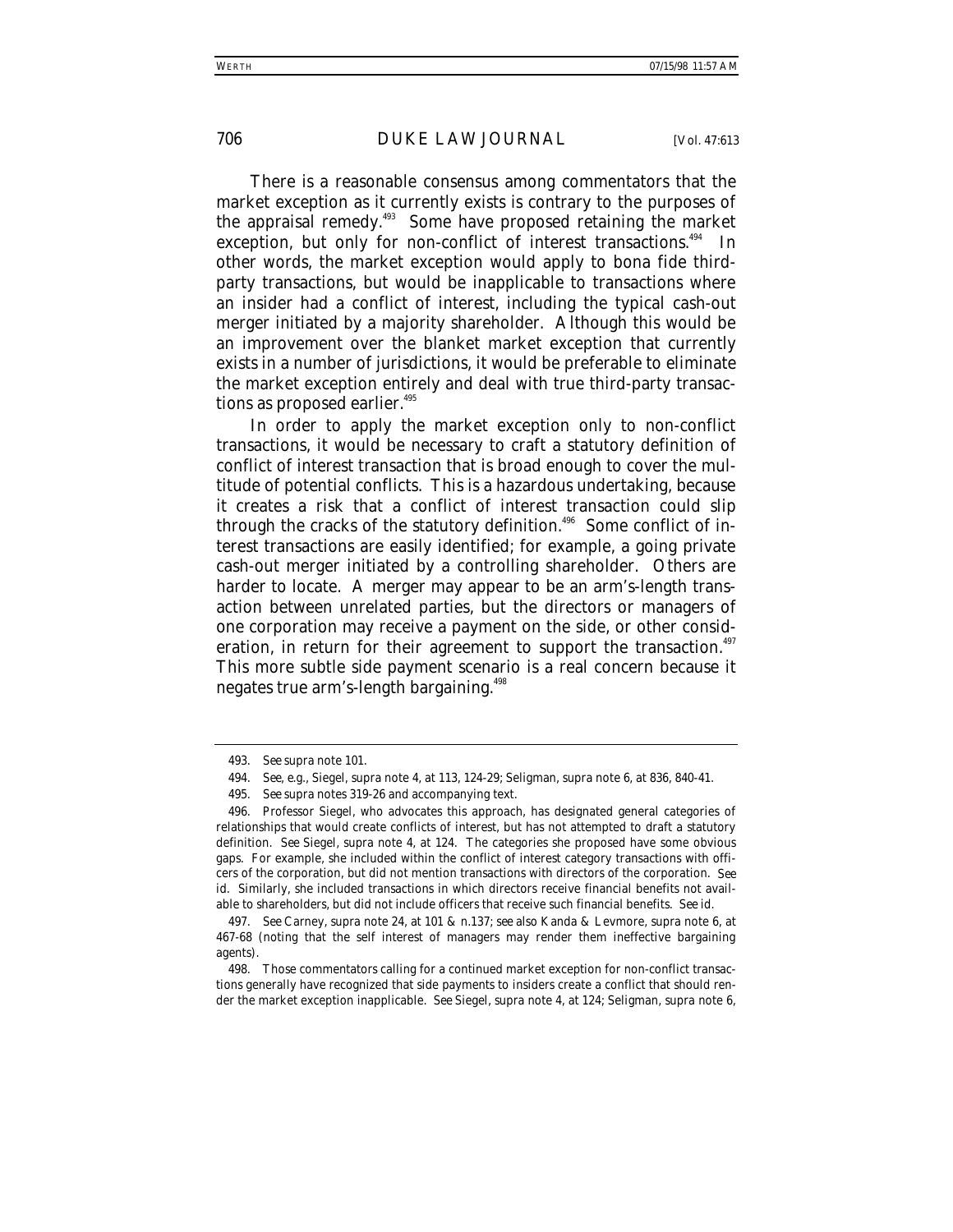From an *ex ante* perspective, it is preferable to provide an appraisal remedy to public shareholders in all contexts, rather than only in non-conflict situations. Subtle conflict of interest transactions present difficult problems of proof and interpretation. For example, if the acquiring corporation promises long-term employment contracts at enhanced compensation to the officers of the target corporation, does it do so to serve its business interests by securing a management team for the future, or does it do so to buy the cooperation of the officers of the target corporation in support of the transaction? This shade of gray problem justifies *ex ante* deterrence against overreaching transactions by insiders. Providing an appraisal remedy to all public shareholders best serves that purpose.<sup>499</sup>

Another statutory exception to the availability of appraisal rights that does not make sense is found in the Model Business Corporation Act with respect to sale of asset transactions. Under the MBCA, the sale of all or substantially all of the property of a corporation outside the usual and regular course of business ordinarily triggers the right to dissent.500 Appraisal is unavailable, however, if the sale of the corporation's property is for cash and is pursuant to a plan that calls for the proceeds from the sale to be distributed to the shareholders within one year. $501$ 

The official comment to the MBCA explains this exception by stating that "[t]hese transactions are unlikely to be unfair to minority shareholders since majority and minority are being treated in precisely the same way and all shareholders will ultimately receive cash for their shares."502 This is true, however, only if the property of the corporation is sold to an unrelated third party in a transaction without a conflict of interest.<sup>503</sup> If the majority shareholder, or an entity

500*. See* MODEL BUS. CORP. ACT § 13.02(a)(3) (1991).

503. The ALI Principles have recognized this point and, in many instances, provide an appraisal remedy if assets are sold to insiders. *See* 2 ALI, PRINCIPLES, *supra* note 5, § 7.21(c)(1).

at 838-39; *cf.* 2 ALI, PRINCIPLES, *supra* note 5, § 7.22 cmt. c, illus. 2-3 (illustrating that side payment problems can negate existence of arm's-length transaction).

<sup>499.</sup> There is no reason to treat public and private corporations differently in this regard. In both types of corporations, a transaction triggering the appraisal remedy can involve a conflict of interest, or may be a true third-party sale. Private corporation shareholders receive appraisal remedies in both cases, although the presence of a true third-party sale should influence the way the court handles the appraisal proceeding. *See supra* notes 319-26 and accompanying text. Public corporation shareholders should be treated the same way.

<sup>501</sup>*. See id.*; *see also* LA. REV. STAT. ANN. § 12:131(B) (West Supp. 1997) (providing an exemption to applicability of appraisal remedy when triggering transaction involves a cash sale and a plan to distribute the proceeds within one year).

<sup>502.</sup> MODEL BUS. CORP. ACT § 13.02 cmt. 1(3).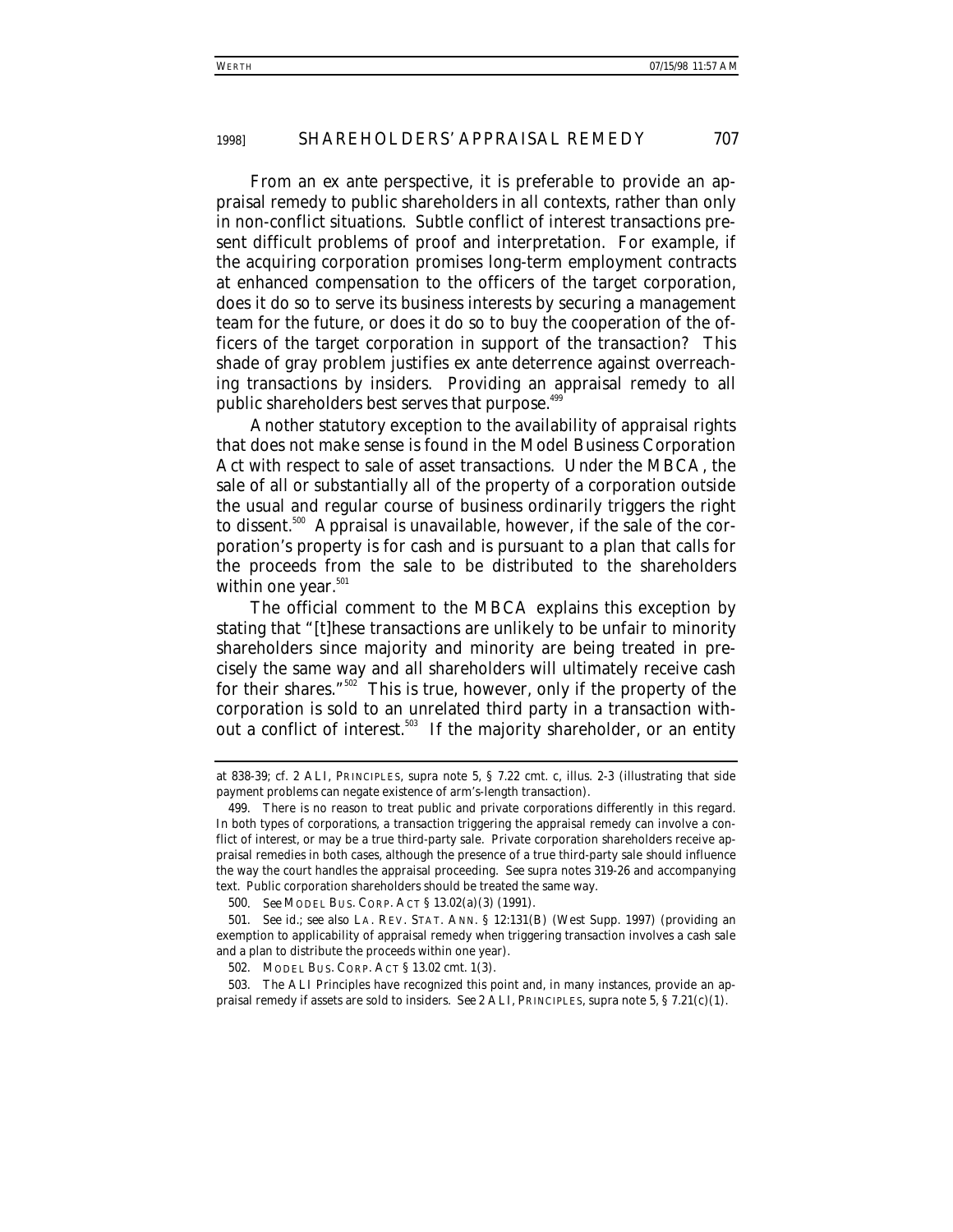controlled by the majority shareholder, is the purchaser of the corporation's property, the transaction presents exactly the same risk as a cash-out merger proposed by a majority shareholder, and an appraisal remedy should be available. $504$ 

For the same reasons, the existing Delaware market exception for non-cash-out mergers<sup>505</sup> should be abolished. Overreaching transactions can be accomplished with non-cash consideration as well as with cash consideration, and the appraisal remedy should stand as both *ex ante* and *ex post* protection against such transactions.

3. *Procedural Requirements*. A third area where appraisal statutes could be improved is with respect to the procedures incident to the remedy. In many statutes, the procedural requirements imposed on a dissenting shareholder remain excessively onerous.<sup>506</sup> The current MBCA has reduced, but not eliminated, the procedural burdens placed on the dissenting shareholder.<sup>507</sup> Existing statutes should be scrutinized to insure that procedural burdens are minimized.<sup>508</sup>

These statutory procedures serve two primary purposes. First, they insure that the corporation is informed, at an early stage, about those shareholders who will seek appraisal. For planning purposes, those proposing a transaction have a legitimate interest in learning, prior to the time the transaction is consummated, whether a large number of shareholders will seek appraisal.<sup>509</sup> Second, the procedures provide a timetable to keep the appraisal process moving along and

<sup>504.</sup> Sale of asset transactions should be treated no differently than mergers for appraisal purposes. A sale of asset transaction can involve a conflict of interest or a true third-party sale. From an *ex ante* perspective, appraisal rights should attach to all transactions involving the sale of all or substantially all of the assets of a corporation. If the sale of assets is a true third-party sale, the appraisal court should respond accordingly. *See supra* notes 319-26 and accompanying text.

<sup>505</sup>*. See* DEL. CODE ANN. tit. 8, § 262(b) (Supp. 1996).

<sup>506.</sup> For example, under Delaware law, the dissenting shareholder receives no payment until fair value finally is determined. *See* DEL. CODE ANN. tit. 8, § 262(h) (1991); Thompson, *supra* note 6, at 41. *But see* MODEL BUS. CORP. ACT § 13.25 (requiring the corporation to pay the dissenting shareholder the amount the corporation estimates to be the fair value of his shares "as soon as the proposed corporate action is taken, or upon receipt of a payment demand").

<sup>507</sup>*. See supra* notes 43-64 and accompanying text.

<sup>508.</sup> The ALI Principles are useful in this regard. *See* 2 ALI, PRINCIPLES, *supra* note 5, § 7.23.

<sup>509.</sup> If a large number of shareholders elect appraisal, the corporation might abandon or restructure the transaction. *See* EISENBERG, *supra* note 6, at 83.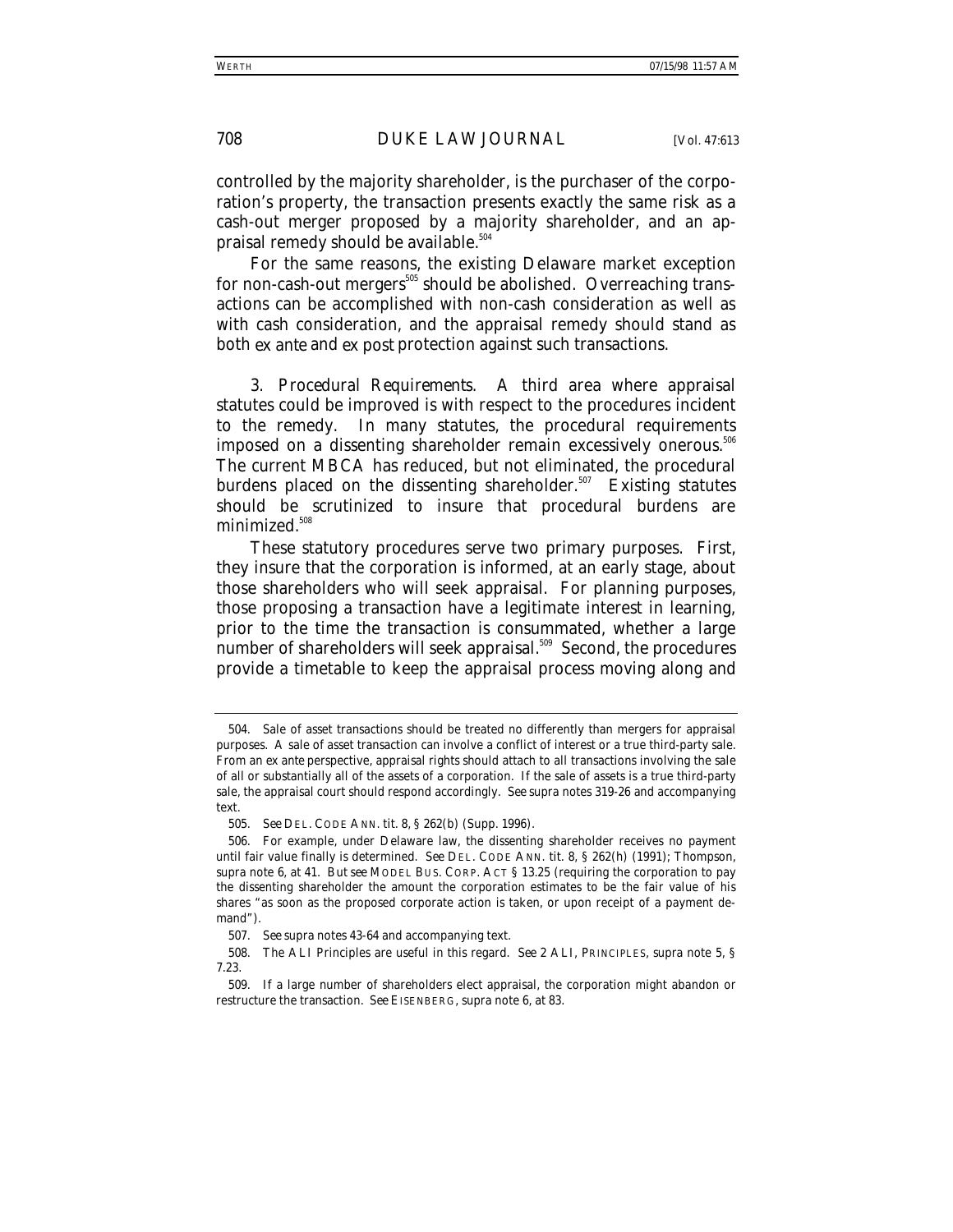prevent undue delay.<sup>510</sup> These purposes, however, can be served without penalizing shareholders who deviate insignificantly from the statutory procedures.

At times, strict adherence to the statutory procedures has prevented shareholders from exercising appraisal rights, even where there has been no prejudice to the corporation.<sup>511</sup> One way to solve this problem would be to adopt a statutory harmless error rule, or substantial compliance defense. Under such a rule, minor defects in compliance with the procedural requirements of the statute would not be fatal to the shareholder's appraisal remedy as long as the corporation received notice of the shareholder's intent to dissent before the transaction was consummated, $512$  and no substantial prejudice inured to the corporation.

Statutory procedures with respect to fee shifting and interest payments could also be improved. Appraisal statutes should grant courts flexibility to shift fees and costs to deter meritless litigation and unreasonable litigation tactics. The Delaware statute, in particular, is inadequate in this regard. $513$ 

Because the dissenting shareholder is entitled to payment as of the transaction date, and often does not receive full payment until much later, appraisal litigation often involves a skirmish over the amount of interest the corporation must pay the shareholder as a result of this delayed payment.<sup>514</sup> In many cases, the litigants and courts have expended considerable energy resolving the interest rate that should be applied in this context.<sup>515</sup> A statutorily defined rate of in-

<sup>510.</sup> The MBCA procedures also require each party, early on, to take a position as to the fair value of the corporation. *See* MODEL BUS. CORP. ACT §§ 13.25(a), 13.28(a)(1). This joins the issue at the outset, perhaps encouraging a private agreement as to fair value without resort to judicial appraisal. *See id.* ch. 13 introductory cmt.

<sup>511</sup>*. See* Pritchard v. Mead, 455 N.W.2d 263, 266-67 (Wis. Ct. App. 1990).

<sup>512.</sup> The corporation's interest in receiving notice of dissent prior to the consummation of the transaction should depend, however, on receipt by the shareholder of adequate disclosure in order to decide whether to exercise dissenter's rights. If the disclosure is inadequate or misleading, a court should have the equitable power to waive the requirement of advance notice of intent to seek appraisal.

<sup>513</sup>*. See supra* note 322 and accompanying text.

<sup>514.</sup> Statutes generally call for a payment of interest to accompany the payment of fair value, *see* MODEL BUS. CORP. ACT § 13.30(e), or permit the court to award interest, *see* DEL. CODE ANN. tit. 8, § 262(h) (1991).

<sup>515</sup>*. See, e.g.*, *In re* Appraisal of Shell Oil Co., No. CIV.A.8080, 1990 Del. Ch. LEXIS 199, at \*96-103 (Dec. 11, 1990), *aff'd*, 607 A.2d 1213 (Del. 1992); Cede & Co. v. Technicolor, Inc., No. CIV.A.7129, 1990 Del. Ch. LEXIS 259, at \*107-12 (Oct. 19, 1990), *rev'd on other grounds*,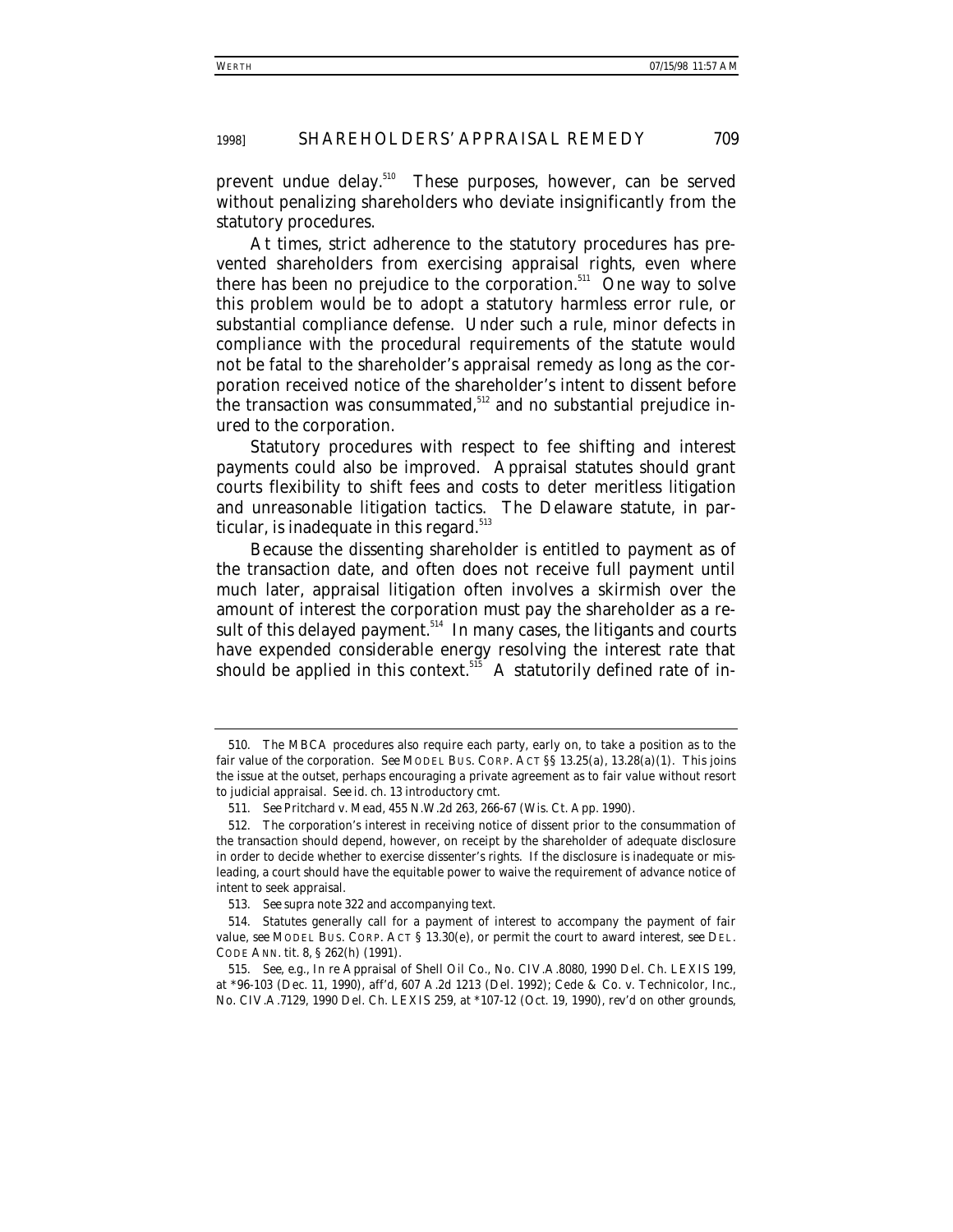terest would simplify matters and eliminate this counterproductive expenditure of resources.<sup>516</sup> The rate chosen must be fair, and able to respond to market conditions, rather than fixed at a level that becomes outdated. An interest rate tied to the prime rate would be a workable solution.<sup>517</sup>

#### *B. Appraisal Case Law*

Courts have been slow to recognize the shift in the purpose served by the appraisal remedy, and have not uniformly applied the remedy consistent with its current purpose. The changes brought about by *Weinberger*<sup>518</sup> have brought the appraisal remedy closer to fulfilling its current purpose, but greater judicial sensitivity to that purpose when making determinations of fair value would be desirable.

In particular, courts determining fair value should be willing to look at all relevant appraisal evidence. They should not rely excessively on market prices, and should not permit minority or lack of

<sup>684</sup> A.2d 289 (Del. 1996); Pinson v. Campbell-Taggart, Inc., No. CIV.A.7499, 1989 Del. Ch. LEXIS 50, at \*57-63 (Nov. 8, 1989).

<sup>516.</sup> It might be argued that a single statutory interest rate is unfair because different corporations have different costs of capital. Although this argument has some merit, it is questionable whether it justifies the resources devoted to skirmishing over the appropriate interest rate in individual cases, particularly when the skirmish amounts to another "dueling expert" scenario.

<sup>517.</sup> An alternative to prime rate would be a rate tied to a specified maturity of United States treasury securities.

Another issue that arises with some frequency is whether the interest paid should be simple or compound. In Delaware, this decision is left to the discretion of the trial court. *See* DEL. CODE ANN. tit. 8, § 262(i) (1991); *Technicolor*, 684 A.2d at 301. In many instances, the courts have opted to award simple interest. *See, e.g.*, *id.* at 301; *In re* Appraisal of Shell Oil Co., 607 A.2d at 1221-22. *But see* Le Beau v. M.G. Bancorporation, Inc., No. CIV.A.13414, 1998 WL 44993, at \*12-13 (Del. Ch. Jan. 29, 1998) (holding that an award of compound interest is appropriate because "in today's financial markets a prudent investor expects to receive a compound rate of interest on his investment"). The award of simple interest penalizes dissenting shareholders and does not accord with economic realities. *See* Thompson, *supra* note 6, at 41- 42; David S. Reid, Note, *Dissenters' Rights: An Analysis Exposing the Judicial Myth of Awarding Only Simple Interest*, 36 ARIZ. L. REV. 515, 515 (1994) (asserting that "fully compensat[ing] a shareholder for loss of use of money . . . necessarily involves awarding compound interest through application of future value concepts"). Rather than permitting ad hoc case-by-case determination, appraisal statutes should call for the payment of compound interest at a prescribed rate.

<sup>518.</sup> Weinberger v. UOP, Inc., 457 A.2d 701 (Del. 1983); *see supra* notes 17-23 and accompanying text.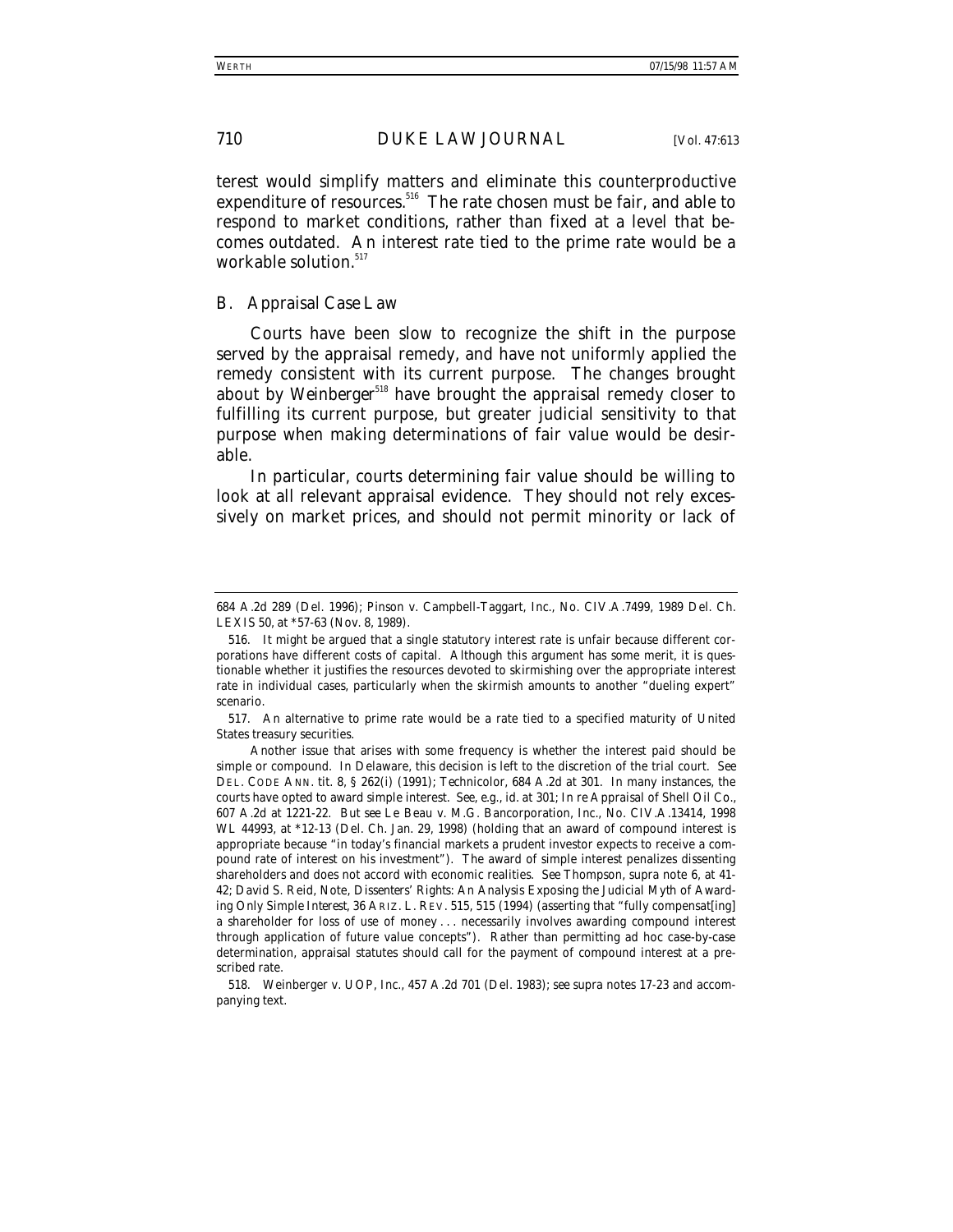marketability discounts.<sup>519</sup> Courts should adjust upward market price based valuations to eliminate the inherent minority discount embodied in such valuations. Evidence of third-party sales value with respect to the corporation as a whole should be particularly relevant in the appraisal context.<sup>520</sup>

Courts should be aware of the context in which the appraisal proceeding arises and the equitable posture of the parties. When appraisal is employed as a remedy in the context of a conflict of interest transaction, courts must be particularly alert to the possibility that the transaction price may not be fair and equitable. On the other hand, when faced with a true third-party, arm's-length transaction not raising any conflict of interest problem, courts should not hesitate to dispose of the appraisal proceeding summarily.

# IV. CONCLUSION

The appraisal remedy, long a fixture of corporate law, has seen new life since the *Weinberger* decision. At the same time, the purpose of the remedy has evolved so that its primary function is now to protect minority shareholders from unfair fundamental transactions

<sup>519</sup>*. See* Heglar, *supra* note 136, at 261; Siegel, *supra* note 4, at 137-39; Thompson, *supra* note 6, at 38-40.

<sup>520.</sup> An ongoing dispute in corporate finance involves why purchasers of corporations are consistently willing to pay substantial premiums above market prices. *See, e.g.*, Black, *supra* note 33, at 598-99 (stating that while the debate over the existence of premiums centers on whether or not the premiums reflect real efficiency gains, some combination of efficiency gain and overpayment may explain the premiums); Reinier Kraakman, *Taking Discounts Seriously: The Implications of "Discounted" Share Prices as an Acquisition Motive*, 88 COLUM. L. REV. 891, 893-901 (1988) (reviewing three explanations for acquisition premiums: "(1) acquirers may be discovering more valuable uses for target assets; (2) share prices may 'underprice' these assets; or, finally, (3) acquirers may simply be paying too much"). One possibility is that the purchaser will be able to run the target company more efficiently, or will achieve synergy with its existing operations, such that there are gains to be achieved by the acquisition. *See* Kraakman, *supra*, at 894. If such gains are indeed achievable, the next issue is how they should be allocated between the purchaser and the selling shareholders.

Third-party sales value permits the market to make this determination. The purchaser must pay a price sufficiently above the prior market price to convince enough of the selling shareholders to part with their shares. This effectively allocates some of the anticipated gains to the selling shareholders. The purchaser will pay this premium price, however, only if it believes that it can still earn an attractive return by engaging in the acquisition, relative to other investment opportunities available to it. Thus, some of the expected gains inure to the purchaser, or it would not be willing to make the purchase. Properly viewed, this is not really a matter of allocating to the dissenting shareholder "synergy" or gains anticipated from the transaction, but merely a recognition that when the corporation is valued as a whole based on third-party sales value, the parties are, in effect, sharing the difference between the pretransaction market price and the value believed achievable by the purchaser.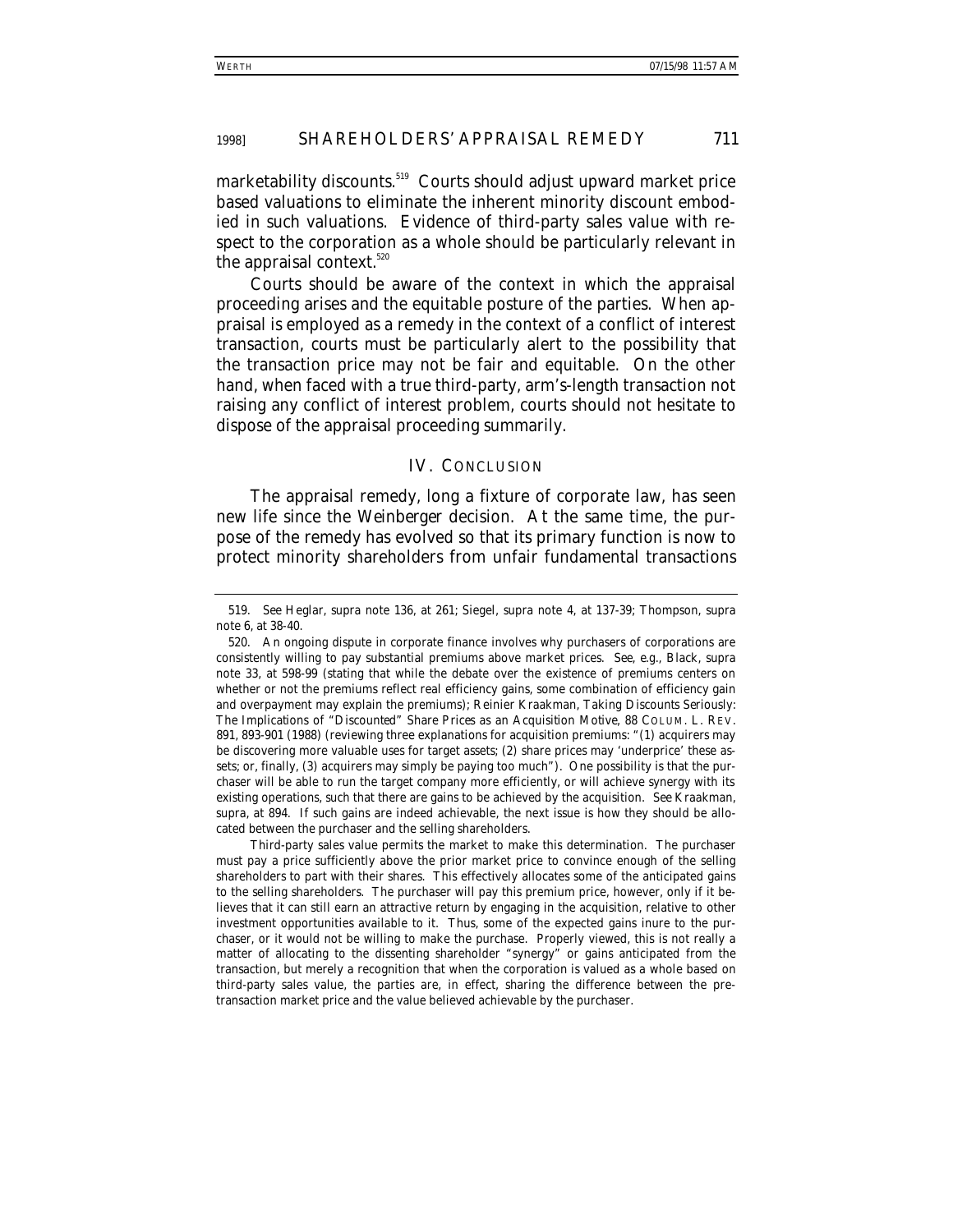involving conflicts of interest. Existing appraisal law, both statutory and judicial, has not fully recognized the role that the appraisal remedy now plays in corporate law. Appraisal statutes should be amended to comport with the remedy's current purpose. In addition, for the appraisal remedy effectively to serve its function, both *ex ante* and *ex post*, it is crucial that courts determine fair value in a manner consistent with the purposes of the remedy.